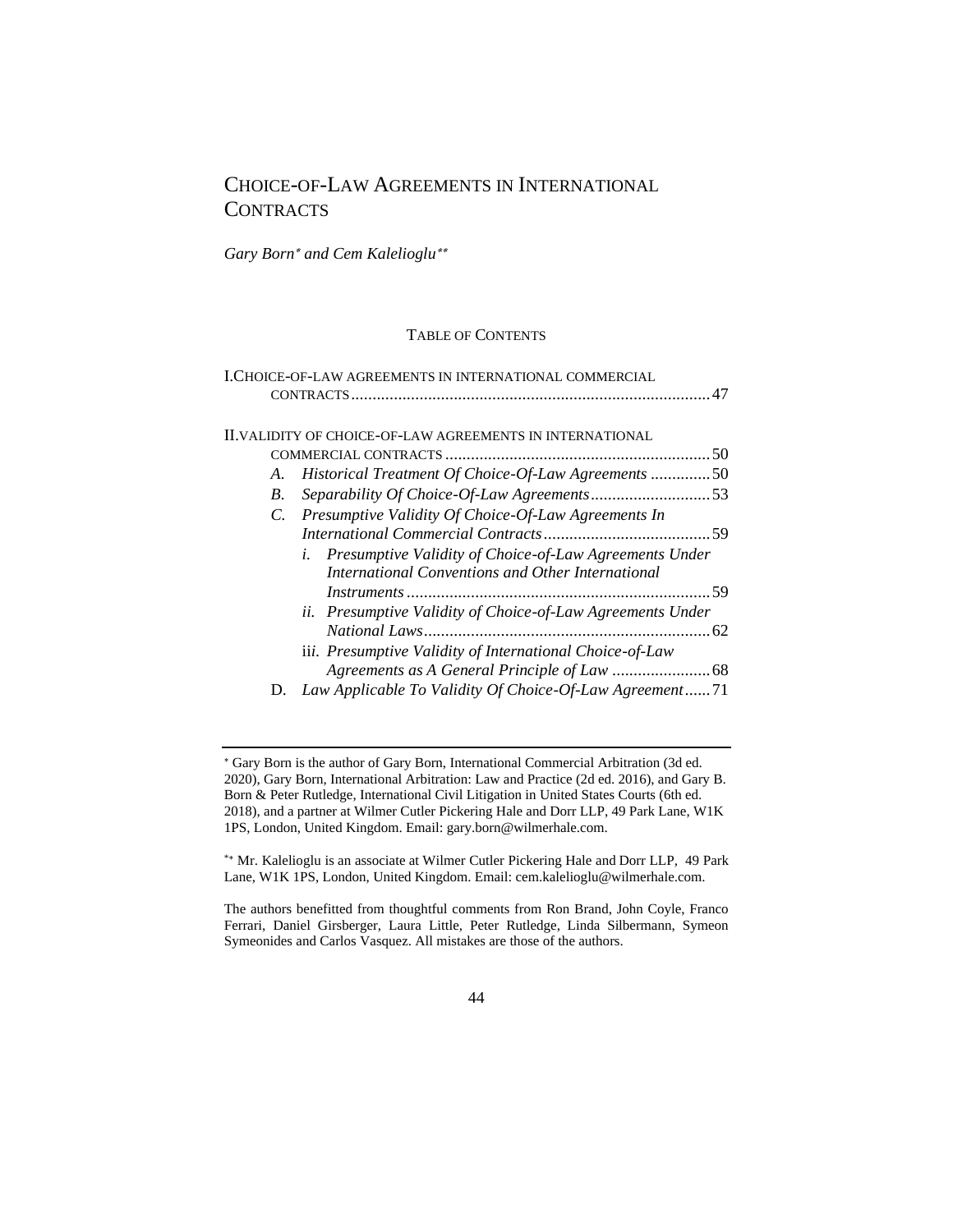# 2021] CHOICE-OF-LAW AGREEMENTS 45

| Е.            | Grounds For Challenging Validity Of Choice-Of-Law                                                                          |
|---------------|----------------------------------------------------------------------------------------------------------------------------|
|               |                                                                                                                            |
|               | i.                                                                                                                         |
|               | Insufficiently-Clear Choice-of-Law Agreements 76<br>ii.                                                                    |
|               | iii. "Reasonable Relationship" Requirement for Validity of                                                                 |
|               |                                                                                                                            |
|               |                                                                                                                            |
|               | $\mathcal{V}$ .                                                                                                            |
| F.            | Public Policy Limitations On Choice-Of-Law Agreements In                                                                   |
|               |                                                                                                                            |
|               | Unenforceability of International Choice-of-Law Agreements<br>i.                                                           |
|               | Based on Public Policies or Mandatory Laws of the                                                                          |
|               | Unenforceability of International Choice-of-Law Agreements<br>ii.<br>Based on Foreign Mandatory Laws and Public Policies96 |
|               | III. INTERPRETATION OF INTERNATIONAL CHOICE-OF-LAW AGREEMENTS 100                                                          |
| A.            | Does A Choice-Of-Law Agreement Select Substantive Rules Or<br>Conflict Of Laws Rules?: "Whole Law" Versus "Internal Law"   |
| $B_{\cdot}$   |                                                                                                                            |
| $\mathcal{C}$ |                                                                                                                            |
| D.            |                                                                                                                            |
| E.            | Law Applicable To Interpretation Of Choice-Of-Law Agreement                                                                |
|               |                                                                                                                            |
|               |                                                                                                                            |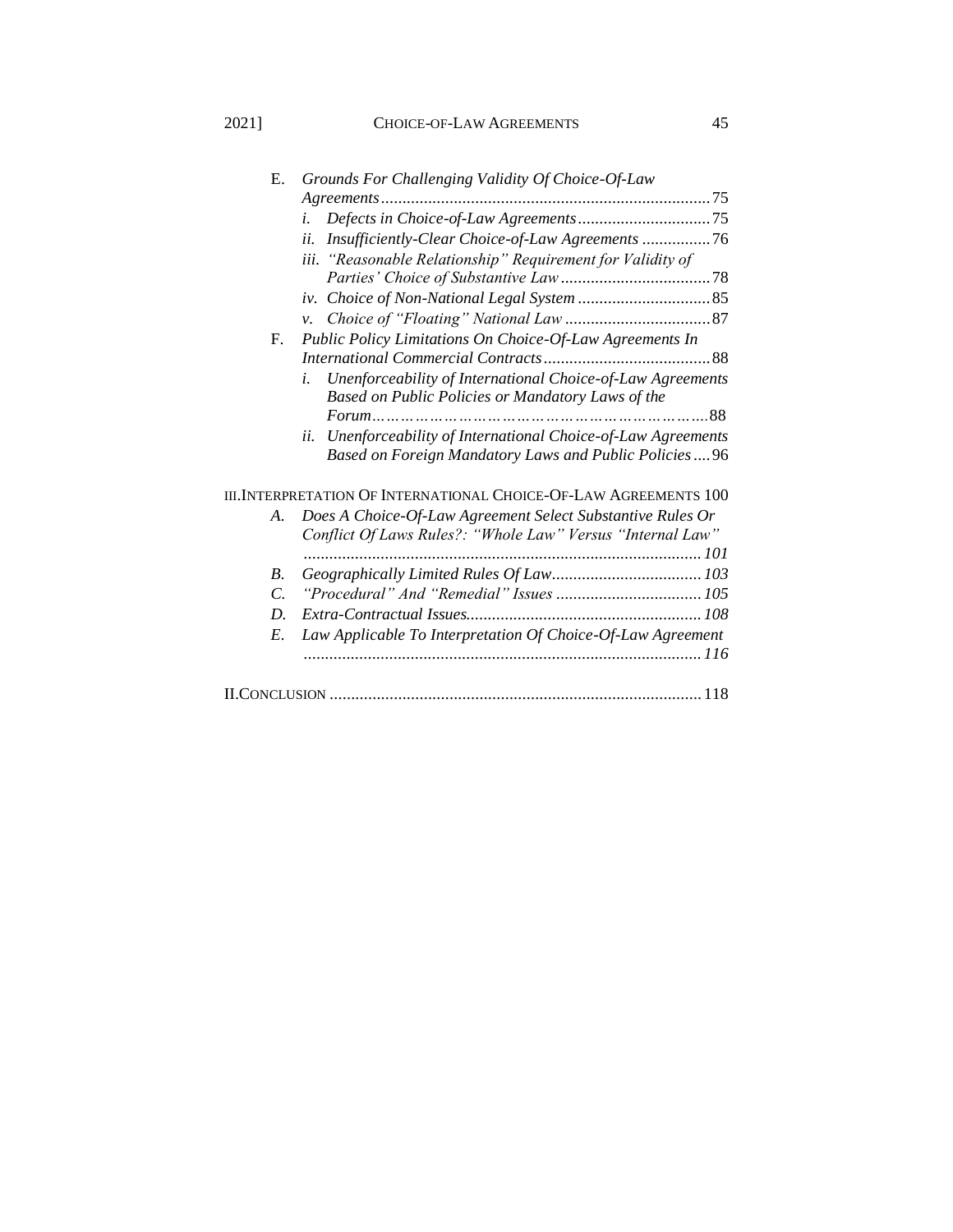Choice-of-law agreements are widely used in international business transactions, with a substantial majority of all cross-border commercial and investment contracts containing a choice-of-law provision. Virtually all legal systems, and many treaties and other international legal instruments, recognize the presumptive validity of such agreements. Nonetheless, there are significant variations in the treatment of international choice-of-law provisions, including with respect to issues of validity, enforceability, and interpretation, which can lead to a degree of unpredictability in the application of such provisions. This uncertainty undermines the basic purposes of choiceof-law agreements and private international law more generally.

This Article examines the treatment of international choice-of-law agreements under both national and international law. In particular, the Article considers the rules governing the validity and enforceability of such agreements, the exceptions to their presumptive validity and enforceability, and the interpretation of international choice-of-law provisions.

The Article argues that the basic rule of presumptive validity of choice-of-law provisions in international commercial and investment contracts now has the status of a general principle of law and is therefore binding on states as a matter of international law and, in any event, should be adopted as a matter of national policy. This Article also argues that, although there are substantial similarities in the treatment of exceptions to the validity of international choice-of-law provisions in different national and other legal systems, important differences persist. These differences undermine the purposes of such agreements, and thereby impede international trade and investment. The Article examines these differences and proposes heightened uniformity in the rules governing the recognition of international choice-oflaw agreements in commercial and investment contracts. Among other things, choice-of-law agreements (i) should not be subject to any "reasonable relationship" requirement, (ii) should be presumptively valid where a nonnational legal system is selected and (iii) should be unenforceable on public policy grounds only in exceptional circumstances.

The Article also contends that similar differences exist with respect to the interpretation of international choice-of-law agreements in different legal systems, and that these differences frustrate the intentions of commercial parties. The Article proposes rules of interpretation of international choice-oflaw provisions, including presumptions that choice-of-law agreements select only the "local law," not the "whole law," of a jurisdiction and that choice-oflaw provisions be interpreted liberally, to include most issues of procedure and remedy, as well as non-contractual issues. These uniform rules of interpretation would better serve the objectives of commercial parties and purposes of private international law regimes and the international legal system than does existing treatment of international choice-of-law provisions.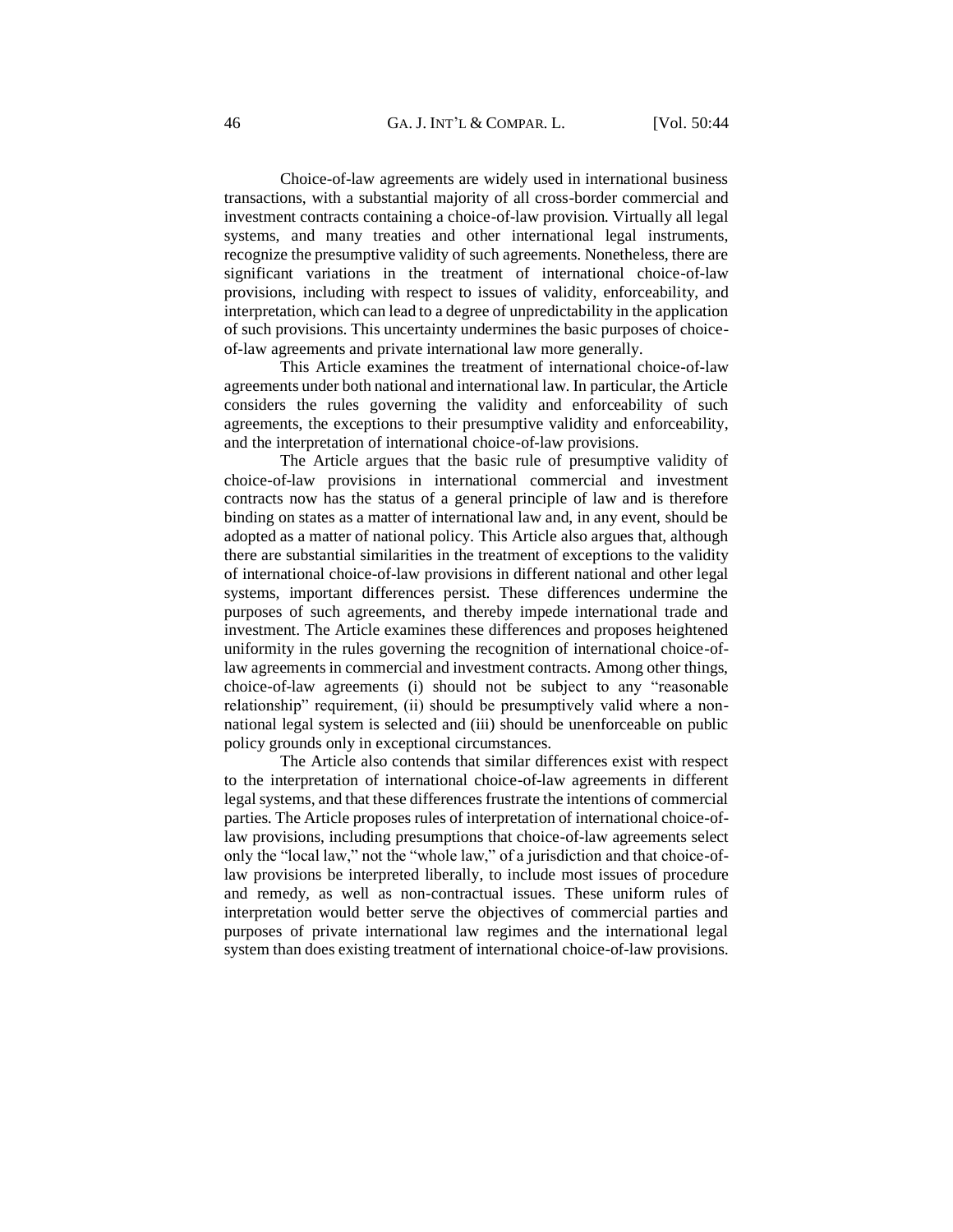# <span id="page-3-0"></span>I. CHOICE-OF-LAW AGREEMENTS IN INTERNATIONAL COMMERCIAL CONTRACTS

A significant majority of international commercial and investment contracts contain choice-of-law provisions addressing the law applicable to the parties' contract. That conclusion is confirmed by a number of empirical studies, examining the use of choice-of-law agreements, which report that more than 90% of cross-border commercial contracts contain choice-of-law clauses.<sup>1</sup> Similarly, standard commercial reference works uniformly recommend inclusion of choice-of-law provisions in international contracts.<sup>2</sup>

There are compelling reasons for parties to include choice-of-law provisions in commercial contracts. A choice-of-law clause, often accompanied by a forum selection agreement, provides enhanced predictability, security and efficiency in the interpretation and enforcement of the parties' rights and obligations, which are critical to commercial parties.<sup>3</sup> As the Supreme Court of the United States has explained:

> Such uncertainty will almost inevitably exist with respect to any contract touching two or more countries, each with its own substantive laws and conflict-of-laws rules. A contractual provision specifying in advance the forum in which disputes shall be litigated and the law to be applied is, therefore, an almost indispensable precondition to achievement of the orderliness and predictability essential to any international business transaction. … [Absent such agreements, one enters] the dicey atmosphere of … a legal

<sup>3</sup> *See* LAURENCE COLLINS (ed.), DICEY, MORRIS AND COLLINS ON THE CONFLICT OF LAWS ¶ 32-010 (15th ed. 2012 & Supp. 2019) [hereinafter Collins, *Conflicts*]; OAS Guide, ¶ 210.

<sup>1</sup> *See* John F. Coyle & Christopher R. Drahozal, *An Empirical Study of Dispute Resolution Clauses in International Supply Contracts*, 52 VAND. J. TRANSNAT'L L. 323 (2019) [hereinafter Coyle & Drahozal, *Empirical Study*] (99% of contracts in study included choice-of-law clause); Julian Nyarko, *We'll See You in . . . Court! The Lack of Arbitration Clauses in International Commercial Contracts*, 58 INT'L REV. L. & ECON. 6, 11 (2018) (75% of sampled contracts include choice-of-law provision). *See also* ICC, *ICC Dispute Resolution 2018 Statistics*, 2019:2 ICC Disp. Resol. Bull. 13 (2019) (87% of ICC arbitrations in 2018 included choice-of-law clause).

Oral contracts would present a very different picture, with respect to both choice-of-law and other dispute resolution provisions. Interstate (not international) contracts in the United States are also (somewhat) less likely to include choice-of-law provisions. Sarath Sanga, *Choice of Law: An Empirical Analysis*, 11 J. EMPIRICAL LEGAL STUD. 894, 902−03 (2014) (70% of contracts filed with SEC contained choice-of-law provision).

<sup>2</sup> GARY B. BORN, INTERNATIONAL ARBITRATION AND FORUM SELECTION AGREEMENTS: DRAFTING AND ENFORCING 31-33, 137-46 (5th ed. 2016) [hereinafter BORN, *Drafting*]; Organization of American States, *Guide on the Law Applicable to International Commercial Contracts in the Americas* ¶220 (2019) [hereinafter OAS Guide].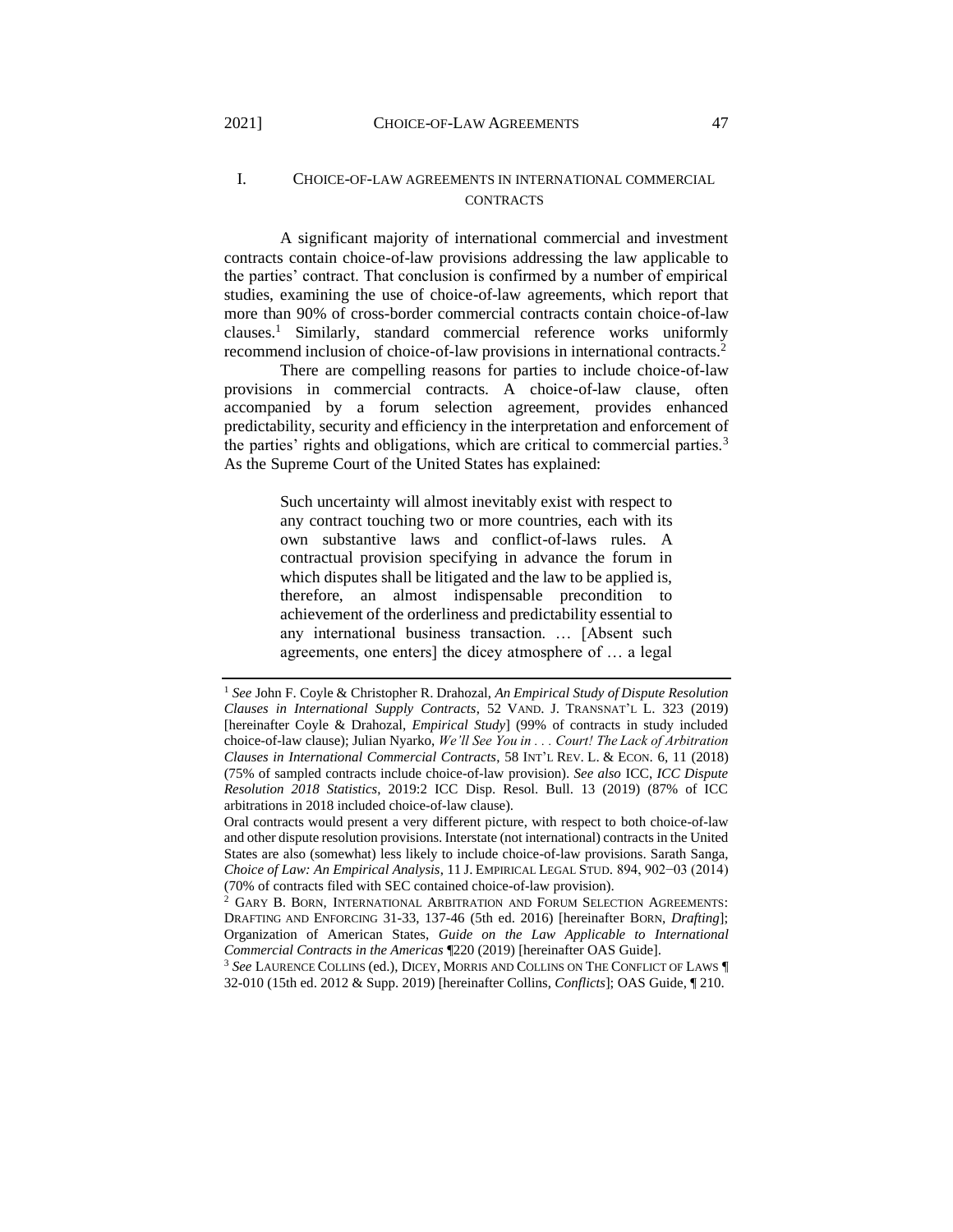no-man's-land [which] would surely damage the fabric of international commerce and trade, and imperil the willingness and ability of businessmen to enter into international commercial agreements.<sup>4</sup>

Enhanced predictability and efficiency are especially important in international settings because of the significant differences between national laws and decision-makers and the availability of multiple potential forums. Achieving a degree of predictability, and reducing the costs of uncertainty, as to the applicable law in these circumstances is particularly important for commercial parties.<sup>5</sup>

Prior agreement on the substantive law governing a commercial contract may, in some cases, also provide important security to one of the parties to an international transaction. For example, a choice-of-law provision in a contract with a state or state-owned entity can provide foreign investors or traders with protections against a host state's unilateral changes in local law, which is particularly helpful where the local law is designed to disadvantage foreign counterparties.<sup>6</sup> Similarly, a choice-of-law provision in a credit agreement can provide a lender with security for recovery of amounts it has loaned.<sup>7</sup> In both cases, choice-of-law clauses enable transactions to proceed which otherwise might not have done so, or to proceed on more mutually-beneficial terms, thereby facilitating international trade and

<sup>4</sup> Scherk v. Alberto-Culver Co., 417 U.S. 506, 516-17 (1974). *See also* Mitsubishi Motors Corp. v. Soler Chrysler-Plymouth, Inc., 473 U.S. 614, 636-637 (1985); RESTATEMENT (SECOND) OF CONFLICT OF LAWS § 187 cmt. e (AM. L. INST. 1971) [hereinafter RESTATEMENT (SECOND)].

<sup>5</sup> Robert Bejesky, *The Evolution in and International Convergence of the Doctrine of Specific Performance in Three Types of States*, 13 IND. INT'L & COMP. L. REV. 353, 398 (2003) ("private sector actors desire enhanced certainty in transnational business dealings"). Economic analyses reach similar conclusions. *See* John F. Coyle, *Rethinking the Commercial Law Treaty*, 45 GA. L. REV. 343 (2011); Andrew T. Guzman, *Choice of Law: New Foundations*, 90 GEO. L.J. 883, 913-15 (2002); Joshua D. H. Karton & Lorraine de Germiny, *Has the CISG Advisory Council Come of Age?*, 27 BERK.J. INT'L L. 448, 448- 49 (2009); Horatia Muir Watt, *Choice of Law in Integrated and Interconnected Markets: A Matter of Political Economy*, 9 COLUM.J. EUR. L. 383 (2003).

<sup>6</sup> Born, *Drafting* 143-44; Thomas W. Waelde & George Ndi, *Stabilizing International Investment Commitments: International Law Versus Contract Interpretation*, 31 TEX. INT'L L.J. 215 (1996); ARBITRATING FOREIGN INVESTMENT DISPUTES: PROCEDURAL AND SUBSTANTIVE LEGAL ASPECTS 12 (Norbert Horn & Stefan M. Kröll eds., 2004).

<sup>7</sup> Born, *Drafting* 137-46; John D. Head, *Evolution of the Governing Law for Loan Agreements of the World Bank and Other Multilateral Development Banks*, 90 AM.J. INT'L L. 214, 216 (1996) [hereinafter Head, *Evolution*]; Kimmo Mettäla, *Governing-Law Clauses of Loan Agreements in International Project Financing*, 20 INT'L LAW. 219, 244  $(1996)$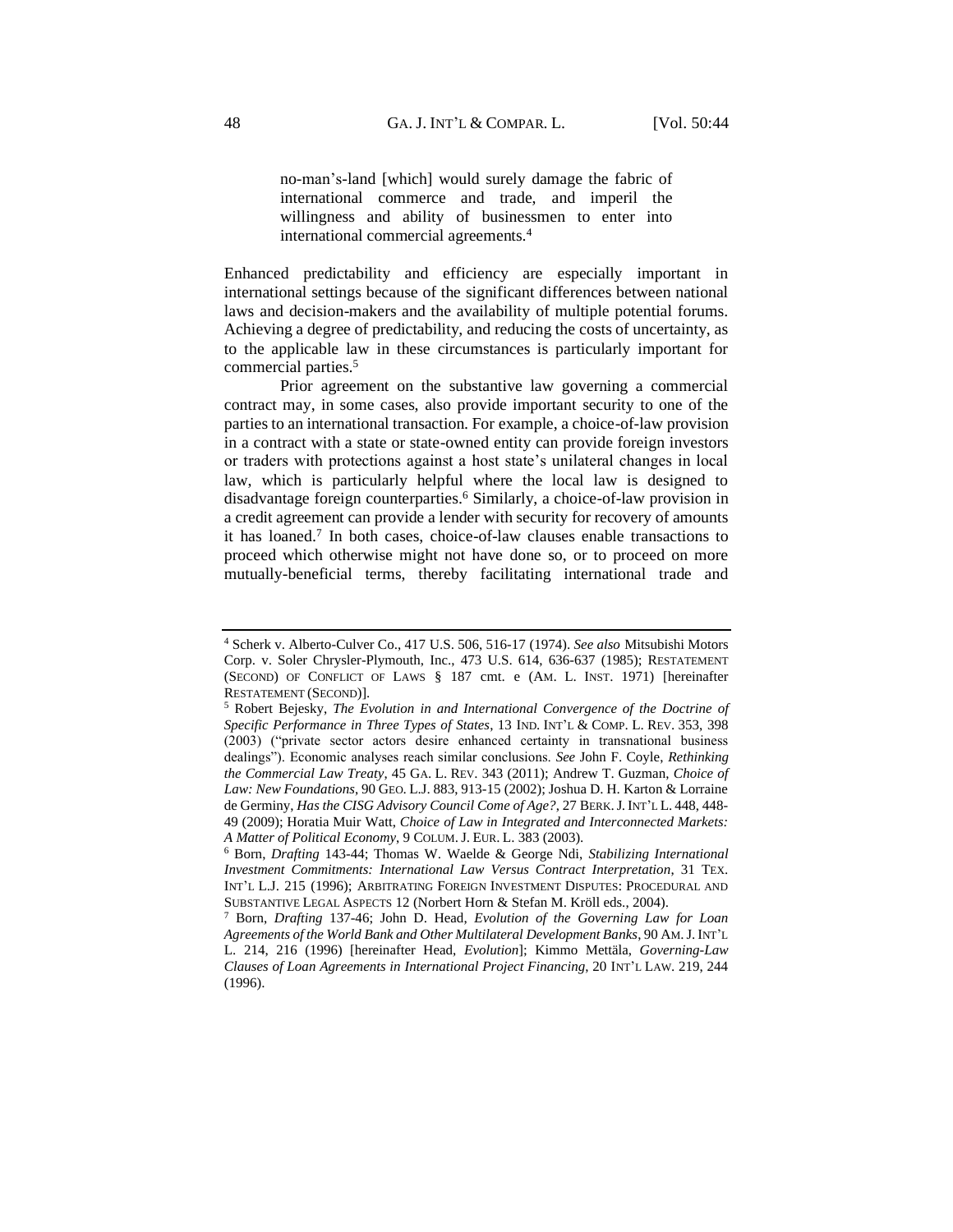investment.<sup>8</sup>

Choice-of-law provisions, like other contracts, are products of individualized arrangements between particular contracting parties, and, as consequence, can take an infinite variety of forms. Nonetheless, in practice, there is considerable standardization in contemporary choice-of-law provisions, which are often drafted in formulaic terms, reflecting the fact that there is a limit to what creative (or negligent) drafting can produce on the subject. Common formulations of choice-of-law agreements include:

> This agreement shall be construed in accordance with the laws of [State X].

> This agreement shall be interpreted in accordance with, and governed by, the laws of [State X].

> Any dispute arising out of, in relation to, or in connection with this contract shall be governed by the laws of [State X]. The [arbitral tribunal constituted] [court specified] pursuant to this agreement shall apply the laws of [State X].<sup>9</sup>

Other, more complicated, formulations are also occasionally used.<sup>10</sup> Choice-of-law provisions are typically used in commercial contracts in conjunction with arbitration agreements or choice-of-court clauses.<sup>11</sup> The object of combining choice-of-law and dispute resolution provisions is to further enhance the predictability and security of transactions by specifying both the decision-maker and applicable legal rules for future disputes.

Despite their common objectives, there is a fundamental distinction between choice-of-law and arbitration or choice-of-court agreements. A choice-of-court clause is an agreement which either permits or requires parties to pursue their claims against one another in a designated court (regardless what substantive law governs those claims), $12$  and, similarly, an arbitration clause is an agreement by which disputes are submitted to a non-governmental decision-maker, selected by the parties (again, regardless what law governs

<sup>8</sup> *See* PAUL D. FRIEDLAND, ARBITRATION CLAUSES FOR INTERNATIONAL CONTRACTS 183 (2d ed. 2007) [hereinafter Friedland, *Contracts*]; Head, *Evolution*, at 216.

<sup>9</sup> *See* Born, *Drafting* 138.

 $10$  State contracts often contain provisions like: "The laws of [State X] shall apply, insofar as they are consistent with international law" or "The laws of [State X] shall apply, subject to the following modifications…."

<sup>11</sup> *See* Friedland, *Contracts* 183 (explaining that choice of law clauses can govern arbitration agreements and proceedings); Kevin Clermont, *Governing Law on Forum-Selection Agreements*, 66 HASTINGS L.J. 643, 651-52 (2015). The statistics cited above (*supra* note 3) indicate the frequency with which choice-of-law provisions are used in contracts providing for ICC arbitration.

<sup>&</sup>lt;sup>12</sup> GARY BORN, INTERNATIONAL COMMERCIAL ARBITRATION 69 (3d ed. 2020) [hereinafter BORN, *Arbitration*].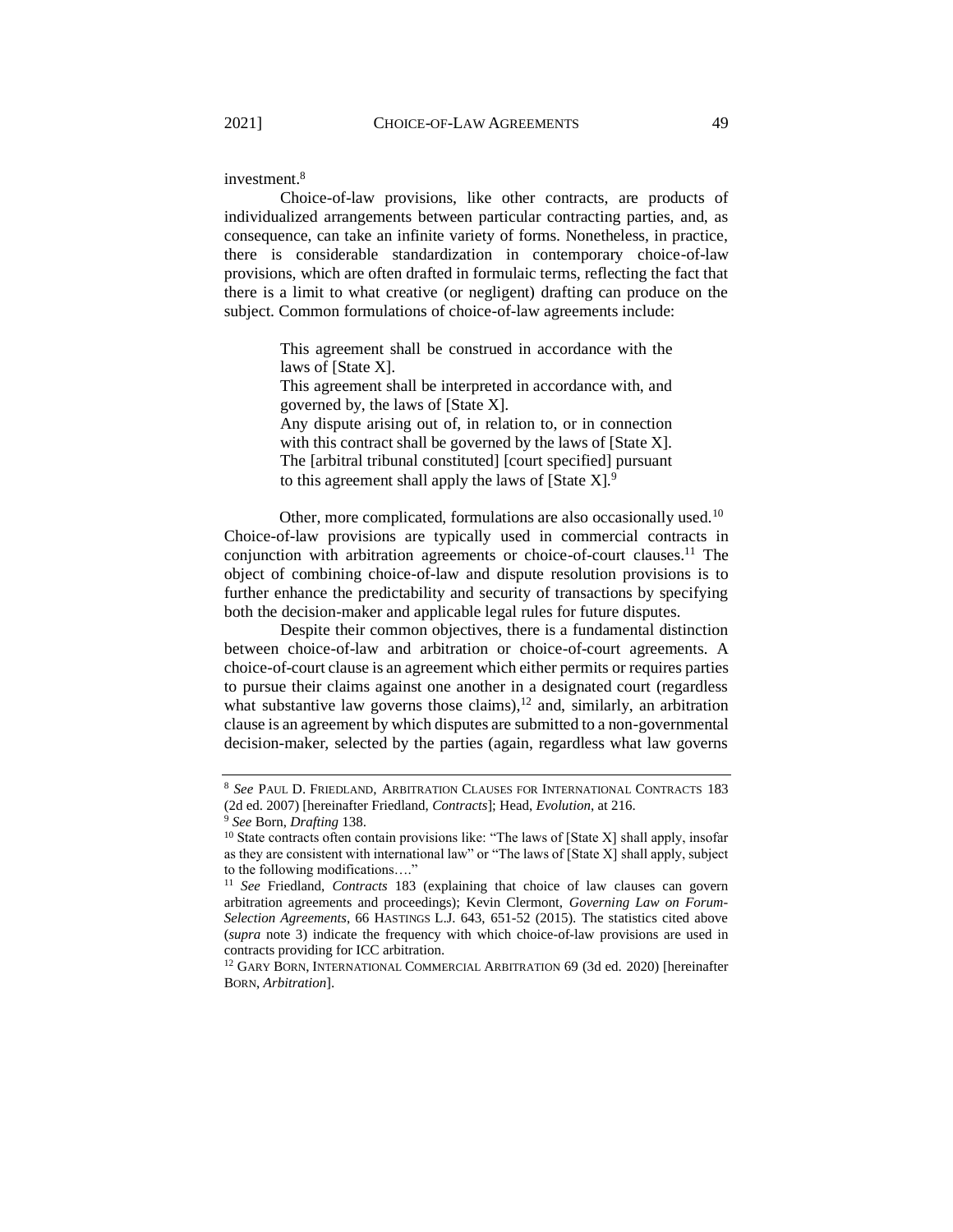the dispute).<sup>13</sup> In contrast, a choice-of-law clause is an agreement by which parties select the substantive law applicable to their underlying contract and, often, related disputes (regardless what court or arbitral tribunal applies that law). A choice-of-law provision can be used with either a choice-of-court clause, an arbitration clause or, it can be included in a contract that has neither such clause.

# <span id="page-6-0"></span>II. VALIDITY OF CHOICE-OF-LAW AGREEMENTS IN INTERNATIONAL COMMERCIAL CONTRACTS

The value of international choice-of-law agreements depend substantially on the ability of parties to effectively enforce such agreements. If courts or arbitral tribunals refuse to enforce choice-of-law provisions, or do so only in limited or uncertain circumstances, then those provisions will fail to accomplish their intended results (*e.g.*, enhancing the predictability, security, and efficiency of transactions). It is important, therefore, to consider carefully the rules applied to the validity and enforceability of choice-of-law provisions.

#### <span id="page-6-1"></span>*A. Historical Treatment of Choice-of-Law Agreements*

International arbitration agreements are subject to essentially global conventions, mandating the presumptive validity of such provisions.<sup>14</sup> Comparable, if as yet largely unsuccessful, instruments have been proposed for forum selection agreements.<sup>15</sup> In contrast, there is no generally applicable convention governing choice-of-law provisions in commercial contracts – requiring consideration of both national law and specialized international instruments.

Historically, choice-of-law provisions in commercial contracts were presumptively valid and enforceable in many legal systems. In the 18th and 19th centuries, both commentators and national courts regarded choice-of-law provisions as presumptively valid under international law (then termed the law of nations). Early English decisions recognized the presumptive validity of choice-of-law agreements, holding that "[t]he law of the place can never be

<sup>13</sup> *Id.* at 70.

<sup>14</sup> *See, e.g.,* United Nations Convention on the Recognition and Enforcement of Foreign Arbitral Awards, 330 U.N.T.S., No. 4739 (1958) [hereinafter New York Convention]; Inter-American Convention on International Commercial Arbitration (signed in Panama on 30 January 1975) [hereinafter Inter-American Convention]. *See* BORN, *Arbitration* 105. Hague Convention on Choice of Court Agreements, HCCH (2005), https://assets.hcch.net/docs/510bc238-7318-47ed-9ed5-e0972510d98b.pdf [hereinafter Choice of Court Convention]. Relatively few states have thus far ratified the Choice of Court Convention (principally the European Union, Singapore and Mexico).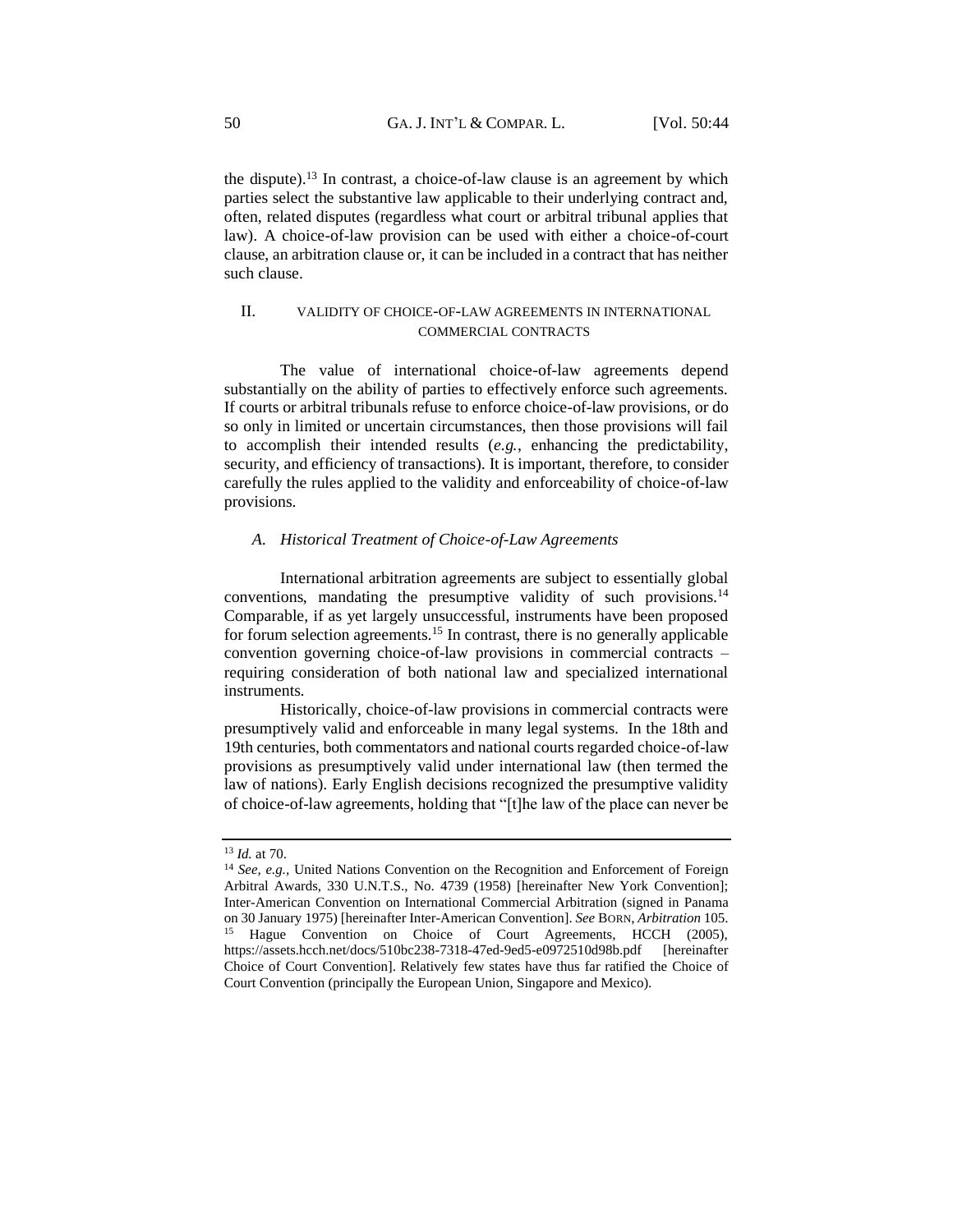the rule, where the transaction is entered into with an express view to the law of another country, as the rule by which it is to be governed."<sup>16</sup> Continental European authority from the same era, including Ulricus Huber (a favorite in 19th century America), adopted identical views, $17$  as did many European courts.<sup>18</sup>

In the United States, Francis Wharton's 1881 treatise on private international law was representative, unequivocally recognizing the validity of choice-of-law agreements:

> There are many cases, also, in which a particular local law may, by agreement of the parties, be incorporated in a contract, even though such local law be not that either of the place of fulfilment or of origination. In such cases the law referred to becomes part of the contract, and as such will be enforced everywhere, if not conflicting with the policy of the *lex fori*. <sup>19</sup> American judicial decisions in the 19th century

<sup>16</sup> Robinson v. Bland*,* 2 Burr. 1077, 1078 (Eng. High Ct. 1760). *See* Lloyd v. Guibert, LR 1 QB 115, 120-21 (1865); *In re* Missouri Steamship Co.*,* 42 Ch.D. 321, 326 (1889); Montgomery v. Zarifi*,* 2 S.L.T. 110 (1918).

<sup>17</sup> *See, e.g*., Ulricus Huber, *De Conflictu Legum Diversarum in Diversis Imperiis* tit. I, sec, 10 *reprinted in* Ernest G. Lorenzen, *Huber's De Conflictu Legum*, in CELEBRATION LEGAL ESSAYS 199, 236 (1919) ("The place, however, where the contract is entered into is not to be considered absolutely; for if the parties had in mind the law of another place at the time of contracting the latter will control."); GEORGE FRIEDRICH VON MARTENS, A COMPENDIUM OF THE LAW OF NATIONS, FOUNDED ON THE TREATIES AND CUSTOMS OF THE MODERN NATIONS OF EUROPE 91 (1788) ("Laws have not, properly, any effect, but in the country for which they have been framed. However, ... [s]ometimes the parties agree to be determined by such or such a law of a foreign country."); Pasquale S. Mancini, *De l'Utilité de Rendre Obligatoires pour tous les États, sous la Forme d'Un ou de Plusieurs Traités Internationaux, un Certain Nombre de Règles Générales du Droit International Privé pour Assurer la Décision Uniforme des Conflits Entre les Différentes Législations Civiles et Criminelles*, J. DROIT INT'L PRIVÉ 221 (1874).

<sup>18</sup> *See, e.g*., *Judgment of 3 October 1923*, [RGZ] 108, 241, 243 (Reichsgericht); *Judgment of 27 January 1928*, [RGZ] 120, 70, 72 (Reichsgericht); *Judgment of 5 December 1910*, 39 Clunet 1156-57 (Cour de Cassation).

<sup>&</sup>lt;sup>19</sup> FRANCIS WHARTON, A TREATISE ON THE CONFLICT OF LAWS, OR PRIVATE INTERNATIONAL LAW § 397 (3d ed. 1905); *see also id*. at § 398; JOSEPH STORY, COMMENTARIES ON THE CONFLICT OF LAWS § 280 (1865) ("[W]here the contract is, either expressly or tacitly, to be performed in any other place, there the general rule is, in conformity to the presumed intention of the parties, that the contract, as to its validity, nature, obligation, and interpretation, is to be governed by the law of the place of performance.").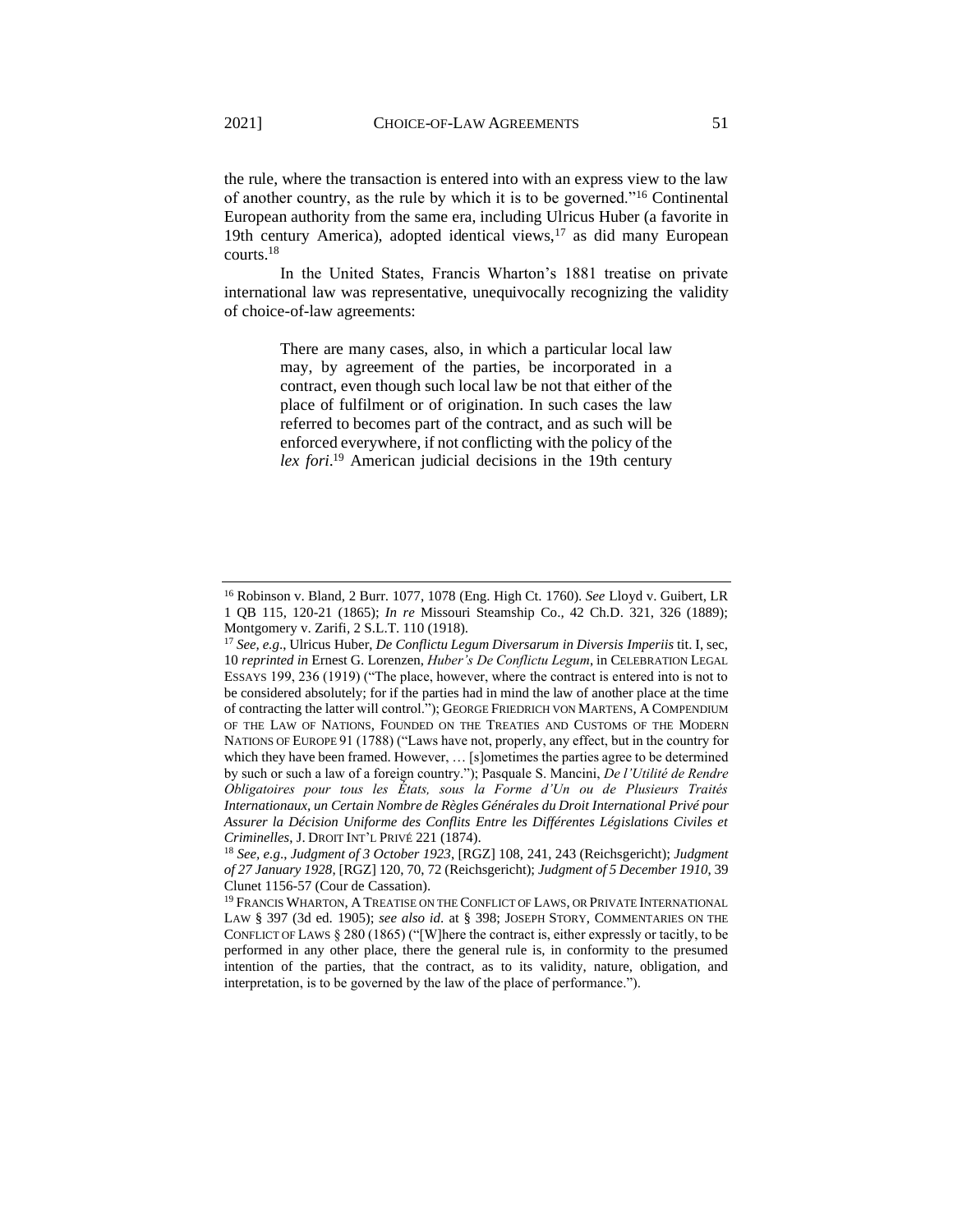### were to the same effect.<sup>20</sup>

Nonetheless, a few divergences from this basic rule emerged in the late 19th and early 20th centuries. In the United States, Joseph Beale regarded private choice-of-law agreements as unacceptable efforts by private parties to exercise "legislative authority,"<sup>21</sup> and, codifying that view, the *Restatement (First) Conflict of Laws* contained no provision permitting parties to specify the law governing their contract. Beale characterized party autonomy in the choice of law as "absolutely anomalous," "theoretically indefensible" and "impracticable,"<sup>22</sup> reasoning that enforcement of a choice-of-law clause would mean "at their will [private parties] can free themselves from the power of the law which would otherwise apply to their acts."<sup>23</sup>

Relatedly, choice-of-law agreements were singled out for disfavor in a few other jurisdictions. A prime example was the Calvo Doctrine, adopted by some 19th century Latin American authorities, which provided that states had exclusive jurisdiction to resolve international investment disputes, and

<sup>&</sup>lt;sup>20</sup> *See, e.g.*, Pritchard v. Norton, 106 U.S. 124, 137 (1882) ("It is always to be remembered that in obligations it is the will of the contracting parties, and not the law, which fixes the place of fulfilment—whether that place be fixed by express words or by tacit implication as the place to the jurisdiction of which the contracting parties elected to submit themselves.") (quoting 4 Phillimore Int. Law); Wayman v. Southard, 23 U.S. 1, 23 (1825) ("recognition of a principle of universal law; the principles that in every forum a contract is governed by the law with a view to which it was made."); Strawbridge v. Robinson, 10 Ill. 470, 472–73 (Ill. 1849); Scott v. Perlee, 39 Ohio St. 63, 66–67 (Ohio Sup. Ct. Ohio 1883) ("[I]t is now well established almost universally, that where a contract is entered into in one state, to be performed in another, between citizens of each, and the rate of interest is different in the two, the parties may, in good faith, stipulate for the rate of either, and thus expressly determine with reference to the law of which place that part of the contract shall be decided."); Butters v. Olds*,* 11 Iowa 1 (Iowa 1860); Carnegie v. Morrison, 43 Mass. 381 (Mass. 1841); Lane v. Townsend, No. 8054, 1835 U.S. Dist. LEXIS 9, at \*2 (Me. Aug 17, 1835) ("[E]very contract is to be governed by the laws with a view to which it was made"); Judd v. Porter, 7 Me. 337, at \*3 (Me. 1831). *See also* John F. Coyle, *A Short History of the Choice-of-Law Clause*, 91 U. COLO. L. REV. 1147, 1154-61 (2020) [hereinafter Coyle, *History*] ("U.S. courts in the late nineteenth century frequently concluded that these clauses were enforceable").

<sup>21</sup> JOSEPH H. BEALE, 2 A TREATISE ON THE CONFLICT OF LAWS 1079-80 (1935). *See also* HERBERT F. GOODRICH, HANDBOOK ON THE CONFLICT OF LAWS 232-33 (1927) ("The validity of a contract is determined by the law intended by the parties. This rule, though frequently enunciated, bristles with difficulties, theoretical and practical. … [T]he doctrine … make[s] a legislative body out of the parties to a contract, for choosing the rule applicable to the agreement is itself an act of the law").

<sup>&</sup>lt;sup>22</sup> *Id.* at 1080, 1083-84.

<sup>&</sup>lt;sup>23</sup> *Id.* at 1080. As discussed below, Beale's reasoning was flawed, and subsequently repudiated, in all respects. *See* BEALE*, supra* note 21, at 1079-80. *See also* Coyle, *History*, at 1165-70; Arthur Nussbaum, *Conflict Theories of Contracts: Cases Versus Restatement*, 51 YALE L.J. 893, 895 (1942).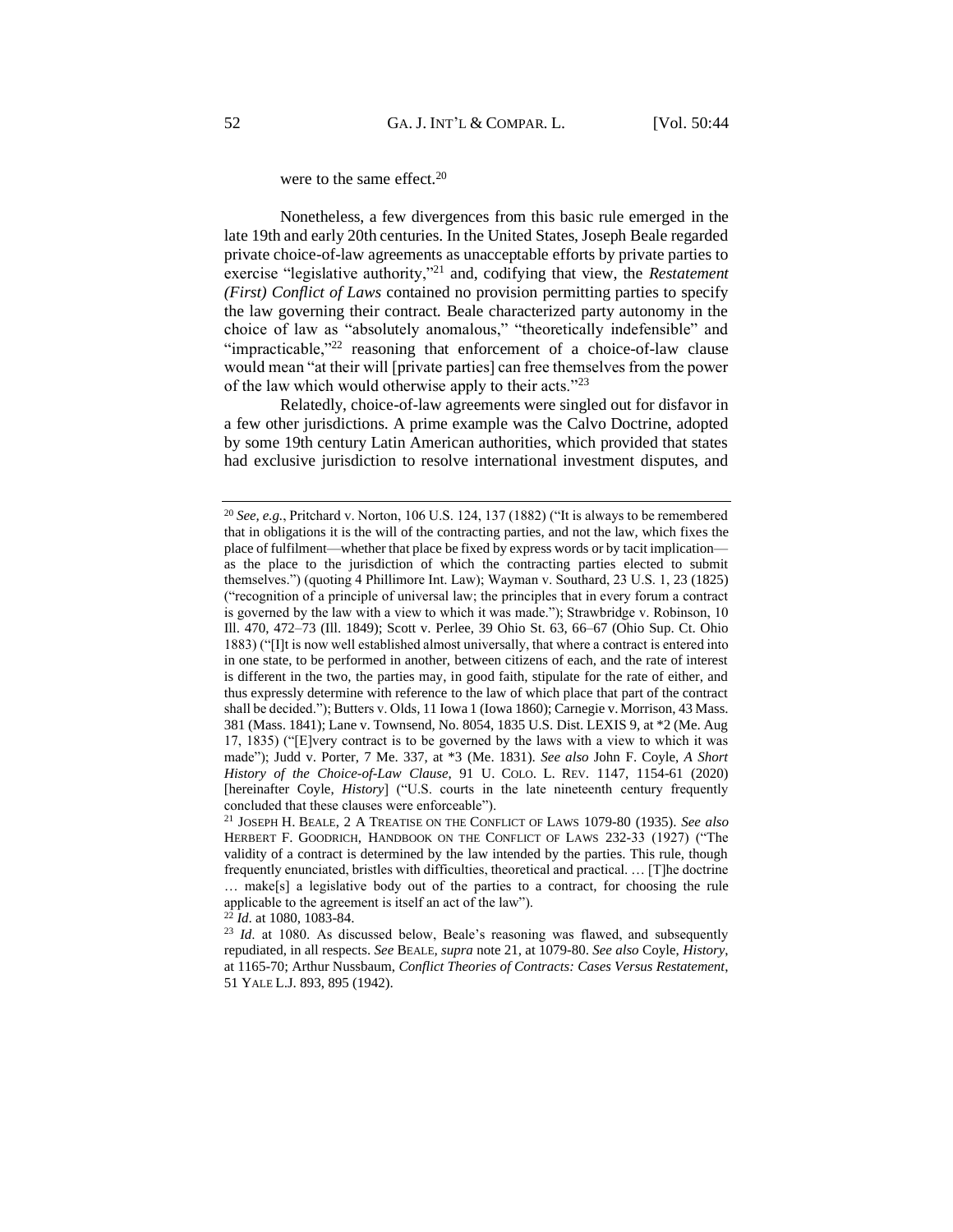that neither that jurisdiction nor the application of local law could be waived.<sup>24</sup> Similarly, Article 51 of 1970 Decision No. 24 of the Andean Commission included a so-called Calvo clause providing that "[n]o instrument related to investment or transfer of technology shall admit clauses that remove possible conflicts or disputes from the national jurisdiction and competence of the host country."<sup>25</sup>

Despite these developments, views rejecting the presumptive validity of choice-of-law agreements in international commercial contracts have been decisively and universally rejected over the past century. Instead, the autonomy of commercial parties and states to select the legal rules governing the existence, validity, and interpretation of their cross-border commercial and investment contracts has been repeatedly affirmed, as a fundamentally important aspect of the contemporary international legal system.

#### <span id="page-9-0"></span>*B. Separability of Choice-of-Law Agreements*

Most contemporary authorities hold that an international choice-oflaw clause is "separable" from the parties' underlying commercial contract. This parallels the treatment of international arbitration agreements, which are presumptively separable in virtually all legal systems,<sup>26</sup> and international choice-of-court clauses, which are generally subject to the same principle.<sup>27</sup> The separability doctrine provides that a choice-of-law clause in a commercial contract is "separable" or "severable" from the parties' underlying agreement, and therefore that the termination, invalidity, or non-existence of the underlying contract does not affect the choice-of-law clause (and, conversely, that termination, invalidity, or non-existence of the choice-of-law clause does not affect the underlying contract). The doctrine also provides that the law

<sup>24</sup> *See* CARLOS CALVO, DERECHO INTERNACIONAL TEÓRICO Y PRÁCTICO DE EUROPA Y AMÉRICA 282 (1868) ("All claims that are brought before the courts of a country must be resolved in accordance with its [local] laws. This principle admits no exceptions: it is an immediate and indeclinable consequence of the sovereignty of nations.").

<sup>25</sup> Andean Community Commission, Decision No. 24, art. 51. In 1987, the Andean Pact adopted Decision 220, which omitted the "Calvo Clause," permitting parties to select the law governing investment agreements. *See* Allan Preziosi, *The Andean Pact Foreign Investment Code Decision 220: An Agreement to Disagree*, 20 U. MIAMI INTER-AM. L. REV. 649 (1989).

<sup>26</sup> *See, e.g*., Born, *Arbitration* 375-76; NIGEL BLACKABY ET AL*.*, REDFERN AND HUNTER ON INTERNATIONAL ARBITRATION ¶¶ 2.101-2.113 (6th ed. 2015).

<sup>27</sup> *See, e.g*., Choice of Court Convention, art. 3(d) ("[A]n exclusive choice of court agreement that forms part of a contract shall be treated as an agreement independent of the other terms of the contract."); Born, *Arbitration* 386; Kevin Clermont, *Governing Law on Forum-Selection Agreements*, 66 HASTINGS L.J. 643, 646 (2015); Adrian Briggs, *Agreements on Jurisdiction and Choice of Law* 440 (2008) [hereinafter Briggs, *Jurisdiction*].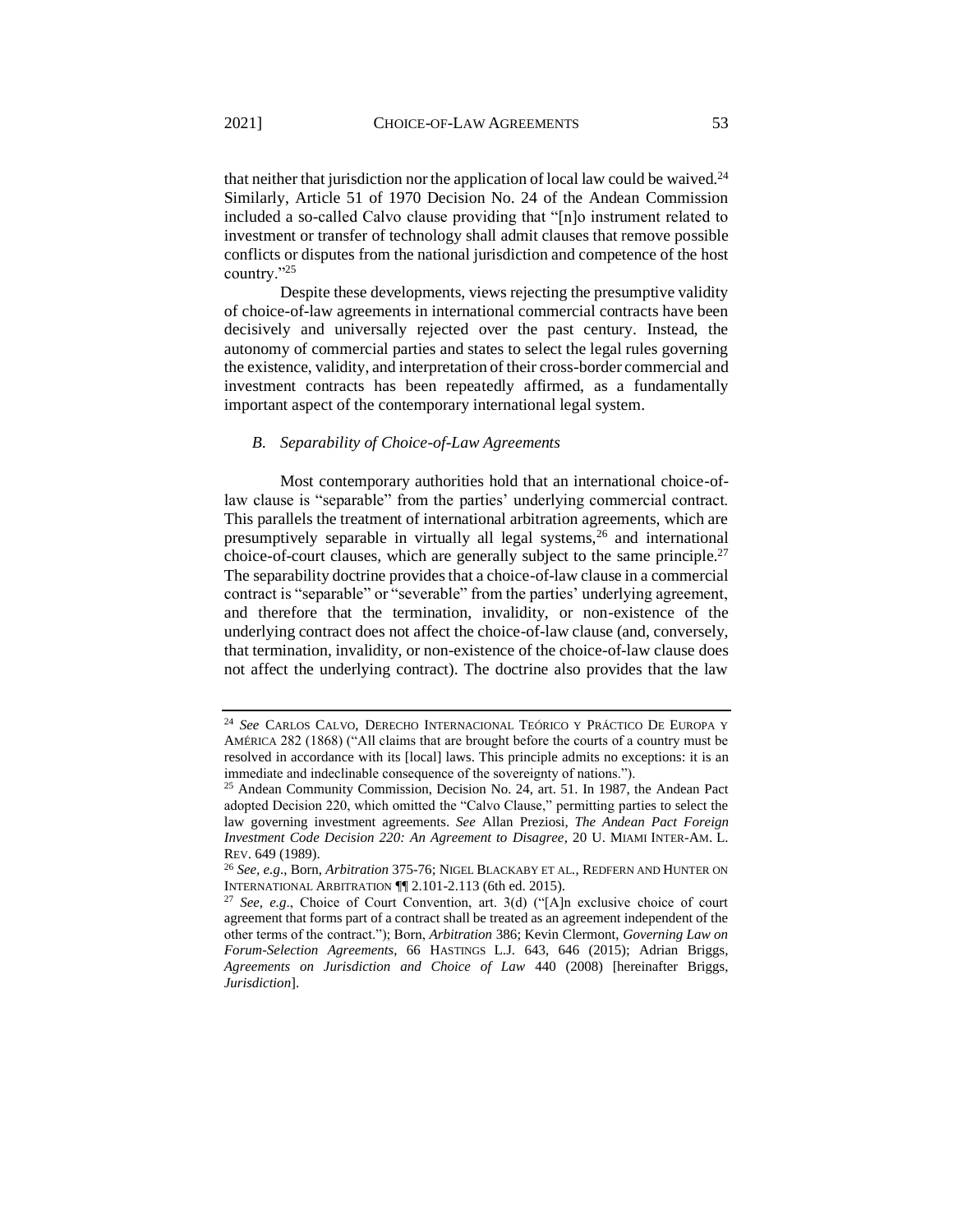applicable to the choice-of-law clause is not necessarily the same as the governing law of the underlying contract.

The *Hague Principles on Choice of Law in International Commercial Contracts*, adopted in 2015 by the Hague Conference on Private International Law, are representative of authorities treating choice-of-law clauses as separable, providing: "[a] choice of law cannot be contested solely on the ground that the contract is not valid."<sup>28</sup> Other international instruments, including the 1986 Hague Convention on the Law Applicable to Contracts for the International Sale of Goods,<sup>29</sup> and many of the national authorities that have considered the issue,  $30$  are to the same effect, providing expressly for the separability of choice-of-law provisions.

Less directly than the *Hague Principles*, Article 7 of the 1994 Inter-American Convention on the Law Applicable to International Contracts ("Mexico Convention") provides that: "[t]he contract shall be governed by the law chosen by the parties. The parties' agreement on this selection must be express or, in the event that there is no express agreement, must be evident from the parties' behavior and from the clauses of the contract, considered as a whole."31

Thus, the Convention prescribes rules of law regarding the substantive and formal validity of choice-of-law agreements themselves,

<sup>28</sup> Hague Conference on Private International Law, *Principles on Choice of Law in International Commercial Contracts*, art. 7 (2015) [hereinafter *Hague Principles*]. The Commentary to Article 7 provides "Article 7 introduces the principle of severability. This means that a choice of law agreement is autonomous and independent from the contract that contains it or the contract to which it applies. Accordingly, the invalidity of the contract does not necessarily render invalid the choice of law." *Id.* at Commentary 7.1. *See also* Daniel Girsberger & Neil Cohen, *Key Features of the Hague Principles on Choice of Law in International Commercial Contracts*, 22(2) UNIF L. REV. 316, 324 (2017) [hereinafter Girsberger & Cohen, *Features*]; Symeon Symeonides, *The Hague Principles on Choice of Law for International Contracts: Some Preliminary Comments*, 61 AM. J. COMP. L. 873, 891 (2013) [hereinafter Symeonides, *The Hague Principles*].

<sup>29</sup> *See* 1986 Hague Convention on the Law Applicable to Contracts for the International Sale of Goods, art. 10(2) [hereinafter 1986 Hague Sales Convention] ("The existence and material validity of a contract of sale, or of any term thereof, are determined by the law which under the Convention would govern the contract or term if it were valid.").

<sup>30</sup> *See, e.g*., Albeko Schuhmaschinen AG v. Kamborian Shoe Machine Co. [1961] 111 L.J. 519 (Q.B.D.); AstraZeneca UK Ltd v. Albemarle Int'l Corp. [2010] EWHC 1028 (Comm); Monde Petroleum SA v. Westernzagros Ltd [2015] EWHC 67 para. 49 (Comm) (choiceof-law and jurisdiction clause "separable from the Termination Agreement in which it sits, in the same way as an arbitration agreement is separable"); Sasan Power Ltd v. North Am. Coal Corp. India Private Ltd, [2016] 10 SCC 813, ¶ 49 (India); Jean-Michel Jacquet, *Contrats Internationaux*, JCL ¶ 60 (2020).

<sup>&</sup>lt;sup>31</sup> Inter-Am. Convention on the Law Application to Int'l Conts. In the Americas, art. 11(1), Mar. 17,1994, CIDIP-V, O.A.S. [hereinafter Mexico Convention]. That conclusion is confirmed by Article 12 of the Mexico Convention, providing that the validity of choiceof-law provisions is governed by Chapter 2 of the Convention. *Id*. art. 12.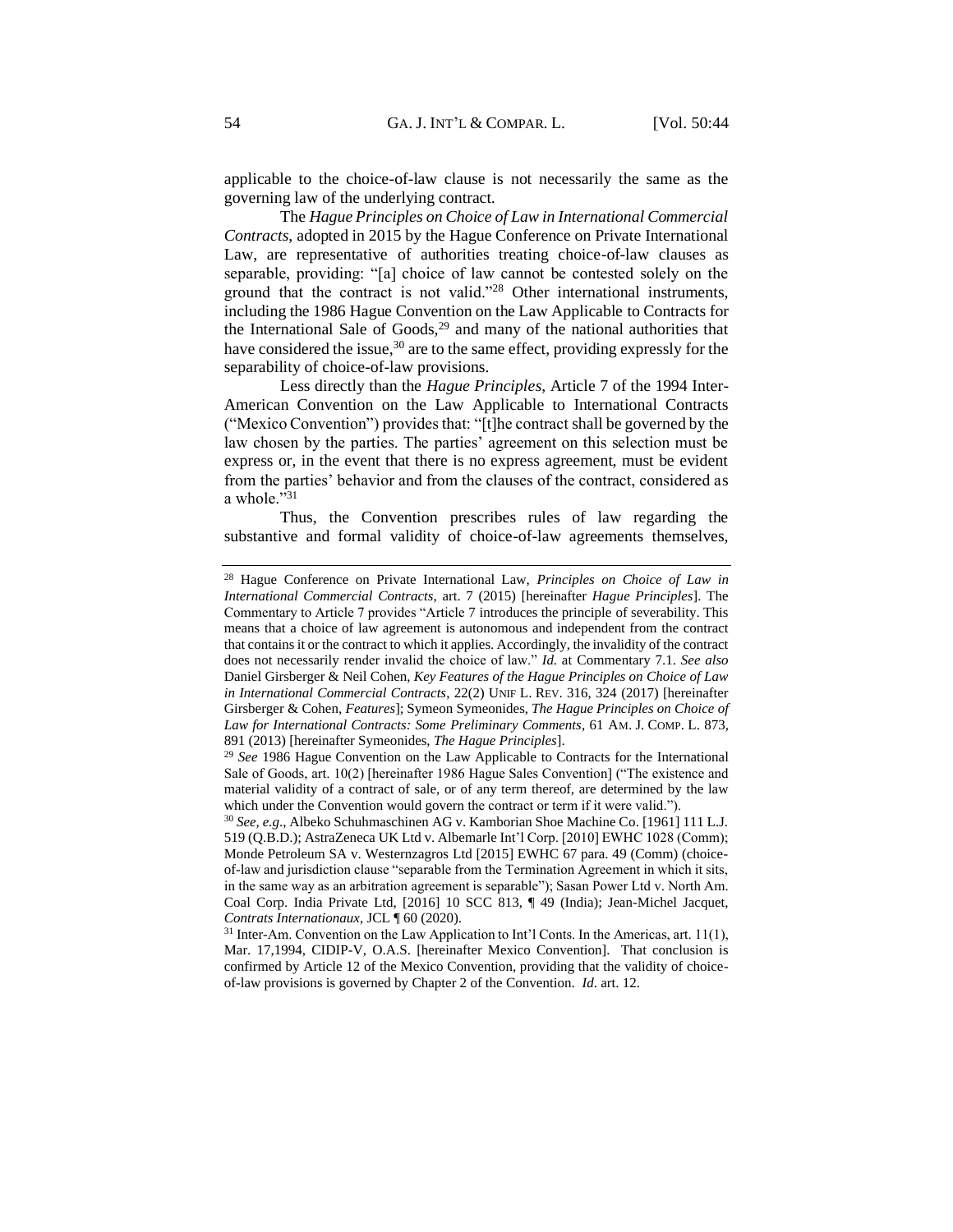presuming the separability of those agreements from the underlying contract.

Similarly, the Rome I Regulation, like the Rome Convention, does not provide expressly for the choice-of-law clause's separability. Nonetheless, Article 10(1) of the Regulation provides: "[t]he existence and validity of a contract, or of any term of a contract, shall be determined by the law which would govern it under the Regulation if the contract or term were valid."<sup>32</sup> This rule presumes application of the separability doctrine to choice-of-law provisions, prescribing a specialized set of rules governing their existence and validity.<sup>33</sup>

There is limited U.S. authority directly addressing the separability of choice-of-law clauses. Neither the *Restatement (Second)* nor the draft *Restatement (Third) Conflict of Laws specifically addresses the issue.*<sup>34</sup> A number of U.S. judicial authorities presume that such provisions are separable (by applying them to challenges to the existence or validity of the underlying contract), but without expressly discussing the issue.<sup>35</sup>

<sup>&</sup>lt;sup>32</sup> Regulation (EC) No 593/2008 of the European Parliament and of the Council of 17 June 2008 on the Law Applicable to Contractual Obligations (Rome I), art. 10(1), 2008 O.J. (L 177) 6 [hereinafter Rome I]. Article 8(1) of the 1980 Rome Convention on the Law Applicable to Contractual Obligations provided the same. Convention on the Law Applicable to Contractual Obligations, European Economic Community, art. 8(1), June 19, 1980, O.J. (L 266) 1 [hereinafter Rome Convention]. *See also* Rome I, art. 3(5).

<sup>33</sup> *See* FRANCESCA RAGNO, *Article 3 Freedom of Choice, in* CONCISE COMMENTARY ON THE ROME I REGULATION 58, 62, 69 (Franco Ferrari ed., 2d ed. 2020) [hereinafter Ragno, *Article 3*].

<sup>&</sup>lt;sup>34</sup> Comments to § 187 of the RESTATEMENT (SECOND) suggest the applicability of the separability doctrine, but without expressly discussing the issue. RESTATEMENT (SECOND) OF CONFLICT OF LAWS § 187 cmt. b (AM. L. INST. 1971) (choice-of-law clause "will not be given effect if the consent of one of the parties to its inclusion in the contract was obtained by improper means"). The draft RESTATEMENT (THIRD) does not include either this acknowledgement or any other reference to the separability of choice-of-law provisions. RESTATEMENT (THIRD) OF CONFLICT OF LAWS Table of Contents (AM. LAW INST., Tentative Draft, 2021).

<sup>35</sup> *See, e.g.*, Zaklit v. Global Linguist Sols., LLC, 2014 WL 3109804, at \*7 (E.D. Va.) (quoting RESTATEMENT (SECOND) OF CONFLICT OF LAWS § 201) (applying "modern trend that a plaintiff seeking to avoid a choice-of-law provision based on fraud or overreaching must show that the misrepresentation or undue influence 'was responsible for the complainant's adherence to the provision.'"); CIC Grp., Inc. v. Mitchell, 2013 WL 774175, at \*4 (N.D. Ohio) ("choice-of-law provision is valid unless the choice-of-law provision, itself, was induced by fraud."); Petters Co. v. BLS Sales Inc., 2005 WL 2072109, at \*7 (N.D. Cal.); Benicorp Ins. Co. v. Nat'l Med. Health Card Sys., Inc., 447 F.Supp.2d 329, 336 (S.D.N.Y. 2006).

Although neither of the Restatements, and only a few U.S. judicial decisions, have expressly considered the issue, there should be little doubt that American courts would neither reject the rationales (discussed below) for treating choice-of-law provisions as separable from the underlying contract nor depart from the international consensus adopting that view.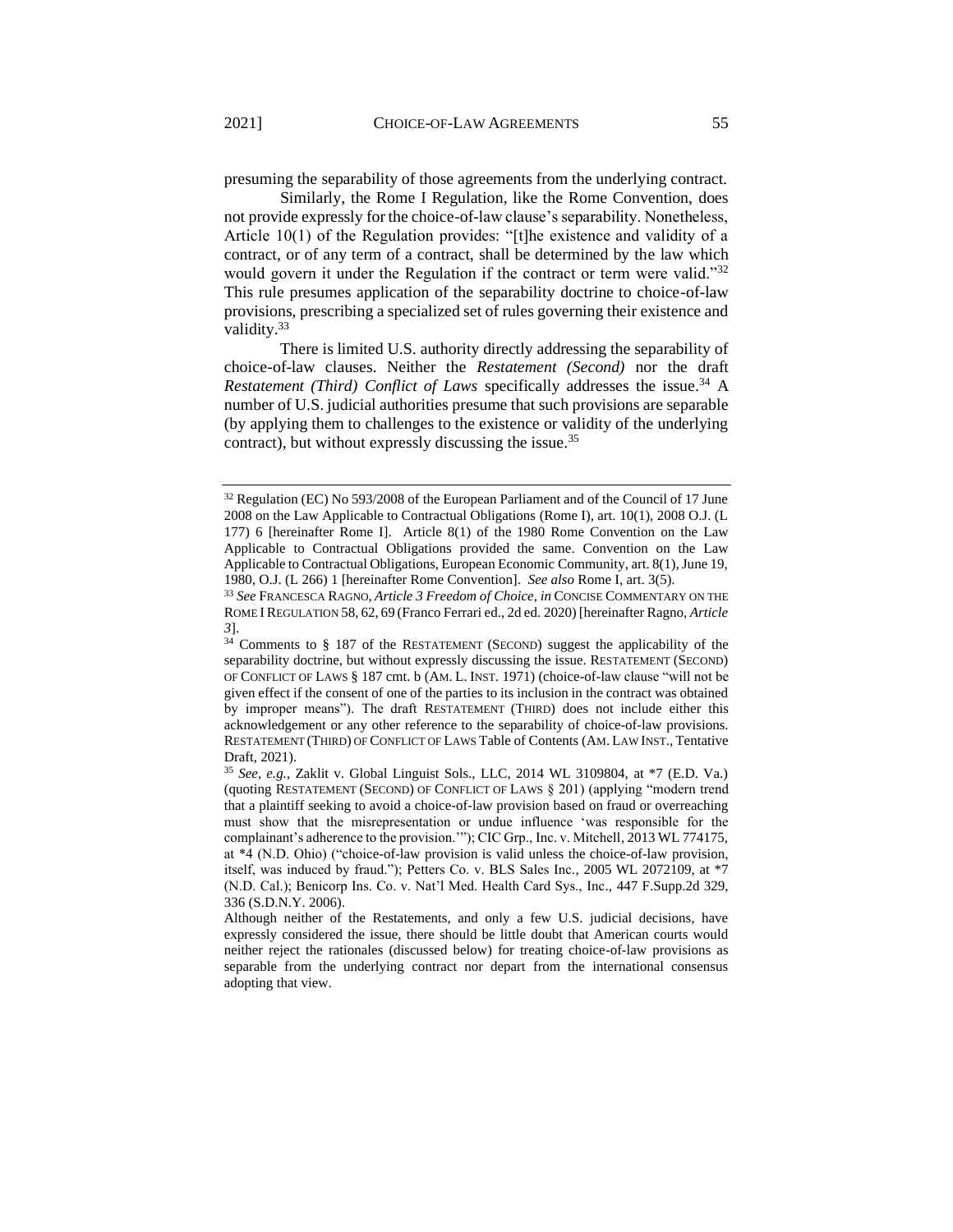Notwithstanding the lack of extensive U.S. authority, the approach to the separability of choice-of-law agreements in the *Hague Principles*, expressly treating the choice-of-law clause as separable from the underlying contract, reflects a contemporary international consensus. That approach is derived from the specialized character and purposes of choice-of-law provisions and should apply even in the absence of specific legislative provisions providing for the separability of choice-of-law provisions (as do the *Hague Principles*).

As noted above, in order to ensure the efficacy of the parties' dispute resolution mechanism, and to give effect to the presumptive intentions of commercial parties, international arbitration and choice-of-court provisions are treated as separable from underlying contracts.<sup>36</sup> Closely related considerations apply to choice-of-law provisions. Much like arbitration and forum selection clauses, which are "ancillary" to a contract's underlying commercial terms and "procedural" in nature,  $37$  choice-of-law provisions are also ancillary to the underlying contract: choice-of-law provisions are designed to support and enforce the economic terms of the parties' commercial or investment contract, rather than constituting one of those terms.<sup>38</sup> Given the differing character and purposes of choice-of-law provisions and the commercial terms of contracts, it is both appropriate and necessary to treat such provisions as separable agreements.

Moreover, like arbitration and choice-of-court provisions,  $39$  the

<sup>36</sup> BORN, *Arbitration* at 386 ("separability presumption is reflected, either expressly or impliedly, in the arbitration legislation of all developed jurisdictions.").

<sup>37</sup> *Id.* at 385 ("arbitration agreement was properly characterized as a 'procedural contract,' or 'judicial contract,' rather than a substantive one"). *See* All-Union Foreign Trade Ass'n Sojuznefteexport v. JOC Oil Ltd*,* XVIII Y.B. Comm. Arb. 92 (1993) ("arbitration agreement is treated as a procedural contract and not as an element (condition) of a material-legal contract."); *See* Tobler v. Justizkommission Des Kantons Schwyz, DFT 59 I 177 (Swiss Fed. Trib. 1933) ("arbitration agreement is not a contract of substantive but of procedural content").

<sup>&</sup>lt;sup>38</sup> Choice-of-law provisions are in some respects more closely connected to the underlying commercial contract than arbitration (or choice-of-forum) provisions: choice-of-law provisions prescribe the legal system and select the rules that govern the validity and interpretation of the parties' commercial contract and, in that sense, can be seen as part of that contract. Nonetheless, the better view is that the choice-of-law provision is generally of a different character of, and ancillary to, the commercial contract, in a manner analogous to an arbitration or forum selection clause. In both instances, the choice-of-law and arbitration provision establishes the legal framework for giving effect to and interpreting the primary commercial terms of the parties' contract, rather than forming part of that contract itself.

<sup>39</sup> *See* BORN, *Arbitration* at 489 ("a principal consequence of the separability presumption is that the invalidity of the underlying contract does not necessarily affect the substantive validity of the associated arbitration clause"); STEPHEN SCHWEBEL ET AL., INTERNATIONAL ARBITRATION: THREE SALIENT PROBLEMS 2-6 (2d ed. 2020).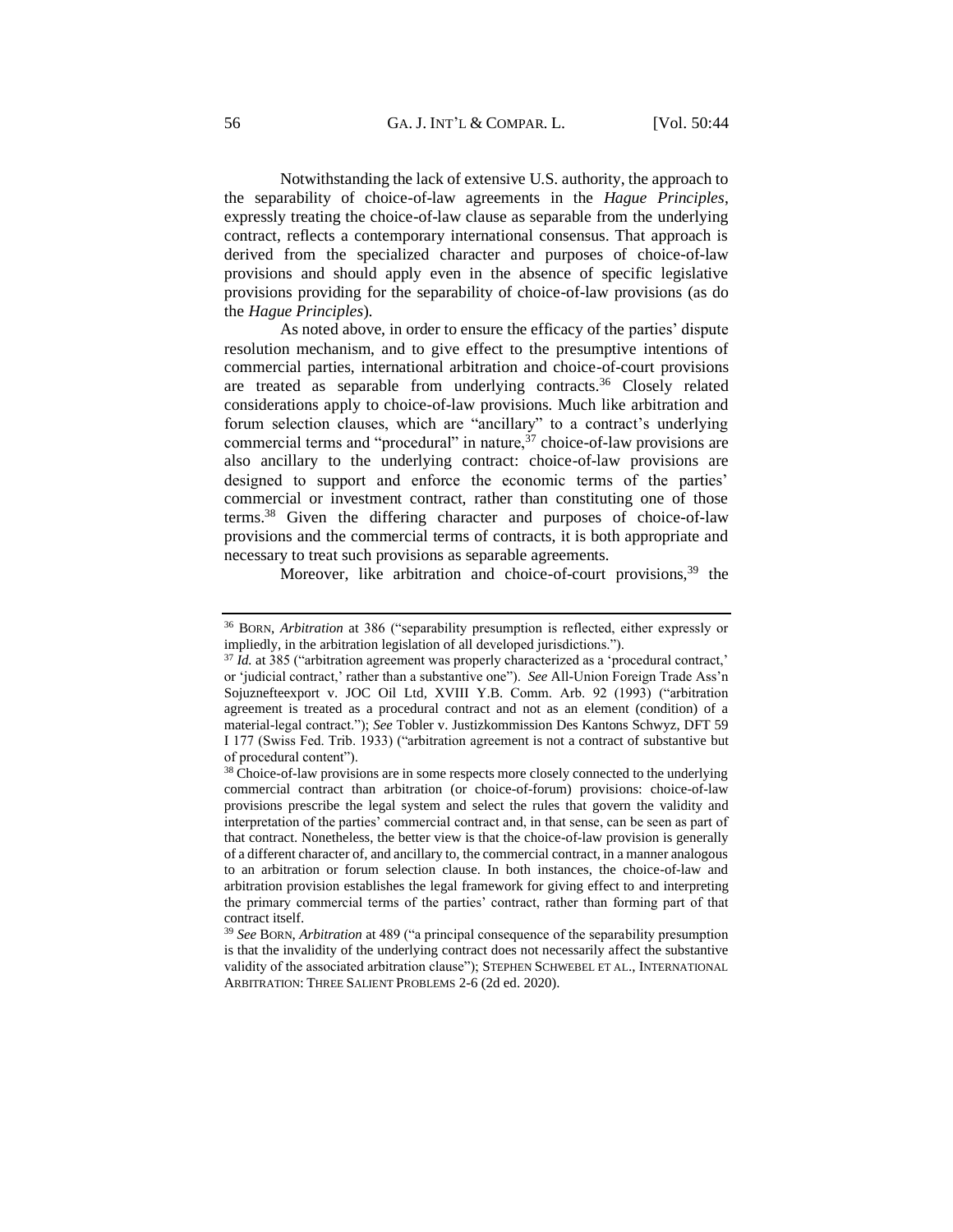purposes of choice-of-law clauses require giving effect to those provisions even where the underlying contract has been terminated, held invalid, or never came into existence. As with arbitration and forum selection agreements, one of the important functions of choice-of-law provisions is to provide predictability and security concerning basic questions regarding the validity and enforceability of the parties' commercial contract. Treating a choice-oflaw agreement's validity as dependent on that of the underlying contract would deprive that agreement of a significant aspect of its basic purpose, contrary to both the parties' objectives and sound policy.

The separability of a choice-of-law provision has important consequences, paralleling those in the context of international arbitration and forum selection agreements. First, as noted above, the existence, validity, and enforceability of a choice-of-law provision are not affected by the nonexistence, invalidity, or unenforceability of the underlying contract. Rather, the choice-of-law clause is presumptively a separate agreement which must be considered independently in order to determine whether or not it exists, is valid, and is enforceable; $40$  the same conclusion applies with respect to termination of the underlying contract, which does not ordinarily result in termination of the associated choice-of-law provision.<sup>41</sup>

Only if the choice-of-law agreement itself is non-existent or invalid by virtue of defects specifically applicable to it will that agreement properly be regarded as such; as with arbitration and forum selection clauses, the invalidity or non-existence of the underlying contract does not entail the invalidity or non-existence of the choice-of-law clause. Again, like arbitration and forum selection agreements, $42$  there may be circumstances which affect

<sup>40</sup> Ragno, *Art. 3*, at 58, 62 ("[I]ndependent from the main contract (doctrine of severability) . . . a genuine choice of law ('kollisionsrechtliche Verweisung') can be effective even when the contract to which it applies is null and void or vitiated, for example, by fraud or misrepresentation."); Franco Ferrari, *Art. 3 Rom I-VO*, *in Internationales Vertragsrecht* 32, 47 (Franco Ferrari *et al.* (eds.), 3rd ed. 2018) (choice-of-law provision is separate from main contract and invalidity of latter does not impact validity of the former).

<sup>41</sup> *See* Briggs *supra* note 27, ¶11.12 ("More broadly and in a manner which treads in the footsteps of the analysis made of jurisdiction agreements and agreements to arbitrate, the agreement on choice of law is not damaged or deprived of legal effect by the rescission of the contract, or its repudiation or termination."); *See also* Calliess, *Freedom* 76, 90 ("The same principle of severability applies to an agreement on choice of law"); Girsberger & Cohen, *Features*, at 324 ("[A] choice-of-law agreement has a distinct subject matter and possesses an autonomous character from the contract to which it applies."); *Hague Principles*, Commentary 7.5. *See also* BORN, *Arbitration* 939-41.

<sup>42</sup> *See* BORN, *Arbitration* 398; Symeon Symeonides, *What Law Governs Forum Selection Clauses*, 78(4) LA. L.REV. 1120, 1120 (2018) ("Before one can properly speak of [a forum selection clause], however, one must first verify that it came into existence and determine whether it is valid and enforceable."); Roach v. Navient Solutions, Inc.*,* 165 F.Supp.3d 343, 349 (D. Md. 2015); RSL Funding, LLC v. Newsome, 569 S.W.3d 116, 124 (Tex. S.Ct. 2018); *Ex parte* Killian Construction Co*.*, 276 So.3d 201, 206 (Ala. S.Ct. 2018).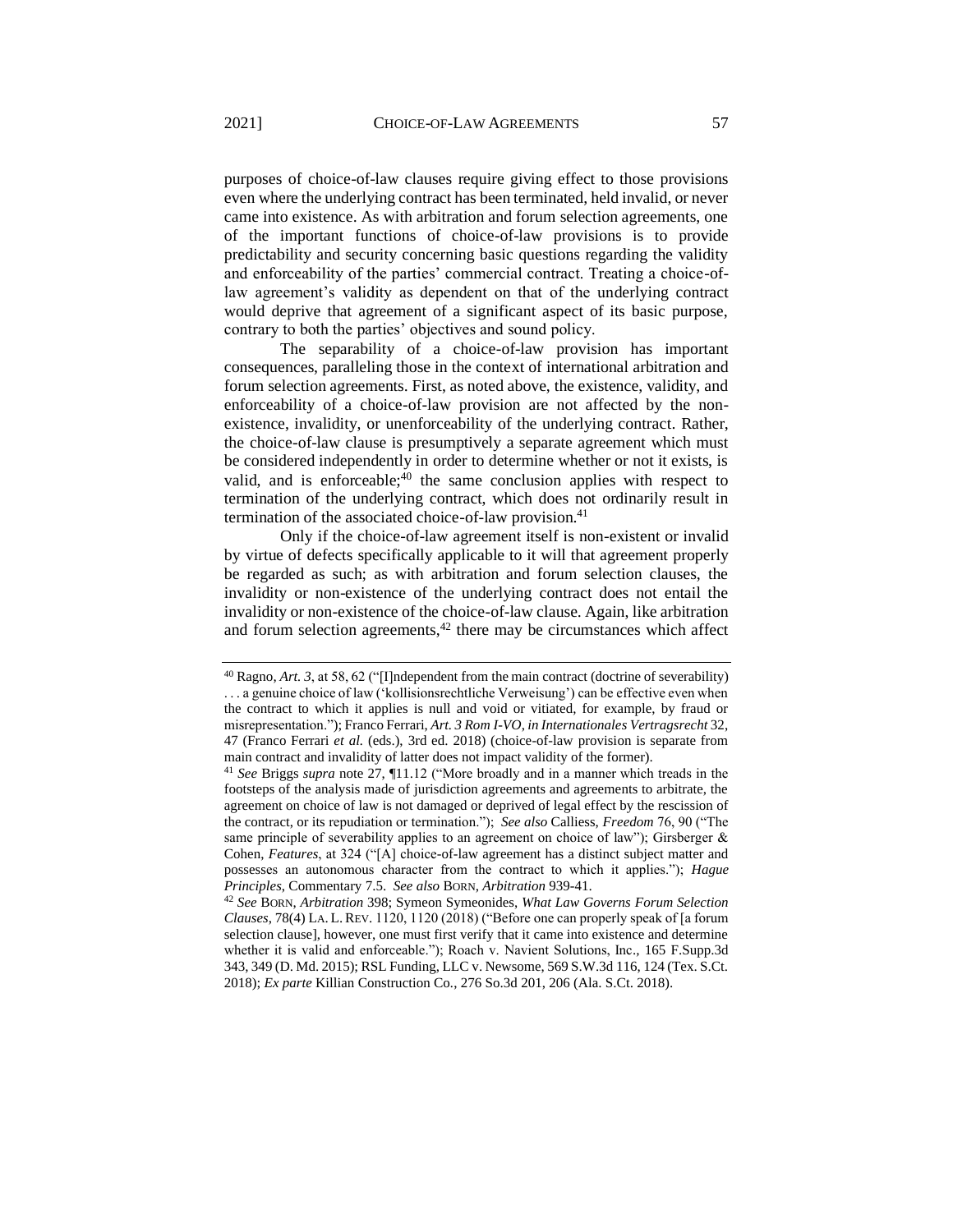the existence or validity of *both* the underlying contract and the choice-of-law clause. Examples include forgery of a signature or lack of authority of an agent to conclude any agreement at all, which involve doubly relevant facts that affect both the choice-of-law clause and underlying contract.<sup>43</sup> Critically, however, a separate analysis of each separate contract is required in order to determine whether the choice-of-law clause is invalid or non-existent.

Second, and conversely, the existence, validity, and enforceability of the underlying contract does not necessarily follow from the non-existence, invalidity, or unenforceability of the choice-of-law clause. This again parallels the treatment of arbitration and choice-of-court agreements;<sup>44</sup> it is also implicit in some international instruments.<sup>45</sup> The same conclusion is reflected in the fact that some contracts contain no choice-of-law provision, confirming that the existence or validity of such a provision is not necessary for the existence and validity of the underlying contract.

Third, comparable to arbitration and forum selection agreements, an international choice-of-law agreement can be subject to a different applicable law, and different legal rules, than the parties' commercial contract. In particular, specialized rules regarding form requirements (applicable to some categories of commercial contracts) should not apply to choice-of-law agreements, which are generally subject to no form requirements.<sup>46</sup> Similarly,

<sup>44</sup> *See* BORN, *Arbitration* at 377.

<sup>43</sup> *See Hague Principles*, Commentary 7.3 & 7.10; RESTATEMENT (SECOND) § 187 cmt. b. In these cases, of doubly-relevant facts, the same circumstances simultaneously affect the existence or validity of both the underlying contract and choice-of-law provision; as a result, the choice-of-law clause may be invalid for the same reason the underlying contract is invalid, but not because the underlying contract is invalid; *Hague Principles*, Commentary 7.8 ("choice of law agreement may be declared invalid only on grounds specifically affecting it.").

<sup>45</sup> *See, e.g*., Mexico Convention, Art. 9 (if choice-of-law provision is "ineffective, the contract shall be governed by the law of the State with which it has the closest ties.").

<sup>&</sup>lt;sup>46</sup> Although there is limited authority, that authority which addresses the issue provides that there are no form requirements for international choice-of-law agreements. *See, e.g*., Oakley v. Ultra Vehicle Design Ltd. [2005] EWHC 872 (Ch) (Eng. High Ct.) (upholding oral choice of law); *Judgment of 22 January 1997,* VIII ZR 339/95, IPRax 479 (German S.Ct. 1998) (choice-of-law agreement does not require specific form). *See also Hague Principles*, art. 5 ("A choice of law is not subject to any requirement as to form unless otherwise agreed by the parties."); *Id*. at Commentary 5.2. This approach is most consistent with the objectives of facilitating international trade and investment and the autonomy of commercial parties to enhance the predictability and security of cross-border commercial transactions. It is also consistent with the autonomy of parties to agree impliedly (not expressly) to the law governing their contracts and with the contemporary treatment of international arbitration agreements in the revised UNCITRAL Model Law on International Commercial Arbitration (which provides in Article 7 for either no or minimal form requirements). *See* UNCITRAL Model Law on International Commercial Arbitration, 2006 Revisions, Art. 7 Options 1 and 2 [hereinafter UNCITRAL Model Law]. *See also* Symeon Symeonides, *The Scope and Limits of Party Autonomy, in* INTERNATIONAL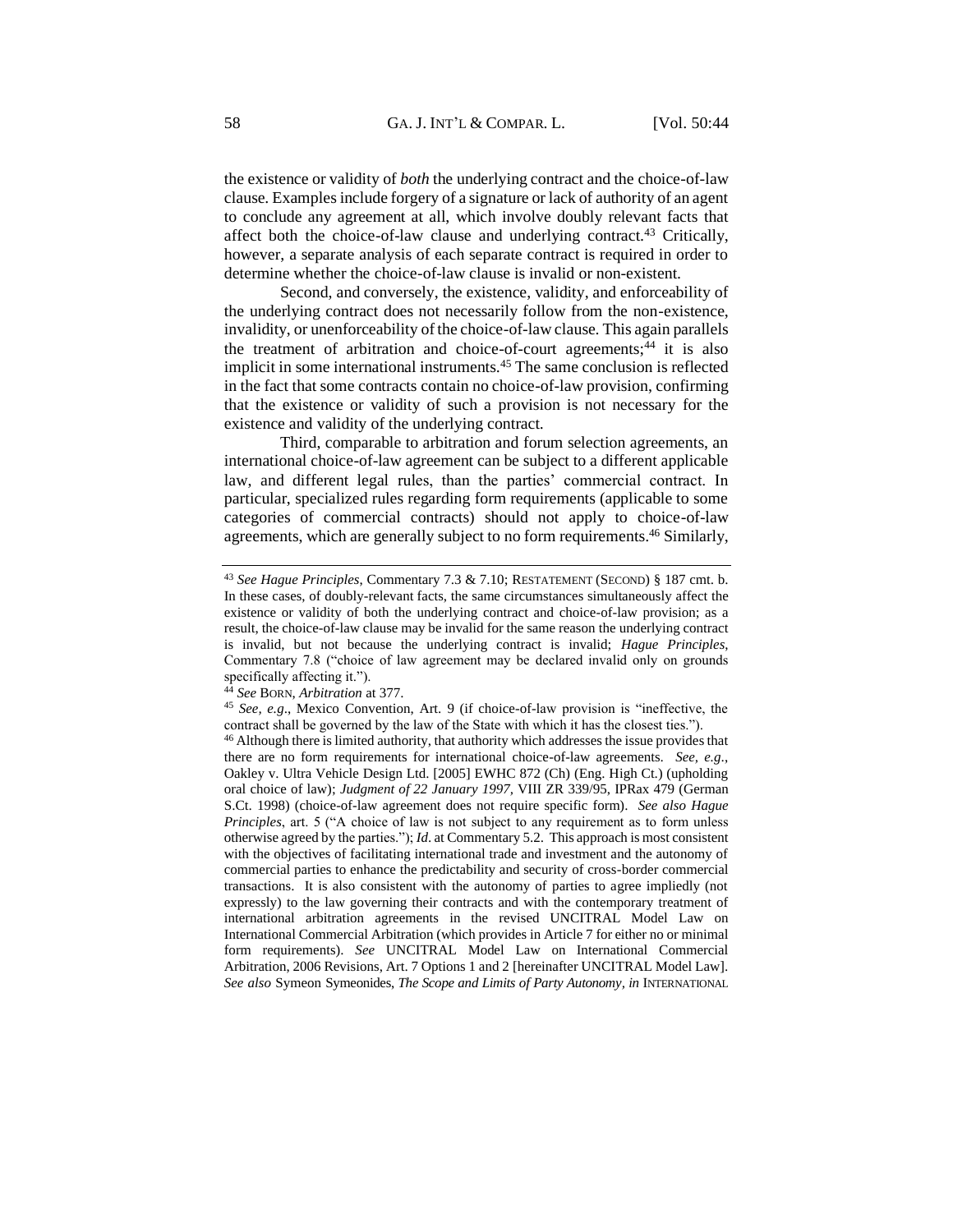the provisions of international instruments applicable to choice-of-law agreements (like the *Hague Principles* and Rome I Regulation) apply only to those agreements, and not to underlying commercial contracts; the same is true of general principles of law (discussed below) which apply specifically to international choice-of-law agreements and not to other types of contracts.<sup>47</sup>

## <span id="page-15-0"></span>*C. Presumptive Validity of Choice-of-Law Agreements in International Commercial Contracts*

As noted above, contemporary treaties and other international instruments and national laws affirm the parties' freedom to select the substantive law applicable to international commercial or investment contracts. Notwithstanding isolated, largely historical, exceptions, virtually all contemporary international and national authorities provide unequivocally for the presumptive validity of choice-of-law provisions in international commercial and investment contracts. Consequently, as discussed below, the presumptive validity of international choice-of-law agreements in commercial contracts is properly considered as a general principle of law, mandatorily applicable to all states as a matter of customary international law.<sup>48</sup>

# <span id="page-15-1"></span>*i. Presumptive Validity of Choice-of-Law Agreements Under International Conventions and Other International Instruments*

Virtually all international conventions and treaties that address the issue, in a wide variety of different contexts, provide that choice-of-law agreements selecting the law governing international commercial contracts are presumptively valid and enforceable. There are apparently no contemporary exceptions to this rule.

Thus, both the 1986 Hague Sales Convention and the 1955 Hague Convention on the Law Applicable to International Sales of Goods affirm the parties' autonomy to select the law applicable to international sales contracts.<sup>49</sup> The Mexico Convention prescribes the same rule, providing that

CONTRACTS: A COMPARATIVE ANALYSIS, IN PRIVATE INTERNATIONAL LAW. CONTEMPORARY CHALLENGES AND CONTINUING RELEVANCE 113-15 (Franco Ferrari & Diego Arroyo eds., 2019) [hereinafter Symeonides, *Autonomy*].

<sup>47</sup> *See, e.g*., *Hague Principles*, art. 1.1; Rome I, art. 1.

<sup>48</sup> This analysis is directed towards international commercial and investment contracts, and does not apply to consumer, employment, or similar contracts between lay individuals and merchants, which are frequently subject to different regimes. *See* Hague Principles, Art. I.5. *See also* Symeonides, *Autonomy* 102-07.

<sup>49</sup> Hague Conference On Private International Law Draft Convention On The Law Applicable To Contracts For The International Sale Of Goods, art. 7 ¶ 1, Dec. 22, 1986, 24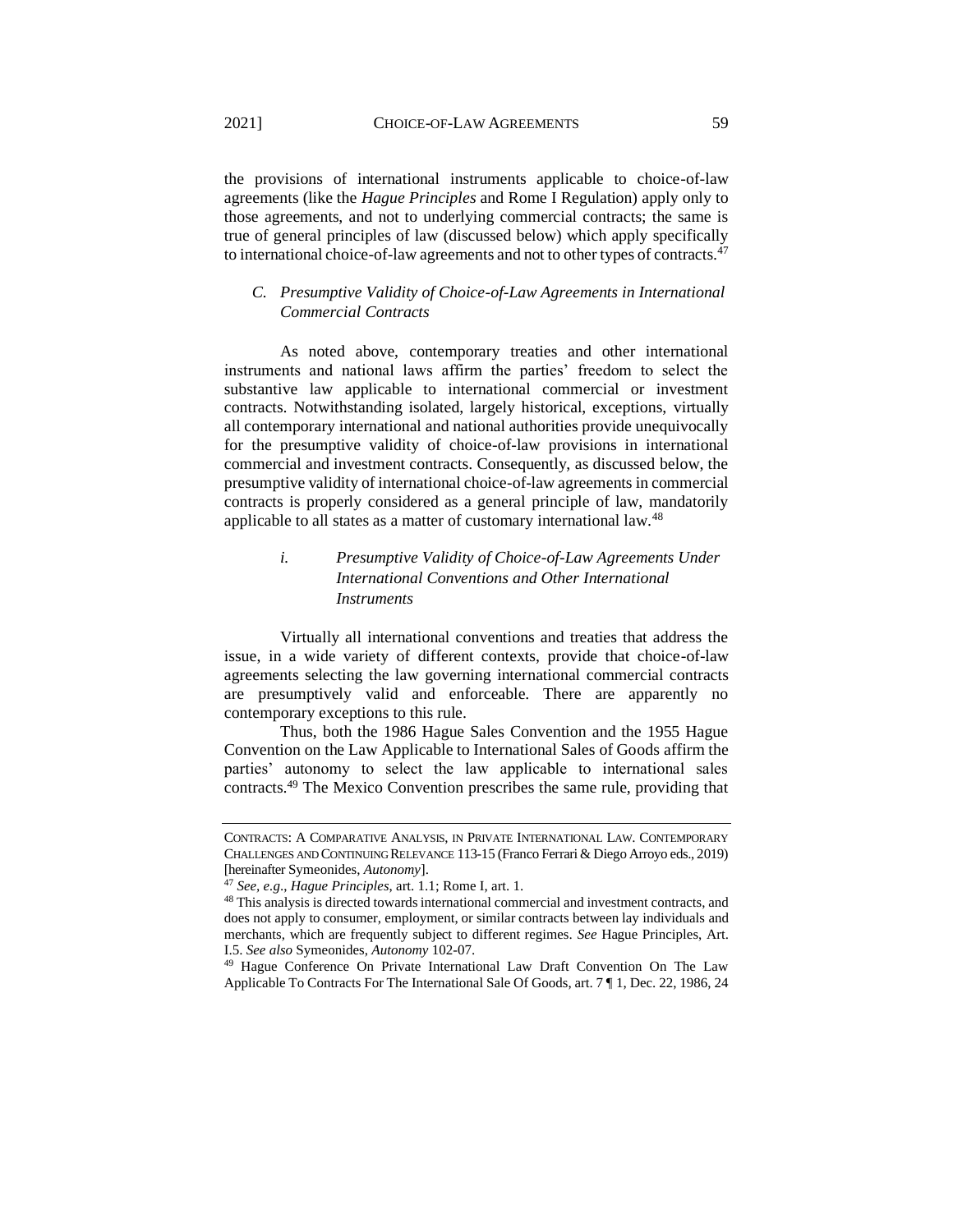"[t]he contract shall be governed by the law chosen by the parties."<sup>50</sup> A number of other multilateral treaties also recognize the parties' freedom to select the law applicable to their contracts in various commercial contexts.<sup>51</sup> Similarly, if less directly, the Vienna Convention on Contracts for the International Sale of Goods ("CISG") provides that "[t]he parties may exclude the application of this Convention or, subject to Article 12, derogate from or vary the effect of any of its provisions."<sup>52</sup> Other authority is to the same effect.<sup>53</sup>

International arbitration treaties also uniformly affirm the parties' autonomy to select the law applicable to their cross-border contracts. Article VII(1) of the European Convention on International Commercial Arbitration is representative, providing that [t]he parties shall be free to determine, by agreement, the law to be applied by the arbitrators to the substance of the dispute."<sup>54</sup> The ICSID Convention similarly recognizes the parties' freedom to agree upon the substantive law governing investment disputes. Article 42 of the Convention provides that "[t]he Tribunal shall decide a dispute in accordance with such rules of law as may be agreed by the parties."<sup>55</sup> Article 42 is one of the cornerstones of the Convention and reflects both the fundamental importance of the parties' autonomy to select the law applicable to investment contracts and the virtually unanimous international consensus

I.L.M. 1573 ("A contract of sale is governed by the law chosen by the parties."); Convention on the Law Applicable to International Sales of Goods, art. 2, June 15, 1955, 510 U.N.T.S. 174 [hereinafter 1955 Hague Sales Convention] ("A sale shall be governed by the domestic law of the country designated by the Contracting Parties.").

 $50$  Mexico Convention, art. 7(1).

<sup>51</sup> *See, e.g.,* Convention on the Limitation Period in the International Sale of Goods, art. 3 ¶ 3, June 14, 1974, 1511 U.N.T.S. 3 ("This Convention shall not apply when the parties have expressly excluded its application.").

<sup>52</sup> United Nations Convention on Contracts for the International Sale of Goods, art. 6, Apr. 11, 1980, 1489 U.N.T.S. 3 [hereinafter CISG]; *see also* PRINCIPLES ON EUROPEAN CONT. L., § 1:101(2) (COMM'N ON EUROPEAN CON. L.) ("These Principles will apply when the parties have agreed to incorporate them into their contract or that their contract is to be governed by them.").

<sup>53</sup> *See, e.g.,* Institute of International Law, *Basel Session on The Autonomy of the Parties in International Contracts Between Private Persons or Entities*, art. 3 ¶ 1, (Aug. 31, 1991) ("The choice of the applicable law shall be derived from the agreement of the parties."); Institute of International Law, *Athens Session on the Proper Law of the Contract in Agreements between a State and a Foreign Private Person*, art. ¶ 2, (Sept. 11, 1979) [hereinafter ILC, *Proper Law*] ("The parties may in particular choose as the proper law of the contract either one or several domestic legal systems ….").

<sup>54</sup> European Convention on International Commercial Arbitration, art. VII ¶ 1, Apr. 21, 1961, 484 U.N.T.S. 349.

<sup>55</sup> Convention on the Settlement of Investment Disputes Between States and Nationals of Other States, art. 42 ¶ 1, Mar. 18, 1956, 575 U.N.T.S. 159. *See* C. SCHREUER ET AL*.*, THE ICSID CONVENTION: A COMMENTARY 557-92 (2d ed. 2009).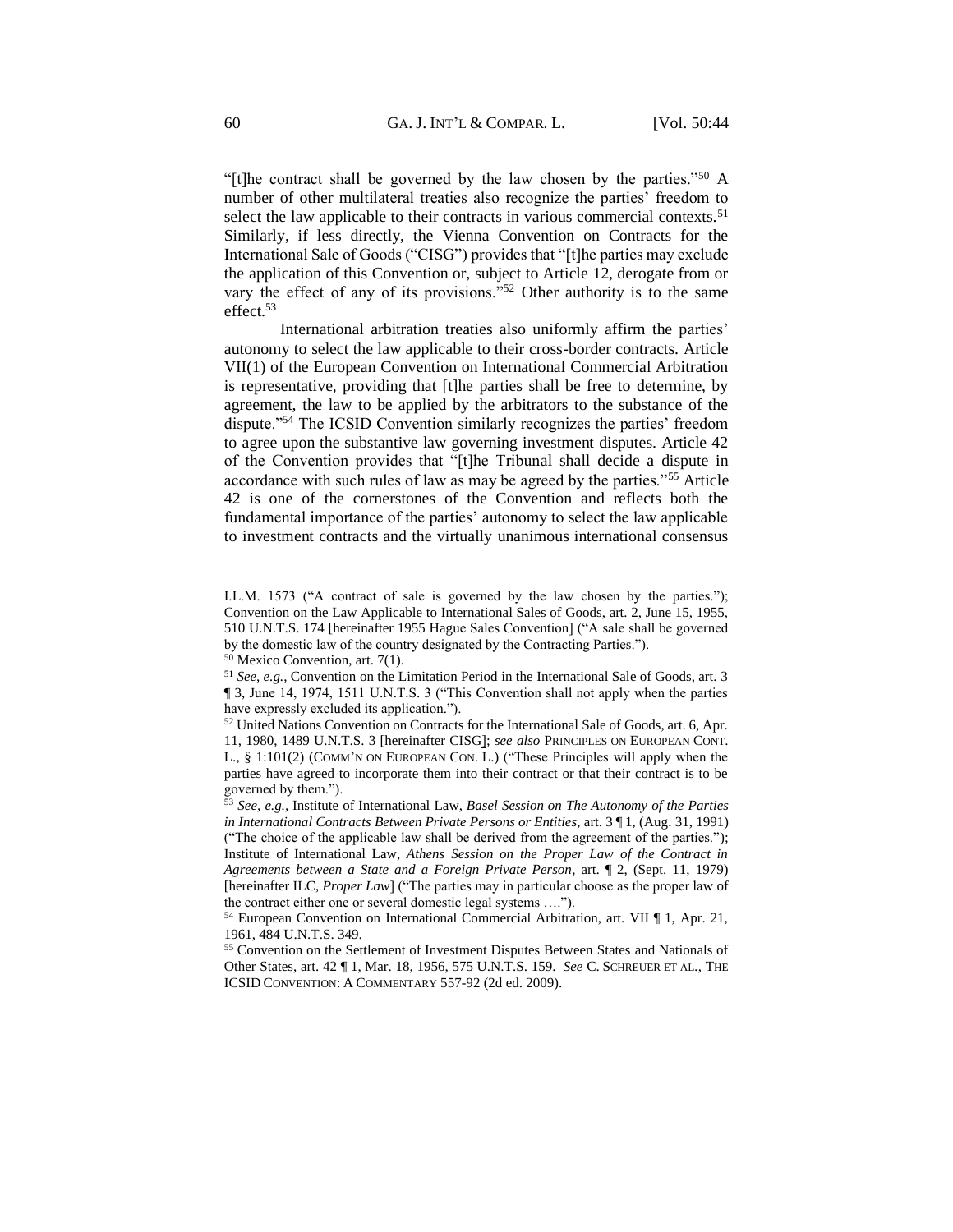recognizing that autonomy.<sup>56</sup>

Regional treaties also recognize the parties' autonomy to select the law applicable to their commercial contracts. The Rome I Regulation (and, earlier, Rome Convention) provides, in articles titled "Freedom of Choice," that "[a] contract shall be governed by the law chosen by the parties"<sup>57</sup> and its Recitals affirm that "[t]he parties' freedom to choose the applicable law should be one of the cornerstones of the system of conflict-of-law rules in matters of contractual obligations."<sup>58</sup> More generally, the Giuliano/Lagarde Report on the Convention observed: "[t]he rule stated in Article 3(1) under which the contract is governed by the law chosen by the parties simply reaffirms a rule currently embodied in the private international law of all the Member States of the Community and of most other countries."<sup>59</sup>

Finally, the Hague Conference affirmed the principle of party autonomy in the *Hague Principles*. <sup>60</sup> The *Principles* provide in their preamble that they are designed to effectuate "the principle of party autonomy with limited exceptions,"<sup>61</sup> while Article 2(1) provides that "[a] contract is governed by the law chosen by the parties," subject to only narrow exceptions.<sup>62</sup> The Commentary to the *Hague Principles* elaborates, providing, "Article 2 reflects the Principles' primary and fundamental purpose of providing for and delineating party autonomy in the designation of the law governing international commercial contracts (defined in Art. 1)."<sup>63</sup>

In contrast, with the demise of the Calvo Doctrine, there are apparently no contrary treaties or other international instruments, providing, for example, that parties do not have the autonomy to select the law governing their international commercial or investment agreements.

<sup>56</sup> *See* CRINA BALTAG, ICSID CONVENTION AFTER 50 YEARS: UNSETTLED ISSUES 287-88 (2016); Emmanuel Gaillard & Yas Banifatemi, *The Meaning of "and" in Article 42(1), Second Sentence, of the Washington Convention*, 18 ICSID REV. 375, 375 (2003). The ICSID Convention currently has 155 Contracting States and is the cornerstone of contemporary international investment law.

<sup>57</sup> Council Regulation 593/2008, art. 3, 2008 O.J. (L 177) 6, 10 (EC); Convention on the Law Applicable to Treaties, art. 3 ¶ 1, June 19, 1980, 19 I.L.M. 1492.

<sup>58</sup> Council Regulation 593/2008, 2008 O.J. (L 177) 6, 6 (EC).

<sup>59</sup> Mario Giuliano & Paul Lagarde, *Report on the Convention on the Law Applicable to Contractual Obligations*, Off. J. of the European Communities, No. C. 282/1, Art. 3, ¶1 (1980) [hereinafter *Giuliano Report*].

<sup>60</sup> *See also* Institute of International Law, *Resolution on the Autonomy of the Parties in International Contracts Between Private Persons or Entities,* 64II Y.B. 383, (1992) (party autonomy is "one of the fundamental principles of private international law").

<sup>61</sup> *Hague Principles*, Preamble ¶1. *See* CHOICE OF LAW IN INTERNATIONAL COMMERCIAL CONTRACTS: GLOBAL PERSPECTIVES ON THE HAGUE PRINCIPLES (Daniel Girsberger et al. eds., 2021).

<sup>62</sup> *See Hague Principles*, Commentary 2.1 ("Article 2 establishes the parties' freedom to choose the law governing their contract.").

<sup>63</sup> *Hague Principles*, Commentary 2.3. *See also Features*, *supra* note 28, at 329.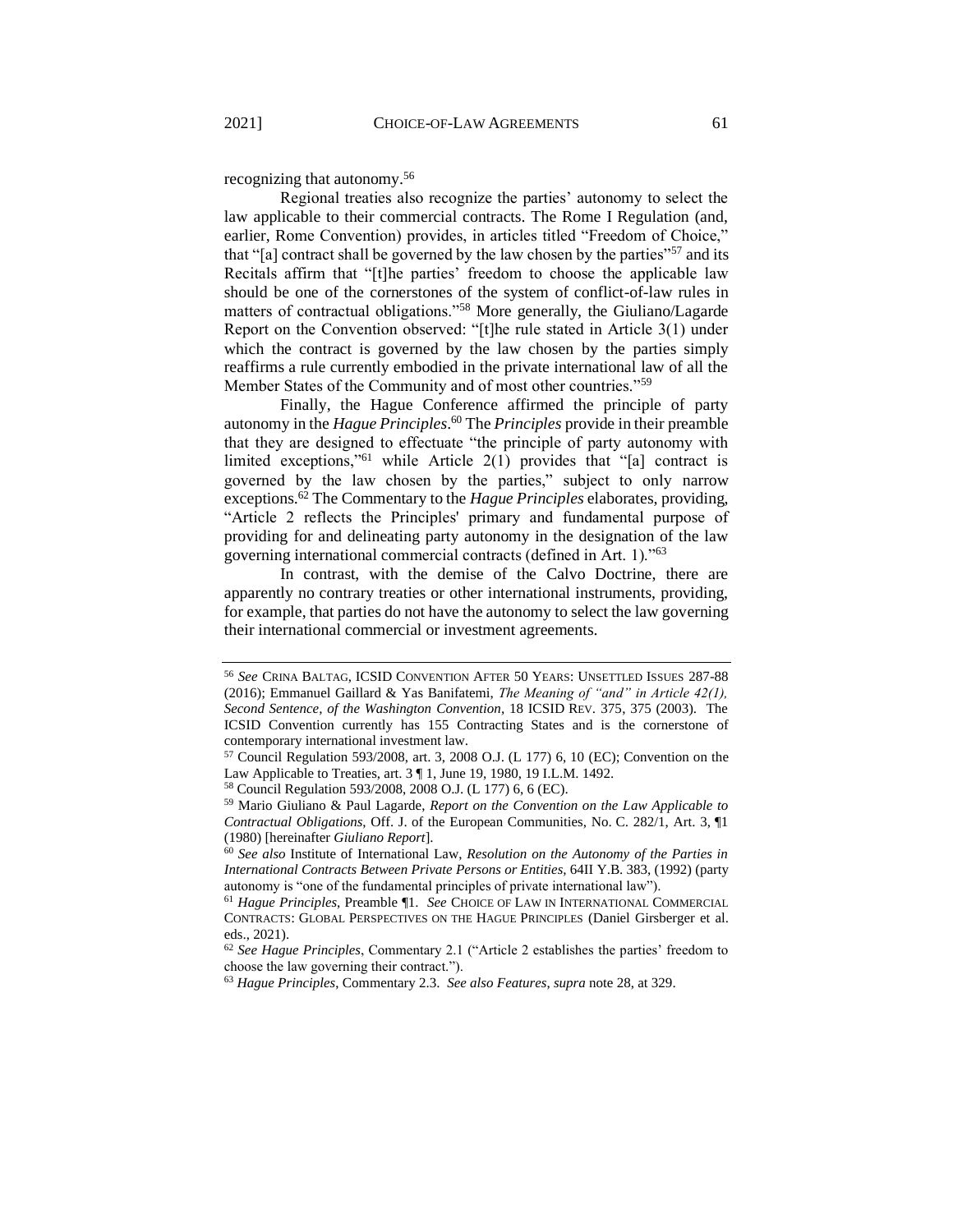### <span id="page-18-0"></span>*ii. Presumptive Validity of Choice-of-Law Agreements Under National Laws*

Like international conventions, virtually all national legal systems recognize the parties' autonomy to select the law governing their international commercial contract. It is commonplace to observe that this is true in both common law and civil law jurisdictions, and in all geographical regions of the world, constituting a "universal," "ubiquitous," "universally accepted," or "most widely accepted" rule of law.<sup>64</sup>

Contemporary U.S. courts and other authorities uniformly affirm the freedom of commercial parties to choose the law governing their contracts. Despite the views of Beale and the *Restatement (First)*, the Supreme Court emphatically upheld the validity of choice-of-law agreements in commercial

<sup>64</sup> *See* JUERGEN BASEDOW, THE LAW OF OPEN SOCIETIES 115 (2015) ("Party autonomy is generally considered as a universally accepted bedrock principle of the international law of contractual obligations"); Patrick J. Borchers, *Choice of Law in the American Courts in 1992: Observations and Reflections*, 42 AM. J. COMP. L. 125, 135 (1994) ("universal approach"); Erik Jayme, *Identité Culturelle et Intégration: Le Droit International Privé Postmoderne*, 251 RECUEIL DES COURS 147 (1995); Matthias Lehman, *Liberating the Individual from Battles Between States: Justifying Party Autonomy in Conflict of Laws*, 41 VAND. J. TRANSNAT'L L. 381, 385–90 (2008) ("it is no exaggeration to claim that party autonomy has become the most important principle in conflict of laws"); ALEX MILLS, PARTY AUTONOMY IN PRIVATE INTERNATIONAL LAW 3 (2018) ("…party autonomy has become close to ubiquitous and incontestable over the course of the twentieth century…"); PETER NYGH, AUTONOMY IN INTERNATIONAL CONTRACTS 8–13 (1999); Gisela Ruehl, *Party Autonomy in the Private International Law of Contracts: Transnational Convergence and Economic Efficiency*, *in* CONFLICT OF LAWS IN A GLOBALIZED WORLD 4–8 (Eckart Gottschalk et al. eds., 2007) [hereinafter Ruehl, *Autonomy*]; MUTHUCUMARASWAMY SORNARAJAH, THE SETTLEMENT OF FOREIGN INVESTMENT DISPUTES 227 (2010) ("The starting point of all discussion is that the parties have the freedom to choose the law applicable to their contract."); SYMEON SYMEONIDES, *General Report*, *in* PRIVATE INTERNATIONAL LAW AT THE END OF THE 20TH CENTURY: PROGRESS OR REGRESS? 1, 38-40 (1999) (party autonomy recognized in virtually all major legal systems); Symeonides*, Autonomy, supra* note 46, at 101 ("universal principle of private international law"); Russell J. Weintraub, *Functional Developments in Choice of Law for Contracts*, 187 RECUEIL DES COURS 239, 271 (1984); Hong-lin Yu, *Choice of the Proper Law vs. Public Policy*, 1 CONTEMP. ASIA ARB.J. 107, 109 (2008).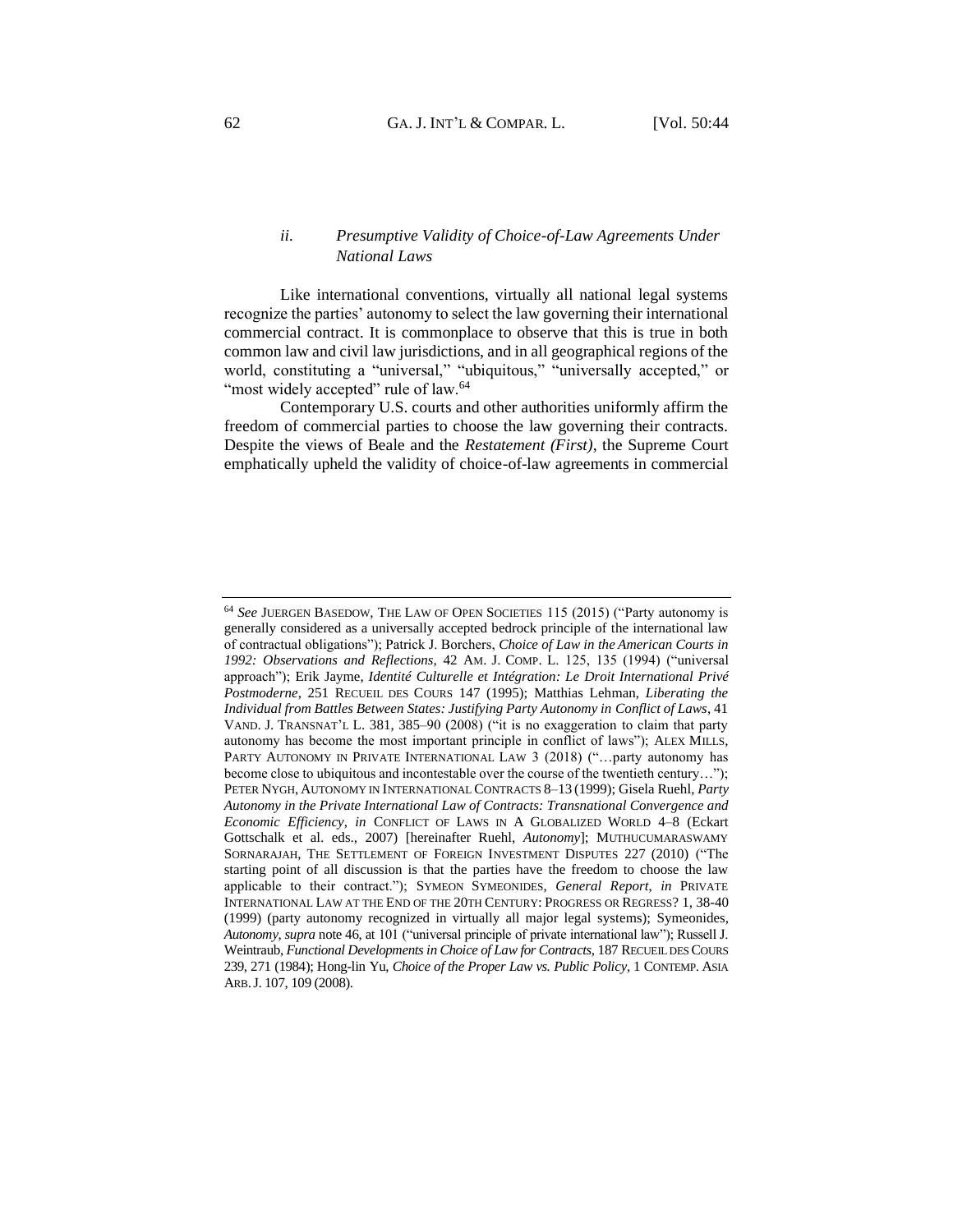settings throughout the 20th century.<sup>65</sup> Likewise, in virtually all U.S. states,  $66$ choice-of-law agreements are presumptively valid, in both domestic and international transactions.<sup>67</sup> More than any other aspect of Beale's conflicts methodology, his hostility to principles of party autonomy has been repudiated by American courts.

Section 187 of the *Restatement (Second)* reflects the general validity and enforceability of choice-of-law agreements in the United States, albeit with less precision and clarity than many other authorities.<sup>68</sup> The section provides that "[t]he law of the state chosen by the parties to govern their contractual rights and duties will be applied" to all contractual rights and duties, provided that it violates no applicable public policy and, in some cases, that there is a substantial relationship to the chosen state or a reasonable basis for the parties' choice.<sup>69</sup> The draft *Restatement (Third)* currently adopts similar (albeit more circuitous) rules.<sup>70</sup> Likewise, the common law in most

<sup>65</sup> Boseman v. Conn. Gen. Life Ins. Co., 301 U.S. 196, 202 (1937) (choice-of-law provision is "undoubtedly" enforceable because "[i]n every forum a contract is governed by the law with a view to which it was made"); Lauritzen v. Larsen, 345 U.S. 571, 588–89 (1953) ("Except as forbidden by some public policy, the tendency of the law is to apply in contract matters the law which the parties intended to apply.").

<sup>&</sup>lt;sup>66</sup> In the United States, there is no federal legislation or treaty dealing generally with choiceof-law agreements in commercial disputes, and, under conventional analysis, the subject is therefore generally governed by state law. GARY BORN & PETER RUTLEDGE, INTERNATIONAL CIVIL LITIGATION IN UNITED STATES COURTS 706-07 (6th ed. 2018) [hereinafter BORN & RUTLEDGE, *Litigation*]; Linda J. Silberman, *Lessons for the USA from the Hague Principles*, 22 UNIF. L. REV. 422, 423-26 (2017) [hereinafter Silberman, *Lessons*].

<sup>67</sup> U.S. courts and other authorities have not generally distinguished between interstate and international conflict of laws rules, including those applicable to choice-of-law agreements. Silberman, *Lessons*, at 424-26. The analysis in this Article is directed towards international choice-of-law agreements, particularly as regards matters of international law, but is also generally applicable to interstate choice-of-law provisions in the United States.

<sup>68</sup> RESTATEMENT (SECOND) CONFLICT OF LAWS §187 (AM. L. INST. 1971). Section 187 is described, correctly, as the most widely accepted of the Second Restatement's black letter provisions. PETER HAY *et al.*, CONFLICT OF LAWS §18.1 (6th ed. 2018) [hereinafter HAY, *Conflicts*] ("This important section 'is followed by more American courts than any other provision of the Restatement (Second) ....' §187 'appears to be a nearly universal principle in the United States.'").

<sup>69</sup> RESTATEMENT (SECOND) OF CONFLICT OF LAWS § 187(1)-(2). Section 187 (somewhat confusingly) distinguishes between those "contractual rights and duties" that the parties "could not have resolved by an explicit provision in their agreement directed to that issue," and those rights and duties that could have been so resolved. *Id*.; RESTATEMENT (SECOND) OF CONFLICT OF LAWS  $\S 187$  cmt. c & d. Neither category is clearly defined, although the former apparently includes matters of capacity and form. *Id*.

<sup>70</sup> RESTATEMENT (THIRD) OF CONFLICT OF LAWS § 8.02 (AM. L. INST., Preliminary Draft No. 6, 2020) [hereinafter RESTATEMENT (THIRD)].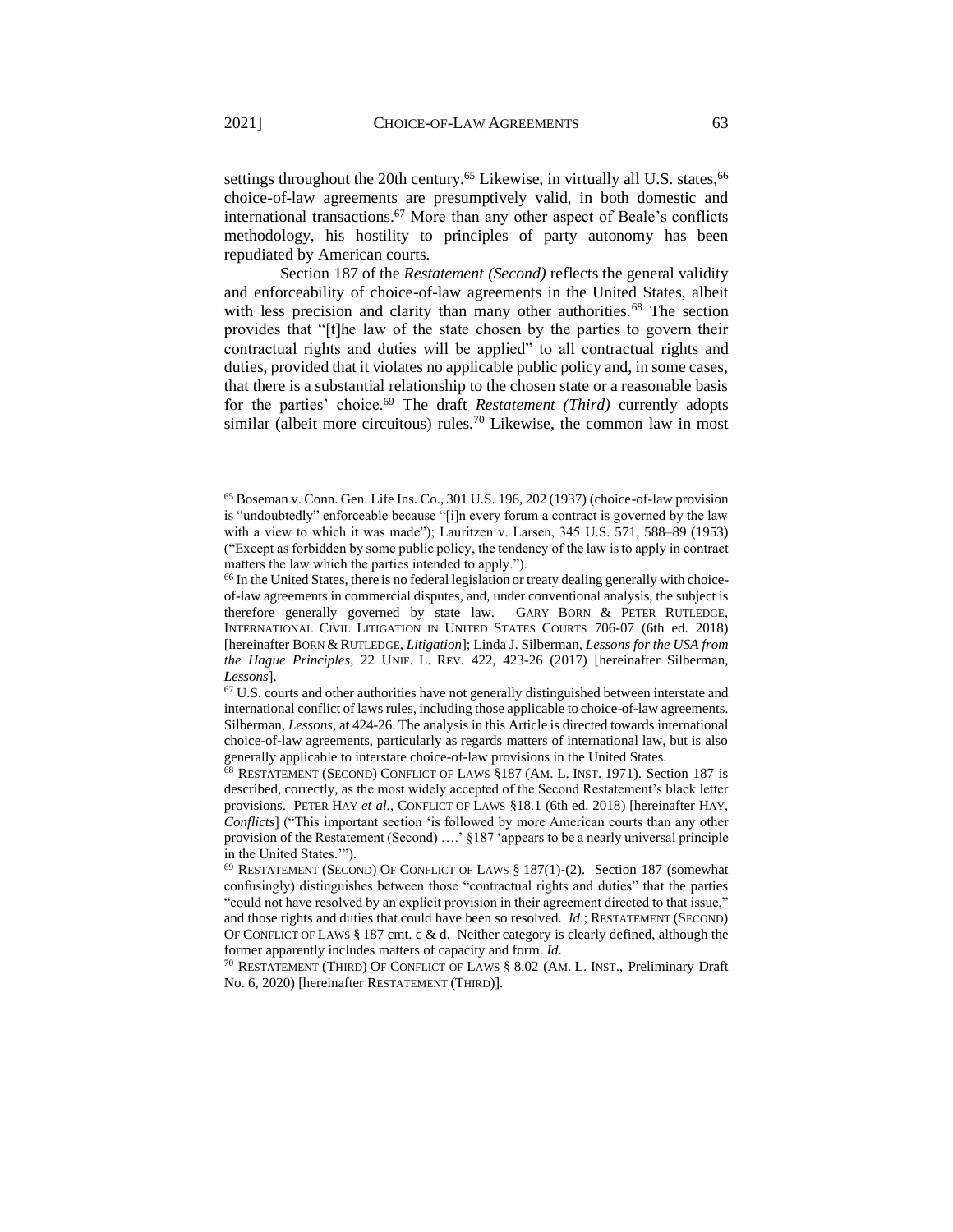U.S. states enforces choice-of-law agreements, $71$  particularly in international transactions.<sup>72</sup> In the U.S. Supreme Court's words, "[e]xcept as forbidden by some public policy, the tendency of the law is to apply in contract matters the law which the parties intended to apply."<sup>73</sup> U.S. courts have also repeatedly held that the parties' right to select the law applicable to their contract applies fully in international arbitration.<sup>74</sup>

The Uniform Commercial Code ("UCC") affirms the validity of choice-of-law agreements, in both international and domestic transactions, no less robustly than the *Restatement (Second)*. Section 1-105(1) of the 1951 version of UCC provides that "when a transaction bears a reasonable relationship to this state and also to another state or nation the parties may agree that the law of either this state or of such other state or nation shall govern their rights and duties."<sup>75</sup> A revised, but subsequently withdrawn, version of the UCC adopted an even more "pro-enforcement" approach to choice-of-law clauses, largely deleting the so-called "reasonable relationship" requirement (contained in §1-105(1)).<sup>76</sup>

Other common law authorities also unequivocally affirm the parties' freedom to select the law governing commercial contracts.<sup>77</sup> As the Privy Council explained in a 1939 decision:

> [W]here the English rule that intention is the test applies, and where there is an express statement by the parties of their intention to select the law of the contract, it is difficult to see what qualifications are possible, provided the intention

<sup>75</sup> U.C.C. § 1-105(1) (AM. L. INST. 1995).

<sup>77</sup> For early English decisions, *see supra* note 16. *See also* Collins, *Conflicts* ¶ 32-005.

<sup>71</sup> Larry E. Ribstein, *From Efficiency to Politics in Contractual Choice of Law*, 37 GA. L. REV. 363, 374-76 (2003) (in study of 700 U.S. decisions, choice-of-law provisions enforced in 85% of cases).

<sup>72</sup> *See* BORN & RUTLEDGE, *Litigation* 743-44*.*; Hay, *Conflicts* ¶ 18.1, at 1087-88 (5th ed. 2010). *See also* Arndt v. Twenty-One Eighty-Five*, LLC*, 448 F.Supp.3d 1310, 1320 (S.D. Fla. 2020) ("Florida courts will enforce a choice-of-law provision in a contract unless the law of the chosen forum contravenes strong public policy."); Ciena Cap. Funding, LLC. v. Krieg's, Inc., 394 P.3d 39, 43 (Ariz. Ct. App. 2017) ("An express choice-of-law provision in a contract ordinarily will be given effect"); Paduano v. Express Scripts, Inc., 55 F.Supp.3d 400, 416 (E.D.N.Y. 2014); Vierican, LLC, v. Midas Int'l, LLC, No. 19-00620, 2020 WL 4430967, at \*4 (D. Haw.); Howard Bank v. Compu-Link Corp., 472 F.Supp.3d 267, 273 (D. Md. 2020).

<sup>73</sup> Lauritzen v. Larsen, 345 U.S. 571, 588-89 (1953) (federal maritime law).

<sup>74</sup> *See, e.g.*, Mitsubishi Motors Corp. v. Soler Chrysler-Plymouth, Inc., 473 U.S. 614, 636- 37, 637 n.19 (1985); Scherk v. Alberto-Culver Co., 417 U.S. 506, 516-17 (1974).

<sup>76</sup> *See* U.C.C. §1-301 (AM. L. INST., Proposed Final Draft 2001), subsequently withdrawn. The provision was withdrawn because of opposition from commercial parties to its treatment of consumers, not because of opposition to the liberalized treatment of the reasonable relationship requirement.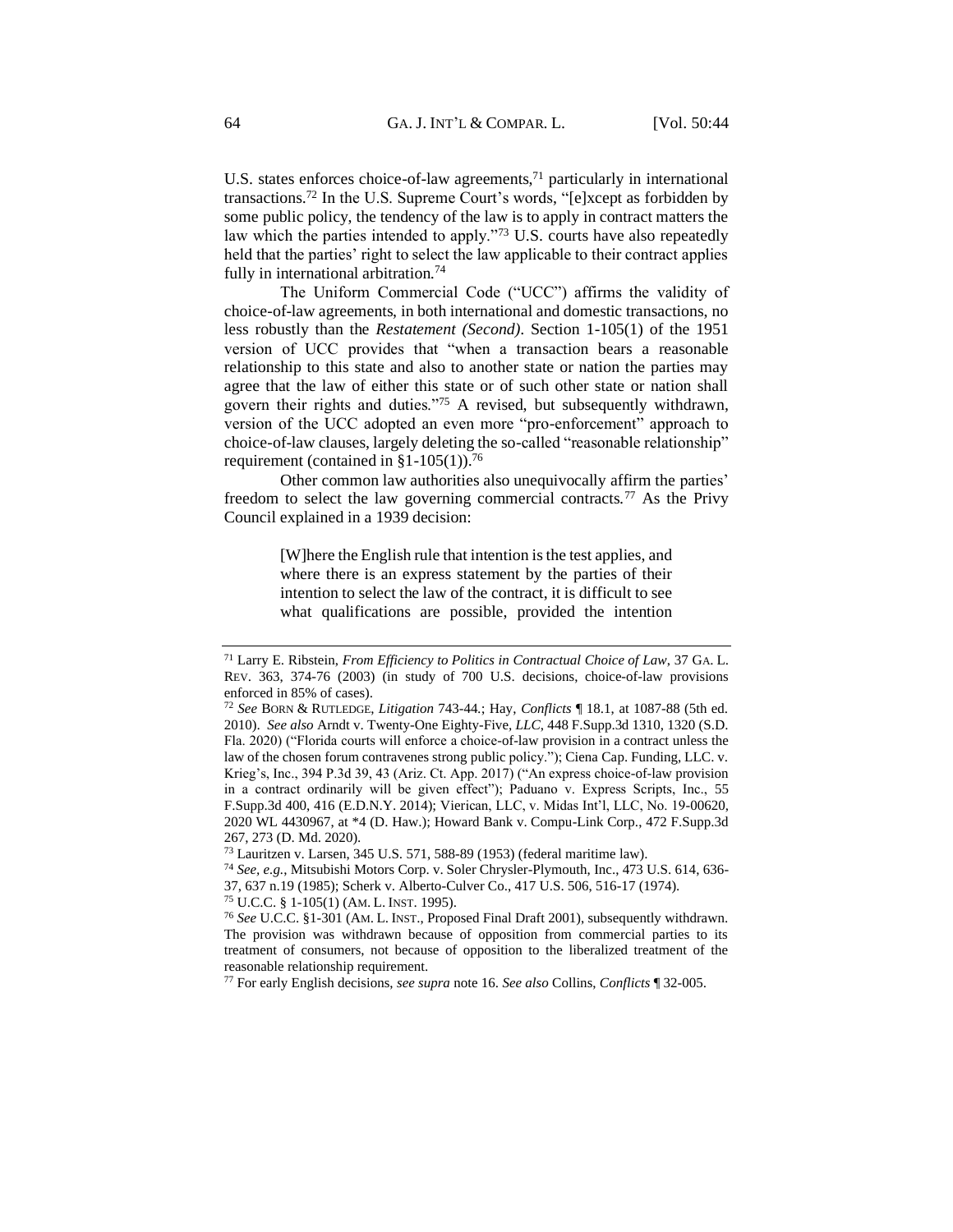expressed is bona fide and legal, and provided there is no reason for avoiding the choice on the ground of public policy.<sup>78</sup>

Or, in the words of a leading English commentary:

[w]hen the parties had expressed their intention as to the law governing the contract, their expressed intention, in general, determined the proper law of the contract, at any rate if the application of foreign law was not contrary to public policy and the choice was 'bona fide and legal.'<sup>79</sup>

English judicial authorities are to the same effect.<sup>80</sup>

Other common law jurisdictions also recognize the parties' autonomy to select the law governing international commercial contracts. A Singaporean decision concluded that "[t]he need to respect party autonomy … in deciding … the substantive law to govern the contract, has been accepted as the cornerstone underlying judicial non-intervention in arbitration."<sup>81</sup> Likewise, decisions in Canada, Australia, India and elsewhere have repeatedly held that the parties' autonomy in selecting the law governing international commercial contracts must be respected.<sup>82</sup>

<sup>78</sup> Vita Food Products Inc. v. Unus Shipping Co. [1939] AC 277, 290 (Nova Scotia Privy Council).

<sup>79</sup> Collins, *Conflicts* ¶ 32-006.

<sup>80</sup> *See, e.g*., Amin Rasheed Shipping Corp. v. Kuwait Insurance Co. (The Al Wahab) [1983] AC 50, 61 (H.L.) ("If it is apparent from the terms of the contract itself that the parties intended it to be interpreted by reference to a particular system of law, their intention will prevail"); Whitworth St. Estates (Manchester) Ltd. v. James Miller & Partners Ltd. [1970] AC 583, 603 (H.L.) (Lord Reid); Indian and General Investment Trust, Ltd. v. Borax Consolidated, Ltd. [1920] 1 KB 539, 545; Mackender v. Feldia A.G. [1967] 2. QB 590, 602 (English Ct. App.).

<sup>81</sup> Tjong Very Sumito v. Antig Investments Pte. Ltd., [2009] SGCA 41, ¶ 28 (Singapore Ct. App.).

<sup>82</sup> *See, e.g*., Kent Trade & Finance Inc. v. JP Morgan Chase Bank*,* [2009] 4 F.C. 109, ¶ 25 (Canada Fed. Ct.) ("where there is an express or implied choice of law by the parties to the contract, this law will normally govern the contract and legal rights and obligations generated by the contract."); Drew Brown Ltd. v. Orient Trader*,* [1974] S.C.R. 1286 (Canada); Sasan Power Ltd. v. North American Coal Corp. India Private Ltd., (2016) 10 SCC 813, ¶ 49 (India); BHP Petroleum Pty Ltd v. Oil Basins Ltd., [1985] VR 725, 747-48 (Austl.) ("parties are free to choose the law which shall govern their agreement."); *Re*  Bulong Nickel Pty Ltd. [2002] WASC 126, ¶¶ 38-39 (Austl.); Augustus v. Permanent Trustee Co. (Canberra) Ltd. [1971] 124 CLR 245, ¶ 24 (Austrl.); Montgomery v. Zarifi*,* [1918] 2 SLT 110, 113 (Scot.); ETC James Capel (Far East) Ltd. v. YK Fung Securities Sdn Bhd [1996] 2 MLJ 97 (Malay.); New Zealand Shipping Co. Ltd v. Tyree [1912] 31 NZLR 825 (N.Z.); Knyvett v. Christchurch Casinos Ltd*.* [1999] 2 NZLR 559 (N.Z.).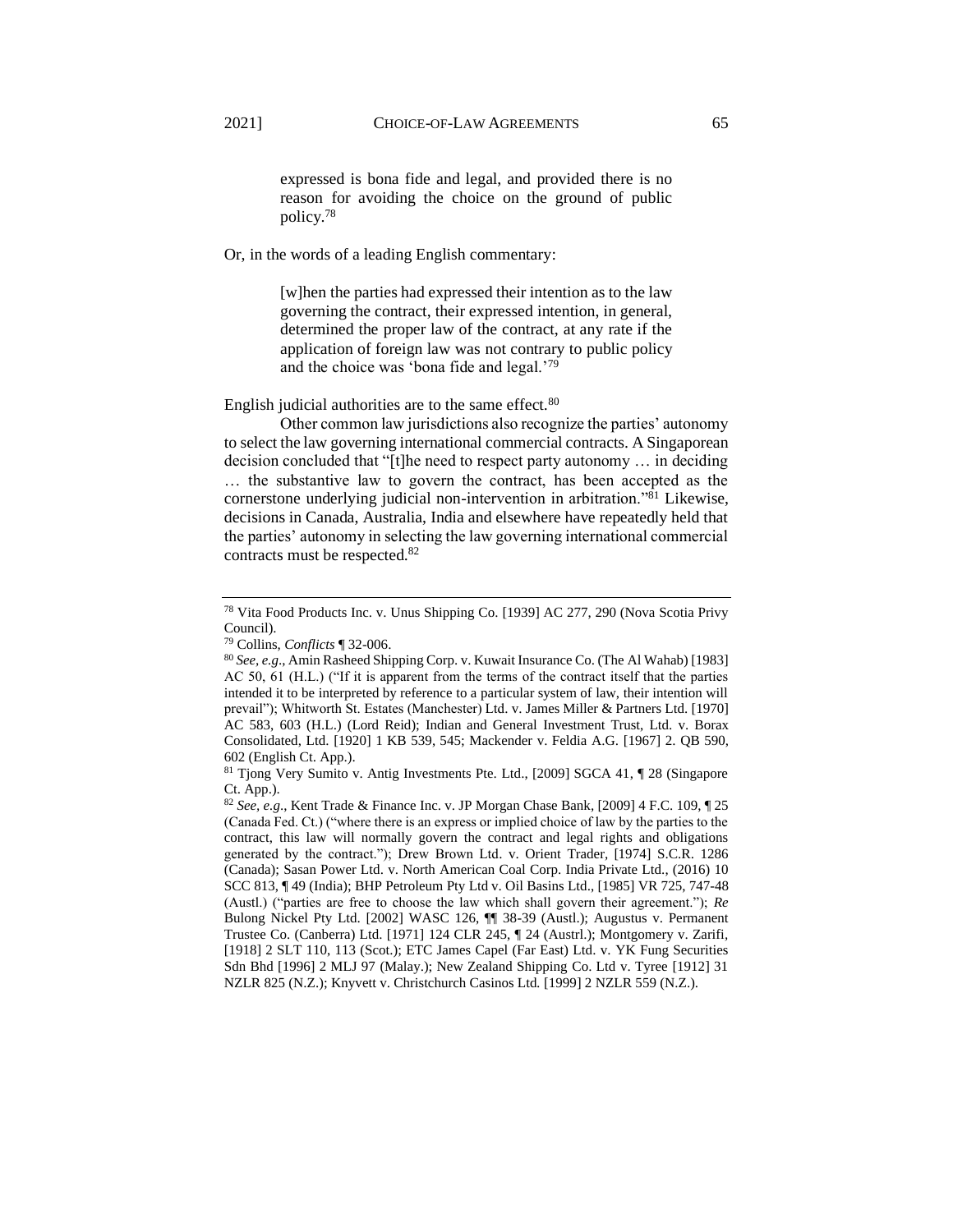Civil law jurisdictions similarly give effect to choice-of-law agreements in international commercial settings. In France, courts recognized the parties' freedom to select the law governing their international commercial contracts before the Rome Convention came into force.<sup>83</sup> In Switzerland, the parties' freedom to select the law governing their international contract is codified by the Swiss Law on Private International Law, which provides that "contracts are governed by the law chosen by the parties."<sup>84</sup> The same rule applies in most Latin American countries,<sup>85</sup> Russia,<sup>86</sup> and China.<sup>87</sup> More generally, one recent study concludes that only two of eighty-four private international law codifications over the past fifty years omitted provisions recognizing the validity of choice-of-law agreements.<sup>88</sup>

In the international commercial arbitration context, which applies to many cross-border transactions, the UNCITRAL Model Law on International Commercial Arbitration ("UNCITRAL Model Law") addresses choice-oflaw agreements selecting the substantive law in international arbitrations.<sup>89</sup> Article 28(1) of the Model Law provides that "[t]he arbitral tribunal shall decide the dispute in accordance with the rules of law chosen by the parties or, where no such choice has been made, in accordance with the rules of law

<sup>88</sup> SYMEONIDES, *Autonomy* at 113.

<sup>83</sup> *See* Judgment of 5 December 1910, 39 Clunet 1156-58 (1912) (Cour de Cassation) ("law applicable to contracts, either with regard to their formation, or as to their effects and conditions is that the one which the parties have adopted"). *See also* MARIE-ELODIE ANCEL *et al*, *DROIT DES CONTRATS INTERNATIONAUX* 172 (2d ed. 2019).

<sup>84</sup> Bundesgesetz über das Internationale Privatrecht [IPRG] [Federal Act on Private International Law] 1987, SR 291 art. 116 ¶ 1. *See also* Jolanta Kren Kostkiewicz, *in* ZÜRCHER KOMMENTAR ZUM IPRG, art. 116, ¶¶ 11-12 (Markus Müller-Chen & Corinne Lüchinger eds.) (2018) [hereinafter Kostkiewicz, *Art. 116*]; Christoph Müller, *Introduction to the Code of Obligations*, *in* BERNER KOMMENTAR ¶ 83 (Regina Aebi-Müller & Christoph Müller eds.) (2018).

<sup>85</sup> *See, e.g.,* Maria Albornoz*, Choice of Law in International Contracts in Latin American Legal Systems*, J. PRIVATE INT'L L. 23, 36-43 (2010) [hereinafter Albornoz, *Systems*]; OAS Guide ¶¶ 231-48.

<sup>86</sup> GRAZHDANSKIĬ KODEKS ROSSIĬSKOĬ FEDERATSII [GK RF] [Civil Code], art. 1210 ("parties may agree to choose the law applicable to their rights and obligations under the contract at or after its conclusion.").

<sup>87</sup> [Law of the People's Republic of China on the Laws Applicable to Foreign-Related Civil Relations] (promulgated by Standing Comm. Nat'l People's Cong., 28 October 2010, effective 1 April 2011), 2010 Standing COMM. NAT'L PEOPLE'S CONG. GAZ.36, art. 3 ("The parties may explicitly choose the law applicable to their foreign-related civil relation in accordance with the provisions of this law.").

<sup>89</sup> The Model Law has been adopted in more than 115 jurisdictions. *Status: UNCITRAL Model Law on International Commercial Arbitration (1985), with amendments as adopted in* 2006, UNITED NATIONS,

https://uncitral.un.org/en/texts/arbitration/modellaw/commercial\_arbitration/status (last visited Oct. 22, 2021).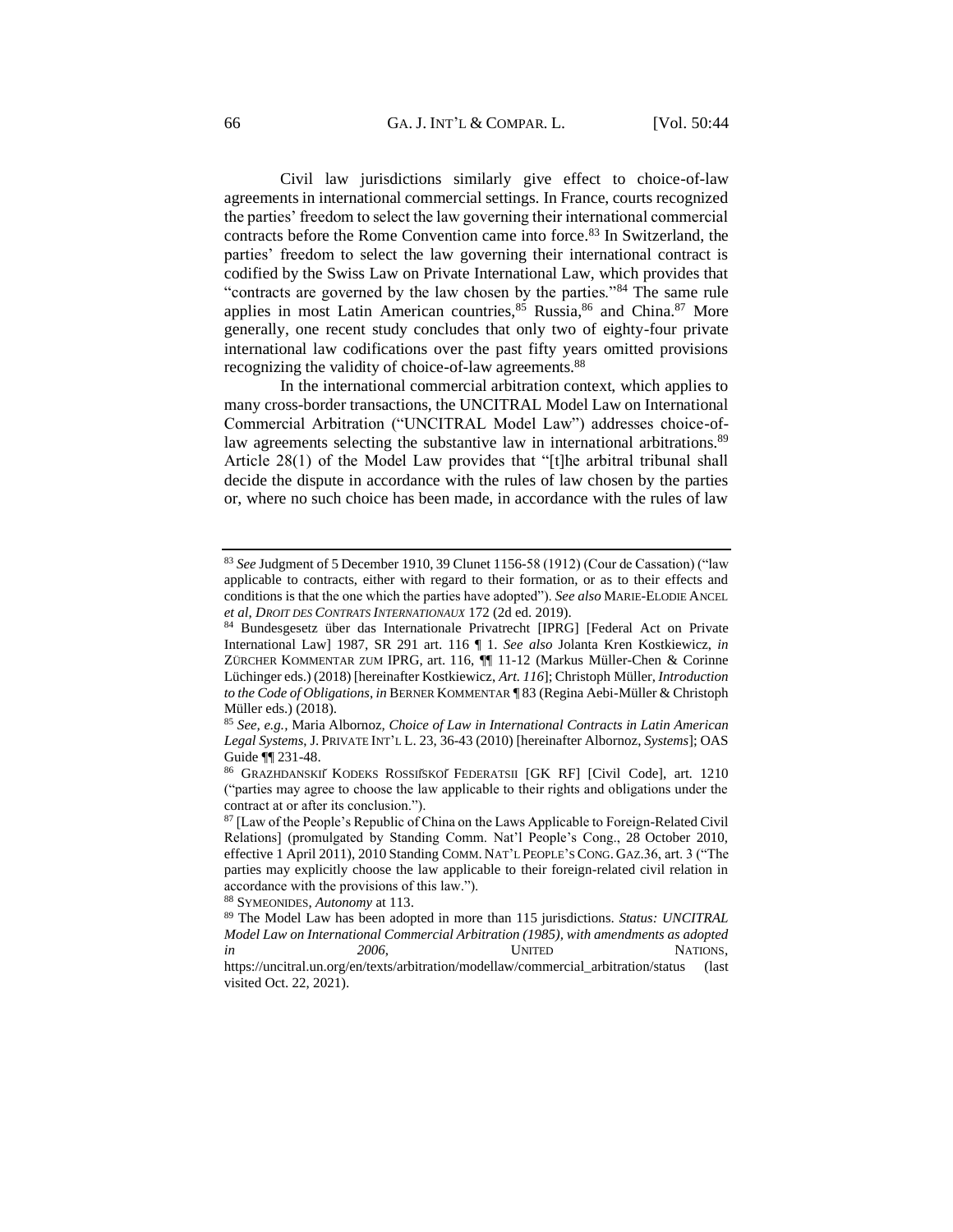it considers appropriate."<sup>90</sup>

Virtually all other national arbitration legislation is substantially identical. In France, Article 1511 of the Code of Civil Procedure provides: "The arbitrator shall resolve the dispute in accordance with the rules of law chosen by the parties."<sup>91</sup> Likewise, the Swiss Law on Private International Law provides that "the arbitral tribunal shall decide the dispute according to the rules of law chosen by the parties,"<sup>92</sup> while the English Arbitration Act contains virtually identical text.<sup>93</sup> A number of other arbitration statutes are similar, providing that "[t]he substance of the dispute is governed by the rules stipulated by the parties,"<sup>94</sup> or "[t]he tribunal must decide the dispute in accordance with the law chosen by the parties as applicable to the substance of the dispute."<sup>95</sup> Consistent with these provisions, arbitral tribunals uniformly affirm the parties' autonomy to choose the law governing their commercial relations.<sup>96</sup>

A few nations (uniformly those without a history of significant trading activities) arguably do not give effect to international choice-of-law agreements. Instead, these states arguably prescribe mandatorily applicable conflict of laws rules, typically selecting local law, regardless of what the parties have agreed.<sup>97</sup> The evidence of such refusals to recognize international

<sup>94</sup> Syrian Arbitration Law, art. 38, ¶ 1.

<sup>90</sup> UNCITRAL Model Law, Art. 28(1). *See* ILIAS BANTEKAS *et al*., UNCITRAL MODEL LAW ON INTERNATIONAL COMMERCIAL ARBITRATION: A COMMENTARY 732, 736-37 (2020); BORN, *Arbitration* 567-68.

<sup>91</sup> Code de procédure civile (C.P.C.) [Civil Procedure Code] art. 1511. *See* JEAN-LOUIS DELVOLVÉ *et al*., FRENCH ARBITRATION LAW AND PRACTICE ¶ 257 (2d ed. 2009).

<sup>92</sup> Bundesgesetz über das Internationale Privatrecht [IPRG] [Federal Act on Private International Law] 1987, SR 291 art. 187 ¶ 1.

<sup>93</sup> English Arbitration Act 1996, § 46 ¶ 1. *See* ROBERT MERKIN, ARBITRATION LAW ¶¶ 7.28- 31 (1991 & Update July 2019).

<sup>95</sup> Scottish Arbitration Act, sch. 1, rule 47(1)(a). *See also* Netherlands Code of Civil Procedure, art. 1054, ¶ 2; Mauritian International Arbitration Act, § 32(1); OAS Guide, ¶¶ 249-54.

<sup>96</sup> *See, e.g*., Award in Case No. 6474 of 1992*,* 25 Y.B. Comm. Arb. 279, 283 (ICC Int'l Ct. Arb.) ("first and foremost duty of the arbitrator is undoubtedly to base his decisions … on the common will of the Parties, regarding for instance the applicable law"); Final Award in ICC Case No. 18203 of 2016, 41 Y.B. Comm. Arb. 276, 280 ("If the parties have made a choice of law, that choice must be respected; this principle is recognized in the law of most countries, including all EU jurisdictions and the UAE"); Interim Awards and Final Award in ICC Case No. 4145 of 1987, 12 Y.B. Comm. Arb. 97, 101 ("The principle of autonomy – widely recognized – allows the parties to choose any law to rule their contract").

<sup>97</sup> *See, e.g.*, ALBORNOZ, *Systems*, at 43-48 (suggesting that Brazil, Bolivia, Colombia and Uruguay do not recognize party autonomy). More recent studies conclude that these states adopt either contrary or equivocal positions. OAS Guide, ¶¶ 231-48. Further, Uruguay recently enacted legislation providing for the validity of choice-of-law agreements. Approval Act No. 413, 17 November 2020.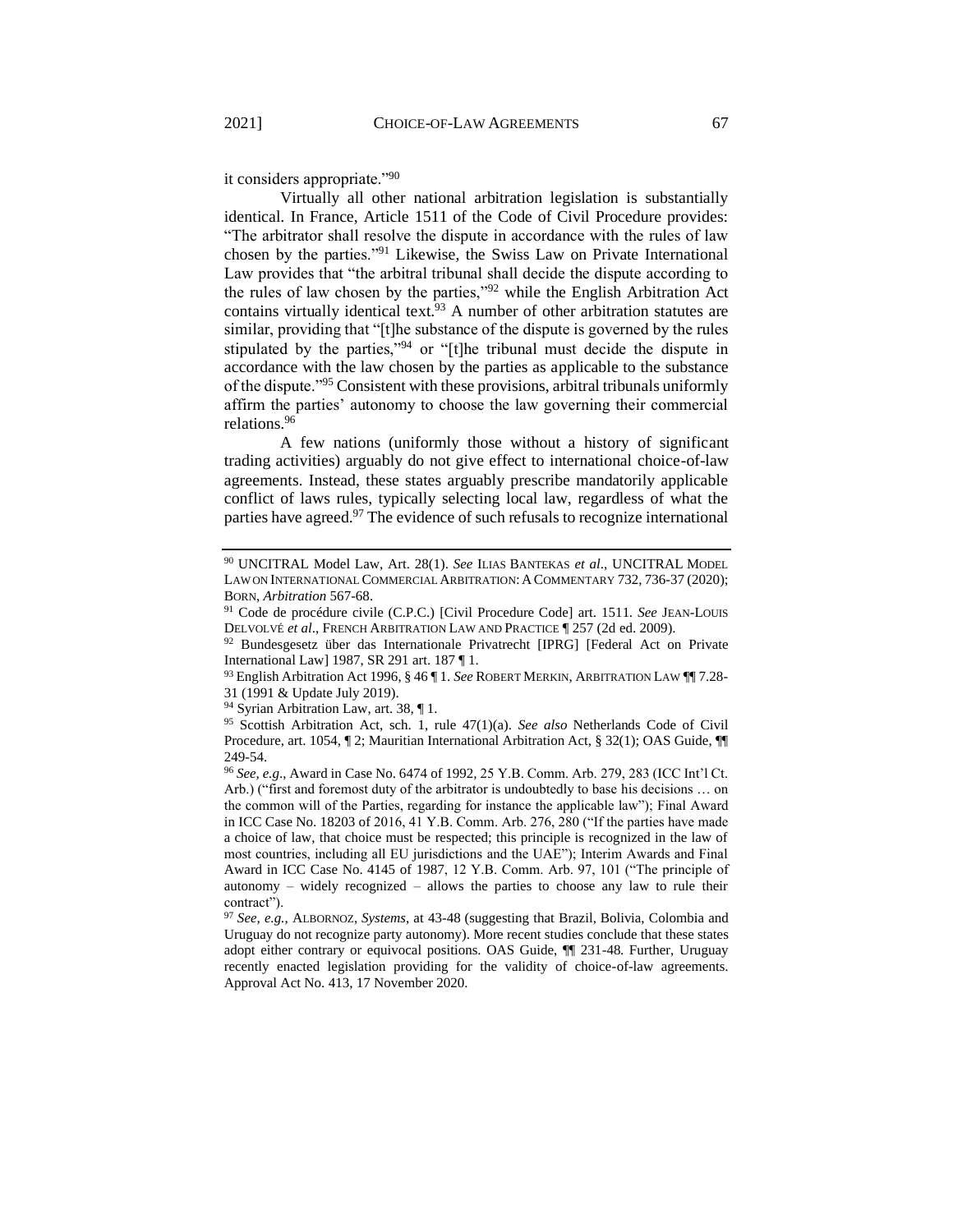choice-of-law agreements is, however, generally dated and equivocal; even if accepted, these jurisdictions are distinct outliers, which are out-of-step with the approach taken towards international choice-of-law agreements in virtually all other nations.

## *iii. Presumptive Validity of International Choice-of-Law Agreements as A General Principle of Law*

<span id="page-24-0"></span>The international consensus affirming the rule that parties have the autonomy to select the law applicable to their cross-border commercial contracts provides the basis for one of the "general principles of law recognized by civilized nations,"<sup>98</sup> or, phrased differently, an "obvious maxim[] of jurisprudence of a general and fundamental character."<sup>99</sup> The proper analytical basis for treating general principles of law, in domestic legal systems, as rules of international law is controversial, $100$  but the status of such principles as international law, confirmed by the Statute of the International Court of Justice and otherwise, is not.<sup>101</sup>

A classic formulation of the criteria for establishing general principles of law offered by the U.S. Military Tribunal, provides:

> In determining whether a fundamental principle of justice is entitled to be declared a principle of international law, an examination of the municipal laws of States in the family of nations will reveal the answer. If it is found to have been accepted generally as a fundamental rule of justice by most nations in their municipal law, its declaration as a rule of

<sup>98</sup> Statute of the International Court of Justice, Art. 38(1) (West) ("the general principles of law recognized by civilized nations").

<sup>99</sup> 1 HERSCH LAUTERPACHT, INTERNATIONAL LAW, 69 (Elihu Lauterpacht ed.) (1970) (general principles of law are "principles of law, private and public, which contemplation of the legal experience of civilized nations leads one to regard as obvious maxims of jurisprudence of a general and fundamental character").

<sup>100</sup> *See* Jonathan I. Charney, *Universal International Law*, 87 AM. J. INT'L L. 529, 535-36 (1993); CHENG, GENERAL PRINCIPLES OF LAW AS APPLIED BY INTERNATIONAL COURTS AND TRIBUNALS 1-6 (1953). *See also* Freeman Jalet, *The Quest for the General Principles of Law Recognized by Civilized Nations*, 10 U.C.L.A. L. REV. 1041, 1044 (1963) (general principles are "'principles that constitute that unformulated reservoir of basic legal concepts universal in application, which exist independently of the institutions of any particular country and form the irreducible essence of all legal systems'"); Wolfgang Friedmann, *The Uses of "General Principles" in the Development of International Law*, 57 AM.J. INT'L L. 279 (1963).

<sup>101</sup> *See* LASSA OPPENHEIM, INTERNATIONAL LAW: A TREATISE 20–25 (2d ed. 1912); *RESTATEMENT (THIRD) FOREIGN RELATIONS LAW OF THE UNITED STATES* § 102(1)(c) & Comment l (1987); JAMES CRAWFORD, *BROWNLIE'S PRINCIPLES OF PUBLIC INTERNATIONAL LAW* 31-34 (8th ed. 2012).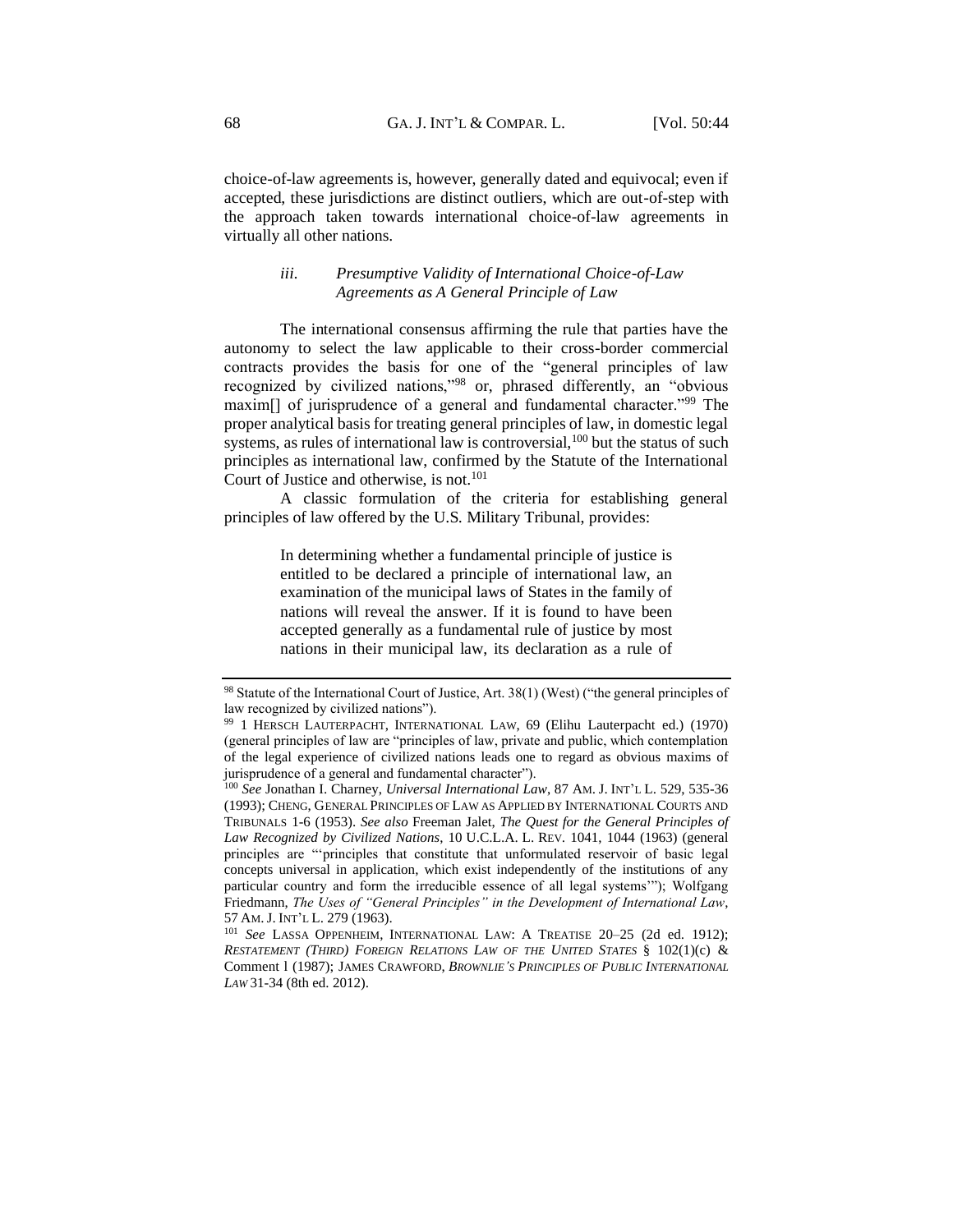#### international law would seem to be fully justified.<sup>102</sup>

As detailed above, the rule that choice-of-law agreements in international commercial and investment contracts are presumptively valid readily meets this criterion. The consensus accepting that rule is evidenced by the treatment of choice-of-law provisions in all treaties that address the issue (including the ICSID Convention, the Hague Sales Conventions, the Mexico Convention, the New York and Inter-American Conventions, the European Convention on International Commercial Arbitration and the CISG), $103$  by all contemporary national legal systems, regardless of geographic, political, or cultural considerations,<sup>104</sup> and by international instruments such as the *Hague Principles*. That treatment is, as discussed above, long-standing and uniform in character – again, across widely differing legal systems. Relatedly, and as also detailed above, private parties rely upon choice-of-law clauses in the vast majority of their cross-border commercial contracts, reflecting both the importance of such provisions and the universal expectation that they will be given effect.

The status of the parties' right to select the law applicable to their international commercial and investment contracts as a general principle of law is also confirmed by basic values of private autonomy and commercial freedom: those values are central to today's international legal order, which gives effect to fundamentally important individual rights. One aspect of that general respect for private autonomy is recognition of the parties' presumptive freedom to select the law governing their international commercial contracts. That presumptive freedom is not just a rule adopted by virtually all jurisdictions, and relied upon by commercial parties in the vast majority of

<sup>102</sup> *List and Others (Hostages Trial), United States Military Tribunal Decision of 19 February 1948,* 15 I.L.R. 632, 633 (1948).

<sup>103</sup> *See supra* note 17, at 12. It is uncontroversial that unratified treaties can give rise to rules of international law. *See* North Sea Continental Shelf Cases *(F.R.G. v. Den.)*, 1969 I.C.J. 2, 39 (Feb. 20) (unratified treaty may "generate[] a rule which, while only conventional or contractual in its origin, has since passed into the general corpus of international law, and is now accepted as such by the *opinio juris*, so as to have become binding even for countries which have never, and do not, become parties to the Convention.."). It is even less controversial that ratified treaties, such as those relevant here, may do so.

<sup>&</sup>lt;sup>104</sup> The high degree of compliance by states with treaty provisions mandating the presumptive validity of choice-of-law agreements underscores the binding character of that rule. *See* Harlan Grant Cohen, *Finding International Law: Rethinking the Doctrine of Sources*, 93 IOWA L. REV. 65, 116-18 (2007).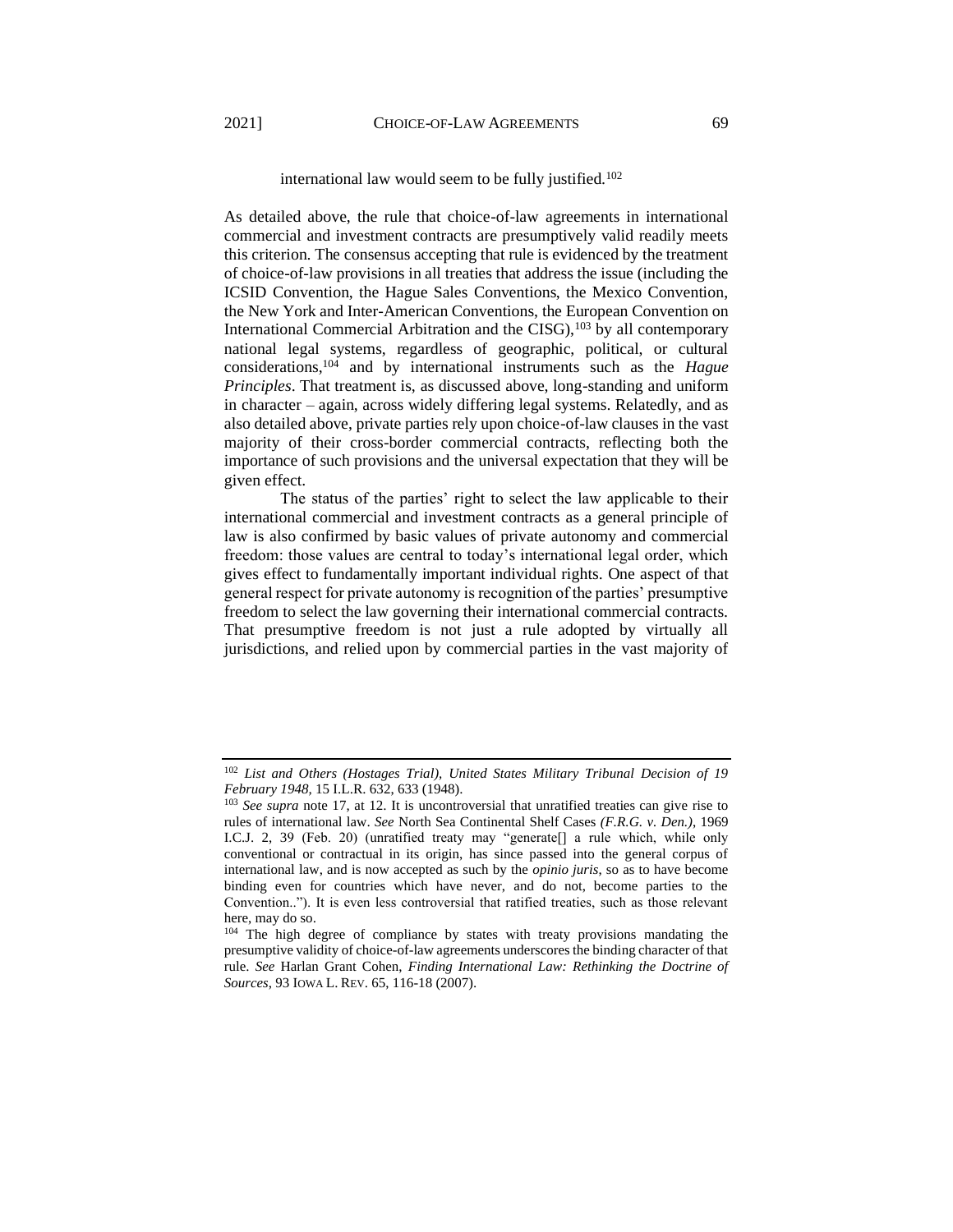cross-border commercial contracts,<sup>105</sup> but reflects a fundamental principle of the contemporary international legal system – essential to both the flow of international trade and investment and to the role of private actors in the global economy.<sup>106</sup>

Similarly, international dispute resolution, among both states and private parties, is grounded in consent and in universal recognition of both the *pacta sunt servanda* doctrine<sup>107</sup> and the presumptive validity of agreements to arbitrate.<sup>108</sup> That is reflected in the need for, and binding nature of, consent to international courts (like the International Court of Justice)<sup>109</sup> and other tribunals (like arbitral tribunals in international commercial, investment and state-to-state arbitrations).<sup>110</sup> Just as the parties' autonomy to select the procedures for resolving international commercial disputes by arbitration is universally recognized, so the parties' autonomy to select the law applicable in such adjudications is also recognized  $-$  in both cases because of the fundamental importance of that freedom to the international legal system.

The parties' right to select the law applicable to their commercial contracts has special importance in international matters, as distinguished from domestic. As discussed above, differences in the cultural, legal, linguistic and other circumstances of the parties in international matters, and the inevitable complexity of cross-border transactions, makes the risk of disputes as well as the costs of such disputes, particularly significant.<sup>111</sup> In these circumstances, the need for predictability and security with respect to applicable law in international commercial and investment relations is

<sup>&</sup>lt;sup>105</sup> There are substantial grounds for concluding that, with respect to rules governing commercial matters involving private parties, the expectations of private parties are relevant to determining whether a rule of international law exists. *See* Christina Ochoa, *The Individual and Customary International Law Formation*, 48 VA. J. INT'L L. 119, 172–73 (2007).

<sup>&</sup>lt;sup>106</sup> The essentially universal recognition in domestic legal systems of the right of parties to select the law governing their international commercial contracts evidences both a general principle of law and a rule of customary international law. *See RESTATEMENT (THIRD) FOREIGN RELATIONS LAW OF THE UNITED STATES* § 102(1)(c) & Reporters Note 7 (1987) ("That a principle is common to the major legal systems may be persuasive in determining whether it has become a rule of customary [international] law...").

<sup>107</sup> THOMAS M. FRANCK, *THE POWER OF LEGITIMACY AMONG NATIONS* 202, 187-88 (1990); Louis Henkin, *International Law: Politics, Values and Functions*, 216 RECUEIL DES COURS 9, 51 (1989 IV).

<sup>108</sup> BORN, *Arbitration* 678-93; Gary Born, *The Right to Arbitrate: A General Principle of International Law*, *in* LAWYER, SCHOLAR, TEACHER AND ACTIVIST: A LIBER AMICORUM IN HONOUR OF DEREK ROEBUCK (Neil Kaplan & Robert Morgan eds., 2021).

<sup>&</sup>lt;sup>109</sup> Statute of the International Court of Justice, arts.  $36(1)$ , (2); S. Rosenne, THE LAW AND PRACTICE OF THE INTERNATIONAL COURT, 1920-2005, 9-42, 97-116 (4th ed. 2006).

<sup>110</sup> BORN, *Arbitration* 1518-21.

<sup>111</sup> BORN, *Arbitration* 67-95.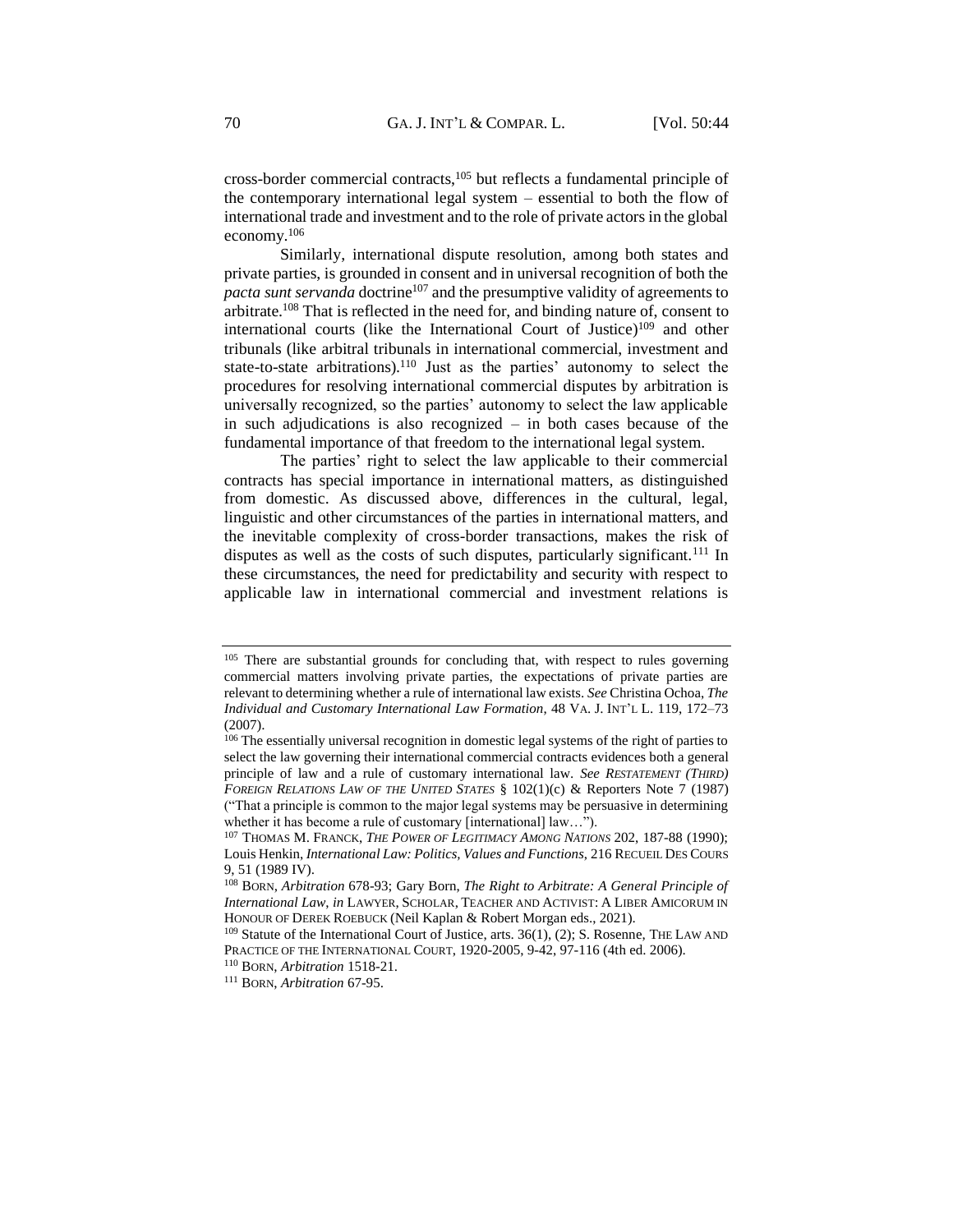especially substantial – again underscoring the need for, and appropriateness of, recognition of a general principle of international law.

Finally, and in any event, even if the presumptive validity of international choice-of-law agreements were not a general principle of international law, there is no reason not to apply this rule as one of national law. All of the arguments favoring such a rule, and essentially all of the views of courts and legislatures in jurisdictions around the world, argue decisively for that conclusion.

### <span id="page-27-0"></span>*D. Law Applicable to Validity of Choice-of-Law Agreement*

The existence of a choice-of-law agreement does not dispense with the need for conflict of laws analysis. On the contrary, some legal system must be applied to determine the validity, and the exceptions to the validity, of international choice-of-law agreements. There are various possible choices of law to apply to these issues.

In practice, the law applicable to international choice-of-law agreements should seldom be of decisive importance. As a consequence of the separability presumption, challenges to the existence or validity of the choiceof-law agreement are rare. As discussed above, a challenge to the parties' underlying contract will not implicate the existence or validity of the choiceof-law provision in that contract.<sup>112</sup> Only where there is a challenge specifically to the choice-of-law provision itself, which is relatively unusual, will issues of the law applicable to that challenge arise. More fundamentally, given the broad consensus as to the presumptive validity of international choice-of-law agreements, the choice of the law applicable to such agreements will often be of limited significance: most jurisdictions apply the same basic rule of presumptive validity to such provisions. Nonetheless, as discussed below, there are, unfortunately, significant variations in some aspects of the treatment of choice-of-law provisions in different jurisdictions, giving the choice of the law governing the existence, validity, and interpretation of those provisions importance.

In national courts, a few common law jurisdictions, including the

<sup>112</sup> *See* Michael Gruson, *Governing Law Clauses Excluding Principles of Conflict of Laws*, 37 INT'L LAW. 1023, 1024.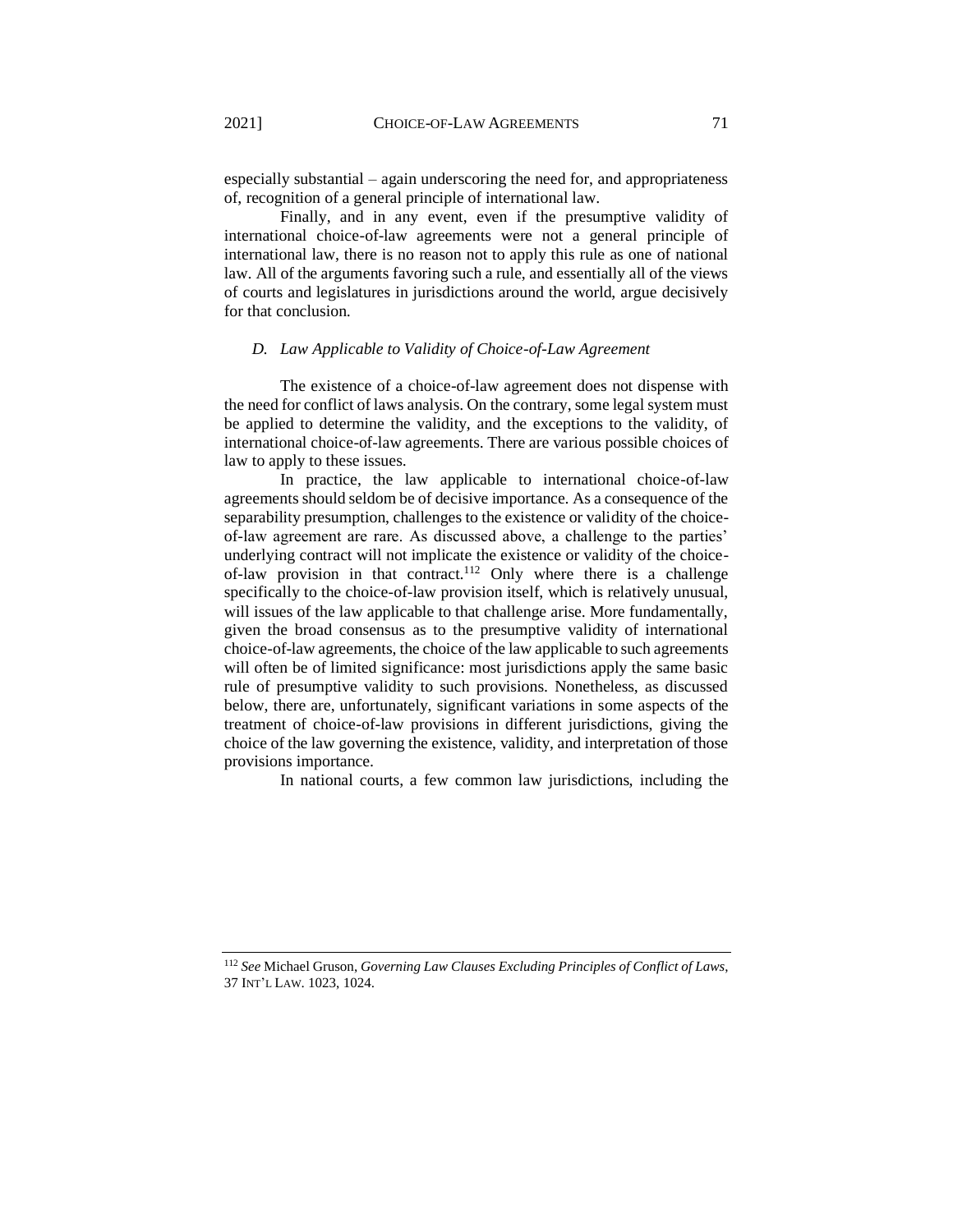United States,  $113$  and Australia,  $114$  presumptively apply the forum's conflict of laws rules to determine the validity of choice-of-law agreements. These authorities reason:

> As to the question of how a court should approach the task of deciding for this purpose whether there was an agreement on choice of law, . . . it is hard to see how it can do so by reference to anything other than its own conception of what amounts to an agreement. . . . It is usually accepted that questions which need to be answered before a court has identified the *lex causae* have to be governed by the *lex fori*, for no applicable choice of law rule yet points to the application of some other law.<sup>115</sup>

In contrast, most jurisdictions adopt a different approach, presumptively applying the law specified in the choice-of-law agreement to determine the existence and validity of that agreement. Thus, Article 10(1) of the Rome I Regulation provides that the law applicable to a choice-of-law agreement is that of the state whose law is putatively chosen by the agreement: "[t]he existence and validity of a contract, or of any term of a contract, shall be determined by the law which would govern it under this Regulation if the contract or term were valid."<sup>116</sup> In addition, however, the Rome I Regulation includes an exception, providing that:

> [A] party, in order to establish that he did not consent [to a contract], may rely upon the law of the country in which he

<sup>113</sup> *See* RESTATEMENT (SECOND) OF CONFLICT OF L. § 187 cmt. b (AM. L. INST. 1977) ("Whether [consent to a choice-of-law agreement] was in fact obtained by improper means or by mistake will be determined by the forum in accordance with its own legal principles."); RESTATEMENT (THIRD) OF CONFLICT OF L. § 8.02 cmt. b (AM. L. INST., Council Draft No. 2, 2017); Michael Gruson, *Governing Law Clauses Excluding Principles of Conflict of Laws*, 37 INT'L LAW. 1023, 1024-25 (2003); Fin. One Pub. Co. v. Lehman Bros. Special Fin., 414 F.3d 325, 332 (2d Cir. 2005) ("The validity of a contractual choiceof-law clause is a threshold question that must be decided not under the law specified in the clause, but under the relevant forum's choice-of-law rules governing the effectiveness of such clauses."); LA. CIV. CODE ANN. art. 3537 cmt. a (1991) (West, Westlaw through 2020 2d ES.). *See also* SYMEON C. SYMEONIDES, CODIFYING CHOICE OF LAW AROUND THE WORLD: AN INTERNATIONAL COMPARATIVE ANALYSIS, 110-13 (2014) [hereinafter SYMEONIDES, *Codifying*].

<sup>114</sup> Oceanic Sun Line Special Shipping Co. Inc. v Fay, (1988) 165 CLR 197, 260-61 (Austl.) ("*[L]ex fori* determines (*inter alia*) questions as to the existence, construction and validity of terms bearing upon determination of the parties' agreement as to the proper law.") (emphasis added).

<sup>115</sup> Briggs, *Jurisdiction* ¶ 10.29.

<sup>116</sup> Rome I, art. 10(1). *See also* Mexico Convention, art. 12(1); Rome Convention, art. 3(4).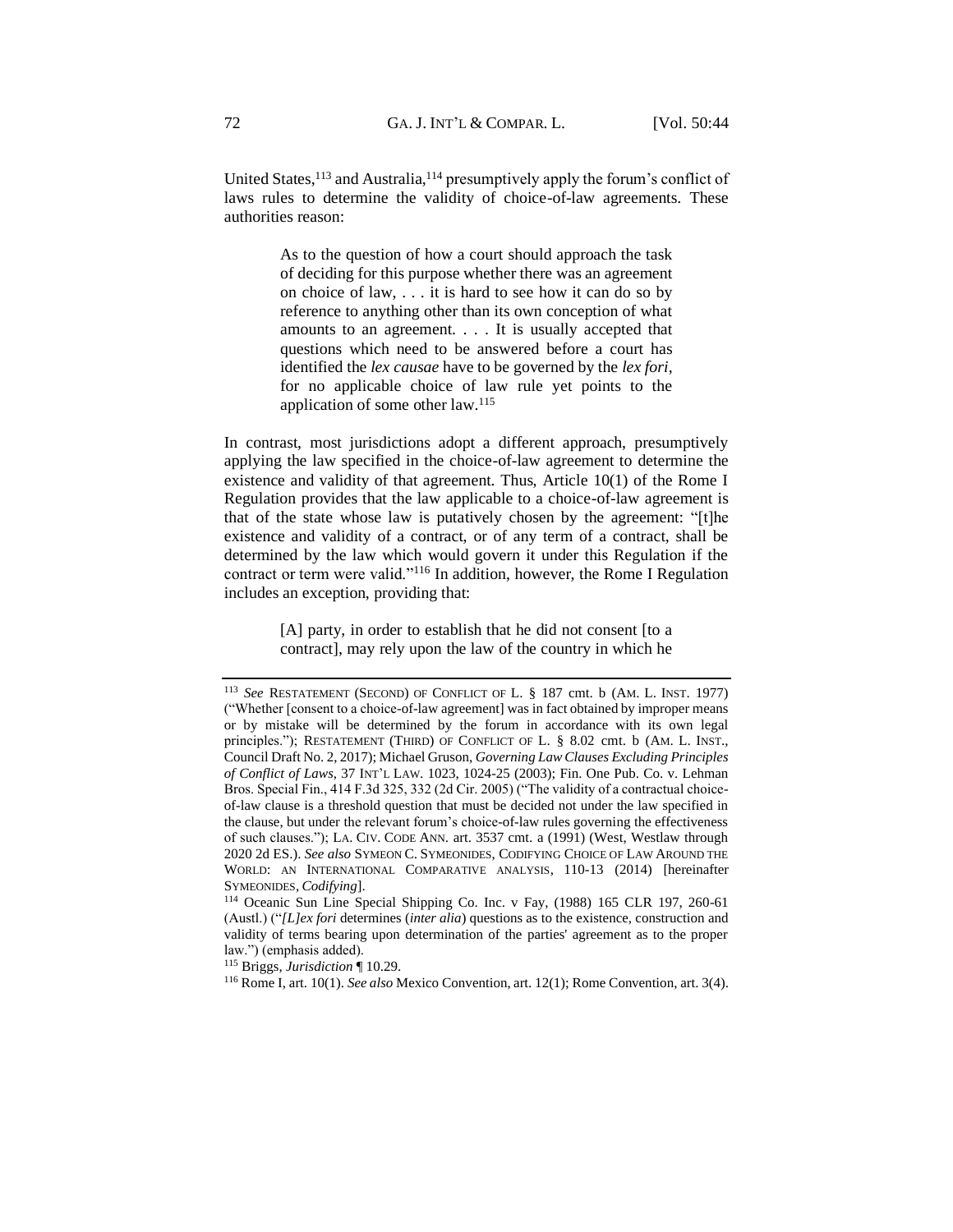has his habitual residence if it appears from the circumstances that it would not be reasonable to determine the effect of his conduct in accordance with the law [applicable if the contract or term were valid]. $117$ 

The approach adopted by the Rome I Regulation reflects the position in other civil law jurisdictions, where courts apply the law putatively specified by the choice-of-law agreement to determine the existence and validity of that agreement.<sup>118</sup> This is the case in Switzerland, where the Swiss Law on Private International Law provides that a choice-of-law agreement is "governed by the chosen law."<sup>119</sup> Similarly, other civil law jurisdictions apply the law putatively chosen by the choice-of-law agreement to determine its validity.<sup>120</sup> The same rule is adopted by the *Hague Principles*<sup>121</sup> Mexico Convention,<sup>122</sup> and Hague Sales Conventions.<sup>123</sup>

The better approach to selecting the law governing the existence and validity of a choice-of-law agreement is to apply the law putatively specified in that agreement. This rule best achieves the objectives of such agreements – which is to provide predictability and security. The choice-of-law provision, even if defective or lacking consent, is generally the most relevant indication

<sup>&</sup>lt;sup>117</sup> Rome I, art. 10(2). The drafting history of the (nearly) identical provision of the Rome Convention explained: "[P]aragraph 2 provides a special rule which relates only to the existence and not to the validity of consent. According to this special rule a party may rely upon the law of the country in which he has his habitual residence to establish that he did not consent if it appears from the circumstances that it would not be reasonable to determine the effect of his conduct in accordance with the law specified in [Article 10(1)]. The solution adopted by the Group in this respect is designed inter alia to solve the problem of the implications of silence by one party as to the formation of the contract." Giuliano Report, 28.

<sup>118</sup> *See* SYMEONIDES, *Codifying* 134.

<sup>119</sup> Bundesgesetz über das Internationale Privatrecht [IPRG] [Federal Act on Private International Law] 1987, SR 291 art. 116 ¶ 2 (Switz.).

<sup>120</sup> *See, e.g*., Montenegro International Private Law Act, Art. 44 ("The existence and validity of a contract, or of any term of a contract, shall be determined by the law which would govern it if the contract or term were valid."); Turkish Private International and Procedural Law Act, Art. 32 (same); Republic of Serbia Draft Private International Law Act, Art. 158(1) (same).

<sup>121</sup> *Hague Principles*, art. 6 ("(1) [s]ubject to paragraph 2 … whether the parties have agreed to a choice of law is determined by the law that was purportedly agreed to. (2) The law of the State in which a party has its establishment determines whether that party has consented to the choice of law if, under the circumstances, it would not be reasonable to make that determination under the law specified in paragraph 1.").

<sup>122</sup> Mexico Convention, art. 12(1); *see also* CISG, art. 10(1).

<sup>123</sup> 1986 Hague Sales Convention, art. 10(1) ("Issues concerning the existence and material validity of the consent of the parties as to the choice of the applicable law are determined, where the choice satisfies the requirements of Article 7, by the law chosen."); 1955 Hague Sales Convention, art. 2.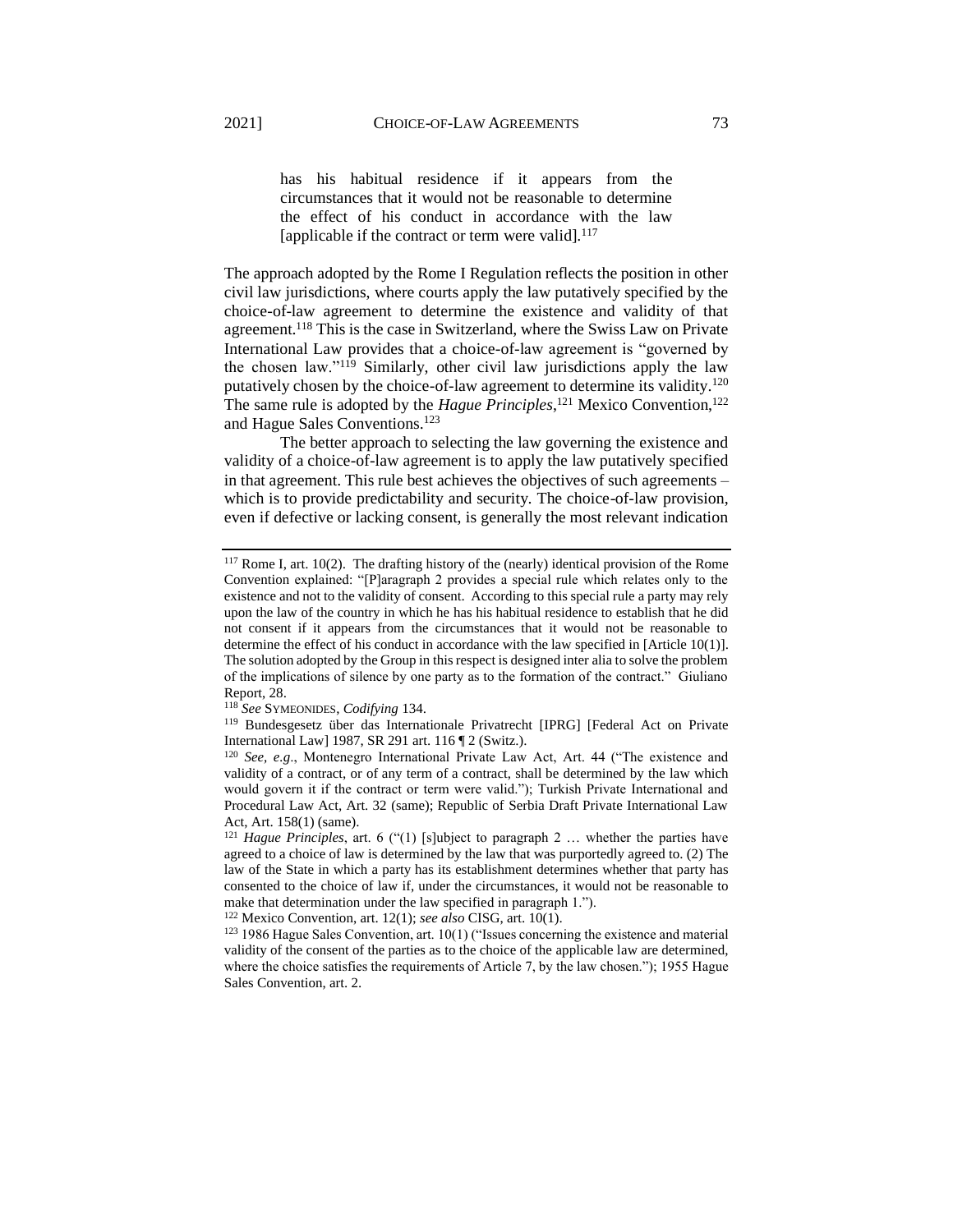of the parties' expectations regarding the law that will be applied to determine the existence and validity of that provision (being the law mutually selected by the parties, in order to provide predictable and secure results). Although inviting debates about boot-strapping, in the tradition of Baron von Munchhausen,<sup>124</sup> that law is predictable and, therefore, preferable to the *lex fori*, which varies (unpredictably) depending on the location(s) where litigation is pursued.

The better view is also that a validation principle should be applied in determining both the existence and validity of choice-of-law agreements. This principle selects the law of the state that will enforce the agreement.<sup>125</sup> Similar approaches exist under various national laws with regard to other matters,<sup>126</sup> including the validity of arbitration agreements.<sup>127</sup> The same rationale applies with almost equal force to international choice-of-law provisions.<sup>128</sup>

The basic international rule of presumptive validity should apply, regardless of whether a validation principle, the *lex fori,* or the law putatively chosen by the parties is applied to determine the validity of an international choice-of-law provision. As discussed above, that rule is a general principle of law, mandatorily applicable in all states. Nonetheless, with respect to both exceptions to that rule (*e.g*., defects in consent or validity) and to

<sup>124</sup> *See, e.g*., Ferrari & Bischoff, *Article 10*, *in* COMMENTARY ON THE UN CONVENTION ON THE INTERNATIONAL SALE OF GOODS 261, 263 (Ingeborg Schwenzer ed., 4th ed. 2016) [hereinafter Ferrari, *Commentary*]; Schulze, *Art. 10*, *in* ROME REGULATIONS: COMMENTARY 262, 269 (Gralf-Peter Calliess ed., 2d ed. 2015); SYMEONIDES, *Codifying*  130.

<sup>125</sup> *See, e.g.*, Partial Award in ICC Case No. *7920 of 1998*, 23 Y.B. Comm. Arb. 80 (1998); *Preliminary Award in ICC Case No. 5505*, XIII Y.B. Comm. Arb. 110 ; Interim Award in ICC Case No. 4145 of 1987, 12 Y.B. Comm. Arb. 97, 100 *et seq.*; Hamlyn & Co. v. Talisker Distillery [1894] AC 202 (H.L.) (all connecting factors for underlying contract pointed to Scotland; arbitration clause, however, would have been void under Scottish law but valid under English law; court applied English law).

<sup>126</sup> *See RESTATEMENT (SECOND)* §200 cmt. c; Konkar Indomitable Corp. v. Fritzen Schiffsagentur und Bereederungs-GmbH, 1981 U.S. Dist. LEXIS 9637, at \*6 (S.D.N.Y.) ("it is, moreover, appropriate to disregard the parties' choice if the chosen law would render any portion of the contract invalid"); Kahler v. Midland Bank [1950] AC 24 (H.L.) (court split contract so that the part of the contract which would have been void under Czechoslovak law would be governed by English law, which allowed it to survive); NV Handel My J. Smits Imp.-Exp. v. English Exps. (London) Ltd. [1955] 2 Lloyd's Rep. 317 (English Ct. App.).

<sup>127</sup> *See* BORN, *Arbitration* § 4.04[A][3]; Enka Insaat ve Sanayi A.S. v. OOO "Insurance Co. Chubb" [2020] UKSC 38 (U.K. S.Ct.).

<sup>&</sup>lt;sup>128</sup> As discussed below, there are arguably grounds for distinguishing in this regard between arbitration and choice-of-law provisions. The better view, however, is that choice-of-law agreements seek to achieve many of the same objectives (including predictability, neutrality, and security) that arbitration agreements further and, as a consequence, application of a validation principle is appropriate in both contexts.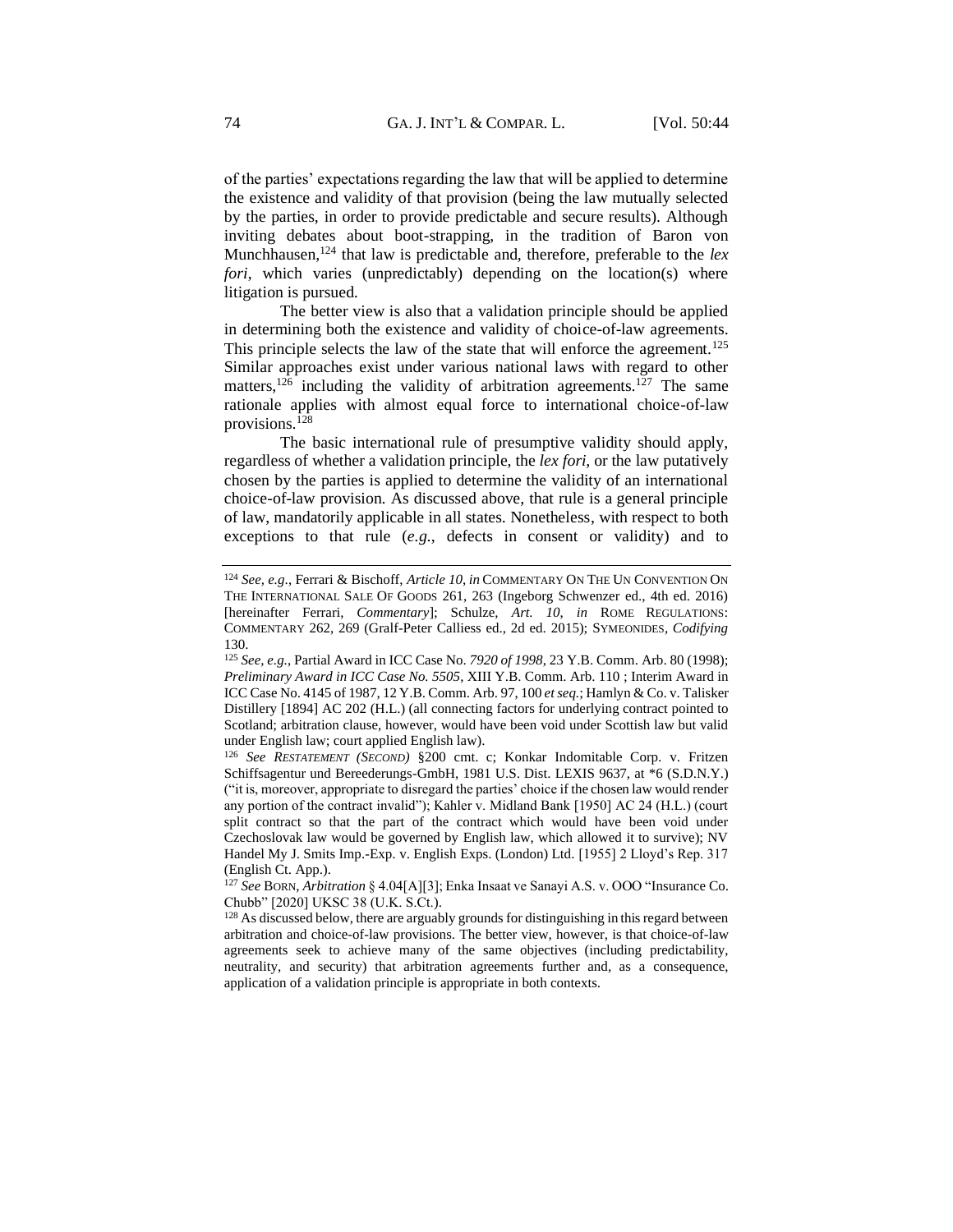interpretation of choice-of-law agreements, the governing law can be of substantial importance.

#### <span id="page-31-0"></span>*E. Grounds for Challenging Validity of Choice-of-Law Agreements*

National courts and arbitral tribunals have considered a number of arguments objecting to the validity of choice-of-law agreements. Some, but not all, of these issues are treated differently in different jurisdictions, threatening the basic objectives of choice-of-law agreements (as well as private international law more generally).

### *i. Defects in Choice-of-Law Agreements*

<span id="page-31-1"></span>As with other categories of contracts, the validity of choice-of-law agreements may be challenged, including for defects in formation. Thus, claims of duress, lack of authority, unconscionability, misrepresentation, mistake, changed circumstances, indefiniteness, and other defenses available under general contract law rules can ordinarily be relied upon to challenge the existence or validity of a choice-of-law clause.

Consistent with this analysis, the *Restatement (Second)* provides: "A choice-of-law provision, like any other contractual provision, will not be given effect if the consent of one of the parties to its inclusion in the contract was obtained by improper means, such as by misrepresentation, duress, or undue influence, or by mistake."<sup>129</sup> Likewise, under the Rome I Regulation, the existence and validity of a choice-of-law provision, like other terms of the parties' contract, may be challenged on "such matters as formation …, absence of consideration, fraud, duress, mistake, and also the legality of a contract."<sup>130</sup> Other authorities are to the same effect, including the *Hague Principles*, which provide that "[d]uress, misrepresentation, mistake and other defects of consent are among the grounds that a party may invoke to demonstrate the absence of 'agreement' if they specifically affect the parties' agreement on the choice of law, which is considered independently from the main contract."<sup>131</sup>

In practice, these grounds for challenging the existence or validity of a choice-of-law agreement are seldom raised. That is in part because such grounds are relatively infrequently applicable in cross-border commercial contracts, between business enterprises with external and internal legal

<sup>129</sup> Restatement (Second) § 187 cmt. b. *See also* Dziubla v. Cargill, Inc., 214 F.App'x 658 (9th Cir. 2006) (claimant failed to prove he was compelled to sign contract); *Judgment of 30 January 2002*, 20 ASA Bull. 328, 334-35 (Swiss Fed. Trib.) (2002). Current drafts of the RESTATEMENT (THIRD) do not address the issue.

<sup>130</sup> Collins, *Conflicts* ¶ 32-107.

<sup>131</sup> *Hague Principles*, Commentary 6.7.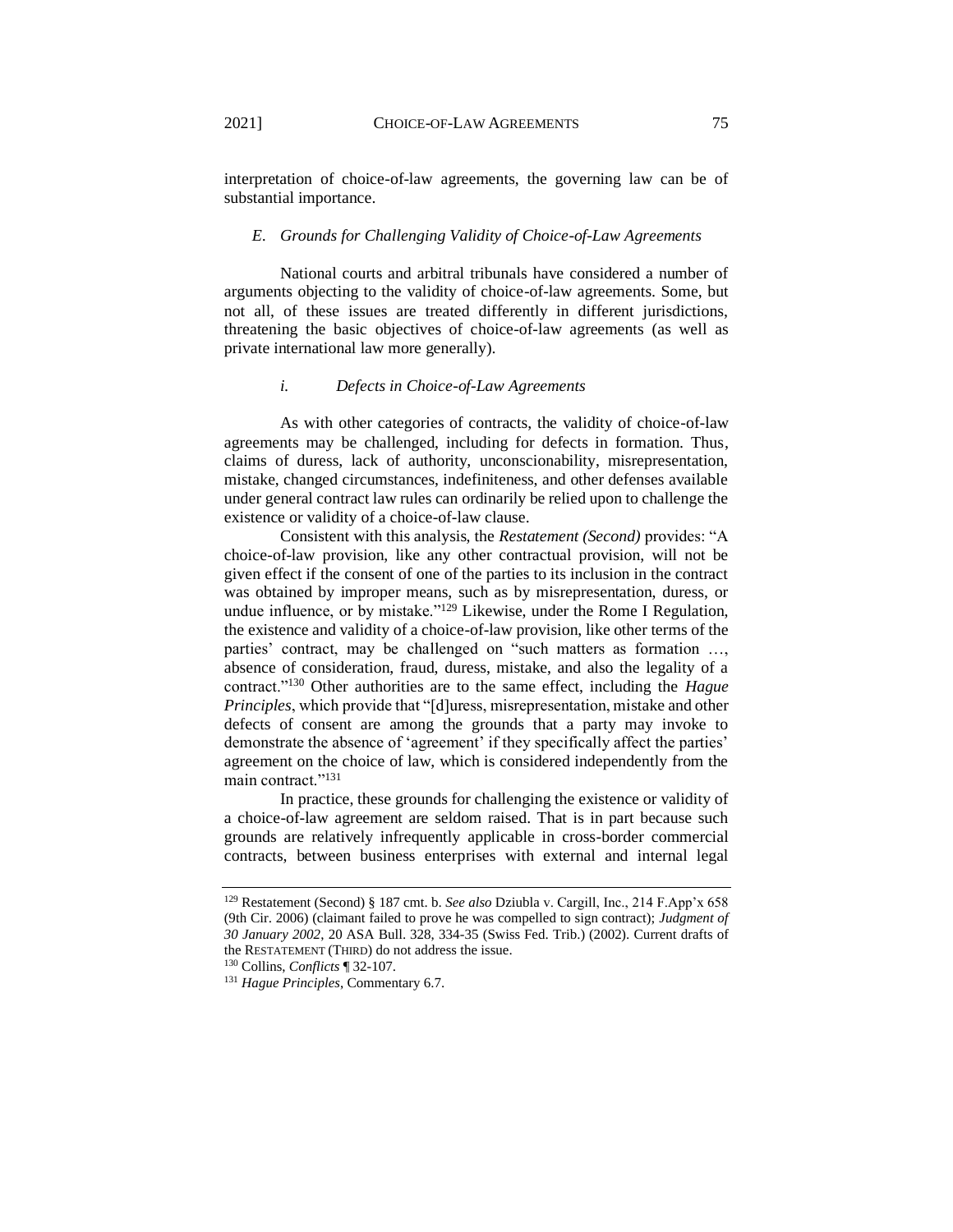advisers, and in part because of the separability presumption, which requires that challenges to the existence or validity of a choice-of-law agreement be directed to that provision itself – which is even less frequently plausible in commercial settings.<sup>132</sup>

As a consequence, there is limited authority from courts or arbitral tribunals considering challenges to the formation of international choice-oflaw agreements. Nonetheless, when such challenges arise, the same generally applicable rules of contract law that apply to other types of contracts should apply to the formation and existence of choice-of-law agreements,<sup>133</sup> paralleling the treatment of arbitration agreements.<sup>134</sup> In each case, there are no specialized rules of contract formation or validity applicable specifically to choice-of-law or arbitration agreements and there is, as a general matter, no reason not to apply generally-applicable rules of contract law to such agreements.

### *ii. Insufficiently-Clear Choice-of-Law Agreements*

<span id="page-32-0"></span>It is sometimes argued that a choice-of-law agreement is invalid because it is insufficiently definite. In most legal systems, a choice-of-law agreement need not be express, and may be either implied or tacit.<sup>135</sup> That

<sup>132</sup> *See* BORN, *Arbitration* at 538.

<sup>133</sup> *See* Ivo Schwander, *Zur Rechtswahl im IPR des Schuldvertragsrechts*, *in* FESTSCHRIFT FÜR MAX KELLER ZUM 65. GEBURTSTAG 484 (Peter Forstmoser *et al.* eds.,1989); Briggs, *Jurisdiction* ¶ 10.27.

<sup>134</sup> *See* BORN, *Arbitration* at 530, 538; BNA v. BNB, [2019] SGHC 142, ¶ 23 (Singapore High Ct.) ("[T]he principles for construing an arbitration agreement are assimilated with those applicable for construing any other commercial agreement."); Kindred Nursing Centers. Ltd. Partnership v. Clark, 137 U.S. 1421, 1426 (2017); THE EVOLUTION AND FUTURE OF INTERNATIONAL ARBITRATION AGREEMENTS 119, 150 (Stavros L. Brekoulakis *et al*. eds., 2016).

<sup>&</sup>lt;sup>135</sup> Like other types of contracts, choice-of-law agreements may be express or implied. Rome I, art. 3(1) ("The choice shall be made expressly *or clearly demonstrated by the terms of the contract or the circumstances of the case*") (emphasis added); *see also* Rome Convention, art. 3(1); *Hague Principles*, Art. 4. *But cf.* U.S. authority is less demanding with respect to the clarity of choice-of-law agreements, with the RESTATEMENT (SECOND) providing simply for an inquiry into the parties' intentions. RESTATEMENT (SECOND) § 187 cmt. a. Similarly, under the *Hague Principles*, "the choice must be a real one although not expressly stated in the contract. There must be a real intention of both parties that a certain law shall be applicable." *Hague Principles*, Commentary 4.6. *See also id.* at 4.7-10, 4.14- 15; GIRSBERGER & COHEN, *Features* at 322-23. The better approach is that of the *Hague Principles* and most common law jurisdictions, not requiring any showing of "reasonable" or other "certainty" or "clarity" in order to find an implied choice of law. The principle of party autonomy, and the desirability of a single, predictable body of law to govern the parties' commercial relations, argue for giving effect to implied choice-of-law agreements even if they lack clarity. *See also* Maxi Scherer, *Le choix implicite dans les jurisprudences nationales: vers une interprétation uniforme du Règlement ? – L'exemple du Choix Tacite*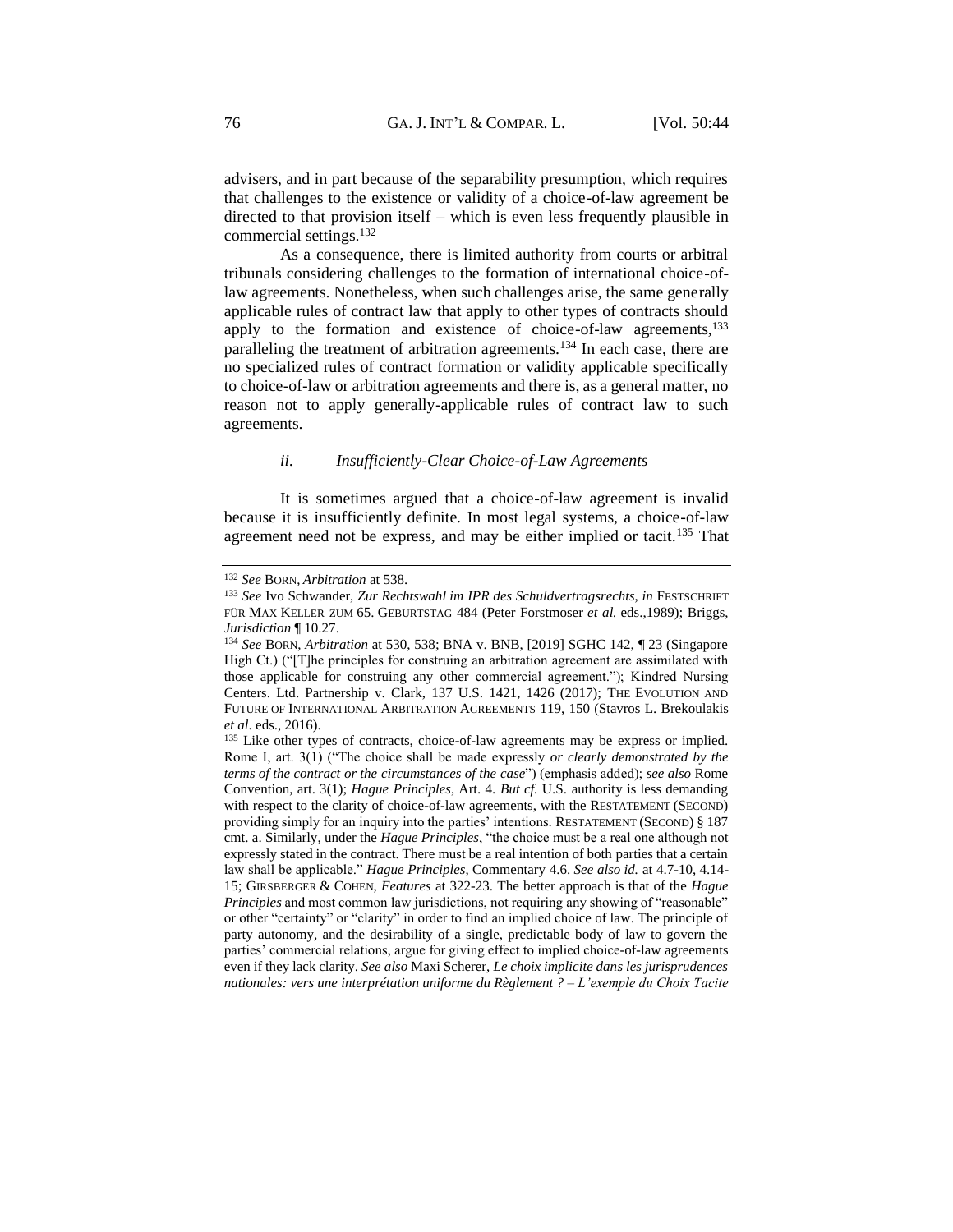suggests that standards of clarity with respect to choice-of-law provisions should be relatively undemanding and that the better treatment of ambiguous provisions is to apply generally-applicable contract interpretation rules to give them meaning. $136$ 

Some international instruments and national laws impose requirements of clarity on choice-of-law agreements, but these are typically applicable only as standards of proof for implied choice-of-law agreements, not requirements for the validity of express provisions.<sup>137</sup> Where an express choice-of-law agreement exists, its text should generally be interpreted, in light of the surrounding circumstances, in order to ascertain the parties' likely intended meaning; the conclusion that an express choice-of-law agreement is invalid on grounds of indefiniteness should be reserved for highly exceptional cases where the parties have made an incomprehensible choice of law which cannot be given any plausible interpretation.

In the context of international arbitration agreements, most courts and tribunals apply a validation principle that seeks to give effect to all but the most pathological provisions.<sup>138</sup> The same approach should apply to choiceof-law agreements, based on the rationale that the parties' intent to select an applicable law should be given effect, even where poorly-expressed.

It is true that arbitration agreements are validated, including by requiring *ad hoc* arbitration, on the theory that the parties expressed their basic intention to arbitrate, even if the precise methods by which they would do so were badly expressed.<sup>139</sup> Comparable reasoning arguably does not apply to choice-of-law agreements, where the parties' desire to select a governing law might be seen as providing little assistance where they have not done so comprehensibly. Nonetheless, the parties' desire for a single, specified legal system to govern their contract provides cogent grounds for giving effect to their (poorly-drafted) choice-of-law clause by applying rules of contract interpretation. Doing so provides the predictability and security that choiceof-law provisions seek to achieve, even if primarily only in future disputes; it

<sup>137</sup> *See* Rome I, *supra* note 32, art. 3(1).

<sup>139</sup> *See id.* at 68.

*Résultant des Clauses Attributives de Juridiction et d'Arbitrage*, *in* LE REGLEMENT COMMUNAUTAIRE ROME I ET LE CHOIX DE LOI DANS LES CONTRATS INTERNATIONAUX 253 (S. Corneloup & N. Joubert eds.,2011).

<sup>136</sup> *See, e.g.*, Morgan Home Fashions, Inc. v. UTI, U.S., Inc., 2004 WL 1950370, at \*3 (D.N.J.) (choice of law "of the State shown on the reverse side thereof" read against drafter when two states were referred to on reverse side); *Compagnie d'Armement Maritime SA v. Compagnie Tunisienne de Navigation SA* [1971] AC 572 (H.L.) (choice of law of vessel's flag, where vessels had multiple flags).

<sup>138</sup> *See* BORN, *Arbitration* § 4.04[A]-[B]; Born *et al.*, *Rethinking "Pathological" Arbitration Clauses: Validating Imperfect Arbitration Agreements*, *in* FINANCES IN INTERNATIONAL ARBITRATION 41, 55 (S. Tung *et al*. eds., 2019) [hereinafter Born, *Rethinking*].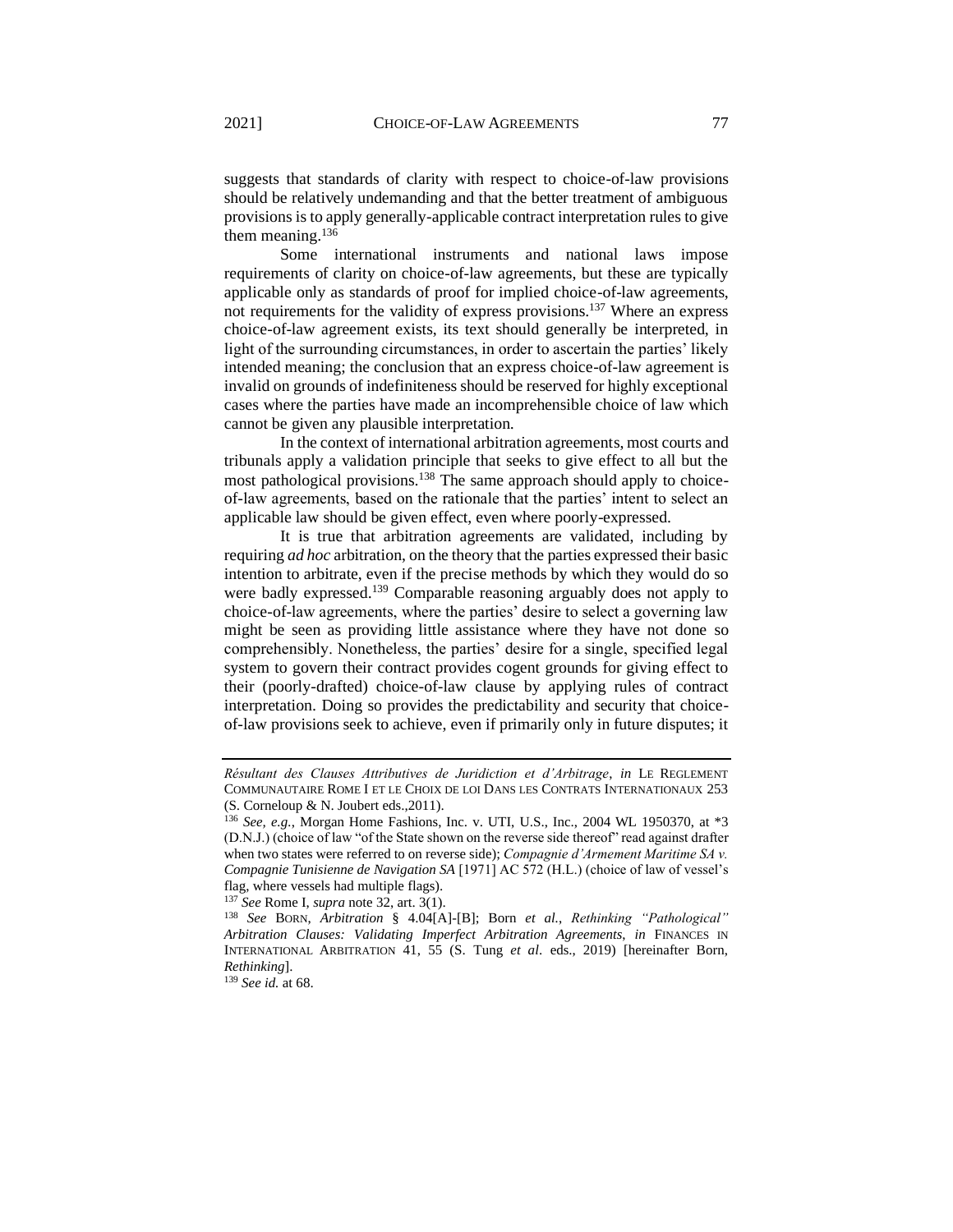<span id="page-34-0"></span>certainly does so more satisfactorily than leaving the contract without an applicable law clause at all.

### *iii. "Reasonable Relationship" Requirement for Validity of Parties' Choice of Substantive Law*

Despite recognition of party autonomy, some national laws historically invalidated choice-of-law agreements if the chosen law lacked a reasonably close relationship to the parties' underlying transaction.<sup>140</sup> These limits have, for good reason, been largely or entirely eroded in recent decades, although there remain exceptions, including in some U.S. jurisdictions.

It is unclear what the justification for the "reasonable relationship" requirement was.<sup>141</sup> The principal rationale appears to have been a concern that parties to local transactions, relating entirely to one jurisdiction, should not be permitted to circumvent local laws by choosing a foreign law to govern disputes. This concern was accompanied by the view that choice-of-law provisions entailed private parties acting illegitimately in a "legislative" capacity.<sup>142</sup>

The general, but not unanimous, trend in the United States in recent decades has been to either reject a reasonable relationship requirement or to reduce it to a largely empty formality. A number of states have abandoned the requirement, at least in some circumstances.<sup>143</sup> Vestiges of the requirement persist in some U.S. jurisdictions but have little practical importance. For example, § 187 of the RESTATEMENT (SECOND) provides that the chosen law must be applied unless, among other things, and at least with respect to some contractual rights and obligations, "the chosen state has no substantial relationship to the parties or the transaction and there is no other reasonable basis for the parties' choice  $\dots$ ."<sup>144</sup> This imposes an attenuated form of a

<sup>140</sup> *See* OAS Guide*,* ¶ 309 ("Historically, it was considered that the law chosen by the parties should have some connection either to the parties or to the transaction."); U.N. Secretary-General, *Report of the Secretary-General: Revised Draft Set of Arbitration Rules for Optional Use in Ad Hoc Arbitration Relating to International Trade (UNCITRAL Arbitration Rules),* ¶ 4 at 178, UNCITRAL, U.N. Doc. A/CN.9/112/Add.1 (1976), ("in some jurisdictions parties may only choose as the law applicable to the substance of their dispute the law of a jurisdiction having some real connection with the transaction").

<sup>141</sup> Larry E. Ribstein, *Choosing Law by Contract*, 18 J. CORP. L. 245, 264 (1993) ("It is not clear why any choice the parties mutually agree to is not prima facie 'reasonable.'"). <sup>142</sup> *See id.* at 277.

<sup>143</sup> *See, e.g*., LA. CIV. CODE ANN. ART. 3540 (1992) ("All other issues of conventional obligations are governed by the law expressly chosen or clearly relied upon by the parties, except to the extent that law contravenes the public policy of the state whose law would otherwise be applicable under Article 3537."); Or. Rev. Stat. §15.350 (2011); Auten v. Auten, 124 N.E.2d 99 (1954).

<sup>144</sup> RESTATEMENT (SECOND) § 187(2)(a).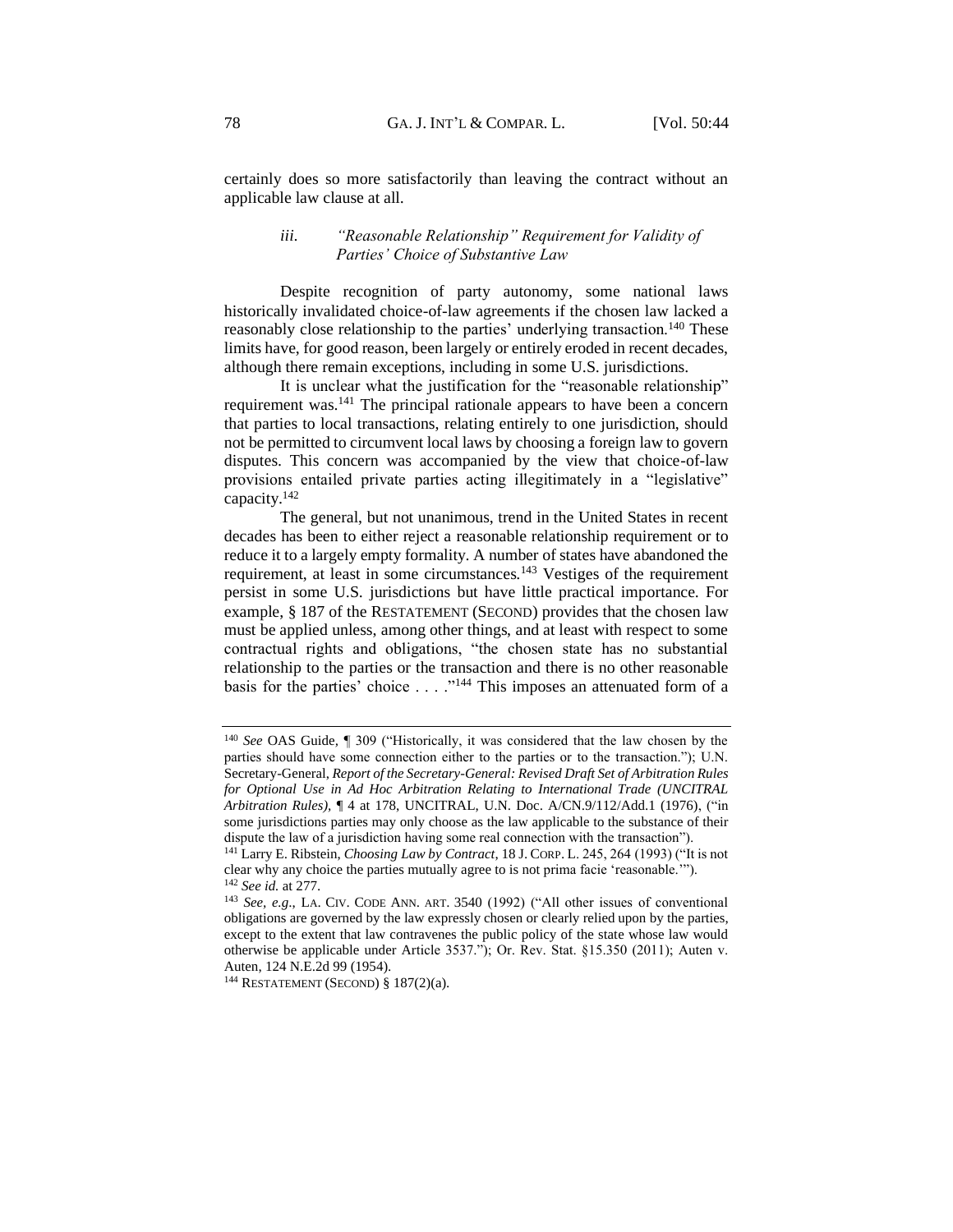reasonable relationship requirement for some contractual issues (apparently, issues of capacity, form and validity),  $145$  requiring either a "substantial relationship" to the parties or their transaction, or some other "reasonable basis" for the parties' chosen law. The draft RESTATEMENT (THIRD) is similar.<sup>146</sup>

In practice, § 187 gives effect to choice-of-law provisions in almost all cross-border commercial transactions. The section's comments provide that the "reasonable basis" requirement can be satisfied by the choice of a neutral, developed law, including of a jurisdiction with no connection at all to the parties or their transaction:

> The parties to a multistate contract may have a reasonable basis for choosing a state with which the contract has no substantial relationship. For example, when contracting in countries whose legal systems are strange to them as well as relatively immature, the parties should be able to choose a law on the ground that they know it well and that it is sufficiently developed.<sup>147</sup>

Section 1-105(1) of the UCC is similar to the RESTATEMENT (SECOND), requiring a "reasonable relationship" between a contract and the state whose law was selected by a choice-of-law clause.<sup>148</sup> In the overwhelming majority of international commercial transactions, both the *Restatement* and UCC should validate choice-of-law clauses, even if the chosen jurisdiction has no meaningful connection to the parties or their transaction. Even in cases where the chosen jurisdiction has no reasonable relationship to the contract, the parties' desire for a neutral, well-developed, or readily-ascertainable body of law should virtually always satisfy the requirement for a "reasonable basis" for the chosen law.<sup>149</sup>

U.S. courts continue to apply some version of a reasonable

<sup>&</sup>lt;sup>145</sup> Section 187(2)(a)'s reasonable relationship requirement applies only to issues "which the parties could not have resolved by an explicit provision in their agreement directed to that issue." *Id*. § 187(1). As noted above, the scope of that category is uncertain, but apparently includes issues of capacity, formal validity and substantive validity. *Id.* Cmt. on subsection 2(d).

<sup>&</sup>lt;sup>146</sup> RESTATEMENT (THIRD) § 8.02  $&$  Comments b, d  $&$  e.

<sup>147</sup> RESTATEMENT (SECOND) § 187 cmt. f. *See also* RESTATEMENT (THIRD) § 8.02 cmt. e.

<sup>&</sup>lt;sup>148</sup> See U.C.C. §1-105(1) (UNIF. L. ANN.1999) (requiring "reasonable relationship to this state").

<sup>149</sup> In practice, virtually no U.S. decisions apply RESTATEMENT (SECOND) § 187's reasonable relationship requirement to invalidate choice-of-law provisions. Ruehl, *Autonomy*, 161-63; William J. Woodward, Jr., Note *Contractual Choice of Law: Legislative Choice in An Era of Party Autonomy*, 54 S.M.U. L. REV. 697, 716 (2001).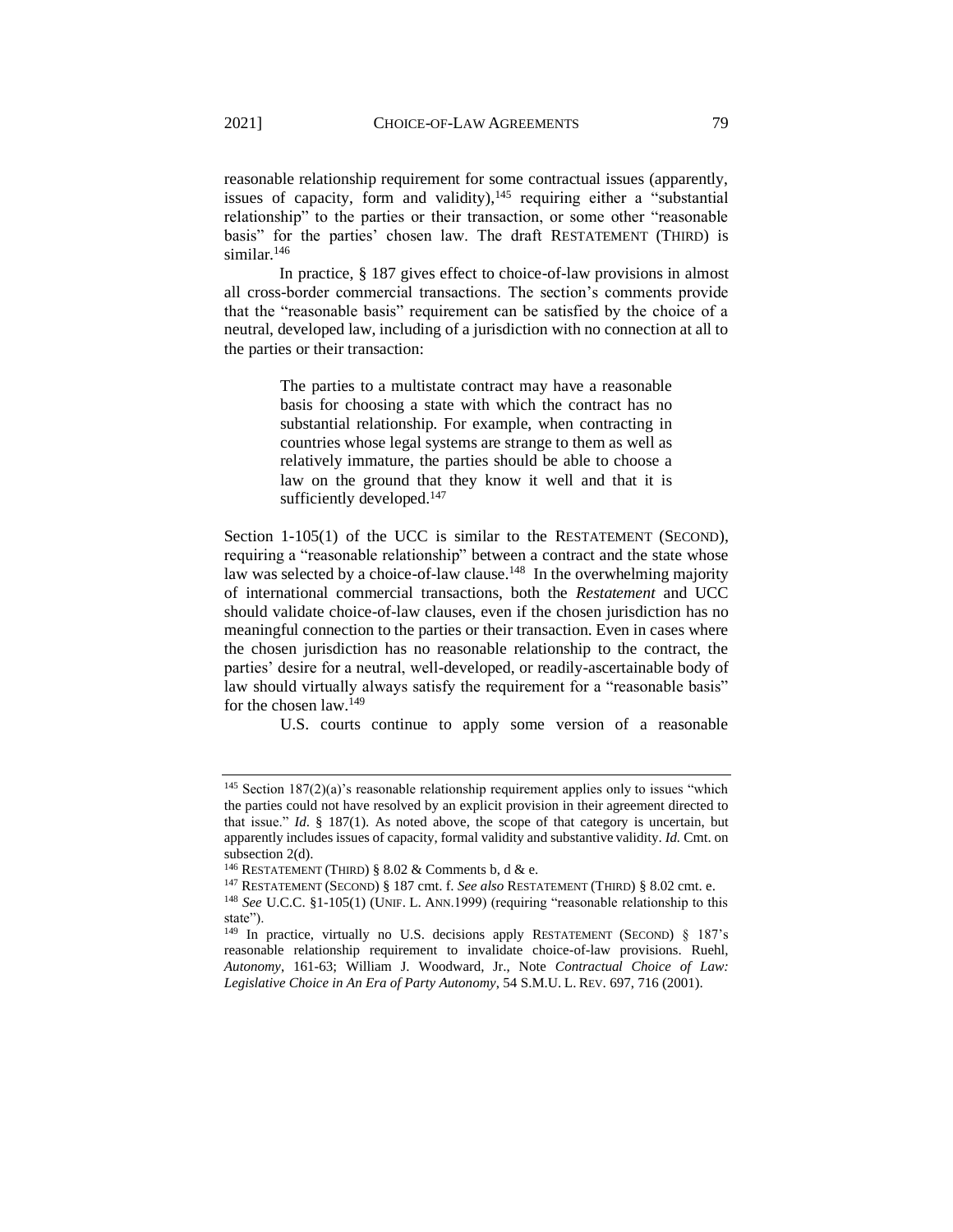relationship requirement to choice-of-law agreements in other contexts.<sup>150</sup> As one court recently held, "[g]enerally courts will enforce a choice-of-law clause," but only "so long as the chosen law bears a reasonable relationship to the parties or the transaction."<sup>151</sup> Similarly, another court held that "a choice of law provision will not be given effect when the chosen state has no substantial relationship to the parties or the transaction…"<sup>152</sup>

The scope and content of the reasonable relationship requirement applied by U.S. courts is unclear, but generally follows that of the *Restatement (Second)*. As one court observed:

> Nowhere does the *Restatement* define 'substantial relationship,' nor have we defined the term.… Even when a relationship is not substantial, the parties may be held to the chosen state's law when they had a reasonable basis for their choice, such as choosing law they know well or that it is well developed.<sup>153</sup>

At common law, some New York courts applied the reasonable relationship requirement fairly strictly.<sup>154</sup> During the 1980s, however, New York enacted a choice-of-law statute specifically to eliminate the reasonable relationship requirement in commercial cases where the choice-of-law agreement selects New York law.<sup>155</sup> That statute validates New York choice-of-law clauses in

<sup>150</sup> *See, e.g.*, EMA Fin., LLC v. NFusz, Inc., 444 F.Supp.3d 530, 541 (S.D.N.Y. 2020) ("The relevant inquiry is not, however, whether the selected state is the state with the greatest number of connections to the parties or the transaction; rather, it is whether the relationship to the selected state is 'reasonable.'"); *In re* Frankel v. Citicorp Ins. Servs., Inc., 913 N.Y.S.2d 243, 259 (N.Y. App. Div. 2010) ("[C]hosen law does not bear a reasonable relationship to the parties or the transaction…"); Welsbach Elec. Corp. v. MasTec N. Am., Inc., 859 N.E.2d 498, 500 (N.Y. 2006). *See also* Seeman v. Philadelphia Warehouse Co., 274 U.S. 403, 408 (1927) ("The effect of the qualification is merely to prevent the evasion or avoidance at will of the usury law otherwise applicable, by the parties' entering into the contract or stipulating for its performance at a place which has no normal relation to the transaction and to whose law they would not otherwise be subject"). <sup>151</sup> *Welsbach Elec*., 859 N.E.2d at 500.

<sup>152</sup> General Elec. Co. v. Keyser, 257 S.E.2d 289, 293 (W. Va. 1981). *See also* Mountain States Adjustment v. Cooke, 412 P.3d 819, 823 (Colo. App. 2016); Nedlloyd Lines B.V. v. Superior Court, 834 P.2d 1148, 1151 (Cal. 1992); Colaco v. Cavotec SA, 236 Cal.Rptr.3d 542, 557 (Cal. Ct. App. 2018) ("…substantial relationship to the state whose laws they selected, or some other reasonable basis for the parties' choice of law…"); Ocon v. Thermoforming Sys., LLC, , Ill. Dec., at \*3 (App. Ct.).

<sup>153</sup> Exxon Mobil Corp. v. Drennen, 452 S.W.3d 319, 325 (Tex. S.Ct. 2013).

<sup>154</sup> *See* A.S. Rampell, Inc. v. Hyster Co., 144 N.E.2d 371 (N.Y. Ct. App. 1957); Michael Gruson, *Governing Law Clauses in Commercial Agreements: New York's Approach*, 18 COLUM.J. TRANSNAT'L L. 323 (1980) [hereinafter Gruson, *Governing Law*].

<sup>155</sup> N.Y. General Obligations Law, § 5-1401(1) (McKinney 2018). ("[T]he parties to any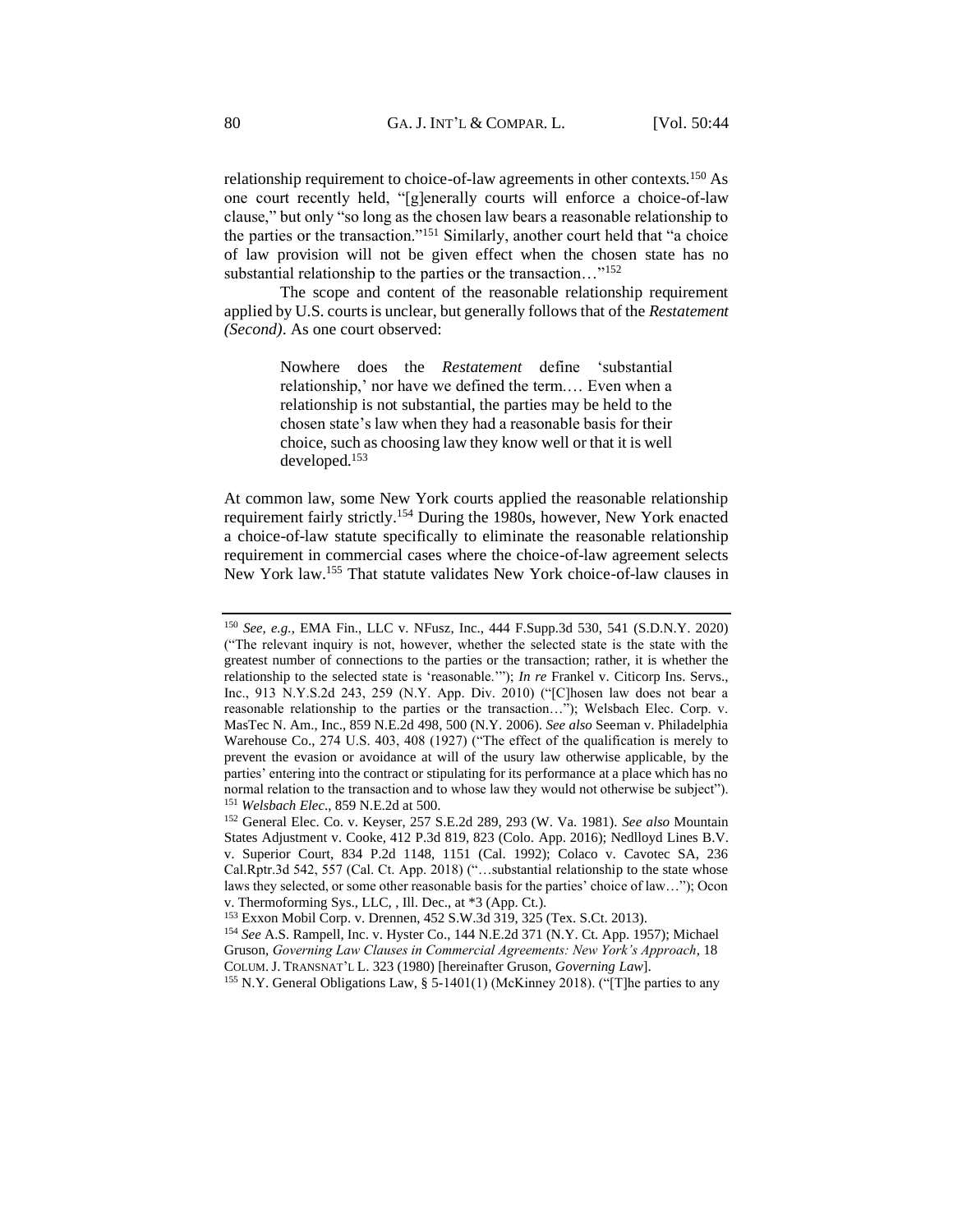transactions involving more than \$250,000, "whether or not such contract, agreement or undertaking bears a reasonable relation to this state." The provision is, however, discriminatory, applying only when parties have selected local (New York) law, not when they have agreed upon the application of foreign law.<sup>156</sup> A few other U.S. jurisdictions have adopted similar statutes, validating agreements that select local law even absent a connection to the jurisdiction.<sup>157</sup>

Historically, English case law suggested an analysis broadly similar to the "reasonable relationship" requirement in the *Restatement (Second)*. 158 In contrast, more recent English authority rejects a reasonable relationship requirement, both under the Rome I Regulation<sup>159</sup> and at common law.<sup>160</sup> Thus, the Privy Council held that a "connection with English law is not as a matter of principle essential" and that:

[W]here there is an express statement by the parties of their

<sup>157</sup> *See, e.g*., Cal. Civ. Code §1646.5 (West 2019); Del. Code Ann. Tit. 6, §2708 (2019); Fla. Stat. Ann. § 685.101 (2019); 735 Ill. Comp. Stat. Ann. 105/5-5 (West 2019); N.C. Gen. Stat. Ann. §1G-3(a)(1) (West 2019); Ohio Rev. Code Ann. §2307.39 (West 2019). The RESTATEMENT (THIRD) terms such provisions "in-bound" choice-of-law agreements. RESTATEMENT (THIRD) § 8.02 cmt. G. These provisions are better termed asymmetrical choice-of-law statutes, given their discrimination against choice-of-law agreements selecting foreign law. In jurisdictions with asymmetrical choice-of-law statutes, there is a substantial argument that application of a reasonable relationship requirement to foreign choice-of-law clauses would be discriminatory and in violation of either bilateral treaties or customary international law.

<sup>159</sup> Collins, *Conflicts* ¶ 32-045.

contract, agreement or undertaking, contingent or otherwise, in consideration of, or relating to any obligation arising out of a transaction covering in the aggregate not less than [\$250,000], … may agree that the law of this state shall govern their rights and duties in whole or in part, whether or not such contract, agreement or undertaking bears a reasonable relation to this state. This section shall not apply to any contract, agreement or undertaking (a) for labor or personal services, (b) relating to any transaction for personal, family or household services ….").

<sup>156</sup> Joseph Kibourn & Jeffrey Winn, Note, *The Rules of Construction in Choice-of-Law Cases in New York*, 62 ST. JOHN'S L. REV. 243 (1988). *See* also Lehman Brothers Commercial Corp. v. Minmetals Int'l Non-Ferrous Metals Trading Co., 179 F.Supp.2d 118, 138 (S.D.N.Y. 2000). As a consequence, the validity of choice-of-law agreements selecting non-New York law is, under New York law, subject to common law rules. As discussed below, those rules require that the law designated in the choice-of-law agreement bear a reasonable relationship to the parties or to the transaction.

<sup>158</sup> *See In re* Helbert Wagg & Co. [1956] Ch. 323, 341 (QB) (English High Ct.) (court will not *necessarily* enforce choice-of-law clause selecting law with no connection to transaction); Anselme Dewavrin Fils et Cie v. Wilson & N.E. Railway Shipping Co. [1931] 39 Lloyds Rep. 289 (English High Ct.).

<sup>160</sup> Whitworth St. Estates (Manchester) Ltd. v. James Miller & Partners Ltd. [1970] AC 583, 603 (H.L.); Collins, *Conflicts* ¶ 32-044.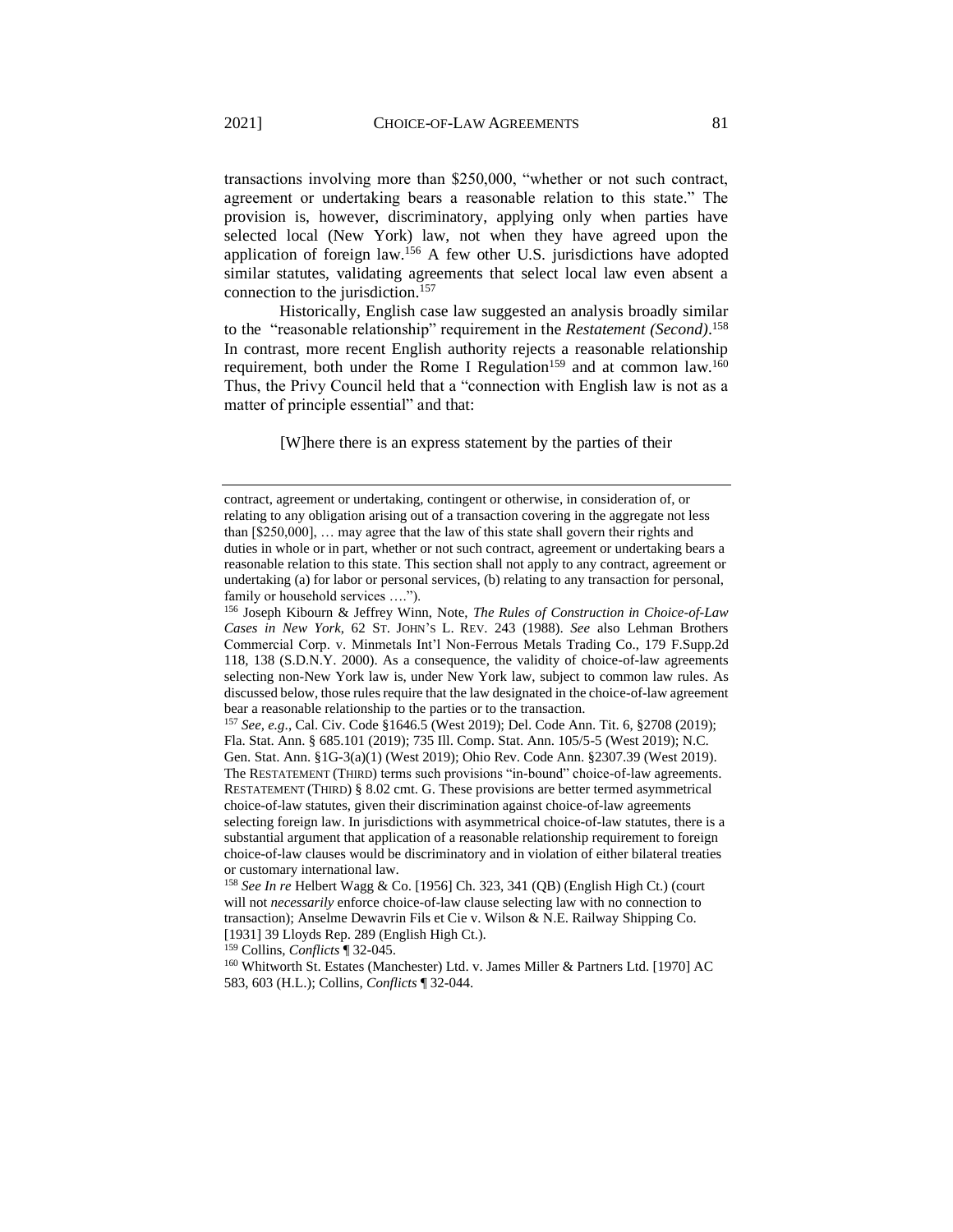intention to select the law of the contract, it is difficult to see what qualifications are possible, provided the intention expressed is bona fide and legal, and provided there is no reason for avoiding the choice on the grounds of public policy.<sup>161</sup>

Decisions in other common law jurisdictions have similarly rejected a reasonable relationship requirement. Canadian courts have recognized parties' autonomy to select the law governing their contract regardless of its relationship to the transaction:<sup>162</sup> "where there is an express or implied choice of law by the parties to the contract, this law will normally govern the contract and legal rights and obligations generated by the contract."<sup>163</sup> Likewise, in Singapore:

> [W]hen parties have expressed their intention as to the law governing the contract, their expressed intention, in general, determines the proper law of the contract. The only qualifications to the parties' autonomy are that the application of foreign law should not be contrary to public policy and that the choice should be *bona fide* and legal. <sup>164</sup>

In the same vein, Hong  $Kong<sup>165</sup>$  and Indian<sup>166</sup> courts enforce choice-of-law agreements without imposing any reasonable relationship requirement.

Most civil law jurisdictions also impose no reasonable relationship

<sup>161</sup> *Vita Food Products*, AC 277 at 290.

<sup>162</sup> *See, e.g.*, Richardson International, Ltd. v. Mys Chikhacheva [2002] FCA 97, *¶* 28 (Canada Fed. Ct.).

<sup>163</sup> *Kent Trade*, 4 FC 109, *¶* 25.

<sup>164</sup> Peh Teck Quee v. Bayerische Landesbank Girozentrale [1999] SGCA 79, ¶ 12 (Singapore Ct. App. 1999). *See also* Las Vegas Hilton Corp. v. Khoo Teng Hock Sunny [1997] 1 SLR 341, ¶¶ 37-38 (Singapore High Ct.); Overseas Union Ins. Ltd. v. Turegum Ins. Co. [2001] 3 SLR 330, ¶ 82 (Singapore High Ct.).

<sup>165</sup> *See, e.g.*, Chimbusco Pan Nation Petro Chem. Co. Ltd v. Arkstar Ship Mgt Pte Ltd*,* [2019] HKCFI 57; HCA 1199/2015, ¶37 (H.K.).

<sup>166</sup> *See, e.g*., Nat'l Thermal Power Corp. v. Singer Co*.*, AIR 1993 SC 998 (1992) (India) ("The only limitation on this rule is that the intention of the parties must be expressed bona fide and it should not be opposed to public policy."); Rhodia Ltd. v. Neon Laboratories Ltd*.*, AIR 2002 BOM 502 (India).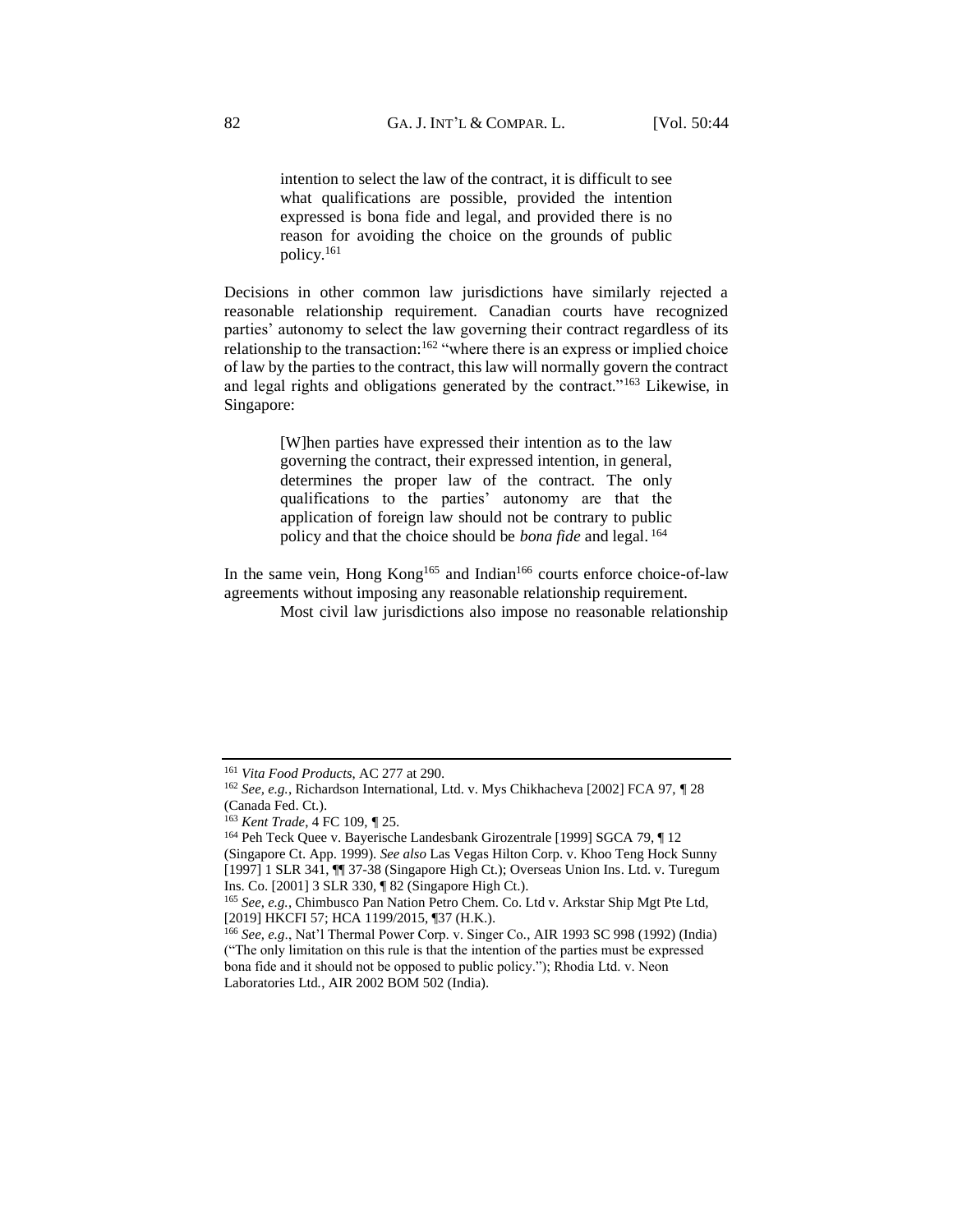requirement on choice-of-law agreements.<sup>167</sup> That is true under the Rome I Regulation, providing that "a contract shall be governed by the law chosen by the parties," without requiring a relationship between the contract and chosen law.<sup>168</sup> Like the revised (but withdrawn) UCC, however, the Regulation provides for application of mandatory provisions of national law.<sup>169</sup> Similarly, no reasonable relationship is required in Switzerland,<sup>170</sup> Japan,<sup>171</sup> and most Latin American states.<sup>172</sup>

Virtually all national arbitration legislation omits any reasonable relationship requirement in provisions addressing the parties' choice of substantive law in arbitration. That is reflected in Article 28(1) of the UNCITRAL Model Law, which, as noted above, provides that "[t]he arbitral tribunal shall decide the dispute in accordance with such rules of law as are chosen by the parties as applicable to the substance of the dispute."<sup>173</sup> Consistent with Article 28, awards uniformly decline to apply a reasonable relation requirement:<sup>174</sup> "[t]he principle of autonomy – widely recognized –

<sup>169</sup> *See* Rome I, arts. 6(2), 8(1).

<sup>167</sup> *See also* Montenegro International Private Law Act, Art. 38 (2012) ("Where all other elements of the facts at the time of choice of applicable law are related to another state rather than the state whose law has been chosen, the choice of law cannot exclude the application of regulations that cannot be derogated from by agreement of the law of that other state."); GRAZHDANSKIĬKODEKS ROSSIĬSKOĬFEDERATSII [GK RF] [Civil Code] art. 1210(5) (Russ.) (same); South Korea Act on Private International Law, art. 25 para. 5 (same). *Compare* C.C., B.O.E. n. 10.5, 2012 (Spain) ("Contractual obligations shall be governed by the law to which the parties have expressly subjected themselves, insofar as it has any connection with the underlying transaction.").

<sup>168</sup> *See* Collins, *Conflicts* ¶ 32-045; Ragno, *Article 3*, at 58, 69 (Rome I Regulation "entitles the parties to choose the legal system of the country … they prefer, including the legal system of a country which does not have any substantial connection with the transaction or with the parties.").

<sup>170</sup> Bundesgesetz über das Internationale Privatrecht [IPRG] [Federal Act on Private International Law] 1987, SR 291 arts. 116 & 187. *See also Judgment of 23 March 1965*, ATF 91 II 44, 51 (Swiss Fed. Trib.) ("there is no objective reason to restrict the choice of law to those legal systems with which the contractual relationship is connected"); Kostkiewicz, *Art. 116*, ¶14.

<sup>&</sup>lt;sup>171</sup> Japanese Private International Law: Act on the General Rules of Application of Laws, art. 7.

<sup>172</sup> *See* OAS Guide, ¶ 311.

<sup>173</sup> UNCITRAL Model Law, art. 28(1). *See also* Ilias Bantekas, *Article 28: Rules Applicable to Substance of Dispute*, *in UNCITRAL Model Law on International Commercial Arbitration: A Commentary* 732, 737 (Ilias Bantekas *et al*. eds. 2020). <sup>174</sup> *See, e.g*., Final Award in ICC Case No. 1698 of 2016(1) ICC Disp. Res. Bull. 133 ("The freedom of the parties to choose the law applicable to the merits of the dispute is widely

accepted and thus the Arbitral Tribunal does not ordinarily have to assess whether the parties' choice as regards the applicable law is well founded or has any particular connection with the subject matter of the dispute."); Preliminary Award in ICC Case No. 5505 of 1987, 13 Y.B. Comm. Arb. 111, 120.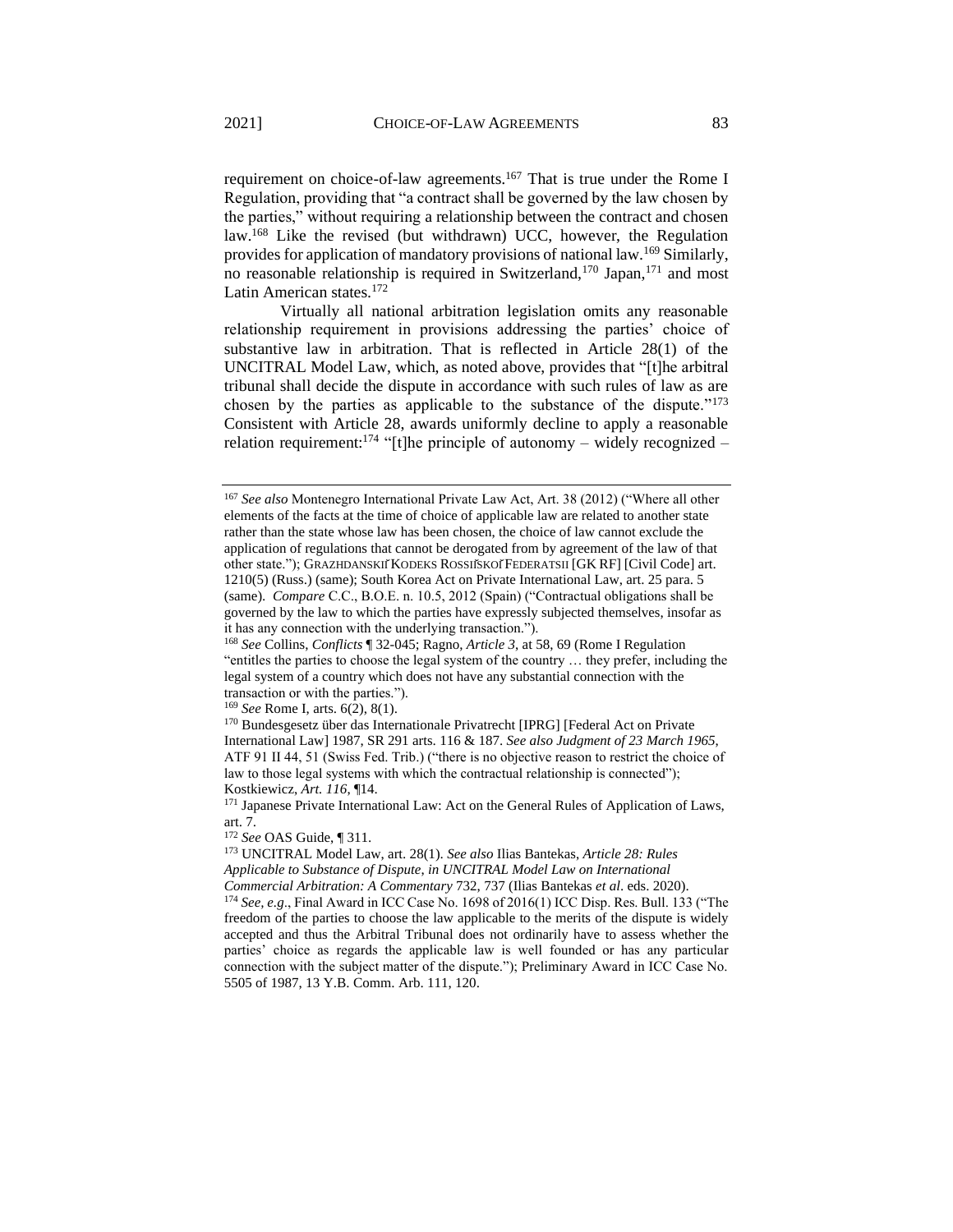allows the parties to choose any law to rule their contract, even if not obviously related with [the dispute]."<sup>175</sup>

The *Hague Principles* also reject any reasonable relation requirement, providing that "[n]o connection is required between the law chosen and the parties or their transaction."<sup>176</sup> This was a deliberate choice, reflecting contemporary practice: "most recent [private international law] codifications, including two in the United States, as well as international conventions, have eliminated the requirement for a geographic nexus. The Principles follow this trend...."<sup>177</sup> The Mexico Convention adopts the same approach.<sup>178</sup>

Like legislative and judicial approaches, academic commentary is critical of any reasonable relationship requirement.<sup>179</sup> This criticism is wellconsidered: there is no justification for imposing a reasonable relation or similar requirement on the autonomy of businesses to structure their commercial transactions as they consider best. The notion that a choice-oflaw agreement is a "legislative" act, requiring governmental supervision of the "reasonableness" of the parties' choice, has correctly been rejected in almost all contemporary legislation and judicial decisions. A choice-of-law agreement is a contractual arrangement, which defines the commercial relationship between the parties, but does not "legislatively" prescribe rules of law affecting third parties. There is no more reason to impose mandatory reasonableness requirements on such choices than on other aspects of the parties' commercial relationship. Relatedly, even in jurisdictions that perpetuate some form of reasonable relationship requirement (as under the *Restatement (Second)*), that requirement has been so reduced in substance, and only for selected issues, rendering it almost meaningless, so subjective in content (*i.e.*, what is, and is not, a "neutral," "well-developed" or "familiar" legal system) arbitrary.

<sup>175</sup> Interim Awards and Final Award in ICC Case No. 4145 of 1987, 12 Y.B. Comm. Arb. 97, 101.

<sup>176</sup> *Hague Principles*, art. 2(4); Ferrari, *The Role of the Hague Principles on Choice of Law in Determining the Law Applicable to the Merits in Commercial Arbitration*, 7 EURO. INT'L ARB. REV. 87, 93-94 (2018); Girsberger & Cohen, *Features*, at 321-22.

<sup>177</sup> Symeonides, *The Hague Principles*, at 880-81.

<sup>178</sup> Mexico Convention, art. 7(1).

<sup>179</sup> *See, e.g.,* Carlo Croff, *The Applicable Law in An International Commercial Arbitration: Is It Still A Conflict of Laws Problem?*, 16 INT'L LAW. 613, 615 (1982); Katherine Florey, *Substance-Targeted Choice-of-Law Clauses*, 106 VA. L. REV. 1107, 1159 (2020); Michael Gruson, *Governing Law*; Ole Lando, *The Law Applicable to the Merits of the Dispute*, *in Essays on International Commercial Arbitration* 129, 134 (Petar Sarcevic ed.,1989) [hereinafter Lando, *Merits*].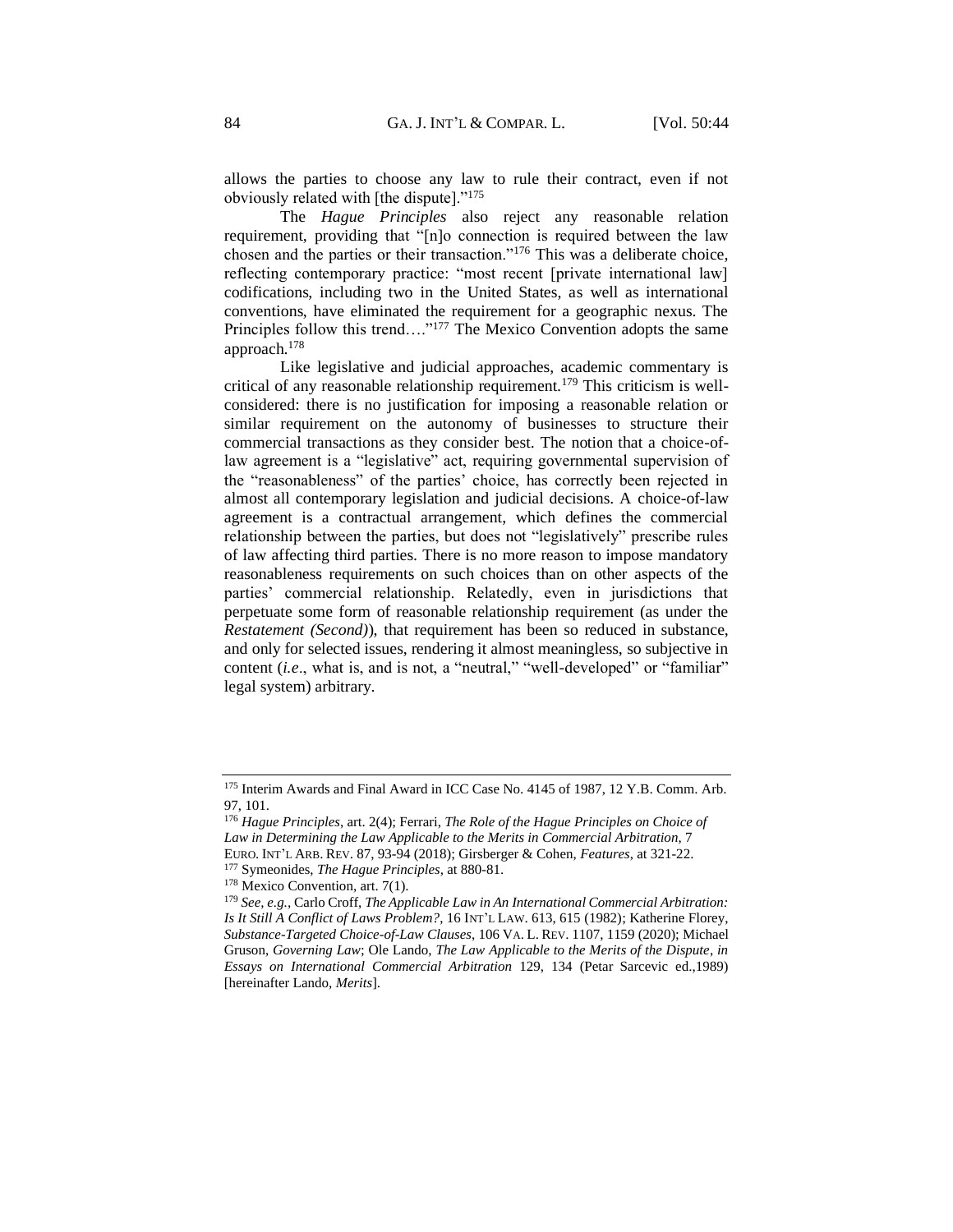#### *iv. Choice of Non-National Legal System*

Parties occasionally agree to choice-of-law provisions selecting rules not derived from a national legal system, such as "general principles of law," *lex mercatoria*, the UNIDROIT *Principles of International Commercial Contract*, or "principles of international law."<sup>180</sup> In practice, non-national choice-of-law agreements are rare.<sup>181</sup> When they are used, however, agreements selecting non-national rules give rise to questions of validity and enforceability.

Some authorities conclude that a choice-of-law agreement can only validly select a national legal system to provide the "law" governing a contract. As one commentator reasoned "[i]t is difficult to imagine a more dangerous, more undesirable and more ill-founded view which denies any measure of predictability and certainty and confers upon parties to an international commercial contract or their arbitrators powers that no system of law permits and no court could exercise."<sup>182</sup>

In contrast, most arbitration legislation gives effect to non-national choice-of-law clauses. Article 28(1) of the Model Law provides that an arbitral tribunal shall decide the parties' dispute in accordance with the "rules of law" they have selected;<sup>183</sup> Article 28(1) uses a more expansive formulation than that applicable under Article 28(2) of the Model Law which decides the applicable law in the absence of a choice-of-law agreement, where tribunals must apply "the law" selected by conflict of laws rules.<sup>184</sup> The Model Law's drafting history similarly suggests that Article 28(1) was intended to validate parties' choices of at least some non-national laws.<sup>185</sup> A few jurisdictions

<sup>183</sup> UNCITRAL Model Law, art. 28(1).

<sup>185</sup> *See, e.g.*, Lando, *Merits*, at 154; PETER BINDER, INTERNATIONAL COMMERCIAL

<sup>180</sup> *See, e.g.*, Award in ICC Case No. 12111 of 2003, UNILEX (parties chose "international law" as law governing contract); Final Award in ICC Case No. 9797 of 2000, 18 ASA Bull. 514, 518; Interim Award in ICC Case No. 9474 of 2001, 12(2) ICC Ct. Bull. 60, 60-6 ("Tribunal was to decide 'fairly'"; parties accepted Tribunal's proposal to apply "general standards and rules of international contracts"); Award in LCIA Case of 1995, UNILEX ("Anglo-Saxon principles of law"); Award in Ad Hoc Case of December 1997, UNILEX ("generally accepted principles of international commercial law").

<sup>181</sup> *See* Felix Dasser, *That Rare Bird: Non-National Legal Standards as Applicable Law in International Commercial Arbitration*, 5 WORLD ARB. & MED. REV. 143, 147 (2011) ("… on average three to five cases per year where the parties chose a [non-national legal standard] …").

<sup>182</sup> Francis A. Mann, *England Rejects "Delocalised" Contracts and Arbitration*, 33 INT'L & COMP. L.Q. 193, 197 (1984).

<sup>&</sup>lt;sup>184</sup> In contrast to Article 28(1), Article 28(2) provides that, in the absence of agreement by the parties, the tribunal shall "apply the law determined by the conflict of laws rules which it considers applicable." The latter formulation refers specifically to "the law," selected by "conflict of laws rules," in contrast to the "rules of law" permitted by Article 28(1). UNCITRAL Model Law, art. 28(2).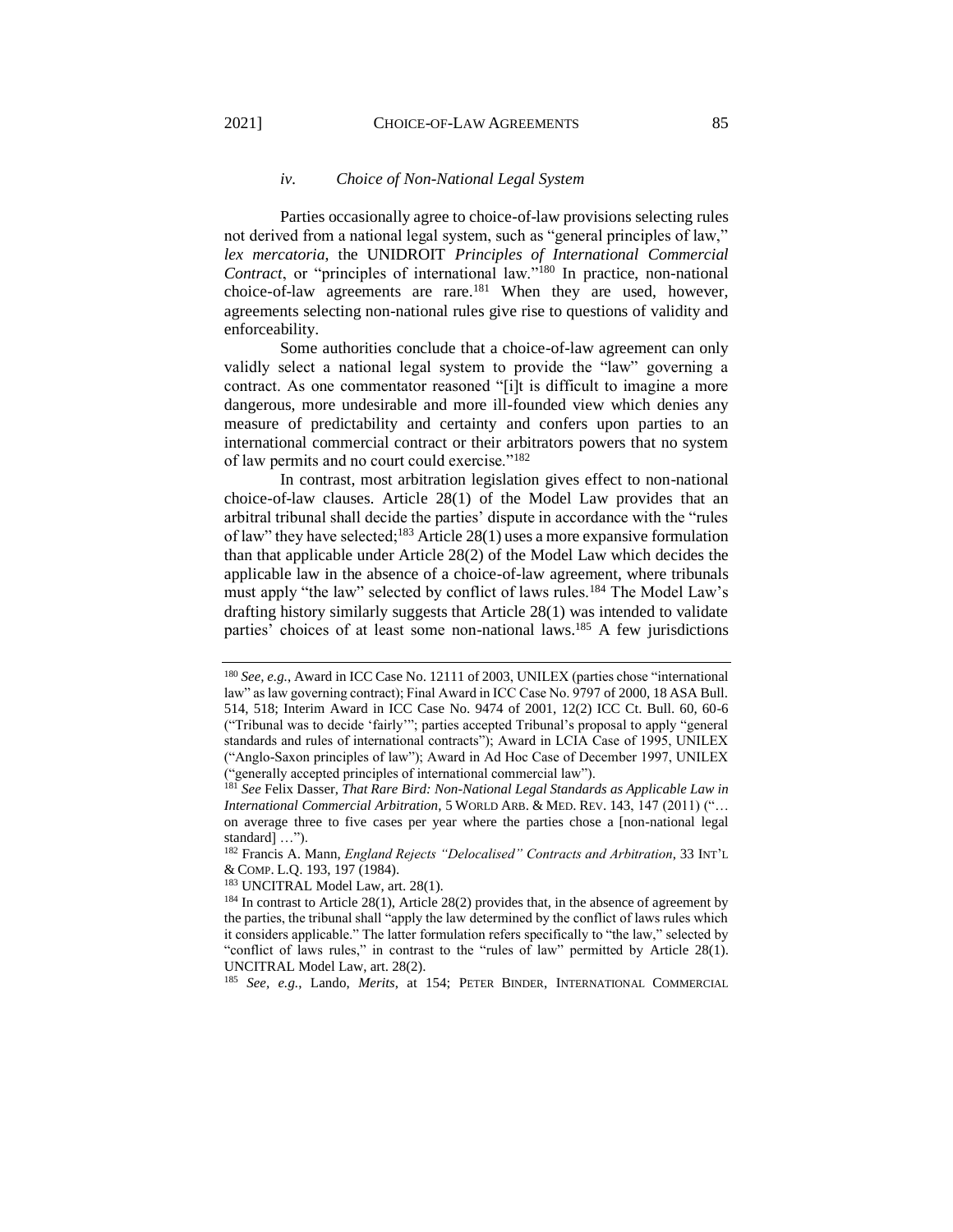(including England, Scotland and Hungary) have adopted versions of the Model Law that modify the text of Article 28(1), to deny parties the right to agree upon a non-national legal system.<sup>186</sup>

Unlike arbitration legislation, general private international law regimes in only a few jurisdictions expressly validate agreements selecting non-national legal systems.<sup>187</sup> One such example is the Rome I Regulation, whose Recitals provide that "[t]his Regulation does not preclude parties from incorporating by reference into their contract a non-State body of law or an international convention";<sup>188</sup> that formula does not invalidate provisions selecting non-national legal systems, although it appears to demote such regimes to a subsidiary status (of trade practices, rather than "law").<sup>189</sup> Similarly, the *Hague Principles* permit parties to select a non-national legal system, providing that "[t]he law chosen by the parties may be rules of law that are generally accepted on an international, supranational or regional level as a neutral and balanced set of rules, unless the law of the forum provides otherwise."<sup>190</sup>

The RESTATEMENT (SECOND) is equivocal as to the validity of choices of non-national legal systems, with its provisions suggesting that only the "law" of a "state," defined as a "territorial unit with a distinct body of law," will be applicable.<sup>191</sup> As a consequence, a few U.S. decisions reject the

ARBITRATION AND MEDIATION IN UNCITRAL MODEL LAW JURISDICTIONS 400 (4th ed. 2019).

<sup>&</sup>lt;sup>186</sup> See English Arbitration Act, § 46 1996 ("The arbitral tribunal shall decide the dispute … in accordance with *the law* chosen by the parties as applicable to the substance of the dispute") (emphasis added); Scottish Arbitration Act, sch. 1, rule 47(1)(a) 2010;

Hungarian Arbitration Act, § 41(1) 1996.

<sup>187</sup> *See, e.g*., Venezuelan Private International Law Act, art. 31; Argentinian Civil Code, art. 2651(d). *See also* ICL, *Proper Law*, art. 2.

<sup>188</sup> Rome I, recital 13. *See also* SYMEONIDES, *Codifying* at 143.

<sup>189</sup> *See* Ole Lando & Arnt Nielsen, *The Rome I Regulation*, 45 Common Mkt. L. Rev. 1687, 1694–98 (2008); Ragno, *Article 3*, at 66-67 ("a choice of this type was downgraded during the negotiations from a genuine choice of law of non-state law to a mere *materiellrechtliche Verweisung*"); Symeonides, *Autonomy*, at 126-27. The Rome Convention was less receptive, with Article 1(1) providing that the Convention governs the "choice between the laws of different countries," while other provisions refer to the "law of a country." Rome Convention, arts. 1(1), 3(3), 7(1).

<sup>190</sup> *Hague Principles*, art. 3. In contrast, the Mexico Convention ultimately omitted a provision that would have validated choices of non-national law. Mexico Convention, art. 7.

<sup>191</sup> Restatement (Second) § 3, § 187(1) ("law of the state chosen"). *See also* U.C.C. § 1- 301 ([P]arties may select "law [of] either [the forum] state or of such other state or nation shall govern their rights and duties.").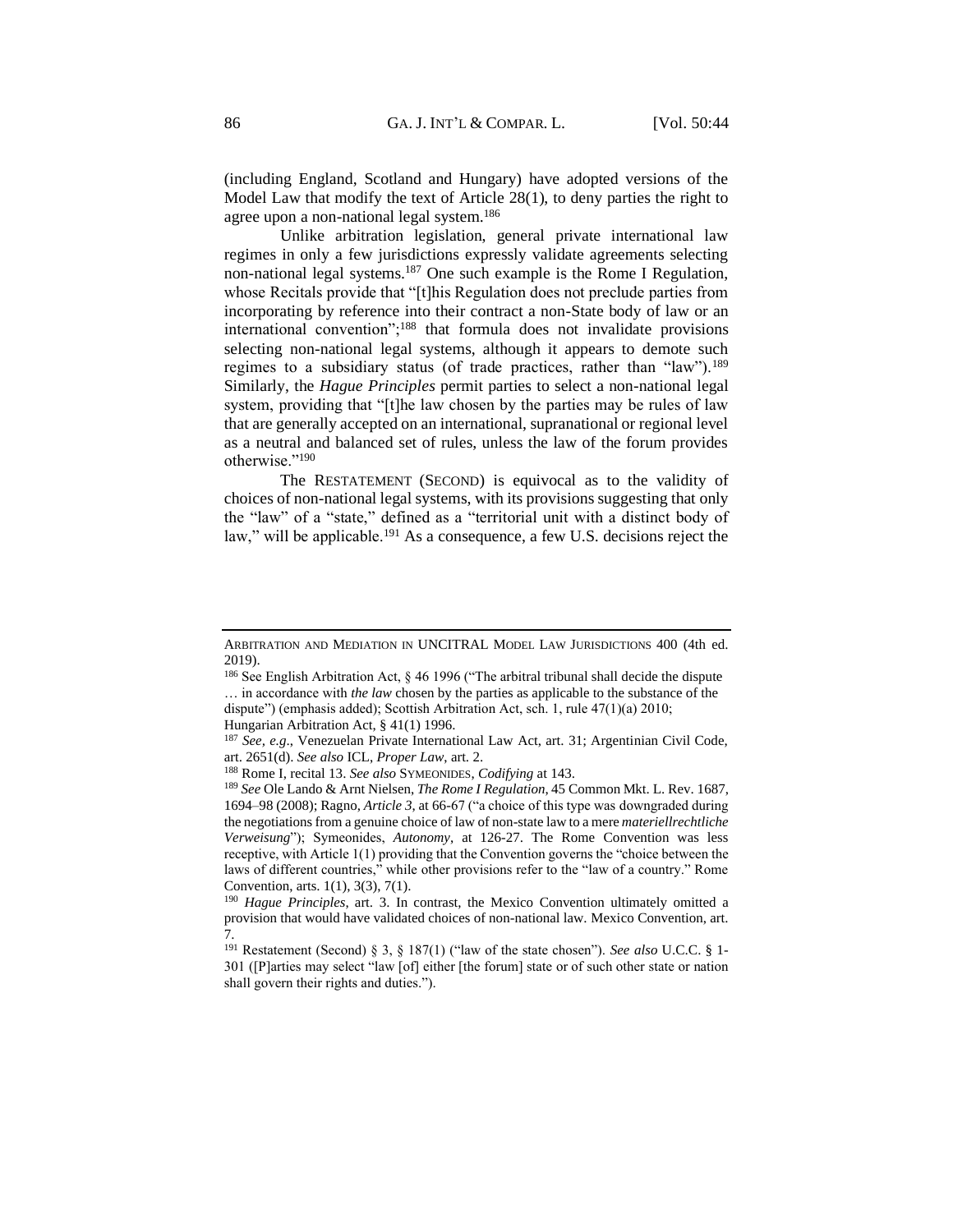validity of provisions selecting non-national legal rules.<sup>192</sup> That analysis appears inconsistent, however, with the *Restatement*'s rationale for giving effect to choice-of-law agreements, which is to analogize them to incorporation of terms into the parties' contract.<sup>193</sup>

There are sound reasons for giving effect to choice-of-law agreements selecting non-national legal systems in national courts, as well as arbitral proceedings. Basic principles of party autonomy argue for giving effect to such choices, where commercial parties have concluded that they are either necessary in order for their transaction to proceed or that they are the best available means of structuring that transaction; that is particularly true in transactions involving states or state-related entities. Subject to any applicable mandatory laws or public policies, there is no reason that parties should not be permitted to select non-national legal systems to govern their contractual relations, whether in national courts or international arbitration.

# *v. Choice of "Floating" National Law*

Parties sometimes draft agreements with a "floating" choice of law, whose results vary depending on future developments. Some agreements provide that, in a proceeding brought by Party A, the contractual forum is the home state of Party B and the parties' dispute will be governed by the laws of Party B's home jurisdiction; while conversely, in a proceeding initiated by Party B, the forum and applicable law will be that of Party A's state. The notion underlying these provisions is one of "rough justice," which sometimes also seeks to discourage claims or allow a respondent to defend on its own home ground.

Whatever the merits of these objectives, their implementation via a "floating" choice-of-law clause is ill-advised: the basic purpose of a choiceof-law agreement is to provide predictability, clarity, efficiency and neutrality.<sup>194</sup> A "floating" choice-of-law clause contradicts these goals, by producing a changing calculation that rewards gamesmanship and creates costly uncertainty.<sup>195</sup>

Despite the broad deference to party autonomy with regard to choices

<sup>192</sup> *See, e.g*., Trans Meridian Trading Inc. v. Empresa Nacional de Comercializacion de Insumos, 829 F.2d 949, 953-54 (9th Cir. 1987); Pubali Bank v. City Nat'l Bank, 777 F.2d 1340, 1343 (9th Cir. 1985). *See* Symeon Symeonides, *Contracts Subject to Non-State Norms*, 54 AM.J. COMP. L. 209, 211 (2006).

<sup>193</sup> RESTATEMENT (SECOND) § 187 cmt. c.

<sup>194</sup> *See* BORN, *Arbitration* § 19.06[B][4]; JULIAN LEW *et al*, COMPARATIVE INTERNATIONAL COMMERCIAL ARBITRATION 417 (2003).

<sup>&</sup>lt;sup>195</sup> In some cases, floating choice-of-law provisions are combined with floating choice-ofcourt provisions, typically requiring a claimant to litigate in the respondent's home jurisdiction, with the law of that jurisdiction applicable. These provisions also frustrate desires for predictability and encourage tactical gamesmanship.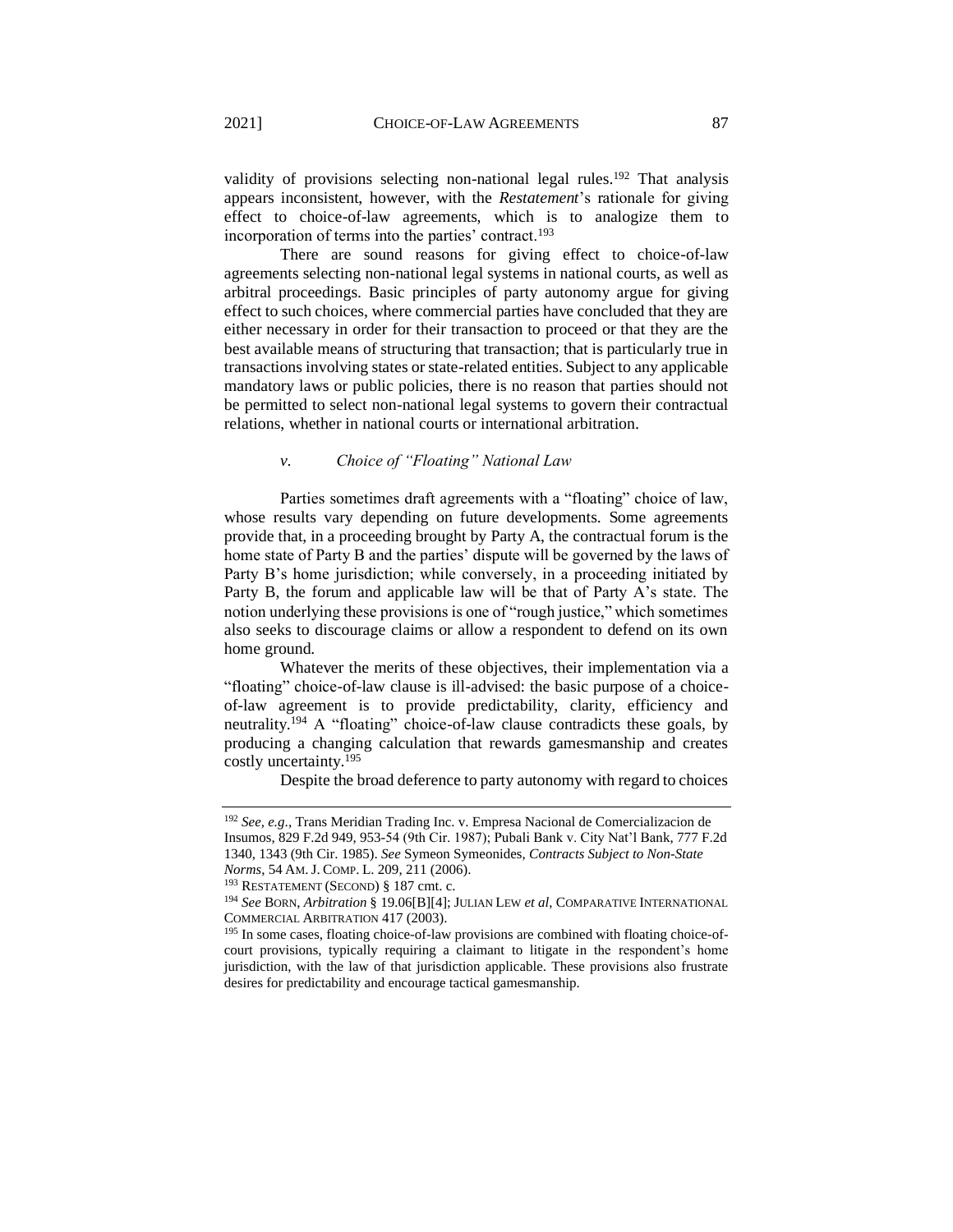of substantive law generally, some jurisdictions view "floating" choice-of-law agreements with disfavor.<sup>196</sup> According to some courts, the choice of law governing a contract (or other legal relationship) cannot "float," and such provisions are void for uncertainty.<sup>197</sup> Other legal systems (including the Rome I Regulation) permit "floating" choices of law, as merely, and permissibly, varying the law applicable to a contract.<sup>198</sup> The latter view is preferable. A floating choice-of-law clause serves entirely legitimate purposes (*i.e*., to discourage recourse to formal adjudication and thereby to encourage settlement), albeit different from those of most choice-of-law provisions. There is no reason that commercial parties should not be permitted to make such a choice (subject to public policy limits).

## *F. Public Policy Limitations on Choice-of-Law Agreements in International Commercial Contracts*

Notwithstanding virtually universal recognition of the principle that parties may select the law governing their international commercial contracts, many legal systems also provide that overriding mandatory laws or public policies may displace an otherwise valid choice-of-law agreement. The contours of this public policy exception are similar in most developed legal systems, denying enforcement of choice-of-law agreements only in exceptional circumstances, subject to demanding standards of proof.

> *i. Unenforceability of International Choice-of-Law Agreements Based on Public Policies or Mandatory Laws of the Forum*

<sup>196</sup> *See* Dubai Elec. Co. v. Iran Shipping Line*s* [1984] 2 Lloyd's Rep. 380 (QB) (Eng.); Adrian Briggs*, The Validity of "Floating" Choice of Law and Jurisdiction Clauses*, LLOYD'S M.C. L.Q. 508 (1986); Vitek Danilowicz, *"Floating" Choice-of-Law Clauses and Their Enforceability*, 20 INT'L LAW. 1005 (1986).

<sup>197</sup> Amin Rasheed Shipping Corp. v. Kuwait Ins. Co*.* [1983] AC 50, 65 (H.L.); Sonatrach Petroleum Corp. (BVI) v. Ferrell Int'l Ltd. [2002] EWHC (Comm) 186, [28], 1 All ER 627 (Eng.) ("lack of definition of the proper law and the consequent potential inability to ascertain the precise scope of the rights and obligations of the parties at the time of performance renders the choice of law regime under clause 78 impossible to apply and therefore unenforceable for uncertainty.").

<sup>198</sup> Rome I, art. 3(2) ("The parties may at any time agree to subject the contract to a law other than that which previously governed it, whether as a result of an earlier choice under this Article or of other provisions of this Regulation."). *See* Ragno, *Article 3*, at 58, 70 (detailing how a restrictive approach to "floating" choices of law cannot be adopted under the language in Article 3).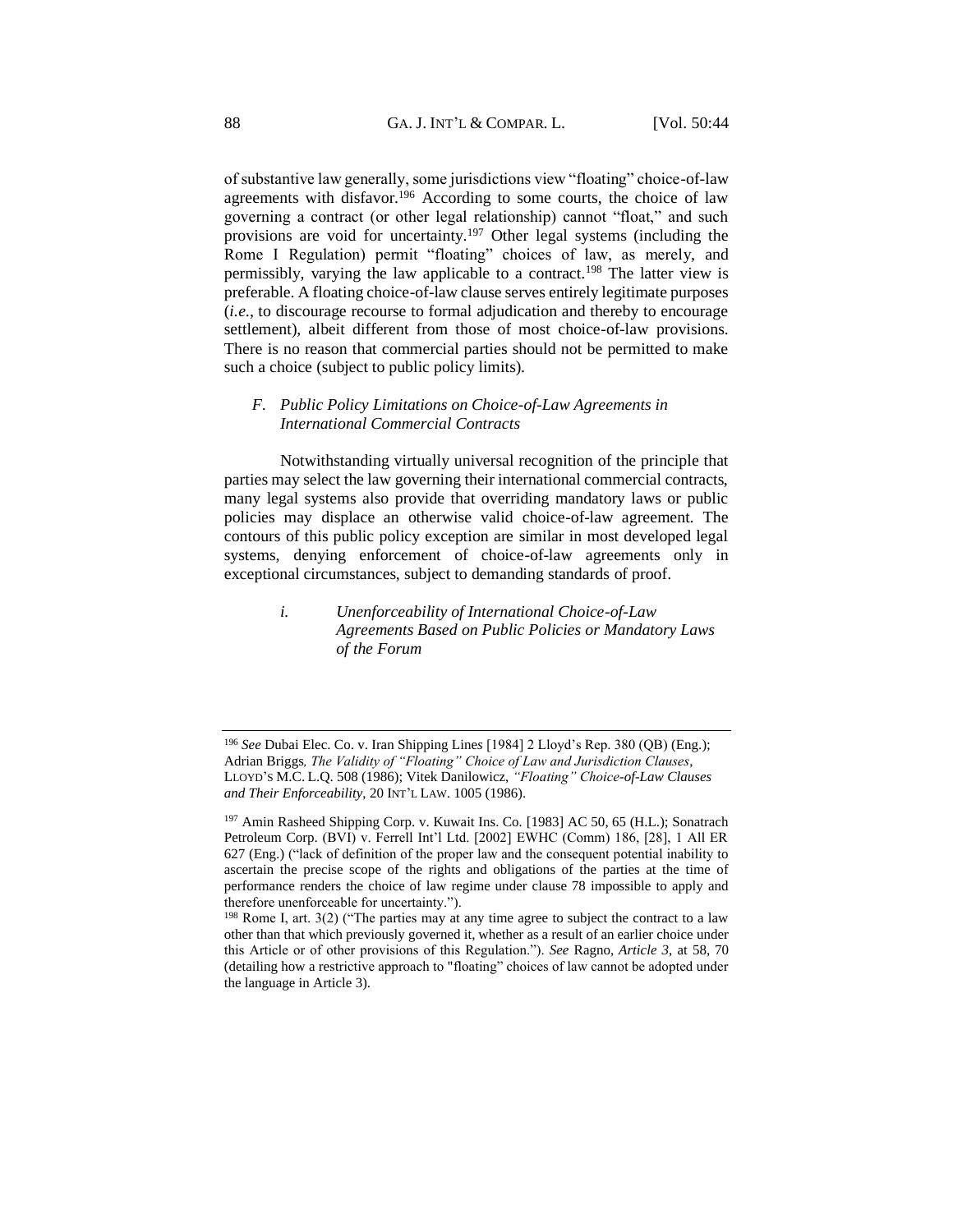Despite giving presumptive effect to international choice-of-law agreements, virtually all jurisdictions also refuse to enforce those agreements in circumstances where they conflict with applicable mandatory laws or public policies. Although the contents of mandatory laws and public policies differ among jurisdictions, most legal systems recognize the basic principle that, in exceptional circumstances, they will override choice-of-law agreements.

In the United States, § 187 of the RESTATEMENT (SECOND) reflects the almost universal rule of U.S. state courts that the parties' chosen law will not be applied if it is "contrary to a fundamental policy" of the state, including the forum state, whose law would otherwise apply.<sup>199</sup> The same rule is uniformly adopted in U.S. judicial decisions $200$  and in a few state statutes (typically in specialized contexts, such as some consumer transactions, insurance policies, franchise relations and the like). $201$ 

The public policy exception to the enforceability of international choice-of-law agreements is clearly a narrow one under U.S. law. The Supreme Court has emphasized even in domestic matters that a public policy cannot be derived from "general considerations of supposed public interest," but must instead be based upon explicit and clearly-defined "laws and legal precedents";<sup>202</sup> equally, a public policy must, for these purposes, be "fundamental" and "substantial,"<sup>203</sup> based upon constitutional or comparable

<sup>201</sup> *See* George F. Carpinello, *Testing the Limits of Choice of Law Clauses: Franchise Contracts as A Case Study*, 74 MARQ. L. REV. 57 (1990); Coyle, *History*, at 1177-79; Hay, *Conflicts,* §§ 18.5-18.7.

<sup>202</sup> *W.R. Grace*, 461 U.S. at 766. *See* E. Assoc. Coal Corp. v. United Mine Workers of Am., Dist*. 17*, 531 U.S. 57, 62 (2000); Bayer Cropscience AG v. Dow Agrosciences LLC, 680 F.App'x 985, 993 (Fed. Cir. 2017); Sharp Corp. v. Hisense USA Corp*.*, 292 F.Supp.3d 157, 175 (D.D.C. 2017) ("This public policy 'must be well defined and dominant, and is to be ascertained by reference to the laws and legal precedents and not from general considerations of supposed public interests'") (quoting United Bhd of Carpenters & Joiners of Am., AFL-CIO v. Operative Plasterers' & Cement Masons' Int'l Ass'n, 721 F.3d 678, 697 (D.C. Cir. 2013)); Tjart v. Smith Barney, Inc., 28 P.3d 823, 831 (Wash. Ct. App. 2001). <sup>203</sup> RESTATEMENT (SECOND) § 187 cmt. g. Current versions of the draft *Restatement (Third)* propose a distinction between "fundamental polic[ies]" and other types of "public policies." RESTATEMENT (SECOND) § 8.02(2)(a) & cmt. f. For criticism, *see* Silberman,

<sup>199</sup> RESTATEMENT (SECOND) § 187. *See also* RESTATEMENT (THIRD) § 8.02(2)(a) ("contrary to a fundamental policy of the state that would provide the governing law in the absence of the parties' choice of law").

 $200$  The Supreme Court has held that public policy exceptions are "a specific application of the more general doctrine, rooted in the common law, that a court may refuse to enforce contracts that violate law or public policy." United Paperworkers Int'l Union v. Misco, Inc., 484 U.S. 29, 42 (1987). *See* W.R. Grace & Co. v. Local Union 749, 461 U.S. 757, 766 (1983); Hurd v. Hodge, 334 U.S. 24, 34-35 (1948); Triton Marine Fuels Ltd., S.A v. M/V Pacific Chukotka, 575 F.3d 409, 411 (4th Cir. 2009); Gulf Coast Indus. Workers Union v. Exxon Co., U.S.A., 991 F.2d 244, 249 (5th Cir. 1993); World Fuel Servs. Trading v. M/V Hebei Shijiazhuang,12 F.Supp.3d 792, 800 (E.D. Va. 2014).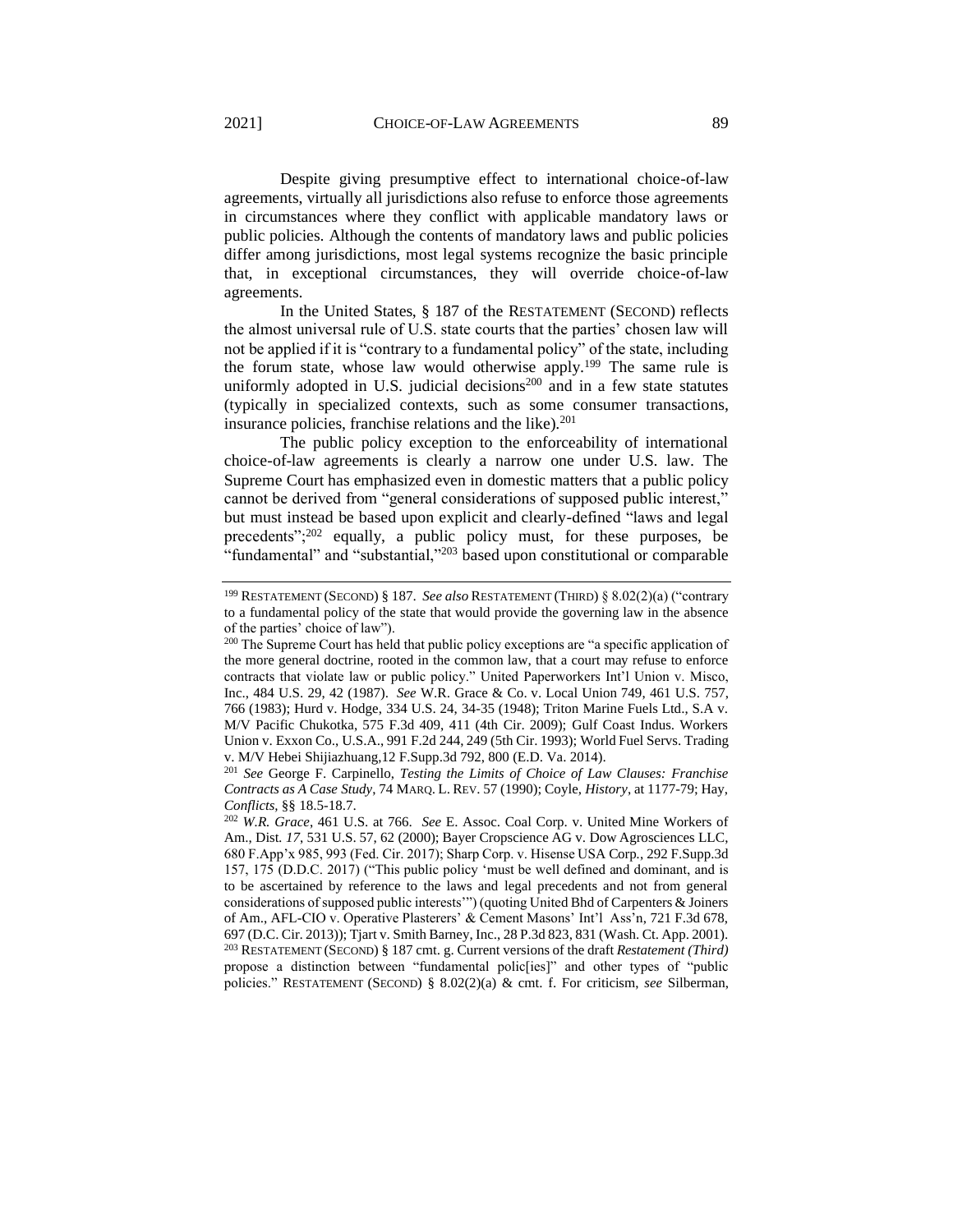protections. Moreover, U.S. authorities also require that a public policy be directly and materially contradicted by a specific application of a choice-oflaw agreement, not just by the possibility of application of differing rules of law.<sup>204</sup> As a consequence, U.S. courts have applied the public policy exception only rarely in the context of international choice-of-law agreements, typically only where required by federal or state statutory provisions, rather than common law public policies and only to the extent required by applicable public policy.<sup>205</sup>

Clearly, the unenforceability of a choice-of-law clause on public policy grounds should not ordinarily result in the invalidity of that clause. Rather, as § 187 of the *Restatement (Second)* provides, public policy means only that a choice-of-law provision will not be applied (i.e., it will be unenforceable) as to particular circumstances, and not that the agreement is invalid if it is invoked in other circumstances or disputes or that the agreement is generally unenforceable.

English common law authorities take a similar approach as those in the United States. Under English law, the application of a foreign law as to particular circumstances, rather than an evaluation of the foreign law in the abstract, must be incompatible with English public policy to be unenforceable.<sup>206</sup> English decisions narrowly limit the circumstances in which public policy will override the terms of an international choice-of-law agreement:

> It has to be shown that there is some element of illegality or that the enforcement of the award would be clearly injurious to the public good or, possibly, that enforcement would be wholly offensive to the ordinarily reasonable and fully

<sup>206</sup> Collins, *Conflicts* ¶¶ 32-185.

*Lessons*, at 424-26.

<sup>204</sup> *See, e.g.*, Finucane v. Interior Constr. Corp., 695 N.Y.S.2d 322, 325 (N.Y. App. Div. 1999) ("applicable foreign law would 'violate some fundamental principle of justice, some prevalent conception of good morals, some deep-rooted tradition of the common weal'… 'resort to public policy exception should be reserved for those foreign laws that are truly obnoxious' to the laws of our State."); Cooney v. Osgood Mach., Inc*.*, 612 N.E.2d 277, 285 (N.Y. 1993) (same); EMA Fin., LLC v. NFusz, Inc, 444 F.Supp.3d 530, 540 (S.D.N.Y 2020) (same).

<sup>205</sup> *See, e.g.,* N.Y. Life Ins. Co. v. Cravens, 178 U.S. 389 (1900); Cvoro v. Carnival Corp*.*, 941 F.3d 487, 498 (11th Cir. 2019) ("choice-of-law clauses may be enforced even if the substantive law applied in arbitration potentially provides reduced remedies (or fewer defenses) than those available under U.S. law"); Int'l Chartering Servs., Inc. v. Eagle Bulk Shipping Inc*.*, 138 F. Supp. 3d 629, 638-39 (S.D.N.Y. 2015); Whitaker v. Spiegel, Inc., 623 P.2d 1147 (Wash. 1981). *See also* BORN & RUTLEDGE, *Litigation* 742-45. For U.S. decisions rejecting public policy defenses, see Triad Fin. Establishment v. Tumpane Co*.*, 611 F.Supp. 157 (N.D.N.Y. 1985); Tjart v. Smith Barney, Inc., 28 P.3d 823 (Wash. Ct. App. 2001).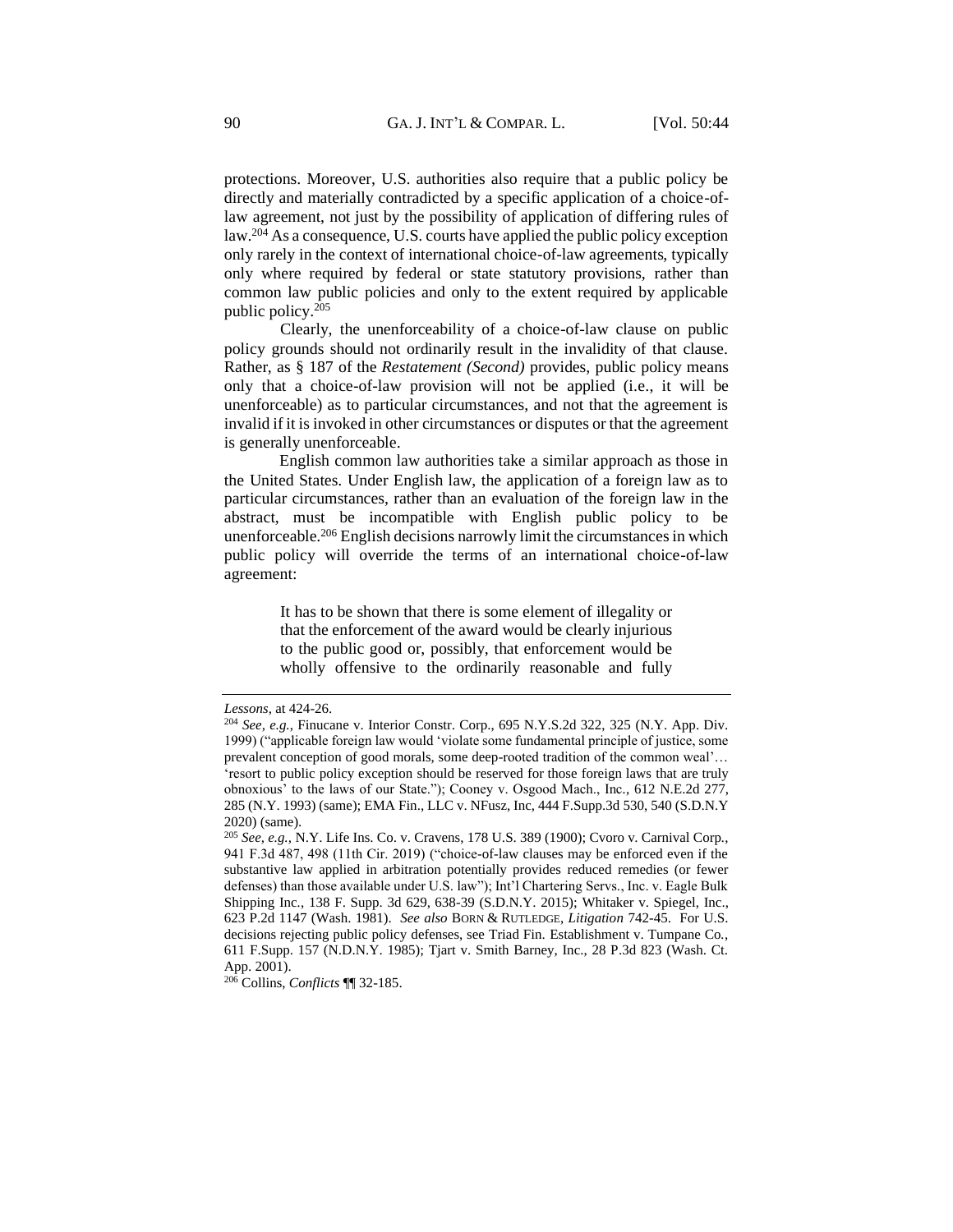informed member of the public on whose behalf the powers of the State are exercised.<sup>207</sup>

English courts have relied on public policies to override a particular application of a choice-of-law agreement only in exceptional instances (such as restraints of trade, champerty, trading with the enemy and stifling criminal prosecutions).<sup>208</sup>

Likewise, other common law jurisdictions, including Canada, Singapore, India, New Zealand and elsewhere,<sup>209</sup> hold that choice-of-law agreements will be unenforceable where, and to the extent that, they produce a result that is contrary to a well-established public policy or mandatory law. As under U.S. law, public policy rules will only permit an international choice-of-law agreement to be denied enforcement in narrow and exceptional circumstances.<sup>210</sup> In the words of one New Zealand decision:

> While it is well settled that party autonomy is not absolute, we note that a forum court's discretion to refuse recognition of an agreed choice of law is of an exceptional nature. There is a need for certainty and confidence in recognising and enforcing agreements which regulate transnational activities. A finding of a violation of domestic public policy impeaches the contract by condemning the foreign law

<sup>207</sup> Deutsche Schachtbau- und Tiefbohrgesellschaft mbH v. Ras Al Khaimah Nat'l Oil Co. [1987] OB 2 All ER 769 at 779 (Eng.).

<sup>208</sup> *See* Collins, *Conflicts* ¶ 32-186.

<sup>209</sup> *See*, *e.g.*, Civil Code of Québec, S.Q. 1991, c. 64, art 3081 ("The provisions of the law of a foreign State do not apply if their application would be manifestly inconsistent with public order as understood in international relations"); Soc'y of Lloyd's v Meinzer, (2001) 55 O.R. 3d 688 (Ontario Ct. App.); *Tjong Very Sumito v. Antig Invs. Pte Ltd.*, 1 SLR 861, 866 (Singapore Ct. App. 2009) ("a court ought to give effect to the parties' contractual choice as to the manner of dispute resolution unless it offends the law"); Nat'l Thermal Power Corp. v. Singer Co., (1992) 3 SCR 106, 118 (India) ("The expressed intention of the parties is generally decisive in determining the proper law of the contract. The only limitation on this rule is that the intention of the parties must be expressed bona fide and it should not be opposed to public policy.").

<sup>210</sup> *See, e.g.*, Soc'y of Lloyd's v. Meinzer, (2001) 55 O.R. 3d 688, ¶61 (Ontario Ct. App.) ("trend of the jurisprudence is that the public policy exception is to be narrowly construed and rarely applied"); Bad Ass Coffee Co. of Hawaii v. Bad Ass Enters. Inc., 2007 ABQB 581, 596 (Can.); Schreter v. Gasmac Inc., (1992) 7 O.R. 3d 608, ¶53 (Can.) ("public policy defense should be construed narrowly. It should apply only where enforcement would violate our most basic notions of morality and justice.") (quoting Waterside Ocean Navigation Co. v. Int'l Navigation Ltd.*,* 737 F.2d 150, 152 (2d Cir. 1984)); Philippines v. Maler Found., 66 SGCA (Singapore Ct. App. 2013); Ryder Indus. Ltd. v. Chan Shui Woo, [2015] H.K.C.F.A.R 85, ¶ 59 (H.K. Ct. Final App.); First Laser Ltd. v. Fujian Enters. Co. Ltd., [2012] H.K.C.F.A.R 52, ¶¶ 88-89 (H.K. Ct. Final App.).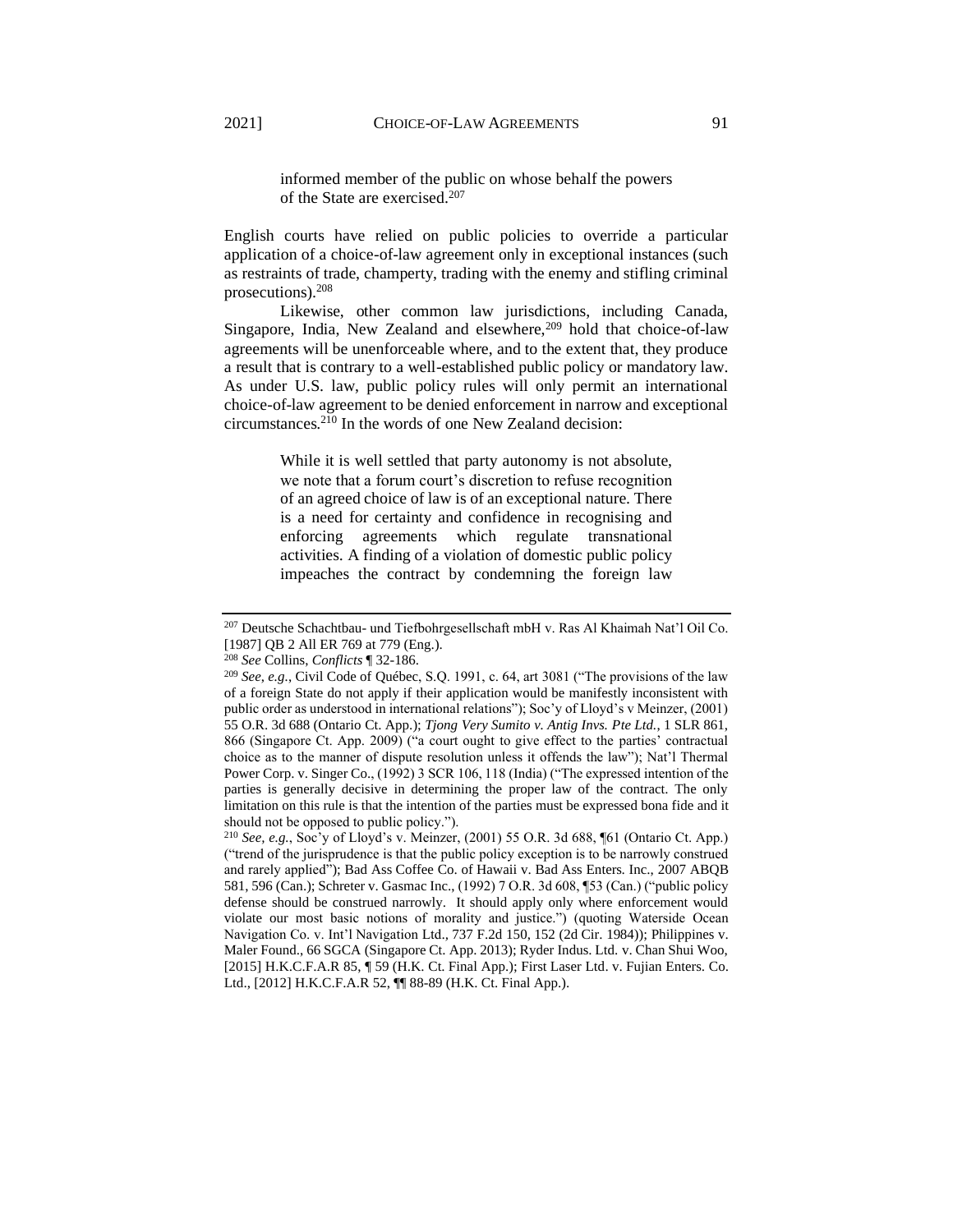## which would otherwise apply.<sup>211</sup>

Similar principles have been applied in Hong Kong: "the burden of upsetting on the grounds of *mala fides* the presumption that the proper law of a contract between parties is that which together they choose is a heavy one."<sup>212</sup>

Civil law jurisdictions adopt much the same approach as that in common law jurisdictions. Although the Rome I Regulation generally affirms the parties' autonomy to select the law governing their relations, it contains public policy and overriding mandatory law limitations. Thus, the Regulation provides in Article 9(2) that "[n]othing in this Regulation shall restrict the application of the overriding mandatory provisions of the law of the forum,"<sup>213</sup> and in Article 21 that "[t]he application of a provision of the law of any country specified by this Regulation may be refused only if such application is manifestly incompatible with the public policy (*ordre public*) of the forum."<sup>214</sup> These provisions permit the forum court to override a choiceof-law clause, selecting a foreign law, on the grounds that the chosen law violates the mandatory laws or public policy of the forum state. While Articles 9(2) provides for an "overriding" effect of the mandatory rules of the forum (positive effect), Article 21 of the Regulation allows for an exclusion of a particular rule of the applicable law (negative effect).  $215$ 

Most civil law jurisdictions apply rules similar to those under the

<sup>211</sup> New Zealand Basing Ltd. v. Brown, [2016] NZCA 525, ¶ 65 (Wellington Ct. App.). <sup>212</sup> Credit Agricole Indosuez v. Shanghai Erfangji Co. Ltd. [2002] H.K.C. 706, ¶¶ 31, 34 (H.K.).

<sup>213</sup> Rome I, art. 9(2).

<sup>214</sup> *Id.* art. 21. *See* RICHARD PLENDER & MICHAEL WILDERSPIN, THE EUROPEAN PRIVATE INTERNATIONAL LAW OF OBLIGATIONS ¶ 12-055 (3d ed. 2009) [hereinafter PLENDER & WILDERSPIN, *Obligations*]. Similarly, the Rome Convention provided that "[n]othing in this Convention shall restrict the application of the rules of the law of the forum in a situation where they are mandatory irrespective of the law otherwise applicable to the contract," and "[t]he application of a rule of the law of any country specified by this Convention may be refused only if such application is manifestly incompatible with the public policy ('*ordre public*') of the forum." Rome Convention, arts. 7(2) & 16. *See also* Collins, *Conflicts* ¶ 32R-082; PLENDER & WILDERSPIN, *Obligations* ¶¶ 9-01 *et seq*.

<sup>215</sup> Francesca Ragno, *Are EU Overriding Mandatory Provisions An Impediment to Arbitral Justice?*, *in* THE IMPACT OF EU LAW ON INTERNATIONAL COMMERCIAL ARBITRATION 139, 146 (Franco Ferrari ed., 2017) [hereinafter Ferrari, *Impact*] ("while the mechanism of *ordre public* has a negative function and can be used as a shield to protect the internal legal system against the penetration of foreign juridical values which appear alien and intolerable to the forum, overriding mandatory rules are positive rules that operate 'offensively as an imperialist sword of the enacting State - be it the forum State or a foreign State'").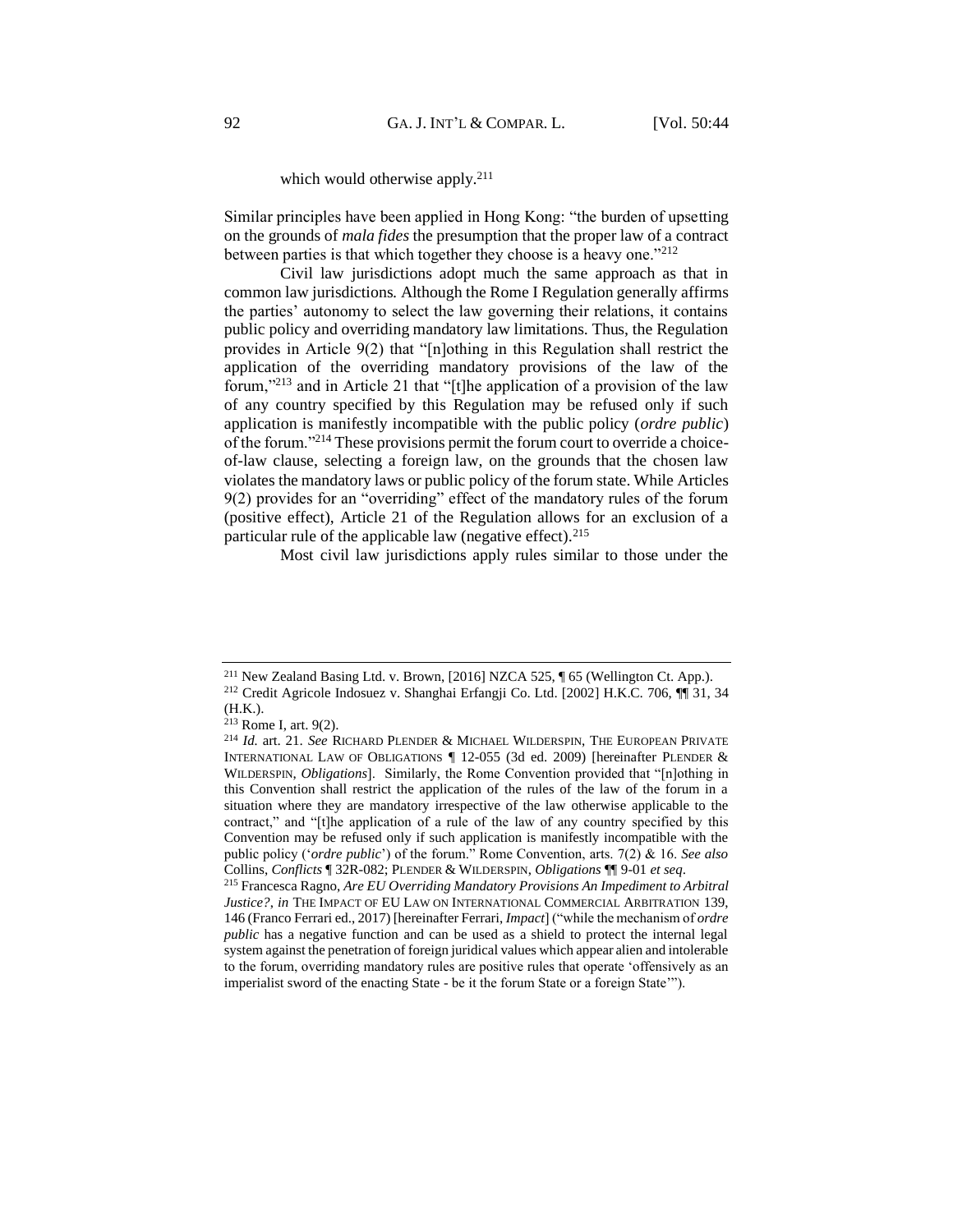Rome I Regulation. That is true under Swiss,  $2^{16}$  French,  $2^{17}$  German,  $2^{18}$ Japanese,<sup>219</sup> and Chinese,<sup>220</sup> as well as many Latin American,<sup>221</sup> African<sup>222</sup> and other<sup>223</sup> legal systems.

Similarly, an international choice-of-law agreement will be held unenforceable on public policy or mandatory law grounds only in narrow and exceptional circumstances in most civil law jurisdictions. As noted above, the Rome I Regulation provides that "[t]he application of a provision of the law

<sup>218</sup> *See, e.g.*, Anastasia Baetge, *in* JURIS PRAXISKOMMENTAR BGB Art. 6 EGBGB, ¶ 156 (Maximimilan Herberger *et al.* eds., 9th ed. 2020); Stefan Münch, *in* MÜNCHENER KOMMENTAR ZUR ZPO § 1051, ¶ 22 (Thomas Rauscher & Wolfgang Krüger eds., 4th ed. 2016).

<sup>219</sup> Hô no tekiyô ni kansuru tsûsoku-hô [Act on the General Rules of Application of

Laws], Law No. 10 of 1898, Art. 42 (Japan) ("contravene public policy (*ordre public*)").

<sup>220</sup> [Law of the People's Republic of China on the Laws Applicable to Foreign-Related Civil Relations] (promulgated by Standing Comm. Nat'l People's Cong., 28 October 2010, effective 1 April 2011), 2010 Standing COMM. NAT'L PEOPLE'S CONG. GAZ.36, art. 5 ("prejudicial to the social and public interest of the PRC").

See, e.g., Argentine Civil and Commercial Code, art. 2651 ("The public policy principles and internationally mandatory rules of Argentine Law are applied to the legal relationship, regardless of the law governing the contract; the contract is also governed in principle by the international mandatory rules of those States that have significant economic ties to the case"); Paraguayan Law Applicable to International Contracts, art. 17(1) ("The parties' choice of law shall not prevent the judge from applying overriding mandatory provisions of Paraguayan law that, according to this law, must prevail even when a foreign law has been chosen by the parties.").

<sup>222</sup> *See, e.g.*, Parry v. Astral Operations Ltd. 2005 (10) BLLR 989 ¶ 35 (S. Afr.) ("A statutory violation is a matter actionable by the state whose laws have been violated. This is so despite the wishes or any choice of forum by the parties to the employment contract. Party autonomy can be restricted by public policy considerations.").

<sup>223</sup> *See* HORACIO GRIGERA NAÓN, CHOICE OF LAW PROBLEMS IN INTERNATIONAL COMMERCIAL ARBITRATION 159 (2001) ("[T]he limits on the parties' choice-of-law stipulations are to be found in the mandatory national norms (*lois de police* and selfapplying *lois d'application necessaire*) which directly claim application, because of their substance and purposes, to international disputes"); Filip De Ly et al., *International Commercial Arbitration Committee's Report and Recommendations on 'Ascertaining the Contents of the Applicable Law in International Commercial Arbitration*,*'* 26 ARB. INT'L 193 (2010).

<sup>216</sup> *See, e.g.*, *Judgment of 13 November 1999*, 17 ASA Bull. 529, 532 (1999) (Swiss Fed. Trib.); *Judgment of 17 April 1990*, 11 ASA Bull. 253 (1993) (Swiss Fed. Trib.). *See* HANDKOMMENTAR ZUM SCHWEIZER PRIVATRECHT art. 187, ¶ 3 (Andreas Furrer, Daniel Girsberger & Markus Müller-Chen eds., 3d ed. 2016); Christian Oetiker, *in* ZÜRCHER KOMMENTAR art. 187 ¶¶ 74-84 (Markus Müller-Chen & Corinne Lüchinger eds., 3d ed. 2018).

<sup>217</sup> *See, e.g.*, *Judgment 8 March of 2017,* Case No. 15-13.384 (Cour de Cassation) ("A norm that qualifies as a mandatory provision or mandatory law [*loi de police*] applies irrespective of the content of any foreign law that may be applicable in a given situation"); *Cour d'appel [CA] [regional court of appeal] Paris, June 14, 2001, SA Compagnie commercial André v. SA Tradigrain France, REV. ARB. 773 (2001).*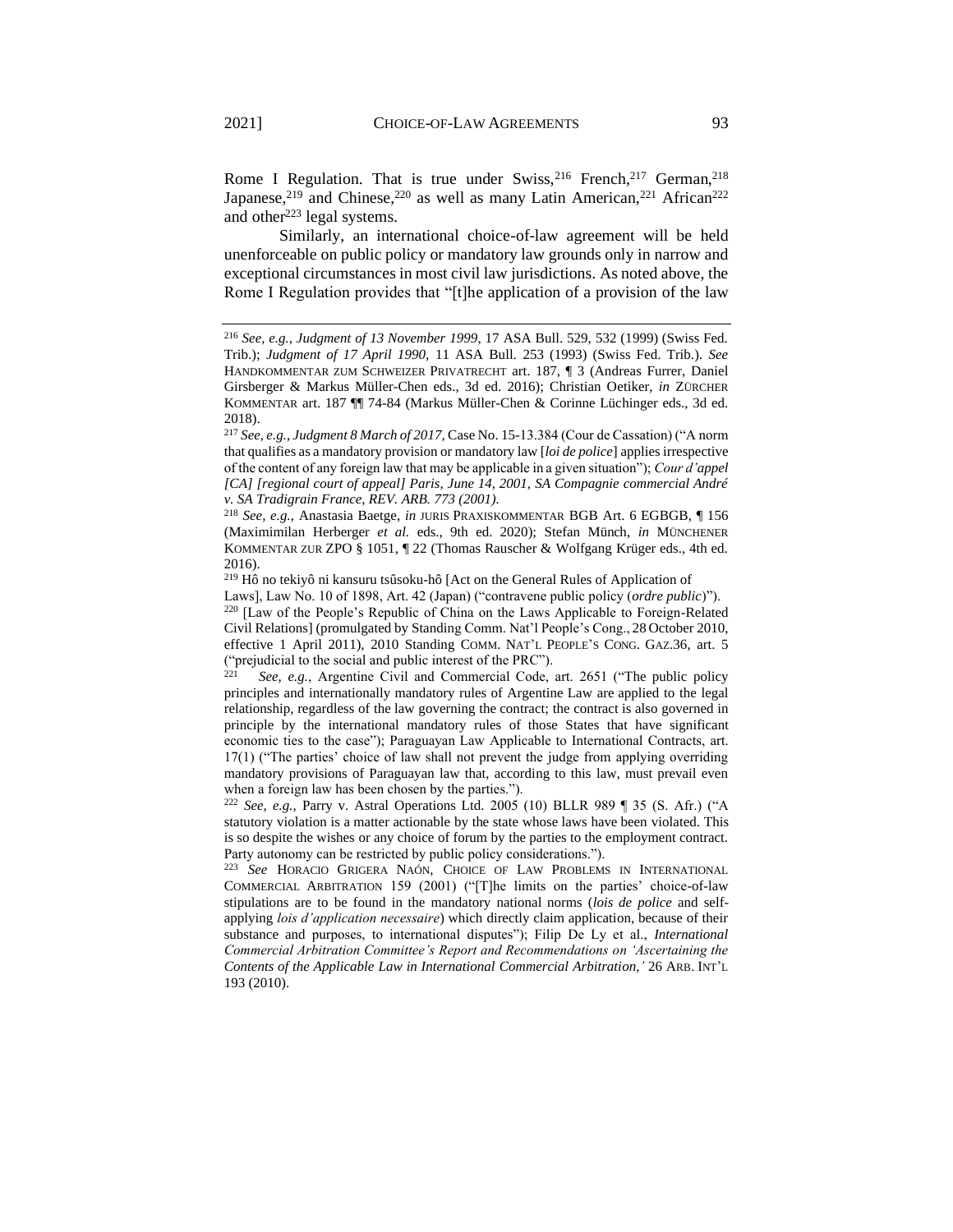of any country specified by this Regulation may be refused only if such application is *manifestly incompatible* with the public policy (*ordre public*) of the forum."<sup>224</sup> Overriding mandatory provisions are defined by the Rome I Regulation as norms "the respect for which is regarded as crucial by a country for safeguarding its public interests, such as its political, social or economic organisation, to such an extent that they are applicable to any situation falling within their scope, irrespective of the law otherwise applicable to the contract under this Regulation." $^{225}$  According to one authority:

> [A] mandatory rule (*loi de police* in French) is an imperative provision of law which must be applied to an international relationship irrespective of the law that governs that relationship. … Mandatory rules of law are a matter of public policy (*ordre public*), and moreover reflect a public policy so commanding that they must be applied even if the general body of law to which they belong is not competent by application of the relevant rule of conflict of laws.<sup>226</sup>

Other authorities emphasize the overriding, but exceptional, character of the doctrine.<sup>227</sup> In virtually all civil law jurisdictions, a choice-of-law provision can be overridden only if application of the parties' law "manifestly," "necessarily," or "clearly" contradicts the forum's mandatory law or public policy; this rule has been codified in Europe by the Rome I and Rome II

<sup>224</sup> Rome I, art. 21 (emphasis added). *See* PLENDER & WILDERSPIN, *Obligations* ¶ 12-055. *See also* Rome Convention, arts. 7(1) & 16.

<sup>225</sup> Rome I, art. 9(1). *See* Rome I, recital 37 ("Considerations of public interest justify giving the courts of the Member States the possibility, in exceptional circumstances, of applying exceptions based on public policy and overriding mandatory provisions. The concept of 'overriding mandatory provisions' should be distinguished from the expression 'provisions which cannot be derogated from by agreement' and should be construed more restrictively.").

<sup>226</sup> Pierre Mayer, *Mandatory Rules of Law in International Arbitration*, 2 ARB. INT'L 274, 275 (1986); *see also* Luca Radicati di Brozolo, *When, Why and How Must Arbitrators Apply Overriding Mandatory Provisions?: The Problems and A Proposal*, *in* Ferrari, *Impact* 351, 353.

<sup>227</sup> *See, e.g.*, *Judgment of 21 January 2002*, 20 ASA Bull. 524, 527 (Swiss Fed. Trib.) (2002) ("The positive public policy includes notably provisions that protect the fundamental social, political or economic interests."); Phocion Francescakis, *Quelques Précisions sur les "Lois d'Application Immédiate" et Leurs Rapports avec les Règles de Conflits de Lois*, 55 Rev. Crit. Dr. Int'l Priv. 1 (1966) (provisions necessary to safeguard political, social and economic organization of state).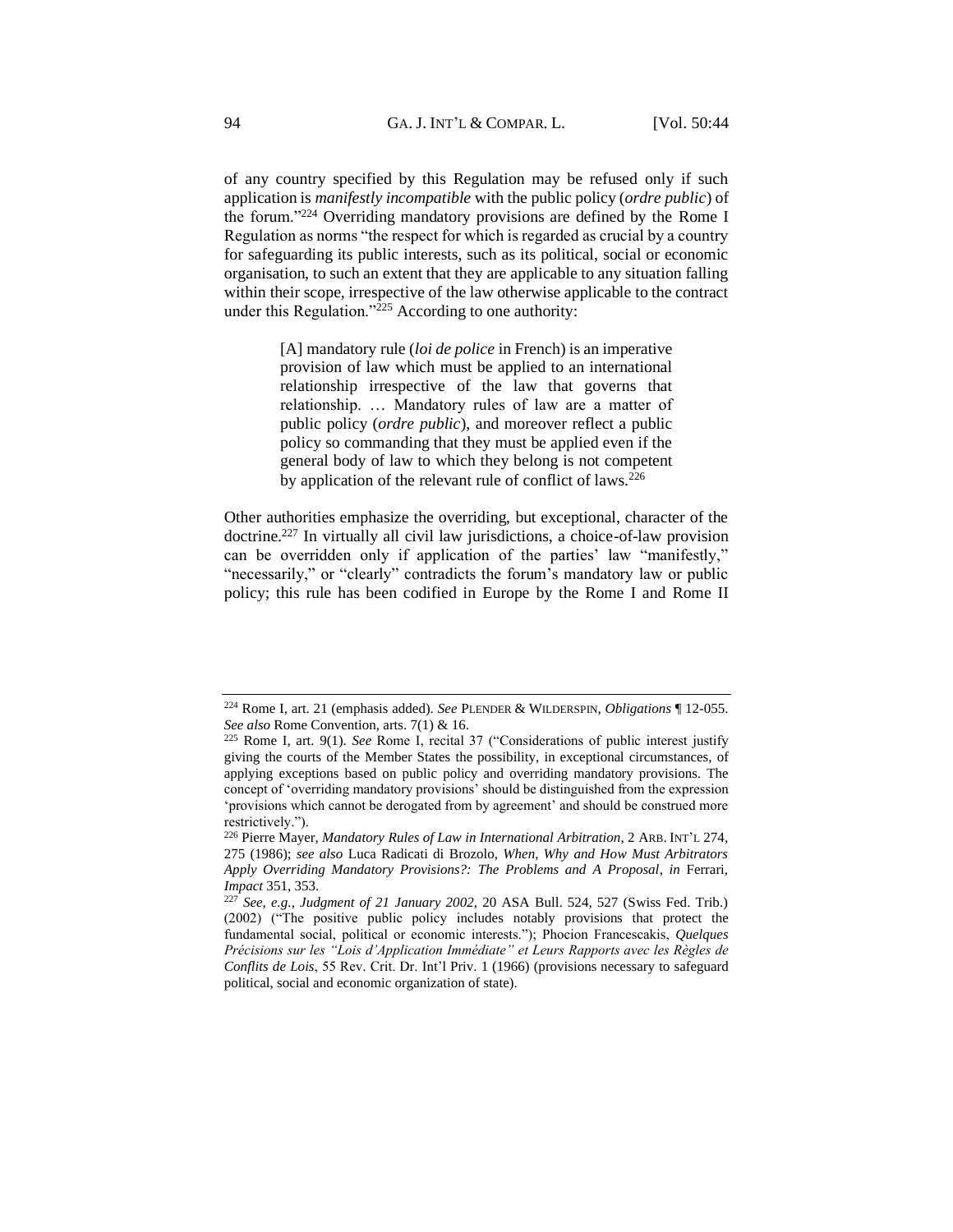Regulations,<sup>228</sup> and in other states by legislation, including in Venezuela,<sup>229</sup> Québec,<sup>230</sup> Turkey,<sup>231</sup> Russia,<sup>232</sup> Tunisia,<sup>233</sup> Paraguay,<sup>234</sup> and others.<sup>235</sup>

The *Hague Principles* also contemplate public policy or overriding mandatory law limits on the application of international choice-of-law agreements in exceptional circumstances, providing that "[t]hese Principles shall not prevent a court from applying overriding mandatory provisions of the law of the forum which apply irrespective of the law chosen by the parties."<sup>236</sup> The commentary to the *Hague Principles* emphasizes the "exceptional nature" of the public policy exception.<sup>237</sup>

Like the *Hague Principles*, other international instruments also recognize the possibility that national public policies or mandatory laws may be applied to deny enforcement of an international choice-of-law agreement in exceptional circumstances.<sup>238</sup> These authorities also emphasize, however,

<sup>233</sup> Code of Private International Law, art. 36 (Tunis.) ("opposed to the fundamental choices of the Tunisian legal system").

<sup>234</sup> Applicable to International Contracts (Para. Law 5393 of 2015), art. 17(3) ("The judge may exclude the application of a provision of the law chosen by the parties if and to the extent that the result of such application would be manifestly incompatible with fundamental notions of public policy.").

<sup>228</sup> Rome I, art. 21; Council Regulation (EC) 864/2007, art. 26, 2007 O.J. (L 199) 26 [hereinafter *Rome II*] ("The application of a provision of the law of any country specified by this Regulation may be refused only if such application is manifestly incompatible with the public policy (*ordre public*) of the forum.").

 $229$  Venez. Private International Law Statute, art. 8 ("results being clearly incompatible with the essential principles of Venezuelan public policy").

<sup>&</sup>lt;sup>230</sup> Civil Code of Québec, S.Q. 1991, c 64, art 3081 ("manifestly inconsistent with public order as understood in international relations").

<sup>&</sup>lt;sup>231</sup> Turk. Act on Private International and Procedural Law (Act No. 5718), art. 5 ("openly contrary to the public order of Turkey").

<sup>&</sup>lt;sup>232</sup> GRAZHDANSKIĬKODEKS ROSSIIŠKOĬFEDERATSII [GK RF] [Civil Code] art. 1193 ("not be applicable in exceptional cases when the consequences of its application would have obviously been in conflict with the fundamentals of law and order (public order) of the Russian Federation").

<sup>235</sup> *See, e.g.,* Civil Code (Alg.), art. 24; Civil Code (U.A.E.), art. 27; Civil Code (Uzb.), art. 1164; Civil Code (Viet.), art. 670(1)(a).

<sup>236</sup> *Hague Principles*, art. 11(1); Girsberger & Cohen, *Features*, at 330.

<sup>237</sup> *Hague Principles*, Commentary 11.17 ("the exceptional nature of the Article 11 qualifications to party autonomy should caution against the conclusion that a particular provision is an overriding mandatory provision in the absence of words or other indications to that effect"); *Id.* at 11.4 ("[Article 11] limitations apply only with regard to rules and policies that are of fundamental importance within the legal systems in which they operate."). *See also* Symeonides, *The Hague Principles* at 888 ("Principles adopt a fairly high threshold for the mandatory-rules exception, which, combined with the traditionally high threshold for the *ordre-public* exception, produces a very liberal party-autonomy regime.").

<sup>238</sup> *See, e.g.*, Mexico Convention, art. 11(1); 1986 Hague Sales Convention, art. 18; Principles on European Cont. Law, art. 1:103, revised 1998, E.U.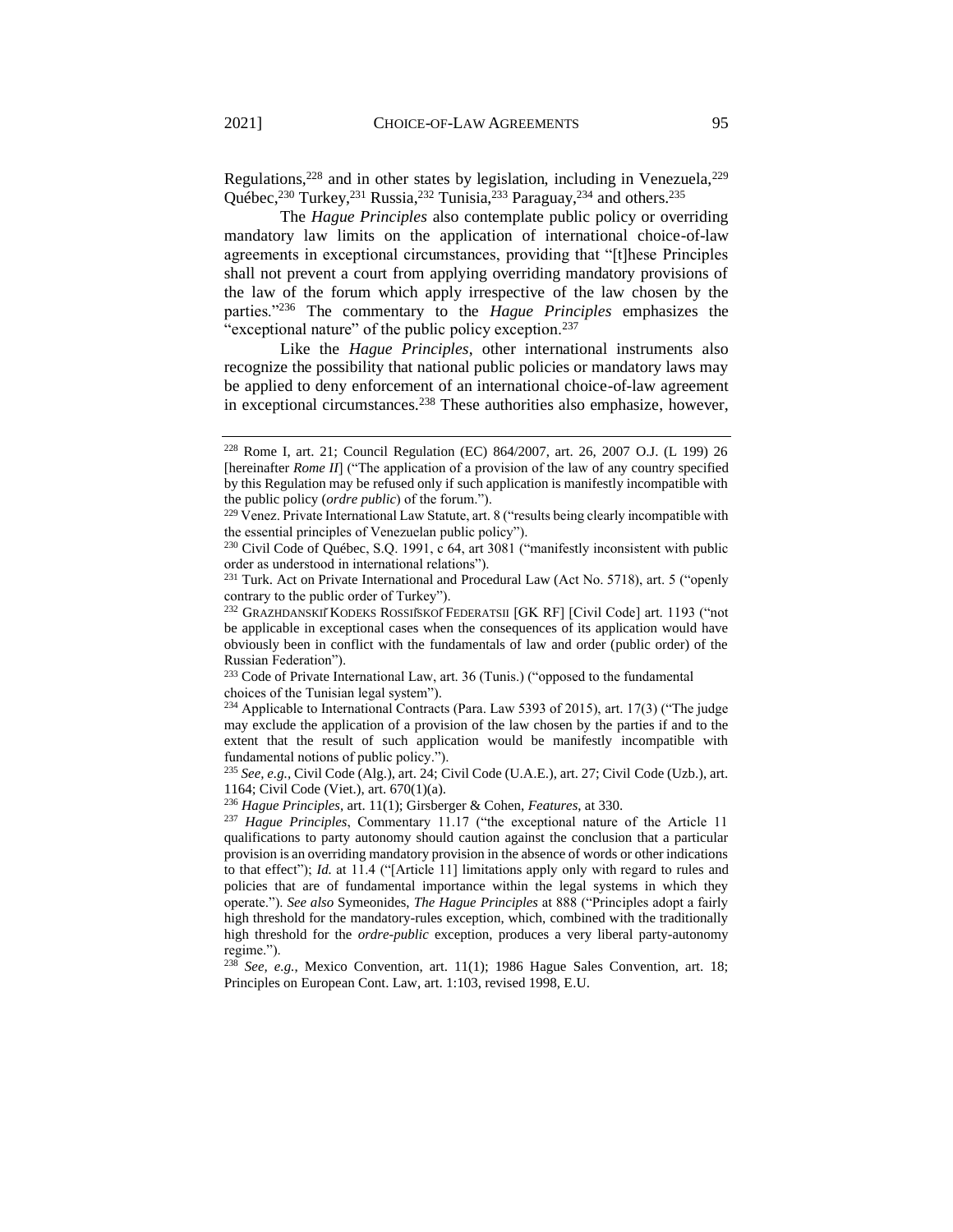the narrow character of these public policy exceptions.<sup>239</sup>

It is commonplace to observe that, as in other settings, overriding mandatory law and public policy exceptions are potentially unpredictable and expansive in the context of international choice-of-law agreements.<sup>240</sup> In practice, however, most legislatures and courts have sought to minimize that unpredictability in the context of choice-of-law provisions, and to confine the potentially "unruly horses" within a narrow range of fundamentally important, well-established rules, based upon or equivalent to constitutional norms, that are directly and seriously contradicted by specific application of a choice-oflaw provision. These limitations on the scope of the public policy exception again underscore the vigor of the underlying rule that international choice-oflaw agreements are presumptively valid and enforceable.

# *ii. Unenforceability of International Choice-of-Law Agreements Based on Foreign Mandatory Laws and Public Policies*

It is not only the overriding mandatory laws and public policies of a forum that can result in the unenforceability of the parties' choice-of-law agreement. The public policies of a state other than the forum state may also be applied to deny enforcement of an international choice-of-law provision as applied in particular circumstances.<sup>241</sup>

In the United States, common law decisions, reflected in § 187(2) of the *Restatement (Second)*, provide:

> "[t]he law of the state chosen by the parties to govern their contractual rights and duties will be applied, even if the

<sup>239</sup> *See* OAS Guide, ¶ 491 ("[T]he impact of overriding mandatory rules is limited; application of the law that would otherwise apply is constrained only to the extent of the incompatibility.").

<sup>240</sup> *See* Richardson v. Mellish [1824-34], 130 Eng. Rep. 294 (HL) (Burrough, J.) (UK) ("[public policy] is a very unruly horse, and when once you get astride it you never know where it will carry you); Gerhart Husserl, *Public Policy and Ordre Public*, 25 VA. L. REV. 37, 41 (1938); Nicholas Katzenbach, *Conflicts on an Unruly Horse: Reciprocal Claims and Tolerances in Interstate and International Law*, 65 YALE L.J. 1087 (1956).

<sup>&</sup>lt;sup>241</sup> Some authorities, principally in the context of international arbitration, cite a concept of "international public policy" in discussing choice-of-law agreements. This concept refers to mandatorily applicable fundamental principles of law that are common among developed legal systems, regardless of what the parties have agreed. *See, e.g.,* Martin Hunter & Gui Conde de Silva, *Transnational Public Policy and Its Application in Investment Arbitrations*, 4 J. WORLD INV. 367 (2003); Pierre Lalive, *Transnational (or Truly International) Public Policy and International Arbitration*, *in* COMPARATIVE ARBITRATION PRACTICE AND PUBLIC POLICY IN ARBITRATION 258 (Pieter Sanders ed., 1987).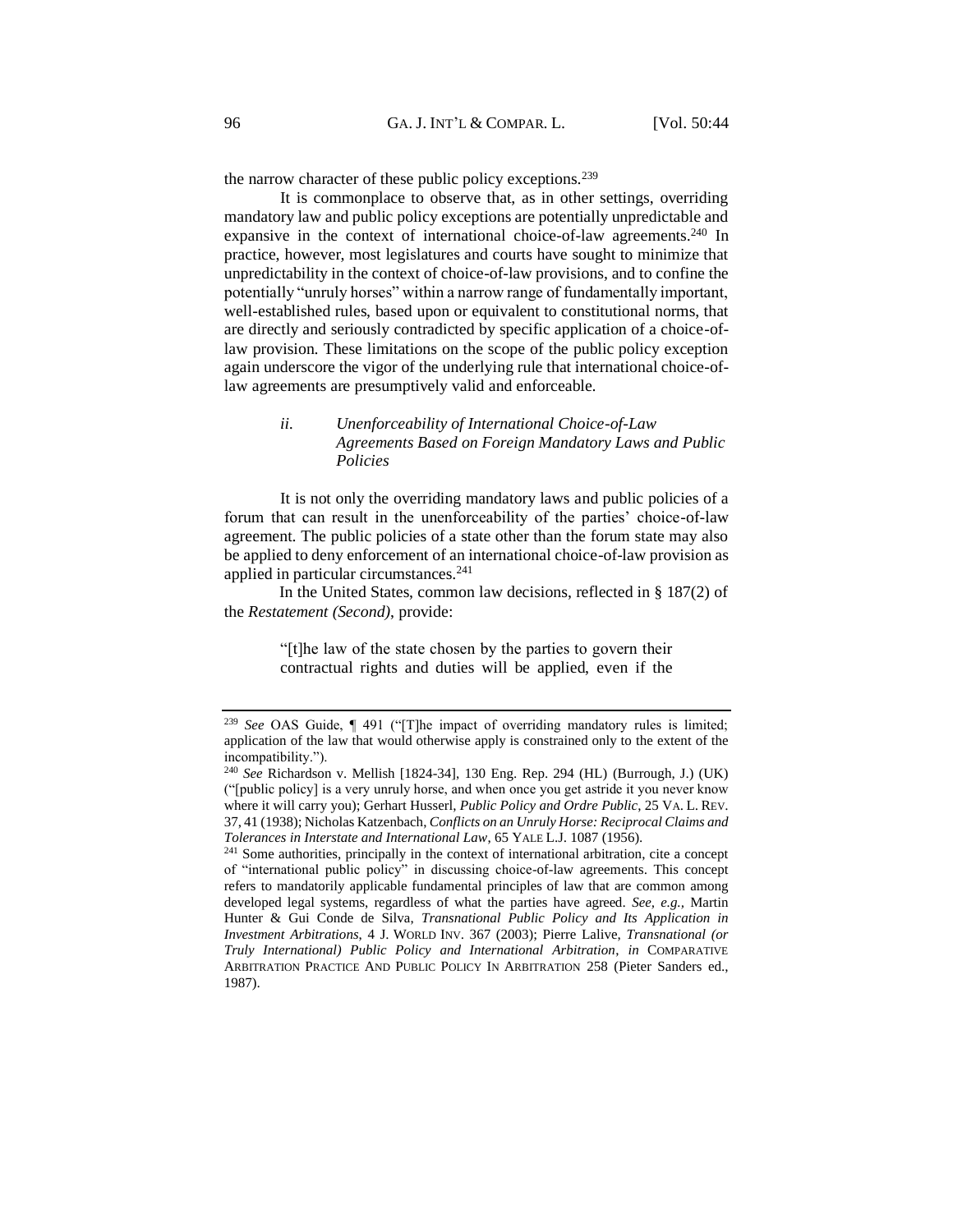particular issue is one which the parties could not have resolved by an explicit provision in their agreement directed to that issue, unless … (b) application of the law of the chosen state would be contrary to a fundamental policy of a state which has a materially greater interest than the chosen state in the determination of the particular issue and which, under the [general choice-of-law] rule of § 188, would be the state of the applicable law in the absence of an effective choice of law by the parties."<sup>242</sup>

This provision permits a court to deny application of a contractual choice-oflaw agreement based on the overriding mandatory rules or public policies of a state other than the forum in limited circumstances.<sup>243</sup> The *Restatement (Second)* imposes demanding requirements, in addition to those generally necessary for application of the public policy exception, requiring that the relevant foreign state have a "materially greater interest" than the forum state in determination of an issue, and that the foreign state's law would apply in the absence of the parties' choice-of-law agreement.<sup>244</sup>

Other common law jurisdictions adopt similar approaches to foreign public policies (although there is only limited authority on the issue). The House of Lords famously held<sup>245</sup> that English courts would give effect to a foreign public policy (reflected in Indian export controls forbidding certain transactions), notwithstanding a choice of English law to govern the contract:

> It is … nothing else than comity which has influenced our courts to refuse as a matter of public policy to enforce, or to award damage for the breach of, a contract which involves the violation of foreign law on foreign soil, and it is the limits of this principle that we have to examine. … Just as public policy avoids contracts which offend against our own law, so it will avoid at least some contracts which violate the laws of a foreign state, and it will do so because public policy demands that deference to international comity.<sup>246</sup>

<sup>242</sup> RESTATEMENT (SECOND) § 187(2). *See also id*. § 187 cmt. g; RESTATEMENT (THIRD) § 8.02(2)(a) & cmt. f; BORN & RUTLEDGE, *Litigation* 742-45; HAY, *Conflicts* ¶ 18.2.

<sup>243</sup> RESTATEMENT (SECOND) § 187. *See also* HAY, *Conflicts* ¶ 18.4D; Martin Schmidt-Kessel, *Article 9*, *in* COMMENTARY ON THE UN CONVENTION ON THE INTERNATIONAL SALE OF GOODS 236, 256-58 (Ingeborg Schwenzer ed., 4th ed. 2016).

<sup>244</sup> *See* RESTATEMENT (THIRD) § 8.02(2)(a) (apparently omitting requirements).

<sup>245</sup> Regazzoni v. KC Sethia Ltd. [1958] AC 301 (H.L.). *See also* Foster v. Driscoll [1929] 1 KB 470 (English Ct. App.) (refusal to enforce contract for import of alcohol into United States during Prohibition).

<sup>&</sup>lt;sup>246</sup> *Id.* at 318-19. The case involved a contract, governed by English law, between Indian sellers to Swiss purchasers of items for ultimate export to South Africa; Indian law forbid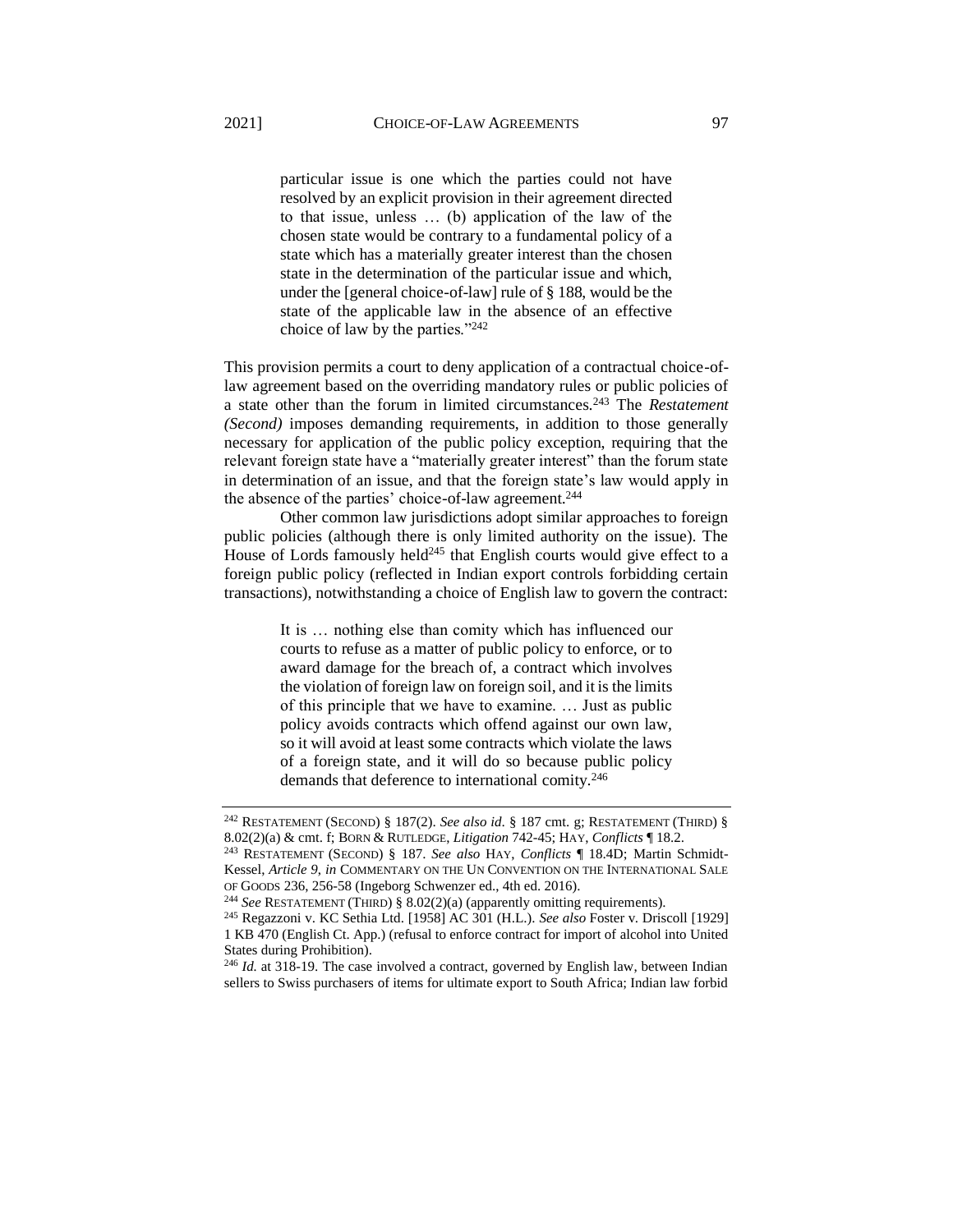Hong Kong courts have reached similar conclusions, while emphasizing that only violations of certain foreign public policies would justify ignoring the parties' chosen law.<sup>247</sup>

Civil law jurisdictions take similar approaches to the application of foreign mandatory laws and public policies. The Rome Convention permitted the forum state's courts, in specified circumstances, to disregard a contractual choice-of-law clause and instead apply a *foreign* mandatory law (*i.e.*, an overriding mandatory law of a state other than the forum).<sup>248</sup> Article  $7(1)$ provided that "effect *may be given* to the mandatory rules of *the law of another country* with which the situation has a close connection, if and in so far as, under the law of the latter country, those rules *must be* applied whatever the law applicable to the contract."<sup>249</sup> This permitted, but did not require, the forum state's courts to give effect to foreign mandatory law rules, provided that the foreign state had a "close connection" to the matter.

Similarly, under the Rome I Regulation, Article 9(3) provides that "[e]ffect *may* be given to the overriding mandatory provisions of the law of the country where the obligations arising out of the contract have to be or have been performed, in so far as those overriding mandatory provisions *render the performance of the contract unlawful*."<sup>250</sup> Like the Rome Convention, Article 9(3) merely permits application of a foreign mandatory law, without mandating that application or providing guidance in those cases where it is permitted.<sup>251</sup>

In addition, although Article 9(3) of the Regulation preserves the possibility of giving effect to the overriding mandatory provisions of a foreign state, it does so more restrictively than the Rome Convention. In particular, Article 9(3) restricts the foreign mandatory laws that may be invoked to laws

 $249$  Rome Convention, art. 7(1) (emphasis added).

the export. The House of Lords gave effect to the Indian export controls and held the contract unenforceable.

 $247$  Ryder Industries v. Timely Electronics Co. Ltd. [2015] HKCFA 86 (H.K).

<sup>&</sup>lt;sup>248</sup> Contracting States were given a right of reservation to Article 7(1) (but not Article 7(2)) in view of "[t]he novelty of this provision, and the fear of uncertainty to which it could give rise." Giuliano Report, [1980] O.J. C 282/01, art. 7(3). The United Kingdom, Germany, Ireland and Luxembourg, and subsequently Latvia, Portugal and Slovenia made reservations to Article 7(1). *See* Rome Convention, Art. 22(1)(a).

<sup>&</sup>lt;sup>250</sup> Rome I, Art. 9(3) (emphasis added). Unlike Article 7(1) of the Rome Convention, there is no right to opt out of Article 9(3) in the Rome I Regulation.

<sup>251</sup> Collins, *Conflicts* ¶ 32-096 ("The unsatisfactory feature of Art. 9(3) is that it grants a discretion to the court to determine whether to give effect to the overriding mandatory provisions of the place of performance taking into account their nature, purpose and the consequences of their application. Yet no real assistance is given as to how these factors should be balanced.").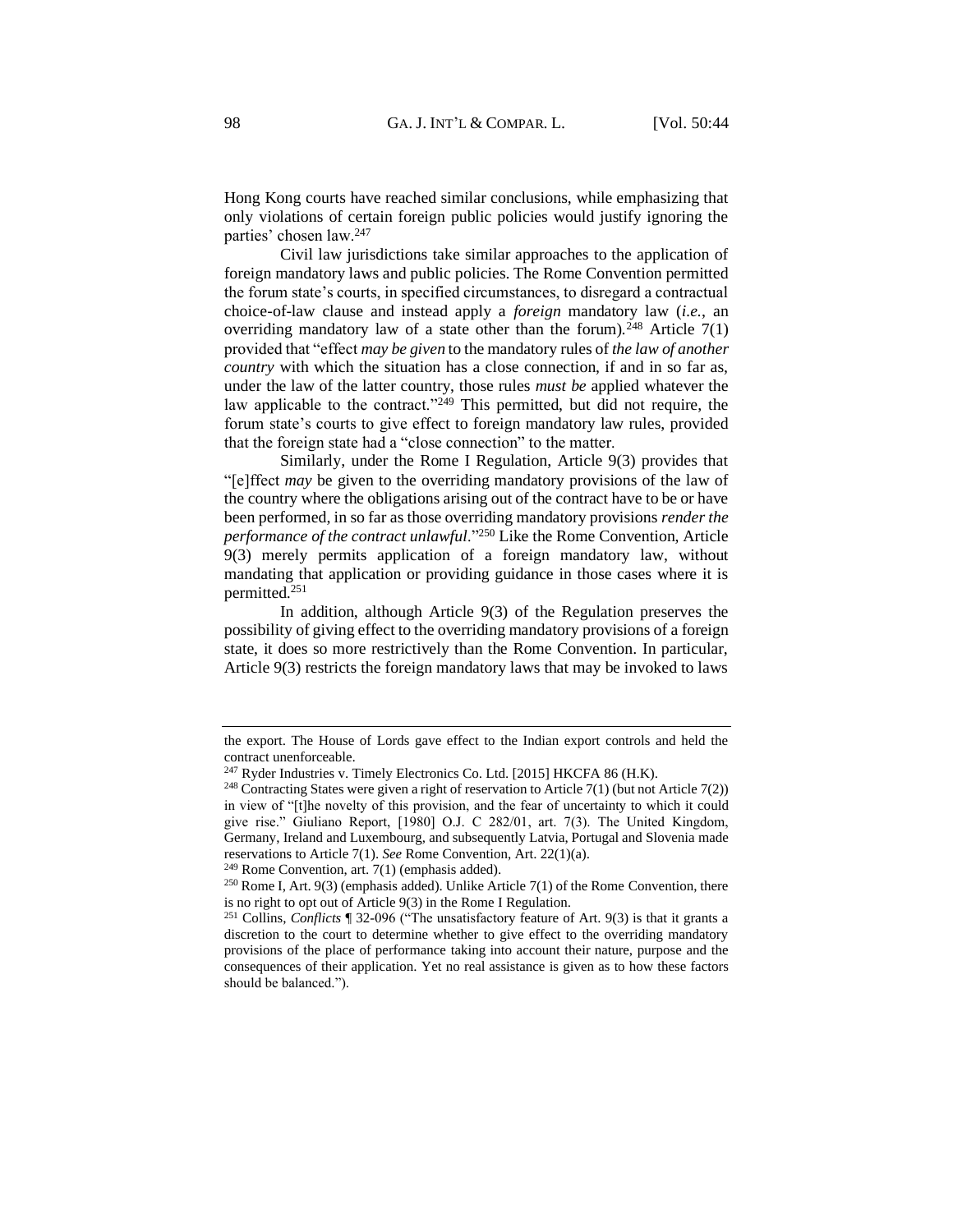that would render "performance of the contract unlawful."<sup>252</sup> Article 9(3) also narrows the scope of application of those mandatory laws, permitting consideration of only the mandatory laws of the state where "the obligations arising out of the contract have to be or have been performed."253 One commentary observes that it "seems clear … that it will not be sufficient that the contract is merely unenforceable or that it would be regarded as invalid if made in the country where it is to be performed."<sup>254</sup> This is a comparable, but somewhat stricter, standard to § 187 of the *Restatement (Second)*.

Non-EU civil law jurisdictions generally adopt approaches paralleling the Rome I Regulation. Article 19(1) of the Swiss Law on Private International Law requires courts to consider application of foreign mandatory laws "if the circumstances of the case are closely connected with the law."255 Similarly, the Québec Civil Code provides that, "[w]here legitimate and manifestly preponderant interests so require, effect may be given to a mandatory provision of the law of another State with which the situation is closely connected."<sup>256</sup> In the same vein, the Argentine Civil and Commercial Code provides that "when legitimate interests so require, the effects of internationally mandatory provisions of third States with close and manifestly preponderant links to the case may be recognized."<sup>257</sup>

<sup>254</sup> Collins, *Conflicts* ¶ 32-096.

<sup>257</sup> Cód. Civ. y Com. [Civil and Commercial Code] art. 2599 (2014). *See also* Mexico Convention, art. 11 ("It shall be up to the forum to decide when it applies the mandatory

<sup>252</sup> Rome I, art. 9(3). *See* Collins, *Conflicts* ¶ 32-096 ("It is likely that this is intended to refer to the country in which performance was contractually obliged to take place"); PLENDER & WILDERSPIN, *Obligations* ¶ 12-018.

The Regulation also provides for the mandatory application of "provisions … which cannot be derogated from by agreement" where "all other elements relevant to the situation [apart from the parties' agreed choice-of-law] at the time of the choice [of law]" are located in another jurisdiction. Rome I, arts. 3(3)-(4). The category addressed by Articles 3(3) and  $3(4)$  – of provisions "which cannot be derogated from by agreement" – is broader than Article 9(3)'s category of "overriding mandatory provisions of the law."

<sup>253</sup> Rome I, art. 9(3). *See also* Andrea Bonomi, *Overriding Mandatory Provisions in the Rome I Regulation on the Law Applicable on Contract*s, X Y.B. PRIVATE INT'L L. 285, 296 (2008); Martin Schmidt-Kessel, *Article 9*, *in* COMMENTARY ON THE UN CONVENTION ON THE INTERNATIONAL SALE OF GOODS 236, 256-58 (Ingeborg Schwenzer ed., 4th ed. 2016). The European Court of Justice has confirmed this view. Hellenic Repub. v. Nikiforidis [2016] Case No. C-135/15, ¶¶ 46, 50-51 (E.C.J.).

<sup>255</sup> Bundesgesetz über das Internationale Privatrecht [IPRG] [Federal Act on Private International Law] 1987, SR 291 art. 19 ¶ 1 (Switz.). ("When interests that are legitimate and clearly preponderant according to the Swiss conception of law so require, a mandatory provision of another law than the one referred to in this Act may be taken into consideration, provided that the situation dealt with has a close connection with such other law."). *See also* Vischer & Lüchinger, *in* ZÜRCHER KOMMENTAR ZUM IPRG, art. 19, ¶ 1 (Markus Müller-Chen & Corinne Lüchinger eds., 2018).; JOLANTA KREN KOSTKIEWICZ, IPRG/LUGÜ KOMMENTAR 80-81 (2d ed. 2019).

<sup>256</sup> Civil Code of Québec, S.Q. 1991, c. 64, art. 3079 (Can.).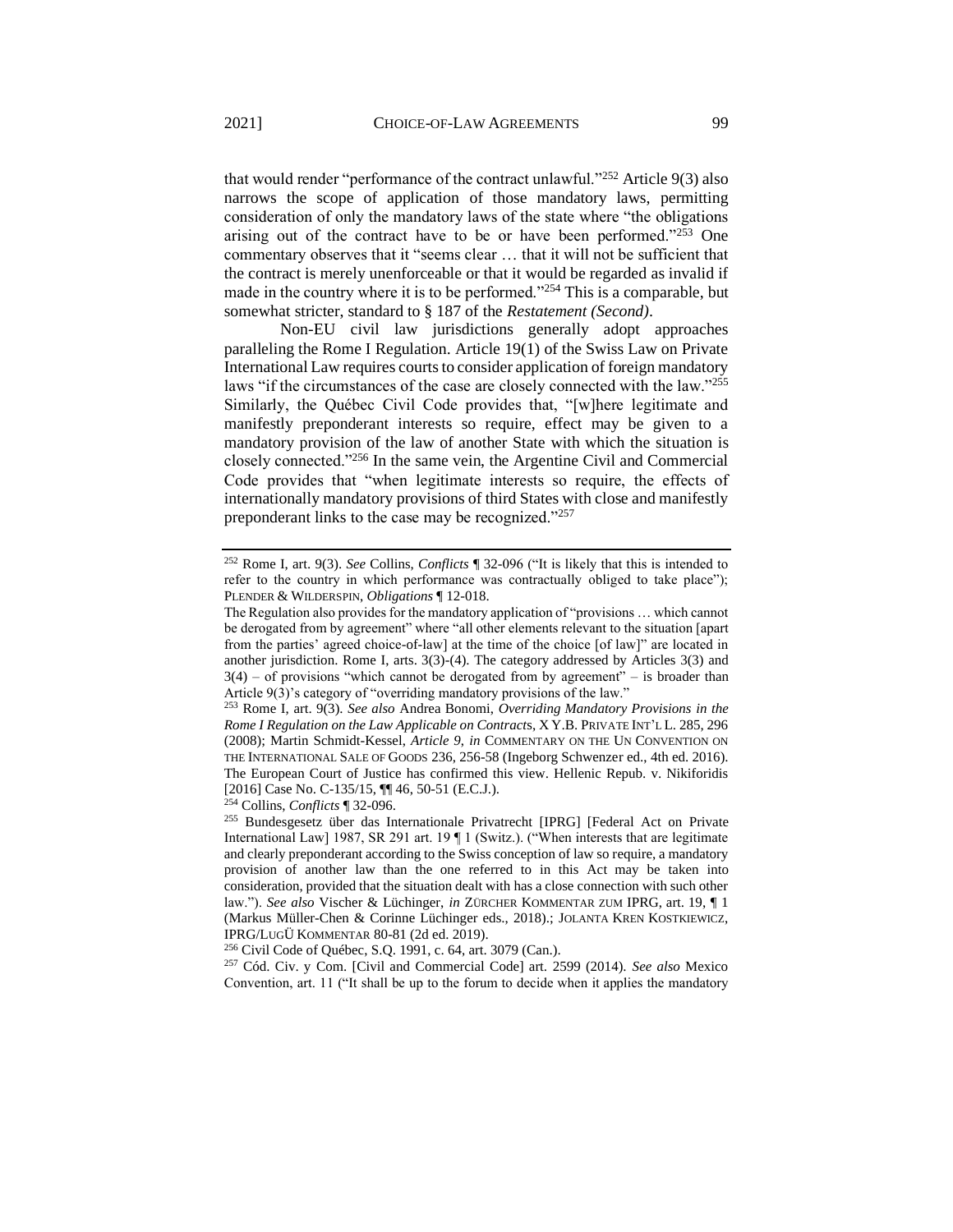In all jurisdictions, however, the circumstances in which a foreign public policy may be invoked to deny enforcement of an international choiceof-law agreement are very narrowly limited. This again reflects the force of the basic rule, that choice-of-court provisions are presumptively valid and enforceable, and a recognition that public policy exceptions are escape devices for overriding local interests as applied in particular circumstances. Thus, states should have the ability to invoke their own public policy, exceptionally, notwithstanding the international rule that choice-of-law clauses are valid, but states should generally not invoke the public policies of *other* states, which may do so themselves, but which should ordinarily have only local application within those states.

## III. INTERPRETATION OF INTERNATIONAL CHOICE-OF-LAW **AGREEMENTS**

The interpretation of choice-of-law provisions would appear unlikely to produce divergent results or uncertainties; the text of such provisions is relatively formulaic and serves only the fairly straightforward task of specifying the law of a particular jurisdiction.<sup>258</sup> Nonetheless, ambiguities can arise in the interpretation of choice-of-law agreements, sometimes because of structural issues that give rise to recurrent disputes. In particular, questions of interpretation arise with respect to: (a) "whole law" (or *renvoi*) versus "internal law"; (b) "procedural" and "remedial" issues; and (c) noncontractual issues.

Different legal systems adopt different approaches to the foregoing issues. This diversity of treatment is undesirable. Uncertainty detracts from the utility of choice-of-law agreements, whose basic purpose is to ensure

provisions of the law of another State with which the contract has close ties.").  $258$  A reference to "the laws" of State A will ordinarily include the constitution, legislation, regulations, judicial decisions and administrative rulings of the state in question. Equally, the meaning of a reference to "State A" will ordinarily be easily ascertained. Nonetheless, ambiguities can arise in some designations of national laws, particularly with regard to federal systems, such as clauses that select "the laws of the United Kingdom," "U.S. law," or "European law"; in all these instances, uncertainties arise concerning differences between English, Scots, or Northern Irish law (each being a distinct legal system within the United Kingdom) and between the laws of different U.S. or European states (New York law differing from Texas law; French law differing from Greek law). *See, e.g.*, JLM Indus. v. Stolt-Nielsen SA, 387 F.3d 163, 181 (2d Cir. 2004) ("arbitrate in New York City, under U.S. law, or in London, under British Law"); Kroger v. Legalbill.com LLC, 436 F.Supp.2d 97 (D.D.C. 2006) ("United States" law); *Partial Award in ICC Case No. 7319*, 24 Y.B. Comm. Arb. 141, 145 (1999) (choice-of-law clause providing for application of "laws and regulations applying to members of the European Economic Community" is "failure of the parties to agree on the law governing the Agreement," requiring arbitrator to "determine the proper law by applying the rule of conflict which he deems appropriate").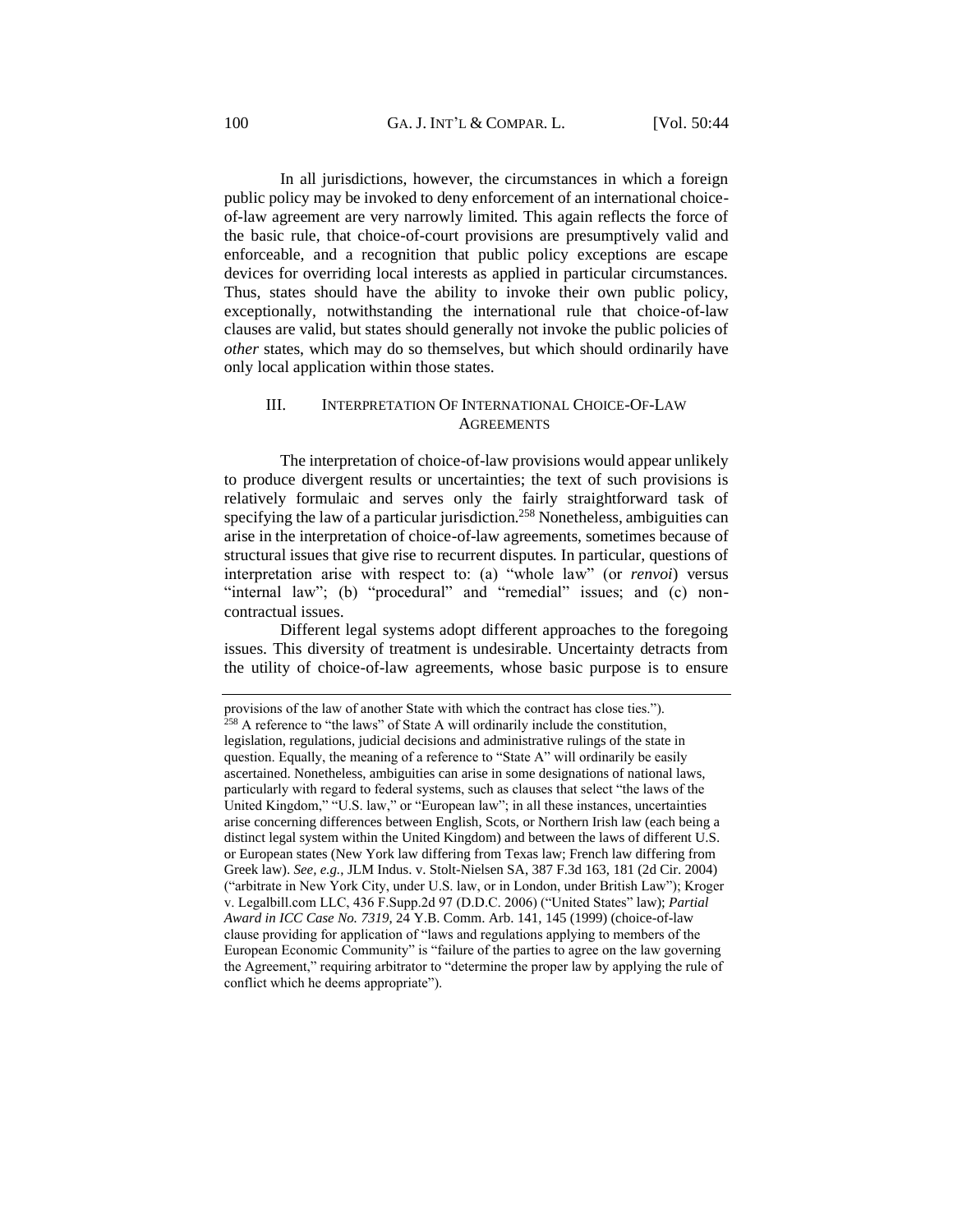predictability and certainty. These purposes should inform the construction of choice-of-law agreements more directly and comprehensively than many authorities have contemplated and, when properly applied, provide the foundation for rules of interpretation that advance both the parties' objectives in concluding choice-of-law agreements and private international law regimes more generally.

# *A. Does A Choice-of-Law Agreement Select Substantive Rules or Conflict of Laws Rules?: "Whole Law" Versus "Internal Law"*

A recurrent question in interpreting choice-of-law agreements is whether a provision's specification of a legal system (*e.g.*, "the laws of State X") refers only to the substantive (or "internal") rules of the chosen system or, alternatively, to that system's "whole" law, including its conflict of laws rules, giving rise to the possibility of *renvoi* and application of some other system's substantive rules. Conversely, if the former interpretation is adopted, then only the "internal" or substantive law of the chosen system is applied, without any additional conflict of laws analysis.

Authorities in most jurisdictions interpret choice-of-law clauses as specifying substantive, and not conflict of laws, rules; that result applies even if an anti-*renvoi* provision is not included in the choice-of-law clause.<sup>259</sup> For example, the *Hague Principles* provide that "[a] choice of law does not refer to rules of private international law of the law chosen by the parties unless the parties expressly provide otherwise."<sup>260</sup>

Virtually all other international instruments<sup>261</sup> and national arbitration statutes, $262$  are similar, as are arbitral awards and judicial decisions. <sup>263</sup> In the words of one court:

<sup>259</sup> *See* SYMEONIDES, *Codifying* at 139 n.167 (collecting codifications rejecting *renvoi*).

<sup>260</sup> *Hague Principles,* Art. 8.

<sup>261</sup> *See, e.g.*, Rome I, Art. 20 ("The application of the law of any country specified by this Regulation means the application of the rules of law in force in that country other than its rules of private international law"); Rome Convention, art. 15; Mexico Convention, art. 17; 1986 Hague Sales Convention, art. 15 (defining "law" as "the law in force in a State other than its choice of law rules").

<sup>262</sup> *See, e.g*., English Arbitration Act, § 46(2) (1996) ("the choice of the laws of a country shall be understood to refer to the substantive laws of that country and not its conflict of laws rules"); Danish Arbitration Act, art. 28(1); Japanese Arbitration Act, art. 36(1); Spanish Arbitration Act, Art. 34(2).

<sup>263</sup> *See, e.g.*, RESTATEMENT (SECOND) § 186 cmt. b ("The reference, in the absence of a contrary indication of intention … is to the 'local law' of the state of the applicable law and not to that state's 'law' which means the totality of its law including its choice-of-law rules …."); RESTATEMENT (THIRD) § 8.03(2)(c); Weiss v. La Suisse, Societe d'Assurance Sur La Vie, 293 F.Supp.2d 397, 401-02 (S.D.N.Y. 2003) ("[C]ourts typically do not apply a conflicts analysis – let alone the conflicts law of the state whose law has been selected as governing – where the parties have expressly provided that a certain law applies. Were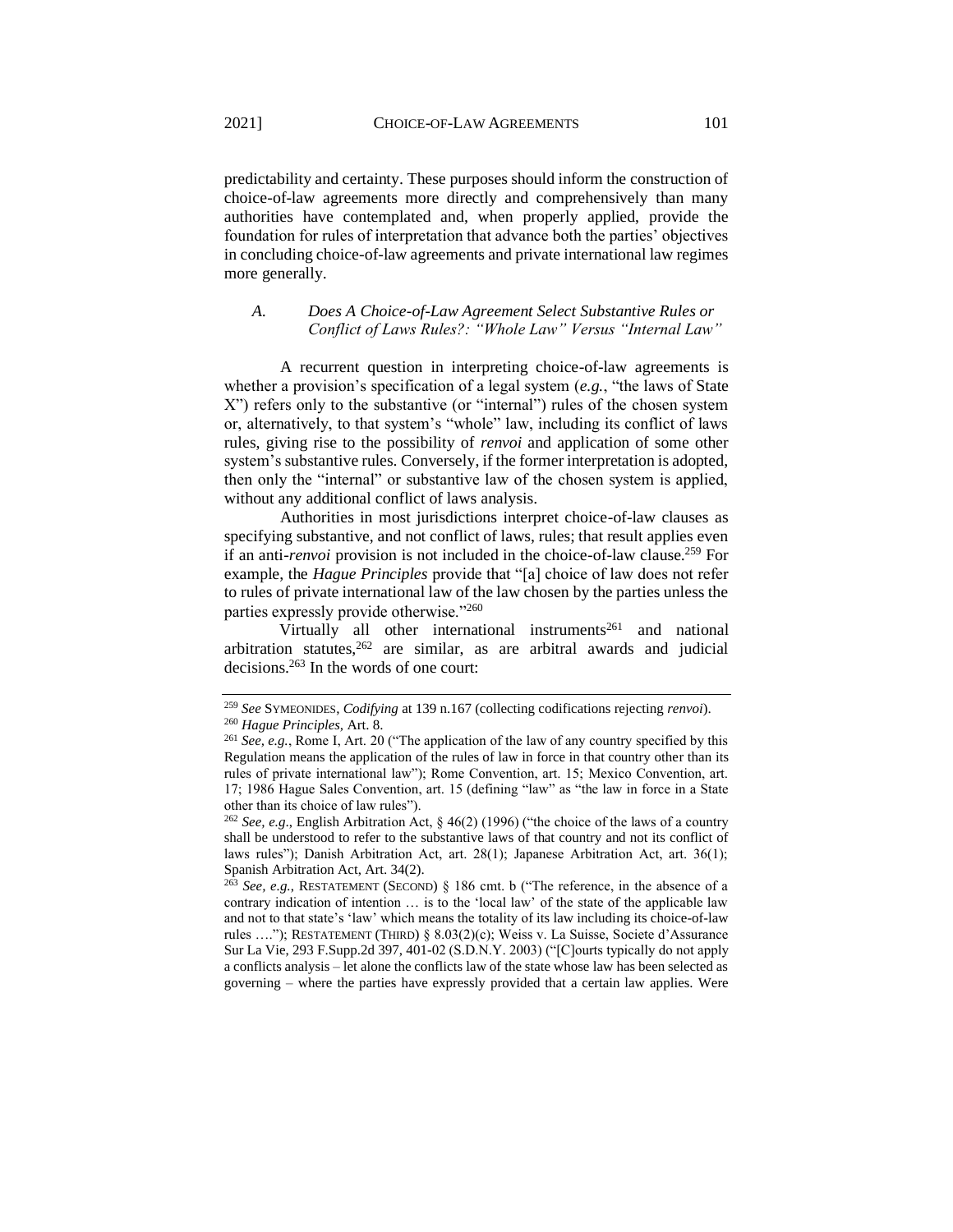"[The parties] are not required to expressly exclude New York conflict-of-laws principles in their choice-of-law provision in order to avail themselves of New York substantive law. … [I]n the event parties wish to employ New York's conflict-of-law principles to determine the applicable substantive laws, they can expressly so designate in their contract."<sup>264</sup>

These conclusions are well-reasoned and give effect to the objectives of choice-of-law agreements. Applying a *renvoi* rule would very seldom accord with the expectations of commercial parties, who specify the law governing their relations in significant part precisely to avoid a conflict of laws analysis, and the resulting delay and uncertainty of that analysis, and to procure the benefits of a specifically-identified legal system.<sup>265</sup> Interpreting a choice-oflaw agreement to require a conflict of laws analysis produces much of the uncertainty and expense that parties seek to avoid by concluding such agreements. That conclusion is shared by authorities in virtually all jurisdictions, arguably constituting a general principle of law (derived from the more basic principle that choice-of-law provisions in international commercial contracts are presumptively valid).<sup>266</sup>

Despite this rule of construction, parties frequently include a provision in their choice-of-law clause excluding the possibility of *renvoi*. 267

<sup>267</sup> Coyle & Drahozal, *Empirical Study*, at 323 (more than 75% of sampled choice-of-law

courts to apply the chosen state's conflicts analysis, there would be no guarantee that the chosen state's laws would apply."); Amin Rasheed Shipping Corp. v. Kuwait Ins. Co. [1983] 2 All ER 884 (H.L.); Merck KgaA v. Merck Sharp & Dohme Corp*.* [2014] EWHC 3867, ¶ 10(1) (Ch) (English High Ct.); *Partial Award in ICC Case No. 5073 of 1988*, 13 Y.B. Comm. Arb. 53; *Award in ICC Case No. 1455 of 1978*, 3 Y.B. Comm. Arb. 215. *See also* Collins, *Conflicts* ¶¶ 4-003 *et seq*.; John Coyle, *The Canons of Construction for Choice-of-Law Clauses*, 92 WASH. L. REV. 631, 642-47 (2017) [hereinafter Coyle, *Canons*]; GERHARD KEGEL & KLAUS SCHURIG, INTERNATIONALES PRIVATRECHT § 10 (9th ed. 2004).

<sup>264</sup> IRB-Brasil Resseguros, SA v. Inepar Invs.*, SA*, 982 N.E.2d 609, 612 (N.Y. 2012).

<sup>265</sup> *See id*. at 612 ("It strains credulity that the parties would have chosen to leave the question of the applicable substantive law unanswered and would have desired a court to engage in a complicated conflict-of-laws analysis, delaying resolution of any dispute and increasing litigation expenses."); Ministers & Missionaries Ben. Bd. v. Snow, 45 N.E.3d 917, 923 (2015) (conflict of laws analysis "would contravene the primary purpose of including a choice-of-law provision in a contract – namely, to avoid a conflict-of-laws analysis and its associated time and expense.").

<sup>266</sup> The basic principle that international choice-of-law provisions are valid implies that those provisions will be enforced in accordance with the parties' intentions. In turn, that would require giving effect to the universal expectation that choice-of-law provisions do not provide for *renvoi*.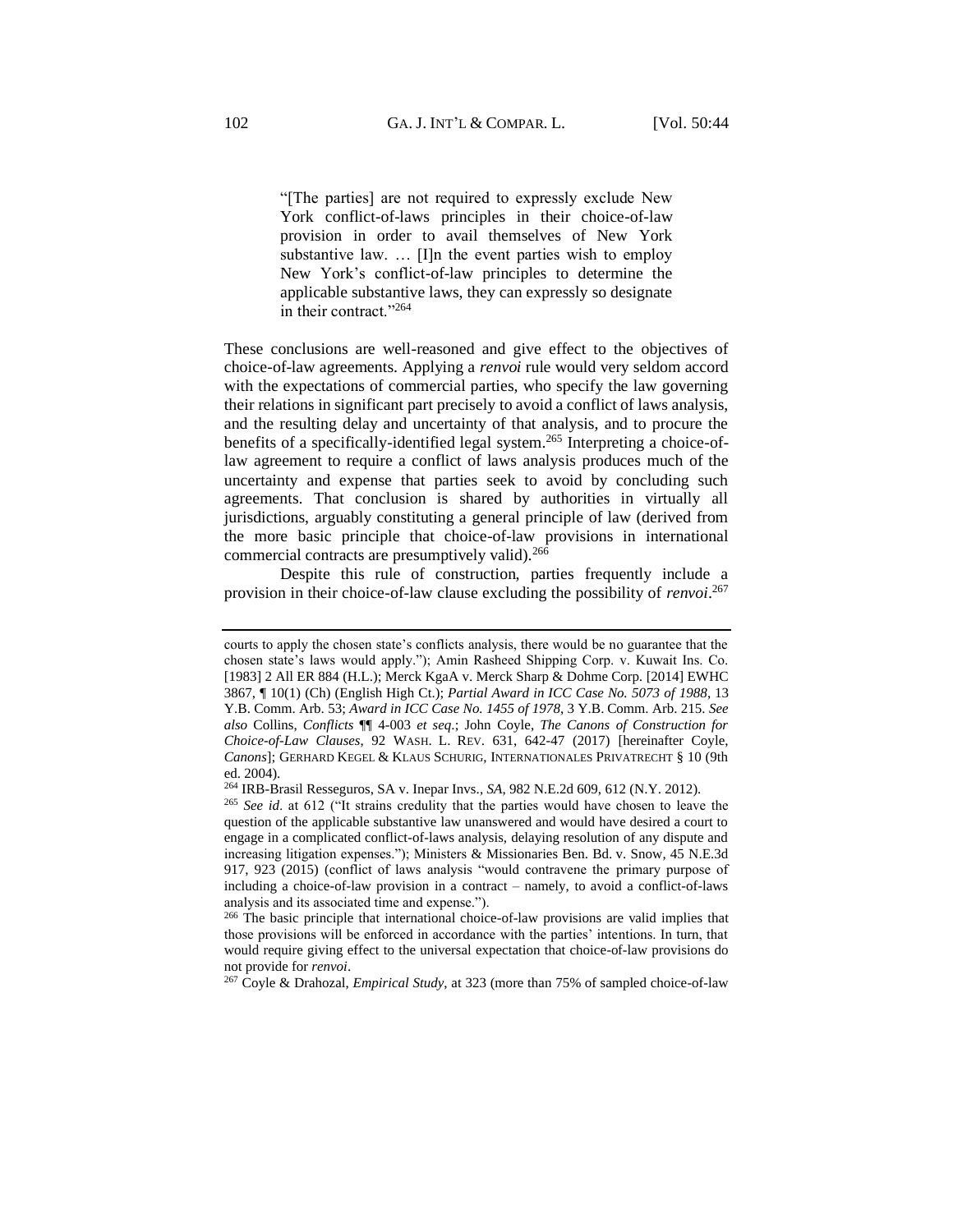"That is, the choice-of-law clause will make it [explicit] that the *substantive* laws of the chosen jurisdiction, and not its *conflict of laws rules*, are applicable."<sup>268</sup> In these circumstances, there will be no basis for either *renvoi* or further conflicts analysis: a court or tribunal only applies the substantive law chosen the parties.

#### *B. Geographically Limited Rules of Law*

A related issue is whether a choice-of-law agreement encompasses geographically limited rules of law (or rules of law that are otherwise limited in scope).<sup>269</sup> For example, if the laws of State X include a statutory provision that specified contracts made within State X must satisfy particular form requirements or that specified rules apply to the performance of certain contracts, are these rules made applicable to contracts not made within State X, where the parties have concluded a choice-of-law agreement selecting the laws of State X to govern their contract? Alternatively, if the laws of State X impose duties of care or loyalty on contracting parties in State X, do those duties apply to conduct between parties to a contract in State Y, where the parties have agreed that their contract is governed by the law of State X.

Most authorities have concluded that geographically limited rules of law are made applicable by choice-of-law agreements. Thus, the parties' selection of the law of State X to govern their contract would include application of all rules of State X law, including rules that are by their terms limited to conduct, persons, or contracted within State X. This was the rule apparently adopted by the RESTATEMENT (SECOND) $^{270}$  and the weight of

clauses contain anti-*renvoi* provision).

<sup>268</sup> Formulations include: "This Agreement will be governed by, and all disputes relating to or arising in connection with this Agreement shall be resolved in accordance with, the laws of \_\_\_\_\_\_\_ (to the exclusion of its conflict of laws rules)." BORN, *Drafting* at 138, 307.

<sup>269</sup> RESTATEMENT (THIRD) refers to "scope-limited" rules of law.

<sup>270</sup> RESTATEMENT (SECOND) § 4(1) (defining "local law" as law "exclusive of its Conflict of Laws"); *id*. § 187(3) cmt. h. *See* Carlos Vasquez, LOCALIZING RULES, CHOICE OF LAW AND THE CONSTITUTION, at 49-53.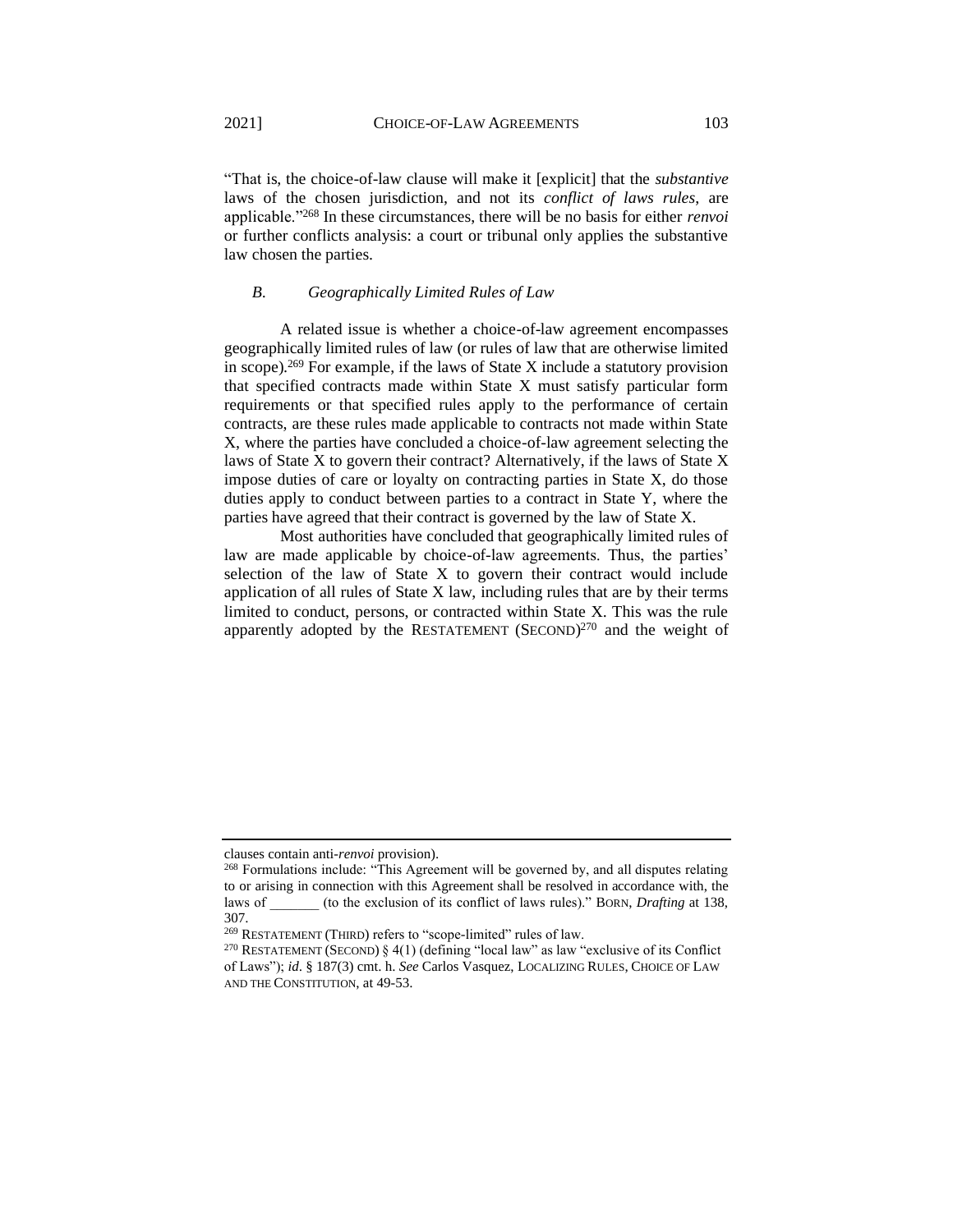judicial authority<sup>271</sup> on the issue. In contrast, the draft RESTATEMENT (THIRD) provides that choice-of-law agreements may not "extend the scope of state law,"<sup>272</sup> and that choice-of-law provisions, including broad choice-of-law provisions, will not make scope-limited rules of law applicable to persons or conduct outside of the defined scope.<sup>273</sup>

The RESTATEMENT (THIRD) analysis is difficult to accept as a rule of contract construction or the more likely expectation of commercial parties. As discussed above, in selecting the law of a particular jurisdiction to govern their contractual relations, parties and their legal advisers intend to select the internal or substantive law of that jurisdiction, and not its conflict of laws rules.<sup>274</sup> Equally, the ordinary expectation of commercial parties is not that selection of a specified law will require further (uncertain) analysis as to whether some aspects of that law are "scope-limited" or whether particular rules are scope-limitations or conflict of laws rules.<sup>275</sup> Rather, the parties select the substantive rules of a particular jurisdiction to govern themselves and their conduct, in a particular contractual relationship, regardless whether they or their conduct would otherwise be subject to that law. The basic object of choice-of-law provisions is to provide certainty and reduce costs by

<sup>271</sup> Rabé v. United Airlines, 636 F.3d 866, 871 n.2 (7th Cir. 2011); Generac Corp. v. Caterpillar Inc., 172 F.3d 971, 976 (7th Cir. 1999); C.A. May Marine Supply Co. v. Brunswick Corp., 557 F.2d 1163, 1166–67 (5th Cir. 1977); Boatland, Inc. v. Brunswick Corp., 558 F.2d 818, 822 (6th Cir. 1977); Infomax Office Sys, Inc. v. MBO Binder & Co. of Am., 976 F.Supp. 1247, 1254 (S.D. Iowa 1997; Hall v. Sprint Spectrum, 876 N.E.2d 1036 (Ill. App. Ct. 2007); Mon-Shore Mgmt. Inc. v. Family Media Inc., 584 F.Supp. 186, 193 (S.D.N.Y. 1984); Dep't of Motor Vehicles v. Mercedez-Benz of N. Am. Inc., 408 So.2d 627, 630 (Fla. App. 1981); Diesel Injection Serv. v. Jacob Vehicle Equip., 1998 WL 950986 (Conn. Super. Ct. Dec. 4, 1998). Compare Peugeot Motors of America, Inc. v. Eastern Auto Distributors, Inc., 892 F.2d 355 (4th Cir. 1989), *cert. denied*, 497 U.S. 1005 (1990); Cromeens, Holloman, Sibert Inc. v. AB Volvo, 349 F.3d 376 (7th Cir. 2003).

<sup>&</sup>lt;sup>272</sup> RESTATEMENT (THIRD) § 8.04(1) ("If the parties choose a state's law to govern their contract, and some parts of the state's law contain limits on scope that exclude some or all of the relevant parties or transactions, a court will effectuate the parties' intent to the extent of their contracting power. The parties' intent may be either to incorporate the content of the scope-limited law into their contract or to leave the issue to be governed solely by their contract.").

<sup>&</sup>lt;sup>273</sup> RESTATEMENT (THIRD) § 8.04, Comment b ("A broad clause does not change the scope of a state's law, and therefore a law whose scope excludes the parties or their transaction will not give rights to or impose duties on the parties even if it is selected by a broad clause").

<sup>274</sup> *See* IRB-Brasil Resseguros, SA v. Inepar Invs.*, SA*, 982 N.E.2d 609, 612 (N.Y. 2012). <sup>275</sup> Application of scope-limitations would present particularly complex issues, resulting in uncertainty and expense, when such provisions took the form of the presumption against extraterritoriality (which is often applied to limit the geographic reach of local legislation). *See* Gary Born, *A Reappraisal of the Extraterritorial Reach of U.S. Law*, 24 L. & POL'Y INT'L BUS. 1 (1992).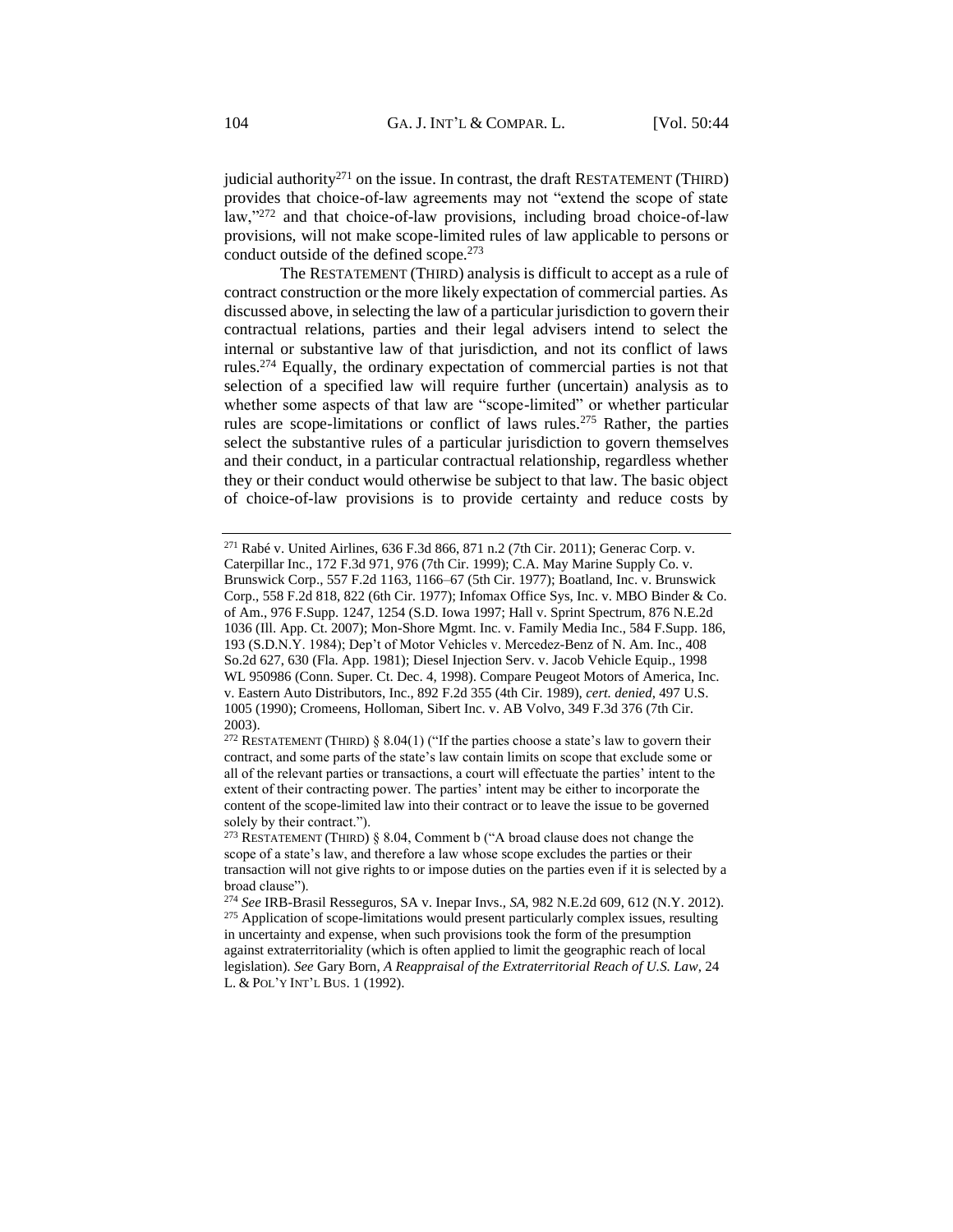selecting a specified legal system's substantive rules and avoiding conflict of laws or related analyses.<sup>276</sup>

## *C. "Procedural" and "Remedial" Issues*

A recurrent issue in interpreting choice-of-law agreements is the scope of such agreements and, in particular, whether the choice-of-law provision selects "procedural" rules (such as burdens of proof, pleading requirements) and "remedial" rules (such as entitlement to interest or legal costs) or only the "substantive" law governing the parties' underlying dispute. As with other questions of contract construction, resolving these issues requires interpretation of the language of particular choice-of-law agreements. In many cases, however, the text of such provisions does not expressly address questions of "procedural" and "remedial" rules, instead providing only "this contract shall be governed by the laws of State X" or "all disputes arising in connection with this contract shall be governed by the laws of State X." In these cases, reference to presumptions regarding the parties' intentions or canons of construction is required.

Different approaches have been adopted to the application of choiceof-law agreements to "procedural" and "remedial" issues. In a number of jurisdictions, choice-of-law agreements are generally not interpreted as extending to "procedural" issues, which are instead considered to be presumptively subject to generally-applicable civil procedure rules of the parties' contractual forum; in some cases, the concept of "procedural" rules is also interpreted broadly.<sup>277</sup>

Thus, some courts have held that a "contractual" choice-of-law provision is ordinarily "deemed to import only substantive law, … not procedural law."<sup>278</sup> Or, as another court put it: "the general rule is that a

<sup>276</sup> Of course, in selecting a jurisdiction's law, parties do not "extend the scope of state law," but instead select that law, ordinarily applicable only to geographically or otherwise limited subjects, to apply to their particular relations (and not to other parties' relations).

<sup>&</sup>lt;sup>277</sup> If parties extend their choice-of-law clause to "procedural" issues, this may raise issues of enforceability. Procedural issues may be bound up with questions of judicial administration, as to which local public policy may require application of the forum's law. *See* Symeonides, *Autonomy*, at 120-21.

<sup>278</sup> *See, e.g*., Woodling v. Garrett Corp*.*, 813 F.2d 543, 551 (2d Cir. 1987). *See* Bank of N.Y. v. Yugoimport, 745 F.3d 599, 609 (2d Cir. 2014); Sears, Roebuck & Co. v. Enco Assocs., Inc*.*, 372 N.E.2d 555, 559 (N.Y. 1977); Gambar Enters., Inc. v. Kelly Servs., Inc*.*, 418 N.Y.S.2d 818, 822 (N.Y. App. Div. 1979); Cardon v. Cotton Lane Holdings, Inc., 841 P.2d 198, 201 (Ariz. 1992); JKL Components Corp. v. Insul-Reps, Inc., 596 N.E.2d 945, 950 (Ind. App. 1992); S.C. Ins. Co. v. Assurantie Maatschappij de Zeven Provincien NV [1987] AC 24 (H.L.). *See also* RESTATEMENT (THIRD) § 8.03(2)(d) ("A reference to the 'law' or 'laws' of a particular state other than the forum is presumed to select only the substantive law, not the procedural law, of that state"); Coyle, *Canons*, at 648-55.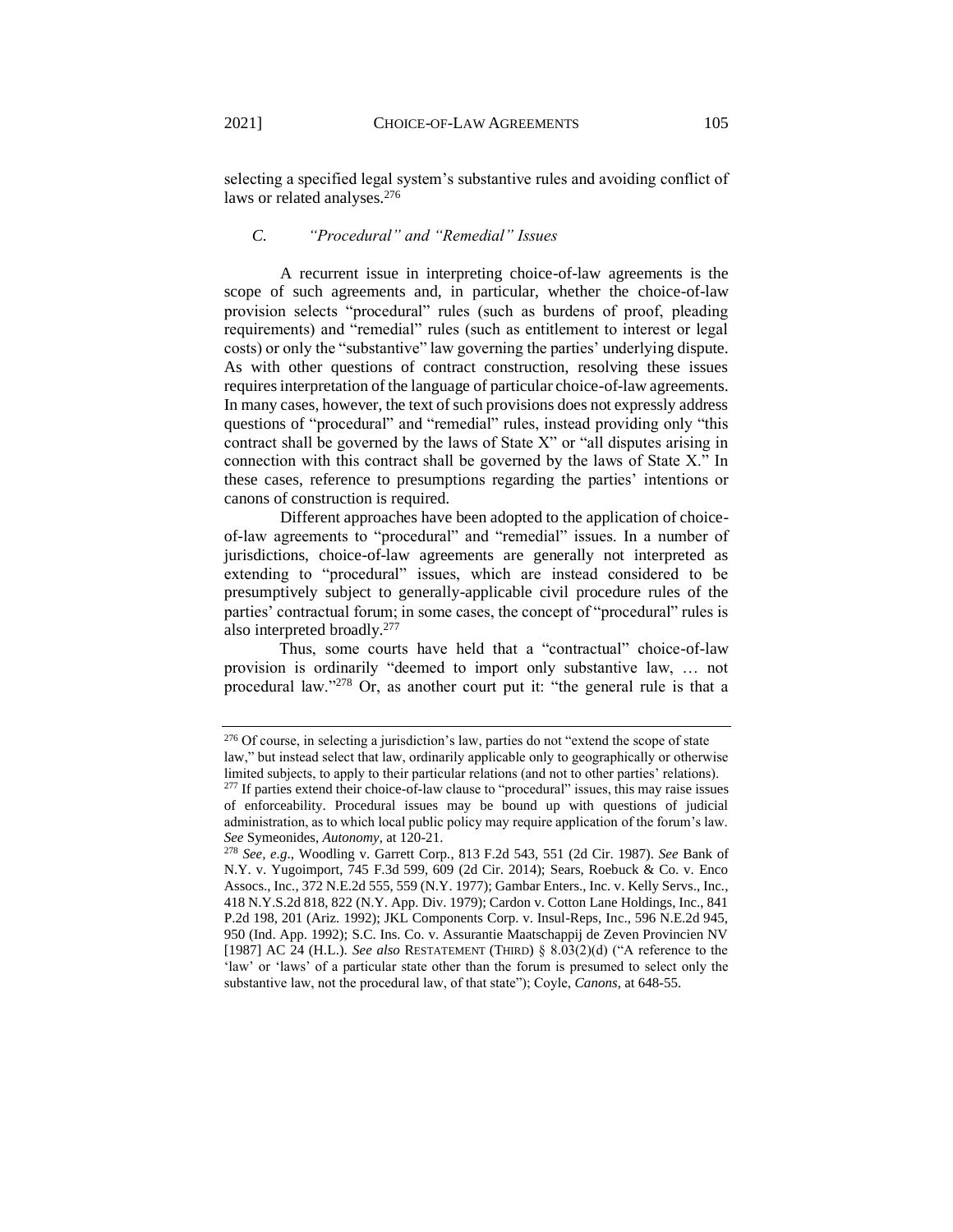general choice-of-law clause only incorporates state substantive laws, but [not] state procedural laws. State procedural laws must be expressly incorporated into the contract."<sup>279</sup> One authority explains this presumption as follows:

> "Parties do not usually give thought to matters of judicial administration before they enter into legal transactions. They do not usually place reliance on the applicability of the rules of a particular state to issues that would arise only if litigation should become necessary. Accordingly, … there is no danger of unfairly disappointing their hopes by applying the forum's rules in such matters."<sup>280</sup>

For example, choice-of-law clauses have frequently been held in common law jurisdictions not to extend to burdens of proof, pleading requirements, discovery mechanisms or standards, consolidation, or joinder of parties.<sup>281</sup> Other questions, such as statutes of limitations, rights to legal expenses and entitlement to interest raise more difficult issues; they are sometimes regarded in common law jurisdictions as substantive<sup>282</sup> (and thus subject to commonlyused choice-of-law provisions) and sometimes treated as procedural or remedial.<sup>283</sup>

In contrast, some U.S. courts have rejected efforts to limit the scope of choice-of-law provisions. For example, a California court held that the

<sup>279</sup> Stone & Webster, Inc. v. Baker Process, Inc., 210 F.Supp.2d 1177, 1187 (S.D. Cal. 2002).

<sup>280</sup> RESTATEMENT (SECOND) § 122 cmt a.

<sup>281</sup> *See, e.g.*, *Woodling*, 813 F.2d at 552 (burden of proof not within scope of choice-of-law clause); Lobel v. Am. Airlines, Inc., 192 F.2d 217, 219 (2d Cir. 1951) (same); Dilek v. Watson Enters, Inc*.,* 885 F.Supp.2d 632, 642 (S.D.N.Y. 2012) (same); Cronin v. Family Educ. Co*.,* 105 F.Supp.2d 136, 139 (E.D.N.Y. 2000) (same); *Gambar Enters.,* 418 N.Y.S.2d at 822 (pleading requirements not within choice-of-law clause).

<sup>282</sup> *See, e.g.*, Ekstrom v. Value Health, Inc., 68 F.3d 1391, 1395 (D.C. Cir. 1995) (limitations period is substantive); NTCH, Inc. v. Huawei Techs. USA, Inc.*,* 2016 WL 3440626 (D.S.C.) (award of attorneys' fees is substantive); Judgment of 9 June 1960, 1960 NJW 1721 (German Bundesgerichtshof) (German court applying Louisiana statute of limitations where Louisiana substantive law applied).

<sup>283</sup> *See, e.g.*, Heiman v. Bimbo Foods Bakeries Distrib. Co.*,* 902 F.3d 715, 718 (7th Cir. 2018) (choice-of-law clause does not encompass statute of limitations); Czewski v. KVH Indus., Inc.*,* 607 F.App'x 478, 480 (6th Cir. 2015) (same); F.D.I.C. v. Wabick, 335 F.3d 620, 627 (7th Cir. 2003) (same); Phelps v. McClellan, 30 F.3d 658, 662 (6th Cir. 1994) (same, although express choice-of-law clause might reach statute of limitations); Trillium USA, Inc. v. Bd. of Cnty*. Comm'rs of Broward Cnty.*, 37 P.3d 1093, 1097 n.2 (Utah 2001) (same); *Gambar Enters.,* 418 N.Y.S.2d 818 (same); *Judgment of 12 January 1993*, 1994 RIW 778, 780 (Landgericht Frankfurt) (rate of interest during proceedings determined by *lex fori*).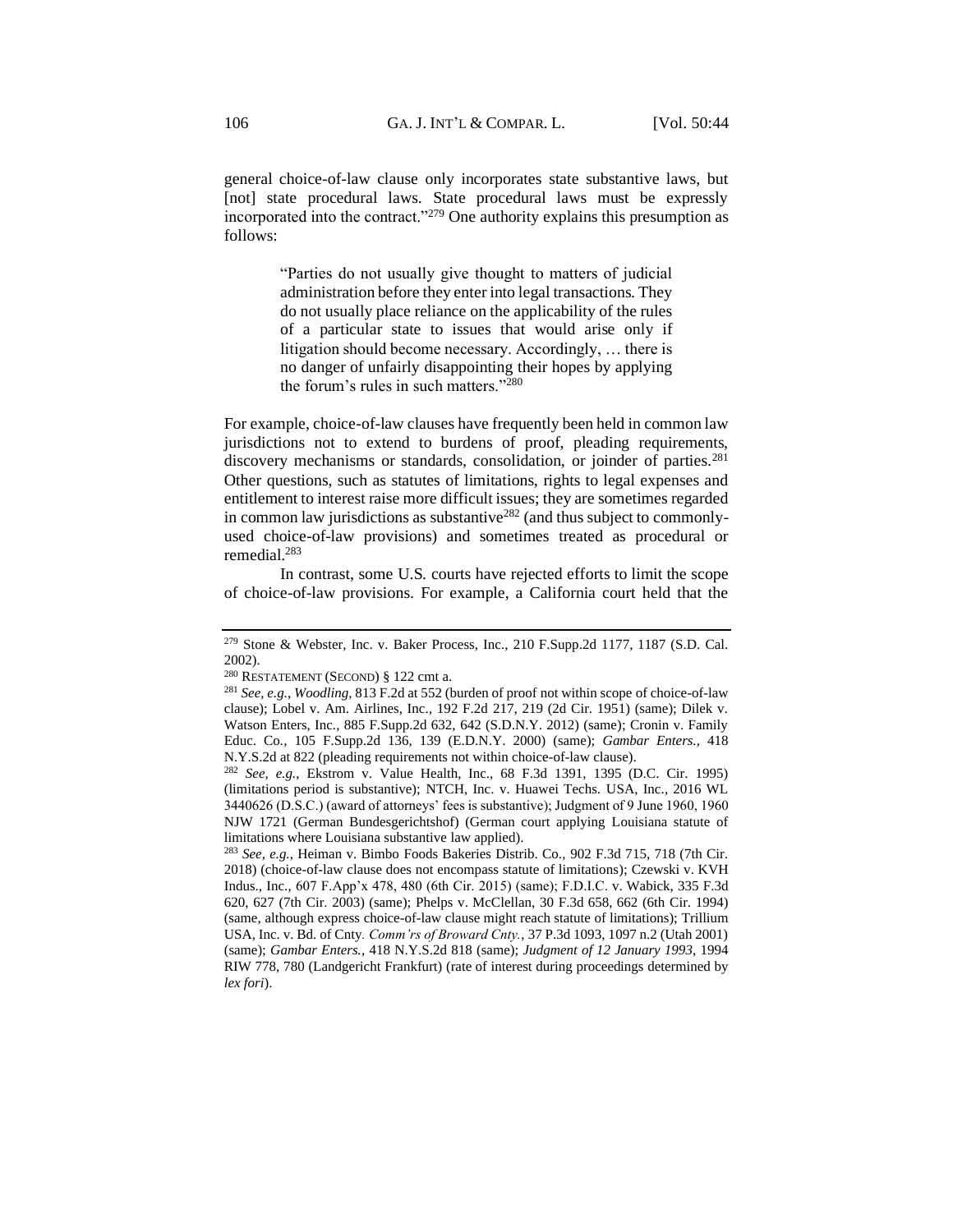parties' choice-of-law clause (selecting the "law" applicable to the parties' contract) encompassed a statute of limitations, citing "the broad meaning of 'law'" as including statutes of limitations.<sup>284</sup>

Other jurisdictions adopt a different approach from that of many U.S. courts, treating most "procedural" and "remedial" issues in contract disputes as presumptively within the scope of choice-of-law agreements. Thus, the *Hague Principles* provide that the law selected by a choice-of-law provision "shall govern" issues concerning the "consequences of non-performance, including the assessment of damages," "prescription and limitation periods" and "burden of proof and legal presumptions."<sup>285</sup> That approach is based on the premise that "unless the parties agree otherwise, the law chosen shall govern *all aspects of the contract*."<sup>286</sup> This presumption is designed the ensure uniformity in characterization of the issues subject to the parties' choice of law and, accordingly, the uniformity in the application of that law.<sup>287</sup>

Although the Rome I Regulation does not generally apply to matters of procedure and evidence,<sup>288</sup> it addresses both "procedural" and "remedial" issues for purposes of choice-of-law agreements. Article 12 provides that the law applicable to a contract under the Rome I Regulation also applies to issues such as damages, prescription, and limitations.<sup>289</sup> Moreover, although the Regulation does not generally apply to matters of evidence, Article 18 subjects presumptions and burdens of proof to the same law as that governing the parties' contract.<sup>290</sup>

The approach adopted by the *Hague Principles* and Rome I Regulation, presumptively including burdens and standards of proof, presumptions, and statutes of limitations within the scope of choice-of-law provisions, is preferable. Distinctions between "substance" and "procedure" (or "remedies") are notoriously elusive, and, even apart from those uncertainties, restricting the scope of choice-of-law provisions undermines

<sup>284</sup> Hambrecht & Quist Venture Partners v. Am. Med. Int'l., Inc., 46 Cal.Rptr.2d 33, 39 (Cal. Ct. App. 1995). *See also* ABF Capital Corp. v. Berglass, 30 Cal.Rptr.3d 588, 595 (Cal. Ct. App. 2005).

<sup>285</sup> *Hague Principles*, art. 9(c), (d) & (f).

<sup>286</sup> *Id*. Commentary 9.2.

<sup>287</sup> *Id*. Commentary 9.4.

<sup>288</sup> Rome I, art. 1(3) ("This Regulation shall not apply to evidence and procedure, without prejudice to Article 18.").

 $^{289}$  *Id.* arts. 12(c) and 12(d) ("The law applicable to a contract by virtue of this Regulation shall govern in particular: … c) within the limits of the powers conferred on the court by its procedural law, the consequences of a total or partial breach of obligations, including the assessment of damages in so far as it is governed by rules of law; d) the various ways of extinguishing obligations, and prescription and limitation of actions.").

<sup>&</sup>lt;sup>290</sup> *Id.* art. 18(1) ("The law governing a contractual obligation under this Regulation shall apply to the extent that, in matters of contractual obligations, it contains rules which raise presumptions of law or determine the burden of proof.").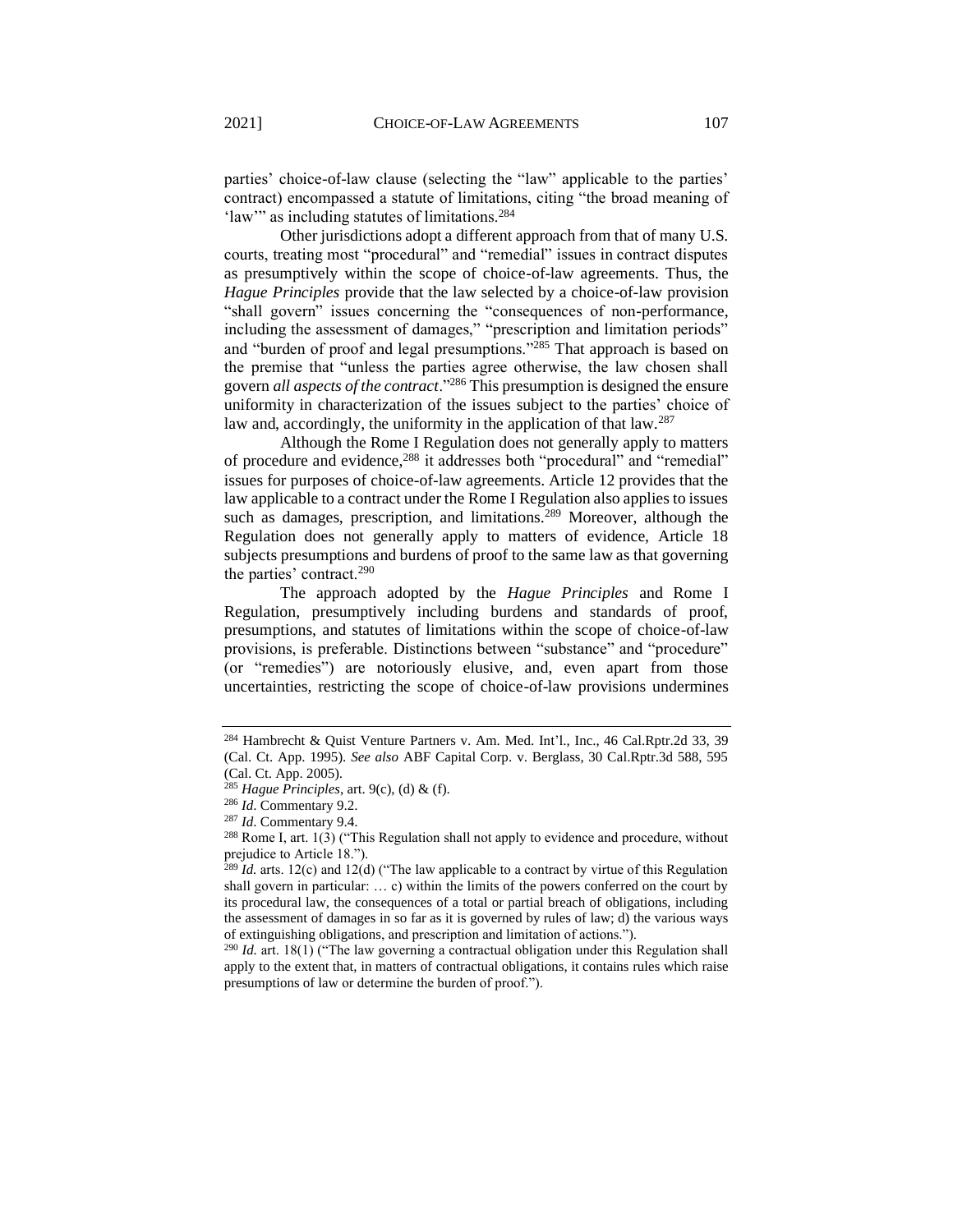their objective of enhancing predictability, security, and efficiency in crossborder transactions. The better approach is to interpret choice-of-law provisions liberally, to include issues of procedure and remedy, save where procedural issues involve local judicial administration (such as filing requirements, consolidation, discovery, and the like).

# *D. Extra-Contractual Issues*

Another recurrent issue in interpreting choice-of-law agreements is whether the chosen law applies only to issues arising directly from the provisions of the parties' contract, or, alternatively, whether the chosen law also extends to "extra-contractual" or "non-contractual" issues, such as tort, unfair competition and related statutory claims or defenses. There is limited commentary on these issues, which generally observes only that the interpretation of a choice-of-law clause is a matter of ascertaining the parties' intentions through the interpretation of the language of individual choice-oflaw agreements.<sup>291</sup>

In practice, many choice-of-law agreements contain language providing that "[this contract] shall be decided in accordance with the laws of [State X]" or "[t]his [contract] shall be governed by the laws of [State X]."292 Broader formulations of choice-of-law agreements, essentially paralleling the customary scope of arbitration or forum selection provisions, are also used; these clauses typically provide "all disputes relating to or arising in connection with this Agreement . . . shall be resolved in accordance with[] the laws of [State  $X$ ]."<sup>293</sup> None of these formulations dispositively answers all issues regarding their scope in a dispositive manner, although different formulae are more likely than others to be interpreted broadly. As a consequence, recourse to interpretative canons is again necessary.

Different jurisdictions have adopted different approaches to the scope of choice-of-law provisions. These approaches range from generally excluding non-contractual issues from the scope of the parties' chosen law, sometimes in mandatory terms, to generally including such issues within the choice-of-law provision.

First, some courts in both the U.S. and other countries have suggested broadly, typically without analysis, that a choice-of-law clause cannot encompass extra-contractual claims.<sup>294</sup> In the words of one such decision: "it

<sup>291</sup> For exceptions, *see* Coyle, *Canons*, at 656-80; Coyle, *History*, at 1189-96.

<sup>292</sup> Born, *Drafting* 28, 73.

<sup>293</sup> Born, *Drafting* 138.

<sup>294</sup> *See, e.g.*, Valdese Weavers, Inc. v. Highland Fabrics, Inc., No. 1:09cv170, 2009 WL 4726641, at \*5 (W.D.N.C. July 14, 2009) ("contractual choice of law provisions do not govern claims falling outside the contract"); Plymack v. Copley Pharm., Inc*.*, 1995 WL 606272, at \*5 (S.D.N.Y.) ("contractual choice-of-law provision … does not bind the parties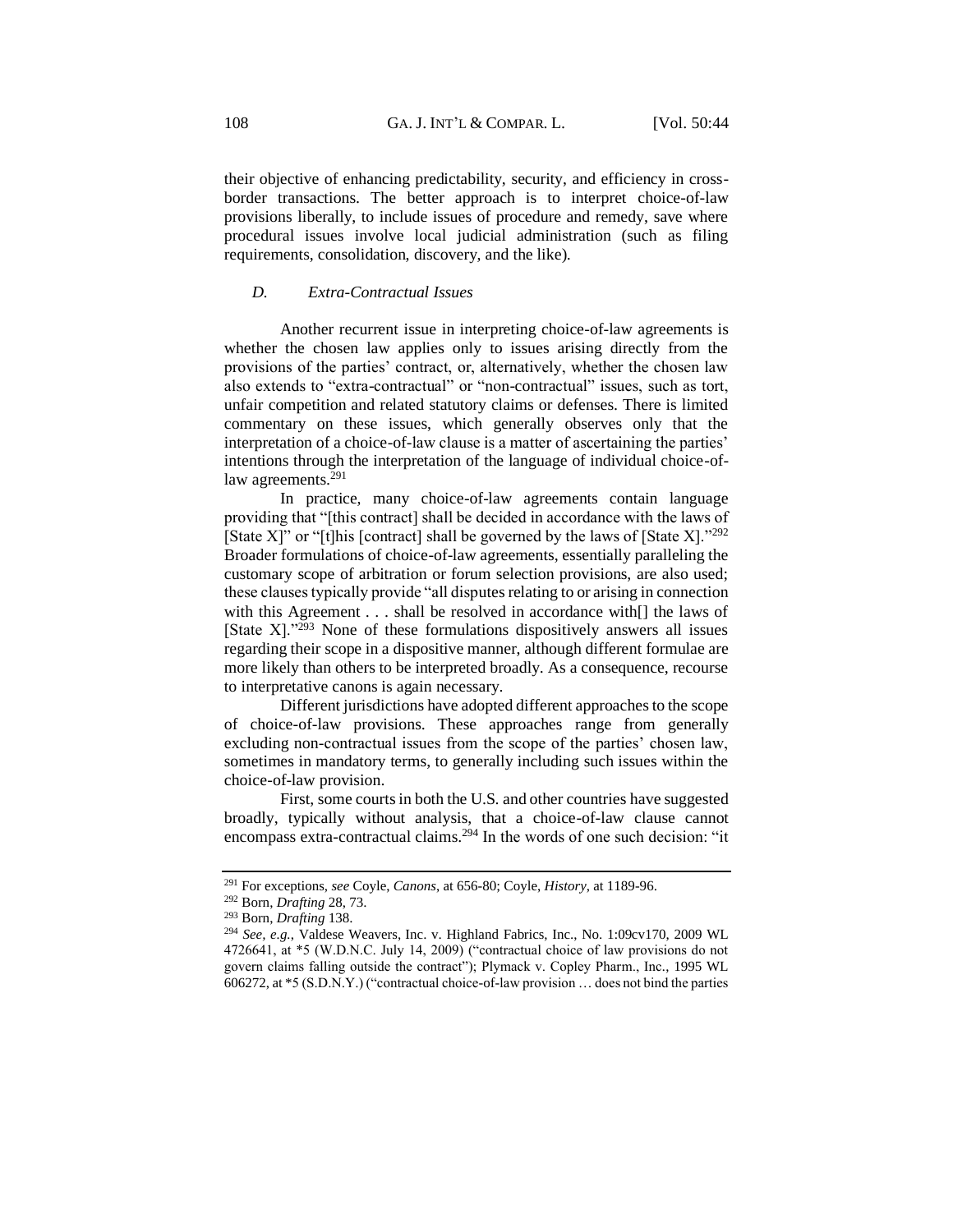has been held in New York that a contractual choice of law provision governs only a cause of action sounding in contract."<sup>295</sup> Alternatively, "[w]hile [a choice-of-law] provision is effective as to breach of contract claims, it does not apply to fraud claims, which sound in tort."<sup>296</sup> Relatedly, the *Hague Principles* apply only to contractual issues, not claims in tort or statutory claims.<sup>297</sup>

Insofar as these decisions suggest that choice-of-law provisions cannot validly select the law applicable to a tort claim, they are plainly outof-step with choice-of-law analyses in many developed jurisdictions, including the jurisdictions in which these decisions were rendered. The essentially universal consensus regarding the presumptive validity of choiceof-law provisions in international commercial contracts arguably extends to non-contractual disputes, $298$  raising further doubts as to the legitimacy of decisions refusing to enforce such provisions. Alternatively, these decisions are also untenable as exercises in contractual interpretation: they do not appear even to consider the language of the parties' agreement, instead declaring in a conclusory manner that a choice-of-law clause can only cover contractual

<sup>298</sup> It is clear in most developed jurisdictions that parties may validly agree upon the law applicable to issues of tort and other non-contractual law. *See* Rome II, Art. 14(1) (predispute agreements on law applicable to non-contractual claims valid if in commercial activity and freely negotiated); Briggs, *Jurisdiction* ¶¶ 10.43 *et seq.*; Collins, *Conflicts* ¶¶ 34-044 *et seq.*

with respect to non-contractual causes of action").

<sup>295</sup> Klock v. Lehman Bros. Kuhn Loeb Inc., 584 F.Supp. 210, 215 (S.D.N.Y. 1984).

<sup>296</sup> Rosenberg v. Pillsbury Co., 718 F.Supp. 1146, 1150 (S.D.N.Y. 1989).

<sup>297</sup> *See* RESTATEMENT (SECOND) § 187(2) ("contractual rights and duties"); *Hague Principles*, Commentary 9.5 ("Because the Principles apply only to contracts, the concept of rights and obligations should be understood as referring to contractual rights and obligations, and not to noncontractual issues"). *See also* Or. Rev. Stat. § 15.350 ("contractual rights and duties"). The better view is that the RESTATEMENT (SECOND) and *Hague Principles* are merely silent regarding the application of choice-of-law provisions to non-contractual issues, not that they suggest that such provisions cannot validly encompass non-contractual matters. *See* RESTATEMENT (THIRD) § 8.03(2)(b) (presuming enforceability of provisions selecting "noncontract law") & cmt. e.

Some commentators suggest that choice-of-law agreements encompassing non-contractual claims should generally be invalid because they entail risks of unequal bargaining power. *See, e.g*., Symeonides, *Autonomy*, at 116 ("Before the dispute arises, the parties usually do not (or should not) contemplate a future tort, and do not know . . . who will injure whom or . . . the nature or severity of the injury. An unsophisticated party (or a party in a weak bargaining position) may sign uncritically or unwittingly a choice of law agreement, even where the odds of that party becoming the victim are much higher than the odds of that party becoming the tortfeasor."). That analysis conflates (alleged) non-foreseeability of tort claims with an abuse of bargaining power, with neither the premise nor the conclusion being supportable: torts are no less foreseeable than breaches of contract and abuse of bargaining power, which can be separately demonstrated, no more likely with regard to tort claims than contract claims.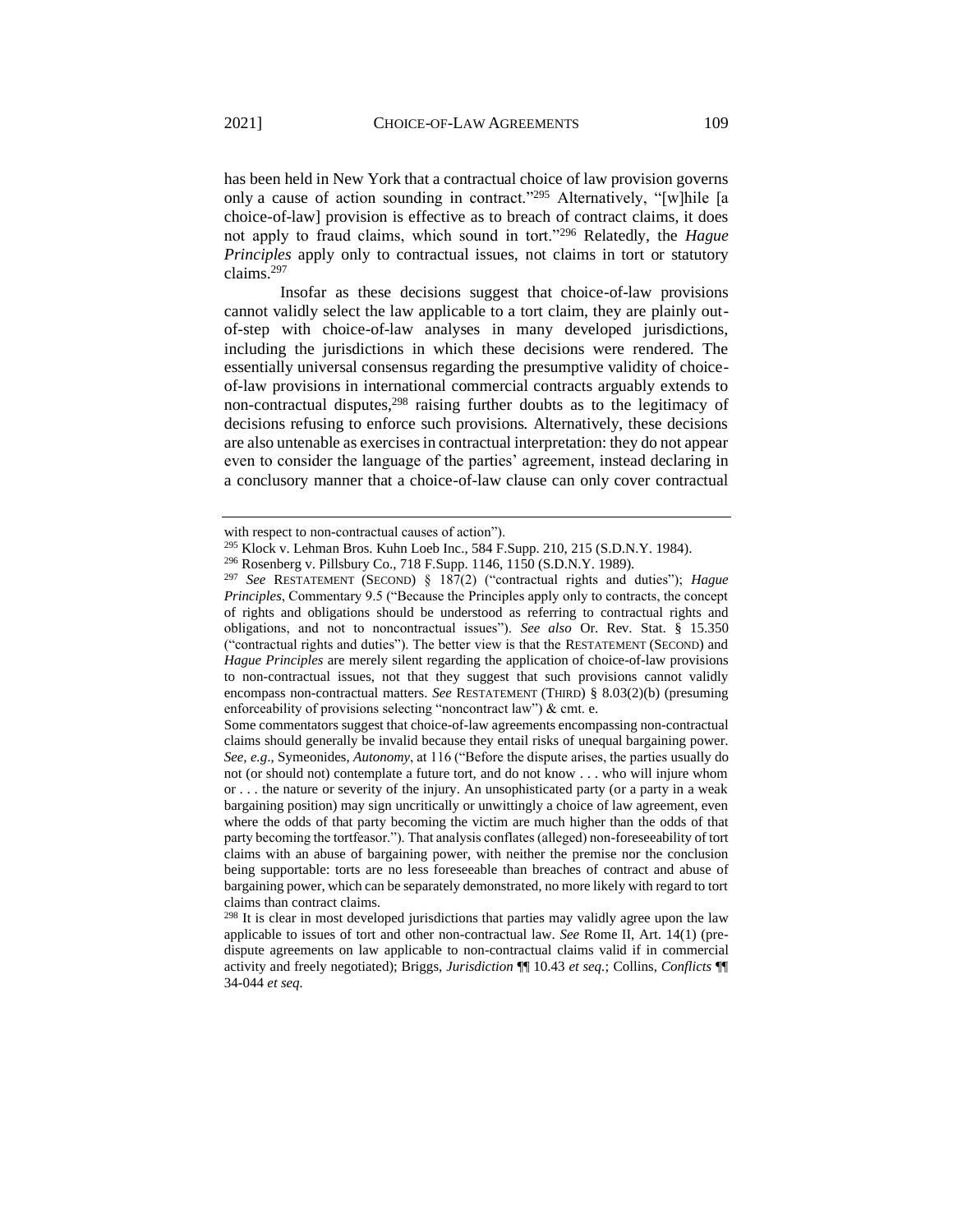issues. That conclusion is very often impossible to reconcile with either the language of broadly-drafted contractual provisions or the intentions of most commercial parties.

Second, other national court decisions appear to have adopted presumptions against the application of contractual choice-of-law provisions to extra-contractual issues.<sup>299</sup> As one court declared: "Courts do tend, however, to read choice-of-law provisions narrowly."300 Or, as another court held, the parties' chosen law will only be applied to non-contractual claims where there was an "express and unambiguous" agreement to do so.<sup>301</sup>

This analysis is more plausibly justified than a prohibition against inclusion of non-contractual claims within the scope of a choice-of-law clause. The analysis is nonetheless also flawed. There is no reason that a choice-of-law clause in a commercial setting should presumptively extend only to contractual matters (as contrasted, for example, with all aspects of the parties' legal relationship). On the contrary, commercial parties generally prefer the predictability and efficiency that come with an expansive choiceof-law clause – arguing against presumptions that such provisions be narrowly interpreted.<sup>302</sup>

Third, some decisions have distinguished between "broad" and "narrow" choice-of-law clauses, reasoning that only the former apply to "all aspects of the [parties'] relationship."<sup>303</sup> This analysis usefully focuses on the

<sup>299</sup> *See, e.g.*, Fin. One Pub. Co. v. Lehman Bros. Special Fin., Inc.*,* 414 F.3d 325, 334-35 (2d Cir. 2005) (noting "reluctance on the part of New York courts to construe contractual choice-of-law clauses broadly to encompass extra-contractual causes of action"); Sutter Home Winery, Inc. v. Vintage Selections, Ltd., 971 F.2d 401, 407 (9th Cir. 1992) ("Claims arising in tort are not ordinarily controlled by a contractual choice of law provision"); J&R Multifamily Grp., Ltd. v. U.S. Bank Nat'l Ass'n, 19-cv-1878 (PKC), 2019 WL 6619329, at \*4 (S.D.N.Y. Dec. 5, 2019) (citing Krock v. Lipsay, 97 F.3d 640, 645 (2d Cir. 1996) (quoting Turtur v. Rothschild Registry Int'l. Inc., 26 F.3d 304, 309-10 (2d Cir. 1994))) ("For a 'choice-of-law provision to apply to claims for tort arising incident to the contract, the express language of the provision must be 'sufficiently broad' as to encompass the entire relationship between the contracting parties.'"); Konica Minolta Bus. Sols. v. Lowery Corp., 2016 U.S. Dist. LEXIS 160383 (E.D. Mich. Nov. 18, 2016); Lincoln Gen. Ins. Co. v. Access Claims Adm'rs, Inc., 2007 WL 2492436, at \*6 (E.D. Cal. Aug. 30, 2007) ("When contracting parties wish that all disputes arising from their relationship be subject to a particular state's law, they must use language indicating as much"); *Stagecoach Transp., Inc. v. Shuttle, Inc.*, 741 N.E.2d 862, 868 (Mass. App. Ct. 2001); *Judgment of 13 December 1983*, LEXISNEXIS JurisClasseur No. JurisData: 1983-030696 (Paris Cour d'Appel) (choice-of-law clause applies to contractual relation and not tort claims). *See also*  Coyle, *Canons*, at 667-72.

<sup>300</sup> Motmanco, Inc. v. McDonald's Corp., No. 3:04-CV-270-J-99HTS, 2005 WL 1027261, at \*3 (M.D. Fla. March 30, 2005).

<sup>301</sup> Ritchie Enters. v. Honeywell Bull, Inc., 730 F.Supp. 1041, 1046 (D. Kan. 1990). <sup>302</sup> *See also* Coyle, *Canons* at 697.

<sup>303</sup> *See, e.g.*, America's Favorite Chicken Co. v. Cajun Enters., Inc., 130 F.3d 180, 182 (5th Cir. 1997); Krock v. Lipsay*,* 97 F.3d 640, 645 (2d Cir. 1996) ("[I]n order for a choice-of-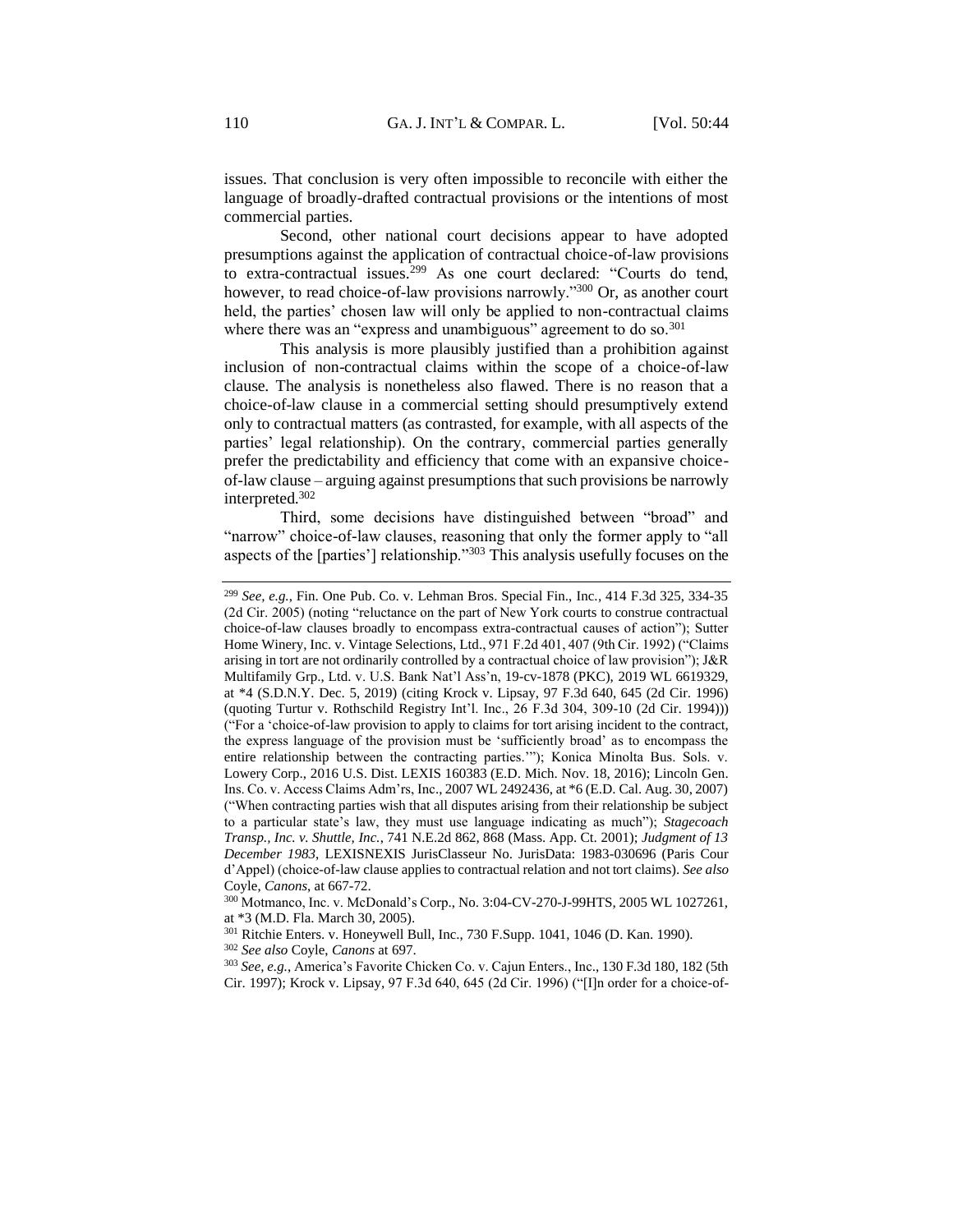language of the parties' agreement, as reliable evidence of their intentions. Nonetheless, the bright line categorization of choice-of-law agreements as either "broad" or "narrow" is neither realistic nor helpful: in reality, choiceof-law agreements come in all shapes and sizes, with innumerable variations between "broad" and "narrow." The decisive question in each case is whether the text of a clause shows that the parties intended to select the law applicable to a particular issue or matter.

Fourth, looking more specifically to the language of the parties' choice-of-law clause, many courts and tribunals have concluded that formulations providing that an agreement shall be "construed under" or "governed by" a particular law will not encompass non-contractual claims.<sup>304</sup> In one court's words, "[a] contractual choice-of-law provision selecting the law to govern the construction or interpretation of the contract has no impact on the law which governs claims unrelated to the construction or interpretation of the contract."<sup>305</sup>

Conversely, clauses that apply to all disputes "arising out of or in connection with" or "in relation to" the parties' contract will frequently be

law provision to apply to claims for tort arising incident to the contract, the express language of the provision must be 'sufficiently broad' as to encompass the entire relationship between the contracting parties"); Run Them Sweet, LLC v. CPA Glob. Ltd.*,*  224 F.Supp.3d 462, 466-67 (E.D. Va. 2016); *Miller v. KFC Corp*., 2001 WL 585763, at \*7 (N.D. Tex.) (clause providing that agreement "shall be interpreted in accordance with and governed by" Kentucky state law is "narrow"); Composiflex, Inc. v. Advanced Cardiovascular Sys., Inc., 795 F.Supp. 151, 157 (W.D. Pa. 1992). *See also* Restatement (Third) § 8.03 cmt. c (categorizing choice-of-law clauses as "broad" or "narrow").

<sup>304</sup> *See, e.g.*, Inacom Corp. v. Sears, Roebuck & Co., 254 F.3d 683, 687 (8th Cir. 2001) ("The narrow contractual language that the [contract] is to be governed and construed by Illinois law simply does not address the entirety of the parties' relationship."); *America's Favorite*, 130 F.3d at 182 ("choice of law clause is restricted to the interpretation or construction of the [franchise] agreements. … Since the [Franchise Investment Law] claims do not implicate the interpretation or construction of the franchise agreements, they are not governed by the narrow choice of law clause present here."); Thompson & Wallace of Memphis, Inc. v. Falconwood Corp., 100 F.3d 429, 432-33 (5th Cir. 1996) (tort claims not governed by choice-of-law provision providing that chosen law applied to "agreement and its enforcement"); Bon Jour Grp., Ltd v. Elan-Polo, Inc., 1997 WL 401814, at \*4 n.6 (S.D.N.Y.) (clause providing "[t]he parties agree that this Agreement shall be governed by and interpreted pursuant to the Laws of the State of New York" does not reach noncontractual claims); Stier v. Reading & Bates Corp., 992 S.W.2d 423, 433 (Tex. 1999) ("This agreement shall be interpreted and enforced in accordance with" Texas law does not reach non-contractual claims); Baxter v. Fairfield Fin. Servs., Inc*.*, 704 S.E.2d 423, 428 (Ga. Ct. App. 2010).

<sup>305</sup> FDIC v. British-Am. Corp., 755 F.Supp. 1314, 1324 (E.D.N.C. 1991).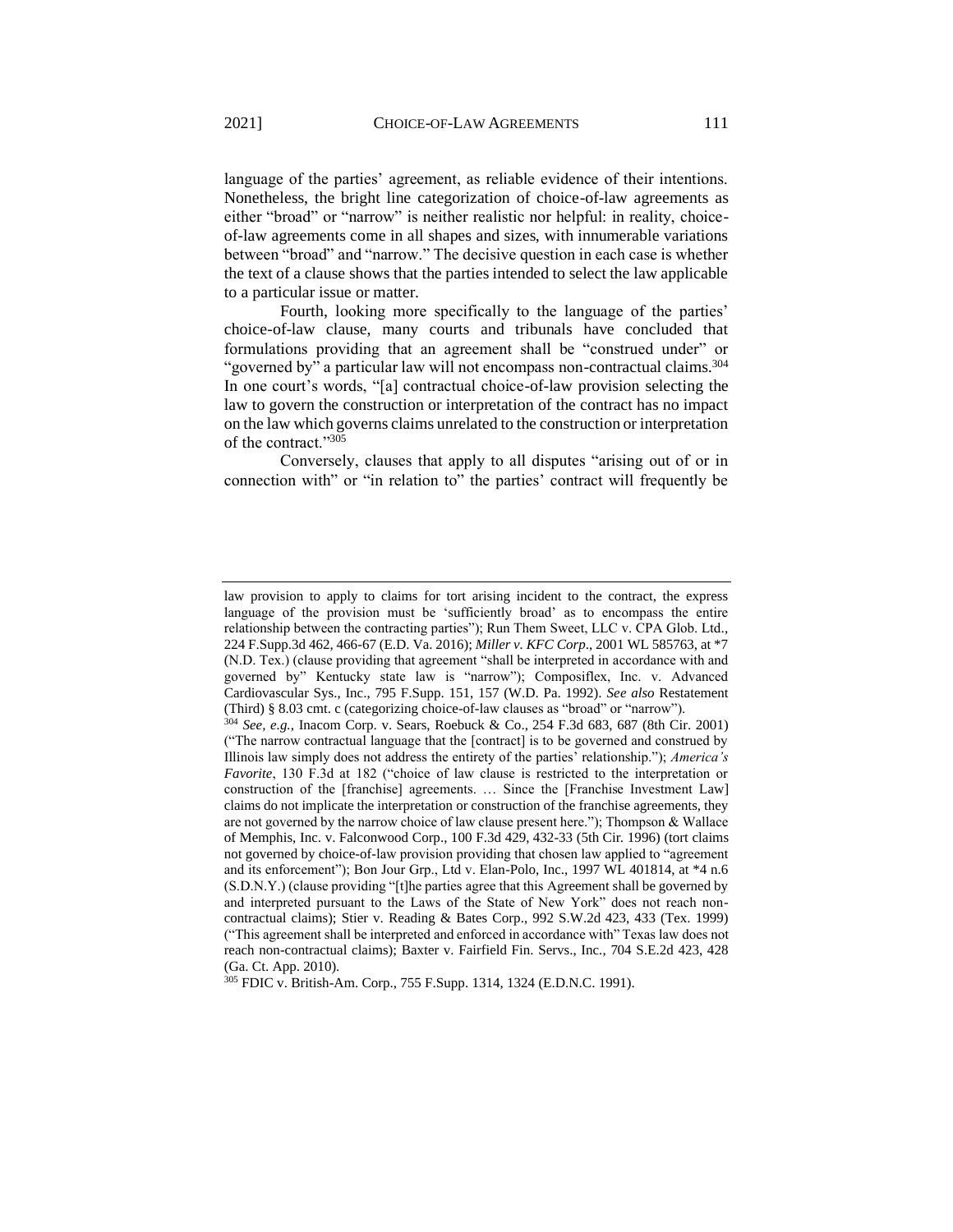held to encompass noncontractual issues.<sup>306</sup> As one court reasoned, "[i]n order to achieve broad coverage, parties utilize choice of law provisions that employ expansive language such as 'arising out of or relating to' the contract or 'arising directly or indirectly from the Agreement."<sup>307</sup>

Some courts have drawn further distinctions, concluding that a provision applicable only to the "construction" or "interpretation" of a contract is narrower than one providing that the contract is "governed by" a specified law.<sup>308</sup> Relatedly, a few courts have concluded that particular choice-of-law provisions encompass only some, not all, contractual issues (*e.g*., only rules regarding contractual interpretation, not contractual validity). $309$  (These latter decisions should not be followed: they are contrary to the approach of the *Hague Principles* and RESTATEMENT (SECOND),<sup>310</sup> as

<sup>306</sup> *See, e.g.*, Travel Servs. Network, Inc. v. Presidential Fin. Corp., 959 F.Supp. 135, 146 (D. Conn. 1997) ("A broadly-worded choice-of-law provision in a contract may govern not only interpretation of the contract in which it is contained, but also tort claims arising out of or relating to the contract"). *See also* RESTATEMENT (THIRD) § 8.03(2)(b) ("statement that the laws of a particular state govern claims 'relating to' the contract is presumed to select the law of that state to govern issues of both contract and noncontract law relating to the contract.").

<sup>307</sup> Frazer Exton Dev., LP v. Kemper Envtl., Ltd., 2004 WL 1752580, at \*10 (S.D.N.Y.). <sup>308</sup> *See, e.g.*, Benchmark Elecs., Inc. v. J.M. Huber Corp., 343 F.3d 719, 725 (5th Cir. 2003) ("The provision at hand is narrow because it deals only with the construction and interpretation of the contract"); *America's Favorite*, 130 F.3d at 182; *KFC Corp*., 2001 WL 585763, at \*7 ("[C]hoice of law clause provides that the agreement 'shall be interpreted in accordance with and governed by' Kentucky state law. … It is, therefore a narrow choice of law clause."); Boat Town U.S.A., Inc. v. Mercury Marine Div. of Brunswick Corp*.*, 364 So.2d 15, 17 (Fla. Ct. App. 1978) ("difference between 'interpretation' and 'govern' is more than a technical distinction. It goes to the very heart of the purpose underlying a contract."); GMC v. Northrop Corp., 685 N.E.2d 127, 134 (Ind. Ct. App. 1997); Wash. Life Ins. Co. v. Lovejoy, 149 S.W. 398, 404 (Tex. Civ. App. 1912). *See also* RESTATEMENT (THIRD) § 8.03(2) (prescribing different interpretative presumptions for "govern" and "relating to").

<sup>309</sup> *See, e.g.*, Arnone v. Aetna Life Ins., 860 F.3d 97, 107–08 (2d Cir. 2017) (choice-of-law clause providing that contract will be "construed" in accordance with Connecticut law "is insufficient to bind this court to apply the full breadth of Connecticut law, to the exclusion of another jurisdiction's law, in fields other than the interpretation of the language in this contract."); Procter v. Mavis, 125 P.3d 801, 803 (Or. 2005) ("choice-of-laws provision … is … an agreement that California law will govern the construction of the agreement. The provision does not relate to the law applicable to the division of property on dissolution."). <sup>310</sup> *See Hague Principles*, art. 9; RESTATEMENT (SECOND), § 187(1) (law "chosen by the parties to govern their contractual rights and duties").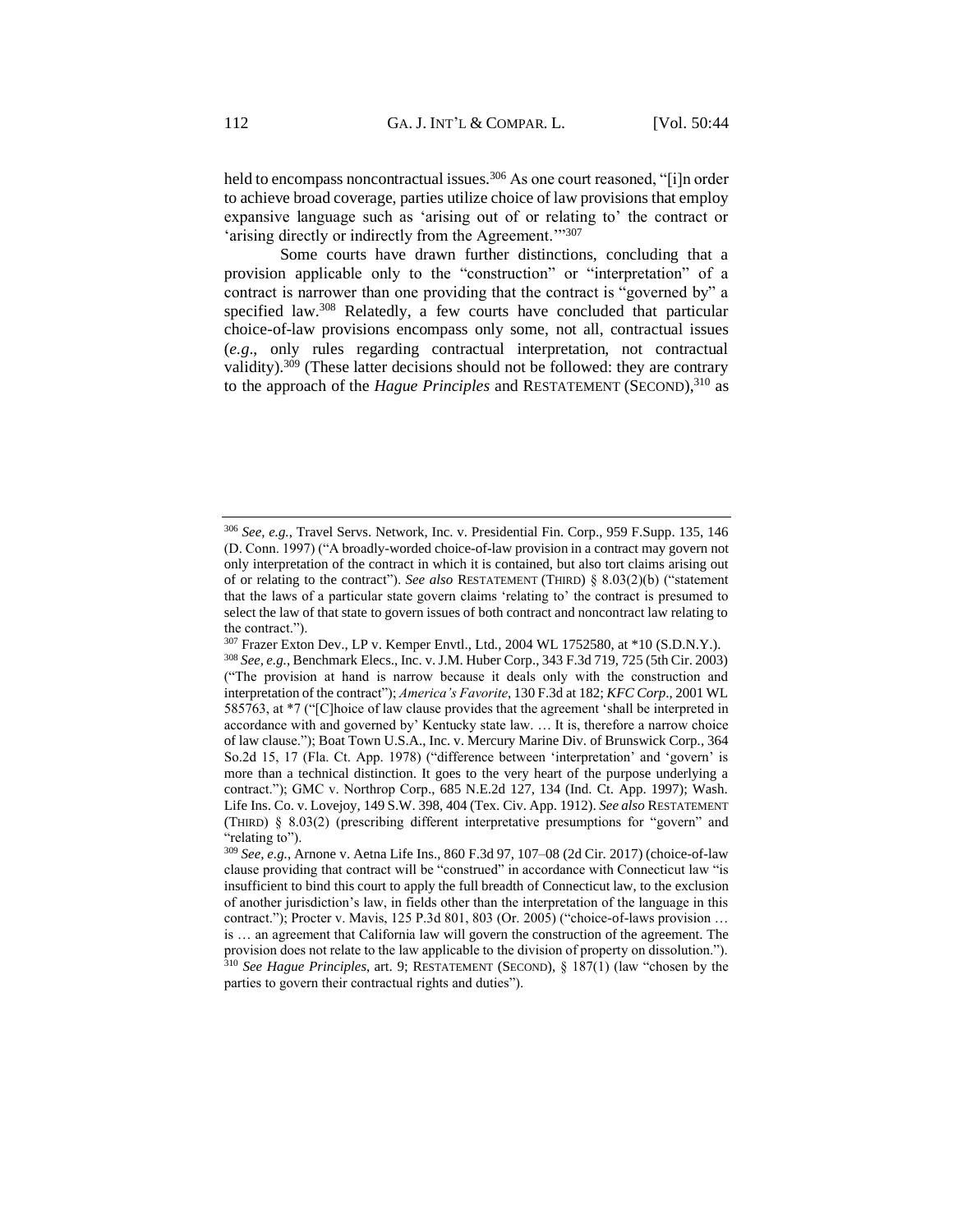well as to the weight of U.S. judicial authority. $311$ )

Fifth, some decisions conclude that the terms of the parties' agreement and their overall relationship must be assessed to determine the meaning of their choice-of-law clause. Thus, a "careful reading of the choice of law provision" is required and:

> Contractual choice of law provisions . . . do not govern tort claims between contracting parties unless the fair import of the provision embraces all aspects of the legal relationship. Courts analyze choice of law provisions to 'determine, based on their narrowness or breadth, whether the parties intended to encompass all elements of their association.'<sup>312</sup>

Other courts have questioned whether such terminological distinctions are appropriate, either in the context of noncontractual claims or otherwise.<sup>313</sup>

Relatedly, some decisions have considered the scope of a choice-oflaw clause as compared to that of the arbitration or choice-of-court provision in the same contract, typically construing a choice-of-law clause more narrowly if its textual scope is less expansive than the parties' arbitration or

<sup>311</sup> *See, e.g.*, C.A. May Marine Supply Co. v. Brunswick Corp., 557 F.2d 1163, 1165 (5th Cir. 1977) (rejecting claim that "narrow" choice-of-law clause only encompassed some contract law rules (dealing with interpretation) and not others: "[t]he court is aware that the term 'construe in accordance with' is technically distinguishable from the term 'governed by', but doubts that such a fine distinction was intended by the parties."); Hammel v. Ziegler Fin. Corp., 334 N.W.2d 913, 916 (Wis. Ct. App. 1983) ("We . . . can conceive of few instances where it would be reasonable to look to the law of a specific state to define contractual terms but to the law of a second jurisdiction to ascertain the legal effect of the agreement. Such a maneuver would be unreasonable because the meaning associated with a term by one jurisdiction might not mesh with the statutory and common-law scheme of another."). *See also* Coyle, *Canons*, *supra* note 263, at 656-61 (stating the canon of legal equivalence reasons that parties would not likely want "the law of one state to interpret their agreement and the law of another state to determine the scope of their rights and obligations under that same agreement.").

<sup>312</sup> Jiffy Lube Int'l, Inc. v. Jiffy Lube of Pa., Inc*.*, 848 F. Supp. 569, 576 (E.D. Pa. 1994) (quoting Composiflex, Inc. v. Advanced Cardiovascular Systems, Inc., 795 F. Supp. 151, 157 (W.D. Pa. 1992)). *See also* Ivanhoe Fin., Inc. v. Highland Banc Corp., No. 03 C 7336, 2004 WL 546934, at \*1-2 (N.D. Ill. Feb. 26, 2004) ("Because the plain language of the choice of law provision ['This Agreement shall be governed by'] indicates that it applies solely to disputes grounded in the agreement, plaintiff's tort claims are not governed by it."); Telemedia Partners Worldwide Ltd. v. Hamelin Ltd., No. 95 Civ. 2452, 1996 WL 41818 (S.D.N.Y. Feb. 2, 1996).

<sup>313</sup> *See, e.g.*, Boatland, Inc. v. Brunswick Corp., 558 F.2d 818, 821-22 (6th Cir. 1977) (describing distinction between "interpreted and construed" and "governed by" as "strained and narrow"); *Hammel*, 334 N.W.2d at 915 (describing distinction as "trick interpretation or twist on one word"). *See also* Coyle, *Canons*, *supra* note 263, at 656-61 (describing the words interpreted, construed, and governed as "essentially interchangeable.").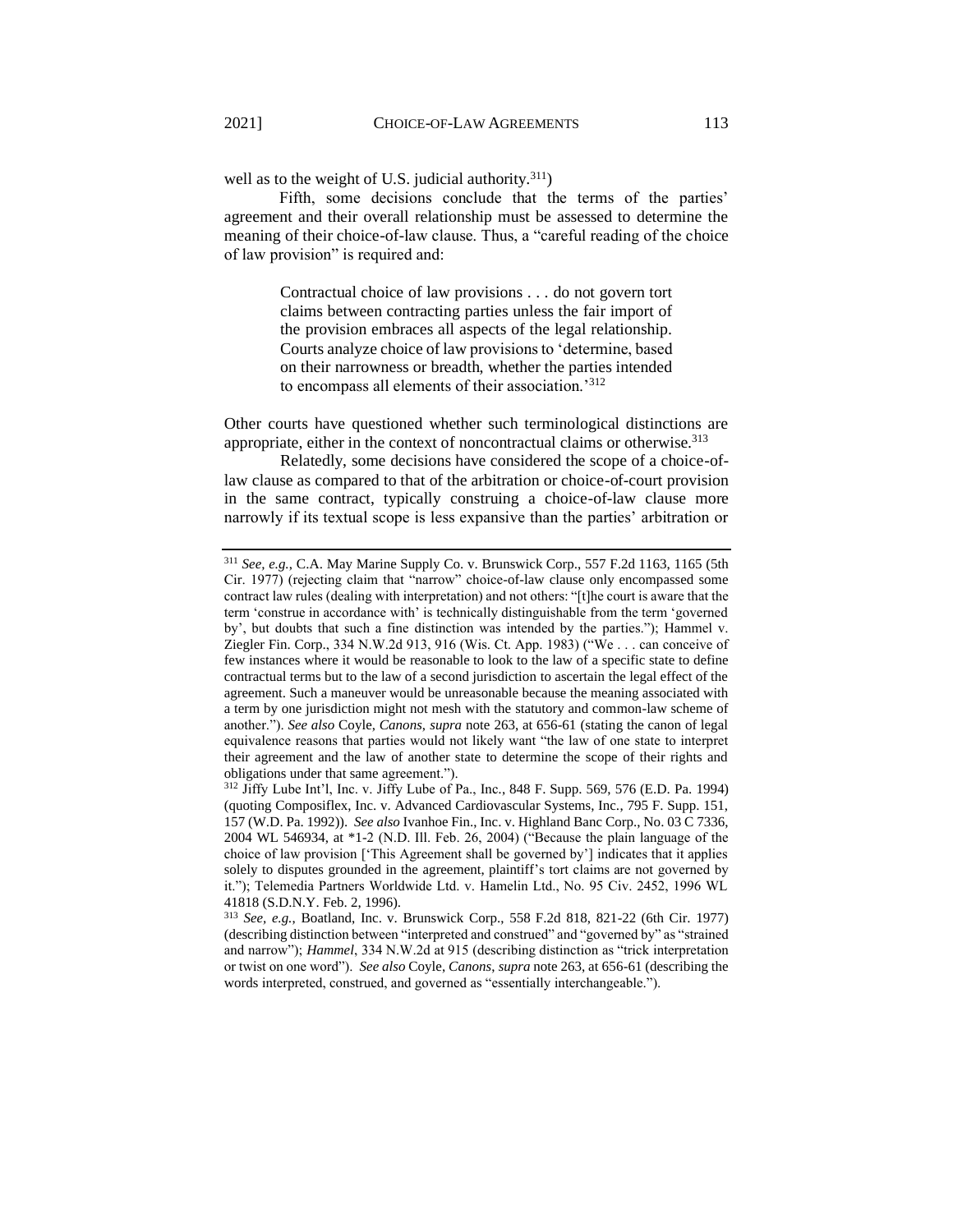choice-of-court provision.<sup>314</sup> In contrast, a few courts have reasoned (not entirely clearly) that the inclusion of both a choice-of-law and choice-of-court clause suggests that the parties intended the former to be interpreted broadly.<sup>315</sup>

Finally, some decisions have adopted another approach, generally presuming that all of the parties' contractual relations are governed by the same legal system. As one court reasoned, "[w]hen two sophisticated, commercial entities agree to a choice-of-law clause like the one in this case, the most reasonable interpretation of their actions is that they intended for the clause to apply to all causes of action arising from or related to their contract."<sup>316</sup>

Other decisions are similar, including decisions reasoning that a choice-of-law provision presumptively encompasses both contractual and noncontractual issues.<sup>317</sup>

<sup>314</sup> Fin. One Pub. Co. v. Lehman Brothers Special Fin., Inc., 414 F.3d 325, 335 (2d Cir. 2005) ("The forum-selection and choice-of-law clauses use different language; there is no reason to think that they have the same scope."); Thompson & Wallace of Memphis, Inc. v. Falconwood Corp., 100 F.3d 429, 433 (5th Cir. 1997); J&R Multifamily Grp., Ltd. v. U.S. Bank Nat'l Ass'n, No. 19-cv-1878, 2019 WL 6619329, at \*4 (S.D.N.Y. Dec. 5th 2019) ("differing language utilized in the forum selection clause and the choice-of-law clause illustrates a divergence in the two provisions' scopes. . . . The drafters were capable of writing a choice-of-law provision sufficiently broad to cover torts by mimicking the adjacent forum selection clause, but chose not to do so.").

<sup>315</sup> *Run Them Sweet,* 224 F.Supp.3d at 467 ("fact that the choice-of-law provision is contained in a distinct paragraph titled 'Governing Law,' which also includes the forumselection clause . . . 'counsel[s] in favor of a broad interpretation' because that combination 'manifests the intent to reduce uncertainty and proceed in one forum under one body of law.'"); (quoting Zaklit v. Glob. Linguist Sols., LLC, No. 1:14cv314, 2014 WL 3109804, at \*11 (E.D. Va. July 8, 2014); Williams v. Deutsche Bank Sec., Inc., No. 04 Civ. 7558, 2005 WL 1414435, at \*4 (S.D.N.Y. June 13, 2005).

<sup>316</sup> Nedlloyd Lines BV v. Super. Ct., 834 P.2d 1148, 1153 (Cal. 1992).

<sup>317</sup> *See, e.g*., Puna Geothermal Venture v. Allianz Glob. Risks US Ins. Co., No. 19-00451, 2019 WL 6619851, at \*5 (D. Haw. Dec. 5, 2019) ("[S]ophisticated parties attempt to provide for the 'businesslike resolution of possible future disputes.' . . . Thus, '[w]hen a rational businessperson enters into an agreement [that] provides that disputes arising from the agreement shall be governed by the law of an identified jurisdiction, the logical conclusion is that he or she intended that law to apply to all disputes arising out of the transaction or relationship.'") (quoting *Nedlloyd Lines B.V.*, 834 P.2d at 1154); Volvo Grp. N. Am., LLC v. Forja de Monterrey S.A. de C.V., No. 1:16-cv-114, 2019 WL 4919632, at \*5 (M.D.N.C Oct. 4, 2019) (choice-of-law agreement covered fraudulent inducement because it was closely related to contract); Masters Grp. Int'l, Inc. v. Comerica Bank, 352 P.3d 1101, 1115 (Mont. 2015) ("It is reasonable under these circumstances to infer that Masters and Comerica intended the choice-of-law provision to apply to all disputes arising out of their dealings."); TradeComet.com LLC v. Google, Inc*.*, 693 F. Supp. 2d 370, 380 (S.D.N.Y. 2010) ("[A] clause that 'provides that a specified body of law "governs" the "agreement" between the parties, encompasses all causes of action arising from or related to that agreement.'") (quoting *Nedlloyd Lines B.V.*, 834 P.2d at 1148); Amakua Dev. LLC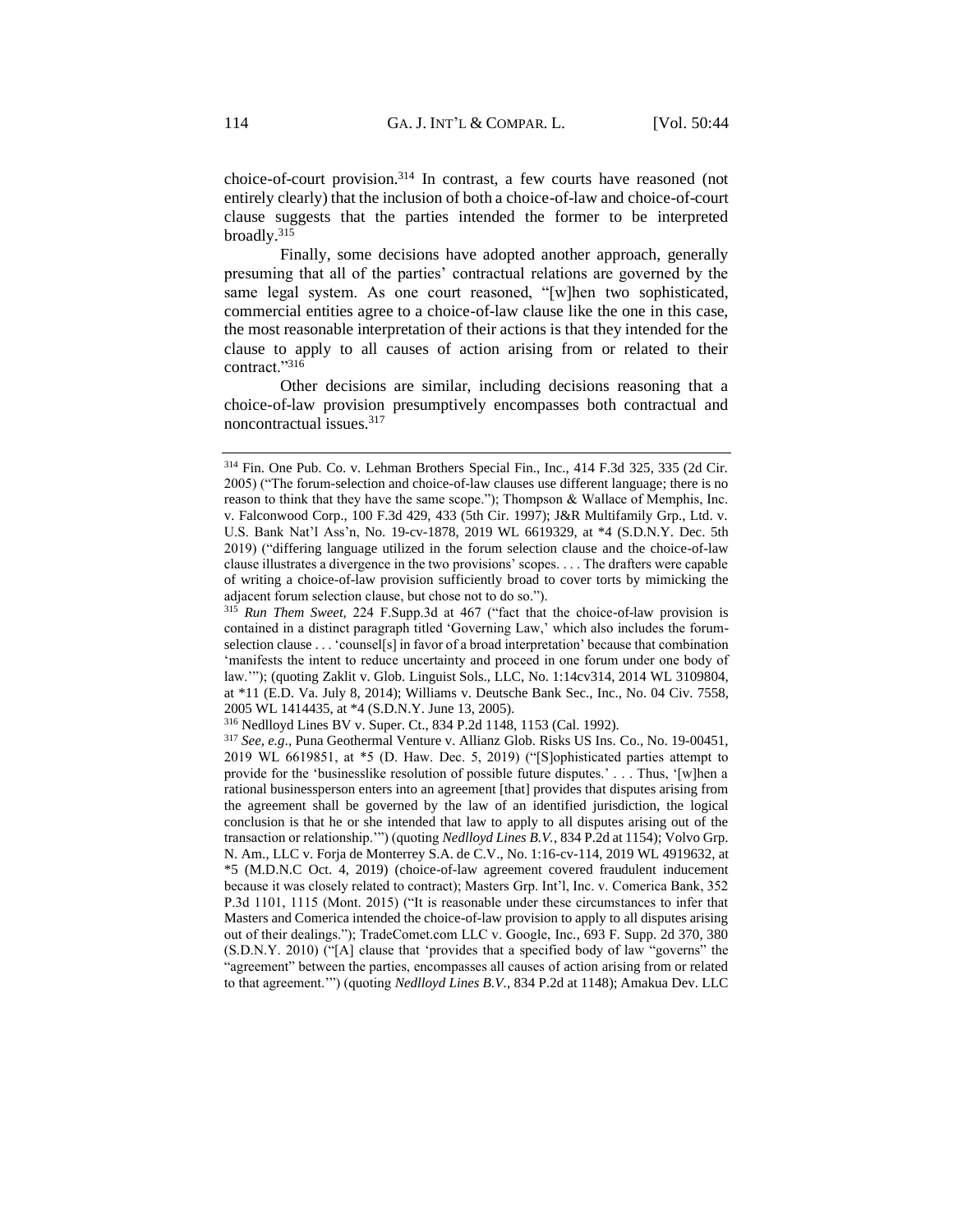In general, consistent with the presumption (discussed above) that parties intend all of their dealings to be governed by a single legal system, courts and tribunals have tended to err on the side of expansiveness in interpreting the scope of choice-of-law provisions. While nice points concerning the meaning of particular choice-of-law clauses can be diverting, the better-reasoned recent decisions reflect the commercially-sensible view that, in selecting a particular law to govern their contract, the parties intended that law to govern all of their dealings relating to the contract. This parallels the interpretative approach to the scope of arbitration agreements, which strongly favors resolution of all disputes in a single forum.<sup>318</sup> Similar considerations argue strongly, if not decisively, for interpreting choice-of-law provisions expansively, construing them to extend presumptively to all aspects of the parties' relationship.<sup>319</sup>

There are contrary results in a few U.S. jurisdictions (including New York, Texas and Florida), which appear to construe choice-of-law provisions as excluding non-contractual issues – typically in dated authorities involving

v. Warner, 411 F. Supp. 2d 941, 955 (N.D. Ill. 2006) ("[R]egardless of the breadth of the choice of law provision, tort claims that are dependent upon the contract are subject to a contract's choice of law provisions.") (citing Medline Indus. Inc. v. Maersk Med. Ltd., 230 F. Supp. 2d 857, 862); Arby Partners V, L.P v. F&W Acquisition LLC, 891 A.2d 1032, 1048 (Del. Ch. 2006) (reasoning that holding the choice only applies "to the determination of contract claims, but not as to tort claims . . . would create uncertainty of precisely the kind that the parties' choice of law provision sought to avoid." (citing *Nedlloyd Lines B.V.*, 834 P.2d at 1154)). *See also* Case No. 1665, 4(2) INT'L J. ARAB ARB. 125 (2012) (ICC Int'l Ct. Arb.) (interpreting choice-of-law clause as extending to tort claims); *Award in ICC Case No. 9651*, discussed in Horacio Grigera Naón, *Choice-of-Law Problems in International Commercial Arbitration*, 289 RECUEIL DES COURS 9, 262 (2001); *Award in ICC Case No. 9415*, discussed in Horacio Grigera Naón, *Choice-of-Law Problems in International Commercial Arbitration*, 289 RECUEIL DES COURS 9, 264 (2001) (tribunal applies law governing contract to tort claim, reasoning "application of one system of law to all the claims and counterclaims of the parties … contains a pragmatic element"); *Award in ICC Case No. 6618*, discussed in Horacio Grigera Naón, *Choice-of-Law Problems in International Commercial Arbitration*, 289 RECUEIL DES COURS 9, 263 (2001) (choice-oflaw clause applied to tort claims). *Compare* Coyle, *Canons*, *supra* note 263, at 672-81 (stating the canon in favor of non-contractual claims presumes "a generic choice-of-law clause covers all claims . . . relating to or arising out of the contract.").

<sup>318</sup> *See* BORN, *Arbitration* § 9.02[D][6]. The arguments for "one-stop" dispute resolution are less compelling with regard to applicable law, than forum, but nonetheless remain applicable.

<sup>&</sup>lt;sup>319</sup> Even if a choice-of-law provision is not interpreted as extending expressly to particular matters (*e.g.,* non-contractual issues), the provision may weigh heavily in concluding that the parties impliedly intended for non-contractual matters to be governed by the same law as the underlying contract. *See* Rome I, art. 12(1)(c).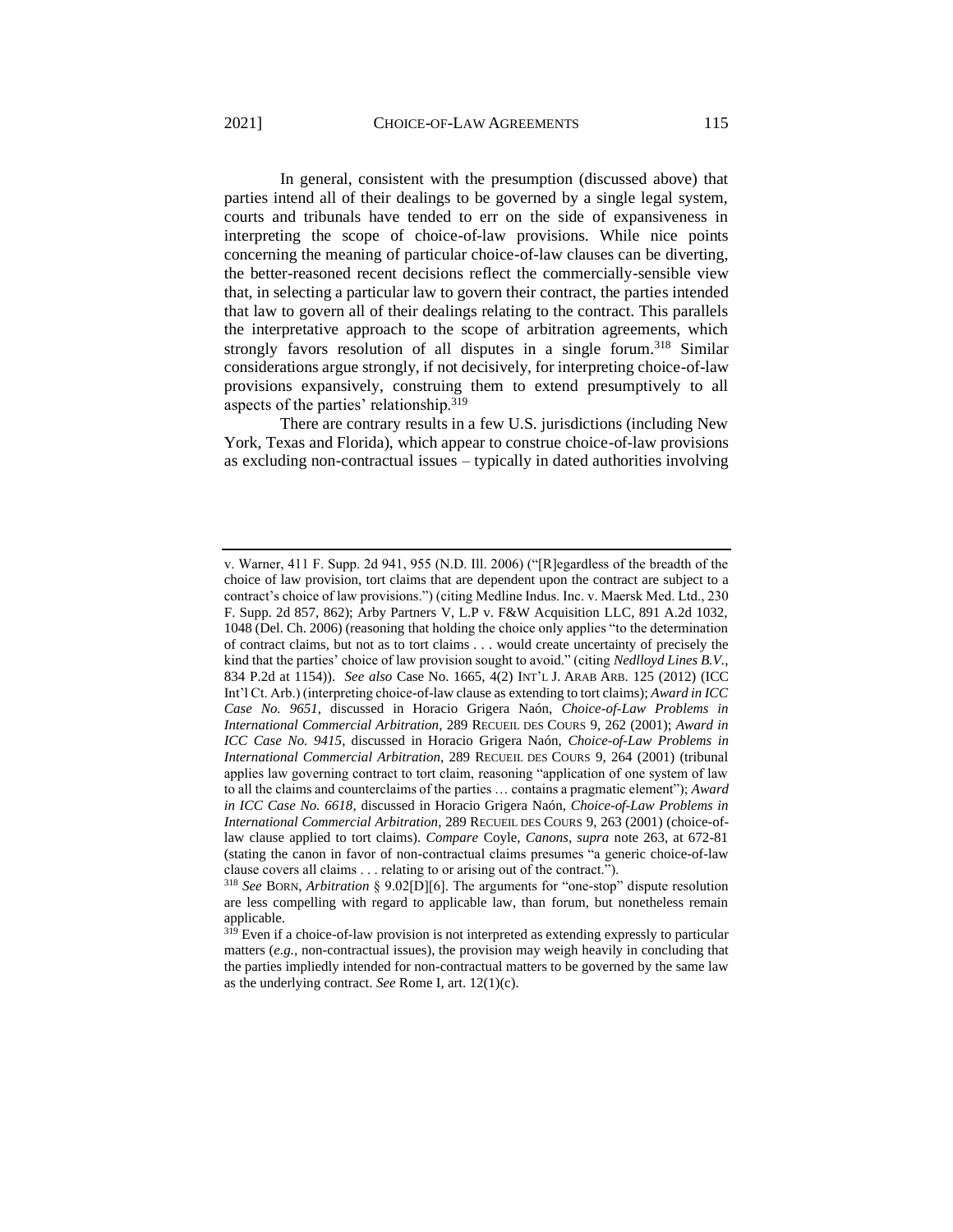relatively narrow choice-of-law provisions.<sup>320</sup> These decisions are inconsistent with both the objectives of choice-of-law provisions (to provide predictability and consistency) and the expectations of most commercial parties (to have a single legal system govern their relations). The better view is to the contrary, interpreting choice-of-law clauses expansively as presumptively including non-contractual issues.<sup>321</sup>

Nonetheless, contractual choice-of-law clauses must also be interpreted in light of the legal setting within which the parties' contract is situated. In particular, contractual choice-of-law provisions should not be interpreted as extending to matters characteristically, and often mandatorily, governed by local law. These matters include the structure, internal affairs and governance of corporations and other legal persons; certain ownership formalities and interests in real and certain other property; security interests in property; matters concerning securities and similar financial instruments; and the validity, scope, effects, termination and permissible uses of intellectual property rights. In many of these cases, parties may not be permitted by local law to agree upon the application of foreign law. Even where this is arguably permitted, however, even a broadly-drafted choice-oflaw clause should not ordinarily be interpreted as extending to matters that are as pervasively regulated by local law as corporate governance, real property, security interests and intellectual property rights.

## *E. Law Applicable to Interpretation of Choice-of-Law Agreement*

The interpretation of a choice-of-law provision also presents a conflict of laws question, requiring selection of the law to govern that interpretative task. There is again unfortunate uncertainty regarding this issue, which aggravates the uncertainties resulting from differing approaches to the interpretation of such provisions in different jurisdictions.

A few authorities have suggested that the law governing

<sup>320</sup> *See, e.g.*, Knieriemen v. Bache Halsey Stuart Shields, 427 N.Y.S.2d (App. Div. 1980) (narrow choice-of-law provision; no analysis); Stier v. Reading & Bates Corp., 992 S.W.2d 423, 433 (Tex. 1999) (narrow choice-of-law provision; no analysis); Winsor v. Glasswerks PHX, L.L.C., 63 P.3d 1040, 1042 (Ariz. Ct. App. 2003) (narrow choice-of-law provision); Stagecoach Transp., Inc. v. Shuttle, Inc*.*, 741 N.E.2d 862, 868 (Mass. App. Ct. 2001).

<sup>&</sup>lt;sup>321</sup> The draft RESTATEMENT (THIRD) adopts a presumption that choice-of-law clauses providing that disputes "relating to" the parties' contract will encompass non-contractual issues, but that clauses providing that the contract will be "governed by" or "interpreted" in accordance with a particular law will not. RESTATEMENT (THIRD)  $\S$  8.03(2)(a)-(b). That presumption attaches undue weight to differences in (formulaic) text and insufficient weight to commercial expectations and sound policy; both types of provisions should presumptively extend to non-contractual issues.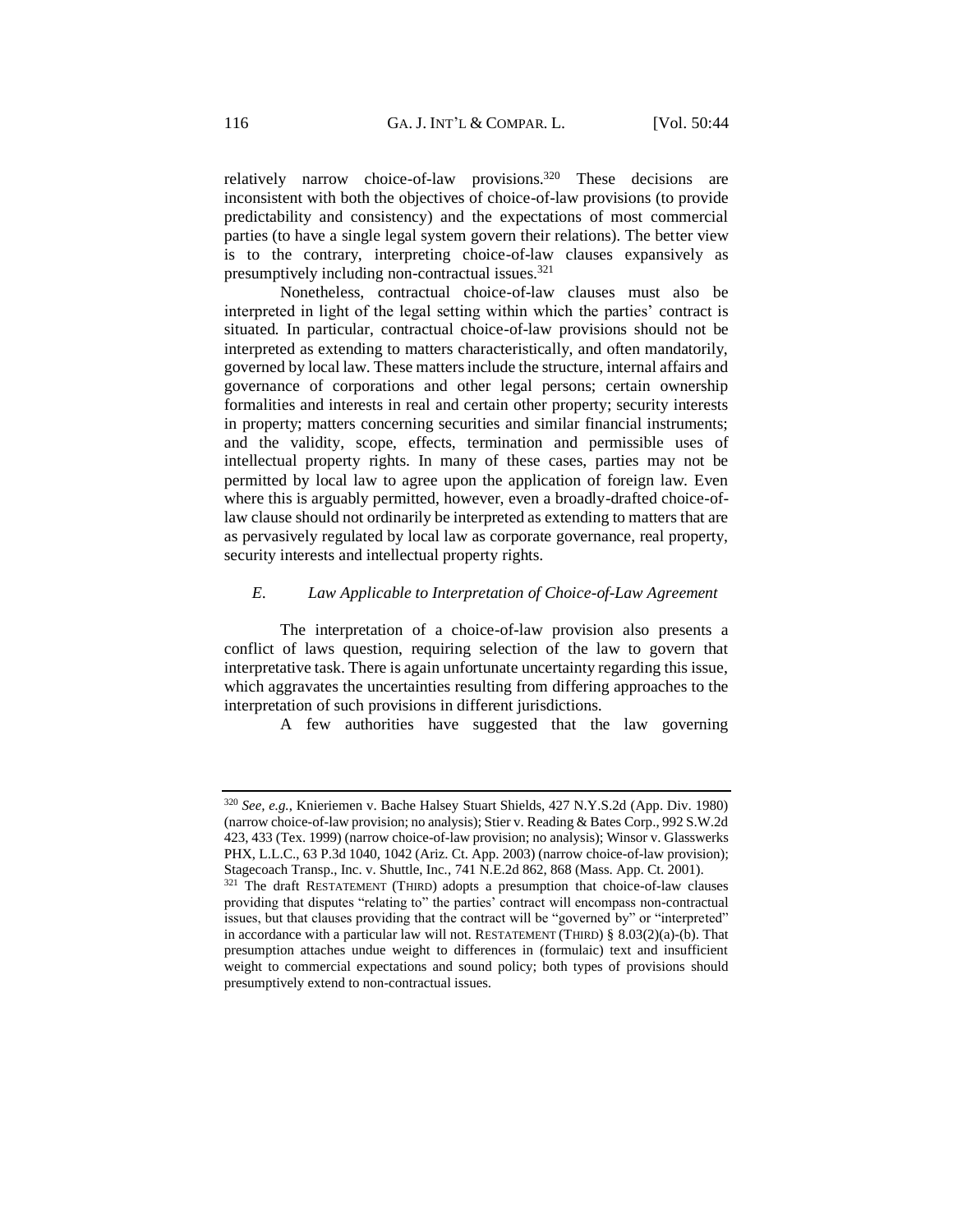interpretation of a choice-of-law agreement is that of the forum.<sup>322</sup> In contrast, the rule in other jurisdictions is that the interpretation of a choice-of-law provision is governed by the law selected in the choice-of-law clause. This is the case in most common law jurisdictions, including the United States, 323 and, apparently, England<sup>324</sup> and Singapore.<sup>325</sup> Similarly, the Rome I Regulation provides: "[t]he law applicable to a contract by virtue of this Regulation shall govern … interpretation."<sup>326</sup>

This conclusion is consistent with the rule, discussed above, that the law applicable to the validity of a choice-of-law provision is the law selected by that provision. If that rule is accepted, it is impossible to see how a different approach would apply to interpretation of a concededly valid choice-of-law agreement. This view is also required by the objectives of most choice-of-law agreements, which are to provide predictability, security and efficiency, and many private international law rules, which are to give effect to the party's intention.

<sup>322</sup> *See* Down-Lite Int'l, Inc. v. Altbaier, 2020 WL 4334888, at \*1 (6th Cir. 2020); Kuber v. Prudential Ins. Co. of Am., 2020 WL 3542308, at \*2 (11th Cir. 2020). *See also* Gruson, *Governing Law*, at 364 n.115.

<sup>323</sup> *See* RESTATEMENT (SECOND) § 204(a) ("When the meaning which the parties intended to convey by words used in a contract cannot satisfactorily be ascertained, the words will be construed  $\ldots$  in accordance with the local law of the state chosen by the parties  $\ldots$ "); *id*. at cmt. b; RESTATEMENT (THIRD) § 8.03(1). *See also* Collins v. Mary Kay, Inc., 874 F.3d 176, 184 (3d Cir 2017) ("[T]he law specified in the Agreements—Texas law—should control the interpretation of the forum selection clause unless the choice-of-law clause itself is unenforceable in this context.); AVC Nederland BV v. Atrium Inv. P'ship, 740 F.2d 148 (2d Cir. 1984) (applying Dutch law to interpret Dutch choice-of-law clause); Attain, LLC v. Workday, Inc., 2018 WL 2688299, at \*4 (E.D. Pa); Breslow v. Klein, 2018 WL 3031854, at \*8 (D.N.J.). *See also* Coyle, *Canons*, at 702 ("When it is possible to determine the actual intent of the contracting parties, the Restatement directs the court to apply the rules of the forum to interpret the contract. When the intent of the parties cannot be satisfactorily ascertained, however, the Restatement directs the courts to apply the canons of the state named in the choice-of-law clause…. Under the logic of the Restatement, therefore, the courts should apply the canons of the jurisdiction chosen by the parties rather than the canons of the forum.").

<sup>324</sup> *See Vita Food*, AC 277 at 290 ("where there is an express statement by the parties of their intention to select the law of the contract, it is difficult to see what qualifications are possible, provided the intention expressed is *bona fide* and legal, and provided there is no reason for avoiding the choice on the ground of public policy.").

<sup>325</sup> *See* Pacific Recreation Pte Ltd. v. S Y Technology Inc*.*, [2008] 2 SLR 491 35, 37 (Singapore Ct. App.).

<sup>326</sup> Rome I, art. 12(1)(a). *See* Franco Ferrari, *Article 12*, *in* ROME I REGULATION: COMMENTARY 698, 701-02 (Peter Mankowski & Ulrich Magnus eds., 2018). Likewise, the *Hague Principles* provide that "[t]he law chosen by the parties shall govern all aspects of the contract between the parties, including but not limited to … interpretation." *Hague Principles*, art. 9(1)(a).